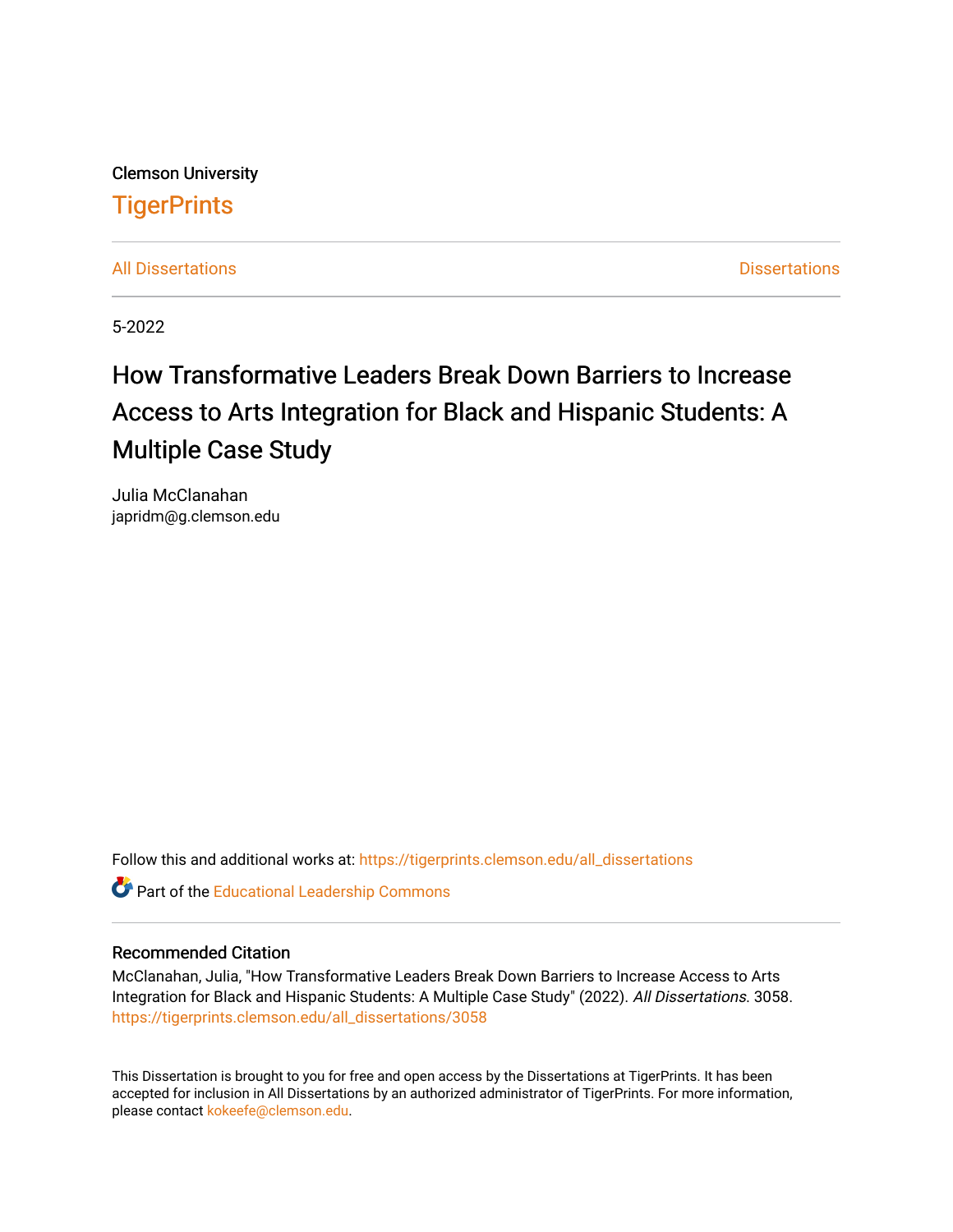# HOW TRANSFORMATIVE LEADERS BREAK DOWN BARRIERS TO INCREASE ACCESS TO ARTS INTEGRATION FOR BLACK AND HISPANIC STUDENTS: A MULTIPLE CASE STUDY

A Dissertation Presented to the Graduate School of Clemson University

In Partial Fulfillment of the Requirements for the Degree Doctor of Philosophy. Educational Leadership

> by Julia Pridmore McClanahan May 2022

Accepted by: Dr. Hans Klar, Committee Chair Dr. Daniella Hall Sutherland Dr. Alison Elizabeth Leonard Dr. Michelle Boettcher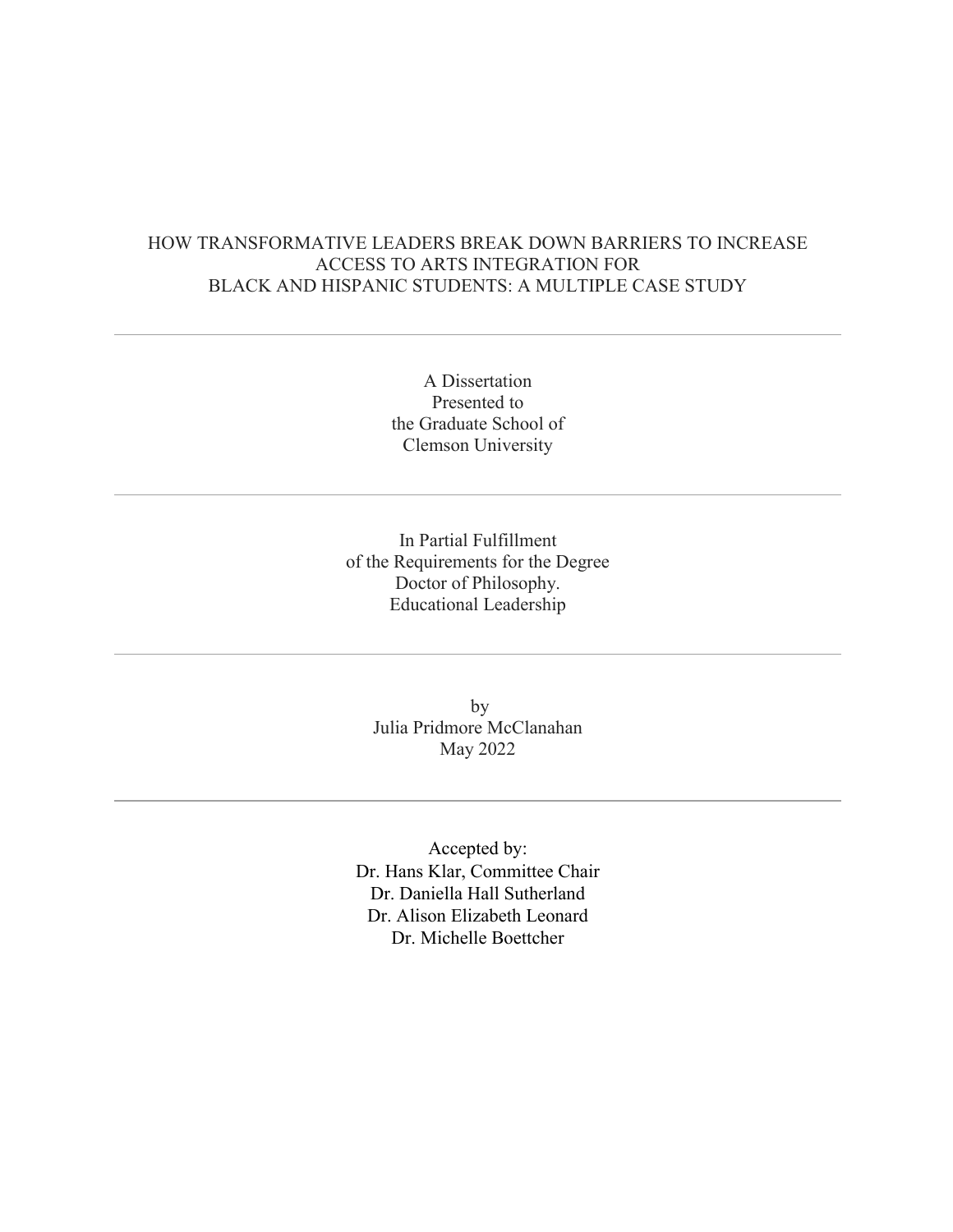# ABSTRACT

The purpose of this study was to understand how transformative leaders break down barriers to increase access to arts integration for Black and Hispanic students. To fulfill this purpose, I conducted a multiple case study of two school sites in two different school districts. I collected the data for the cases through interviews with the principal of each school, interviews with two teachers from each site, field notes from site visits, and documents and artifacts from each site. This study is significant because the data provides transformative leaders with an action plan in order to make arts-integrated programs more equitable and accessible. I found that these transformative leaders create a shared arts integration school vision, increase frequency and accessibility to high-quality arts integration for students of all backgrounds, evaluate and utilize school assets such as staff, funding, and curriculum, and create a school culture that supports arts integration. This study supports prior research that a shared vision is one of the most significant changes that transformative leaders can make, professional development is crucial in providing effective and high quality arts integration, arts integration increases student academic achievement and engagement, and arts integration increases collaboration among students and teachers. This study adds to research because while researchers have studied transformative leadership in general education, arts integration as a whole, and transformative leaders in fine arts programs, this study is the first to study how transformative leaders transform schools with school-wide arts integration to be more equitable and accessible for Black and Hispanic students.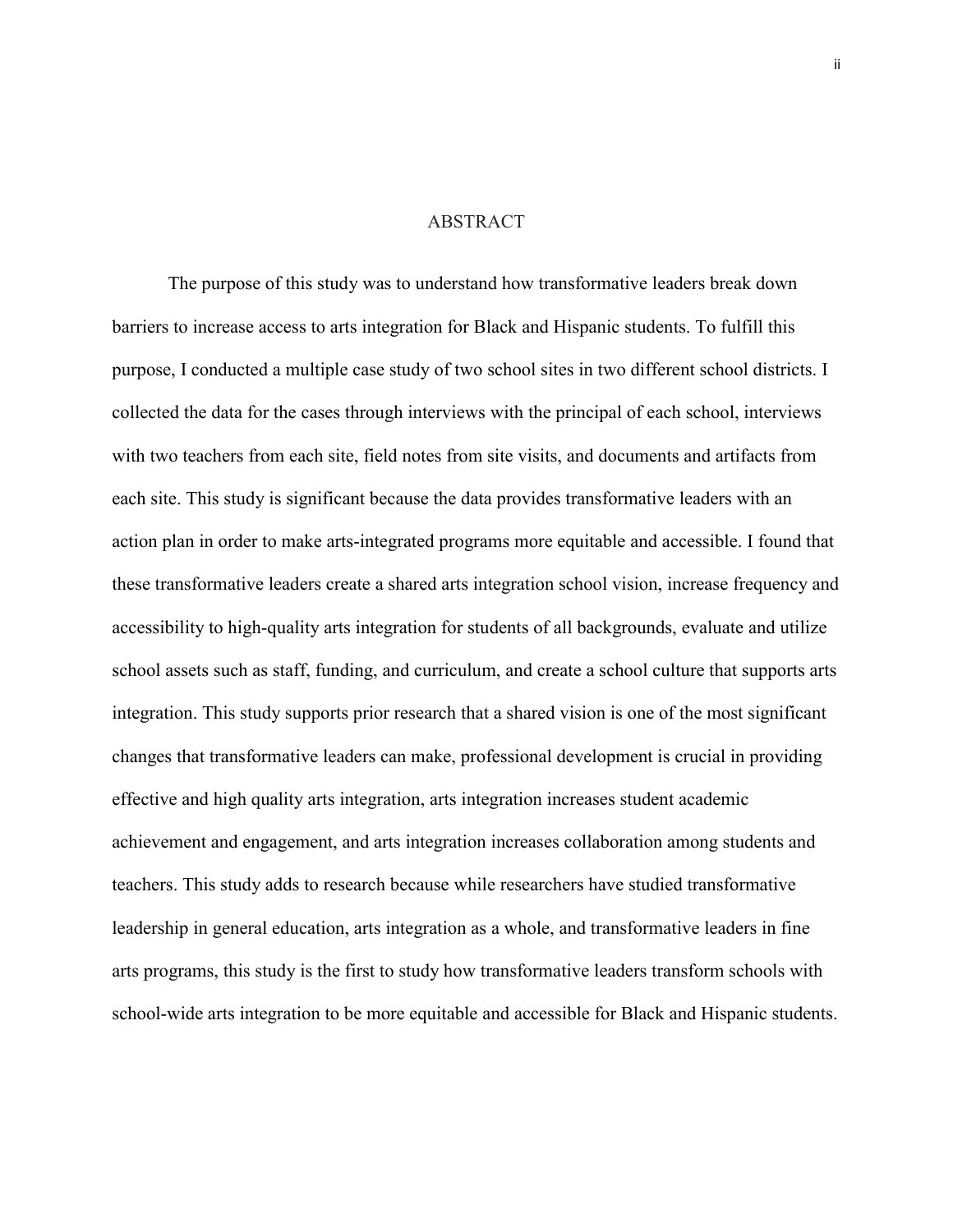# DEDICATION

This dissertation is dedicated to my children, Collin and Luke. I love you both very much.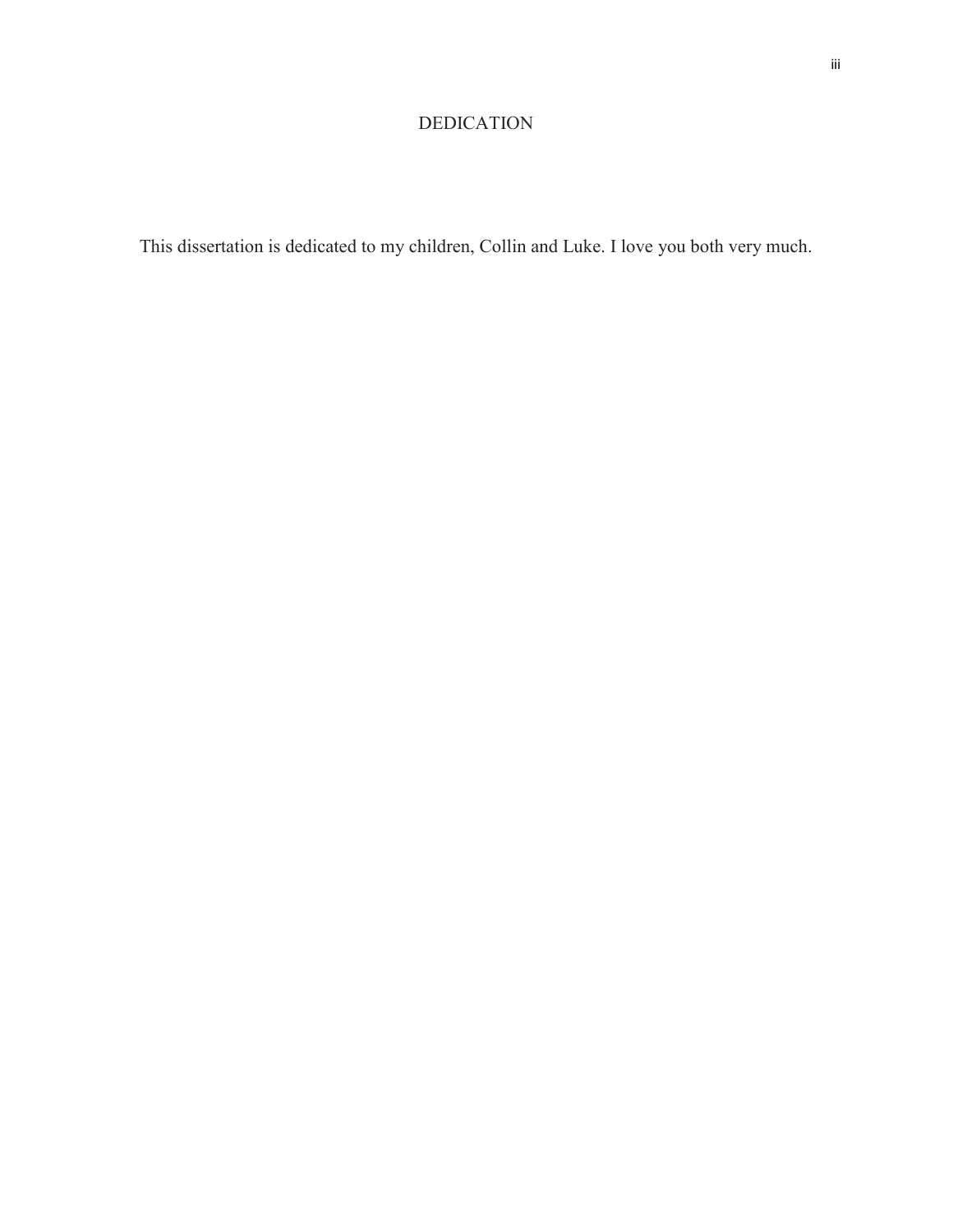#### ACKNOWLEDGEMENTS

There are many people to whom I owe thanks and acknowledgement for their support throughout this long process. First, I would like to thank my committee chair, Dr. Hans Klar for his feedback, constant support, communication, and encouragement over the course of multiple years while I completed my dissertation. Thank you to the rest of my committee members, Dr. Alison Leonard, Dr. Danielle Hall Sutherland, and Dr. Michelle Boettcher. I am grateful for their diverse expertise that helped guide me to build and form my work for this dissertation.

To my husband, Zach, thank you for being my rock, my constant source of support and encouragement. You stepped in whenever I needed you with whatever I needed to keep working and I am forever grateful. This dissertation would have never been completed without your love and support. When I was at the point of giving up, you gave me the words and support that kept me moving forward.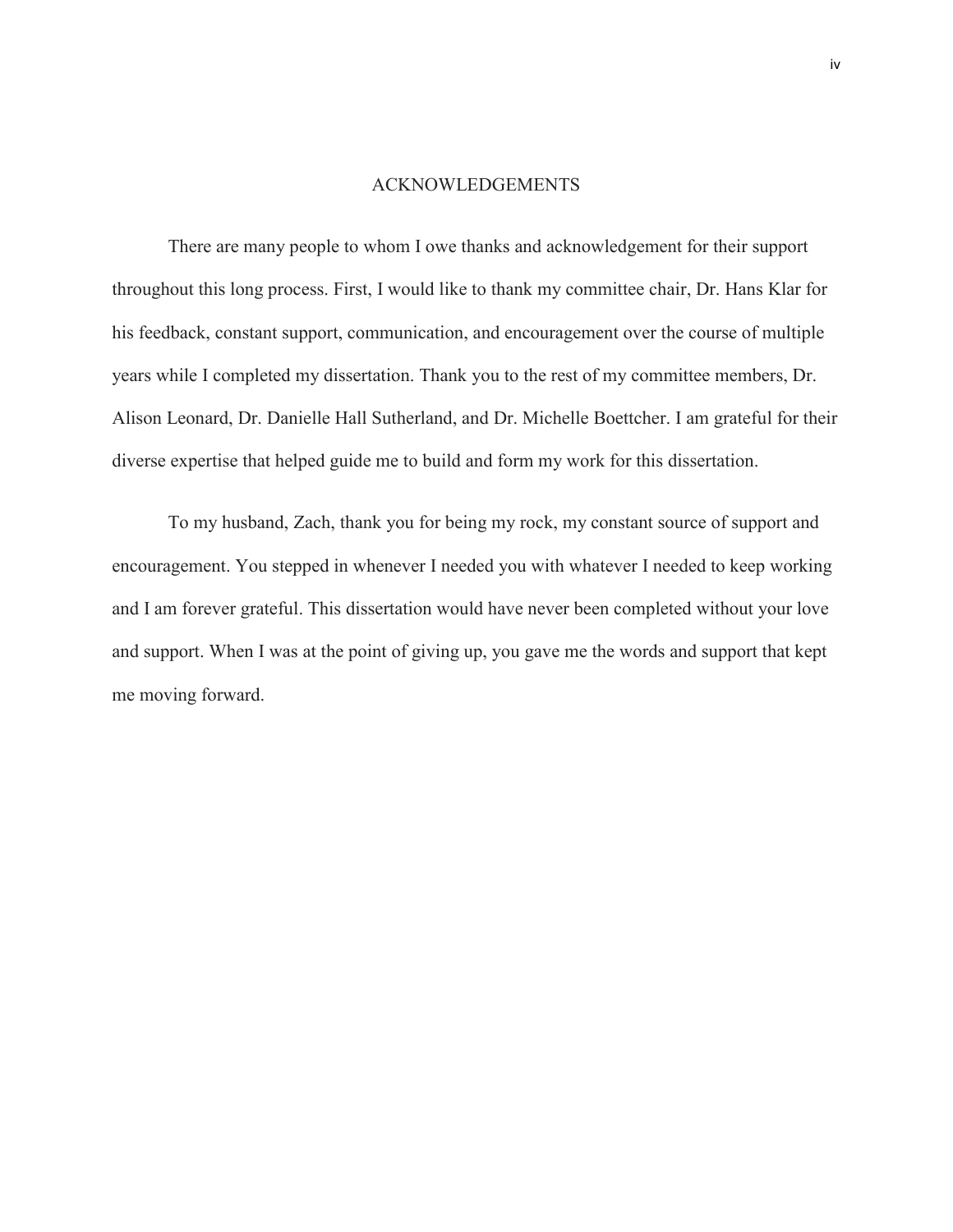# TABLE OF CONTENTS

 $\bar{\mathbf{v}}$ 

| <b>CHAPTER</b> |
|----------------|
| $\overline{L}$ |
|                |
|                |
|                |
|                |
|                |
|                |
|                |
|                |
|                |
|                |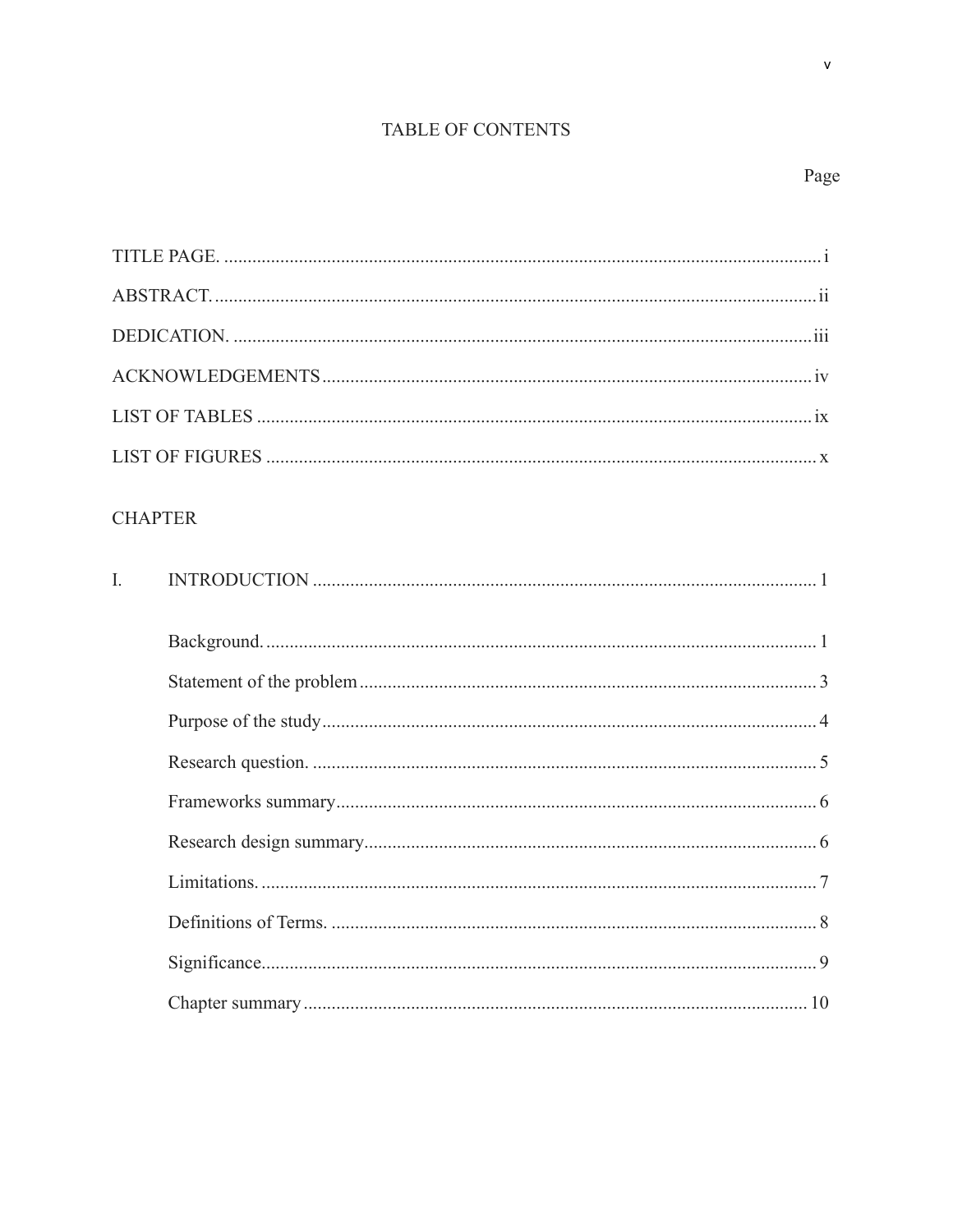| Π. |  |
|----|--|
|    |  |
|    |  |
|    |  |
|    |  |
|    |  |
|    |  |
|    |  |
|    |  |
|    |  |
|    |  |
|    |  |
|    |  |
|    |  |
|    |  |
|    |  |
|    |  |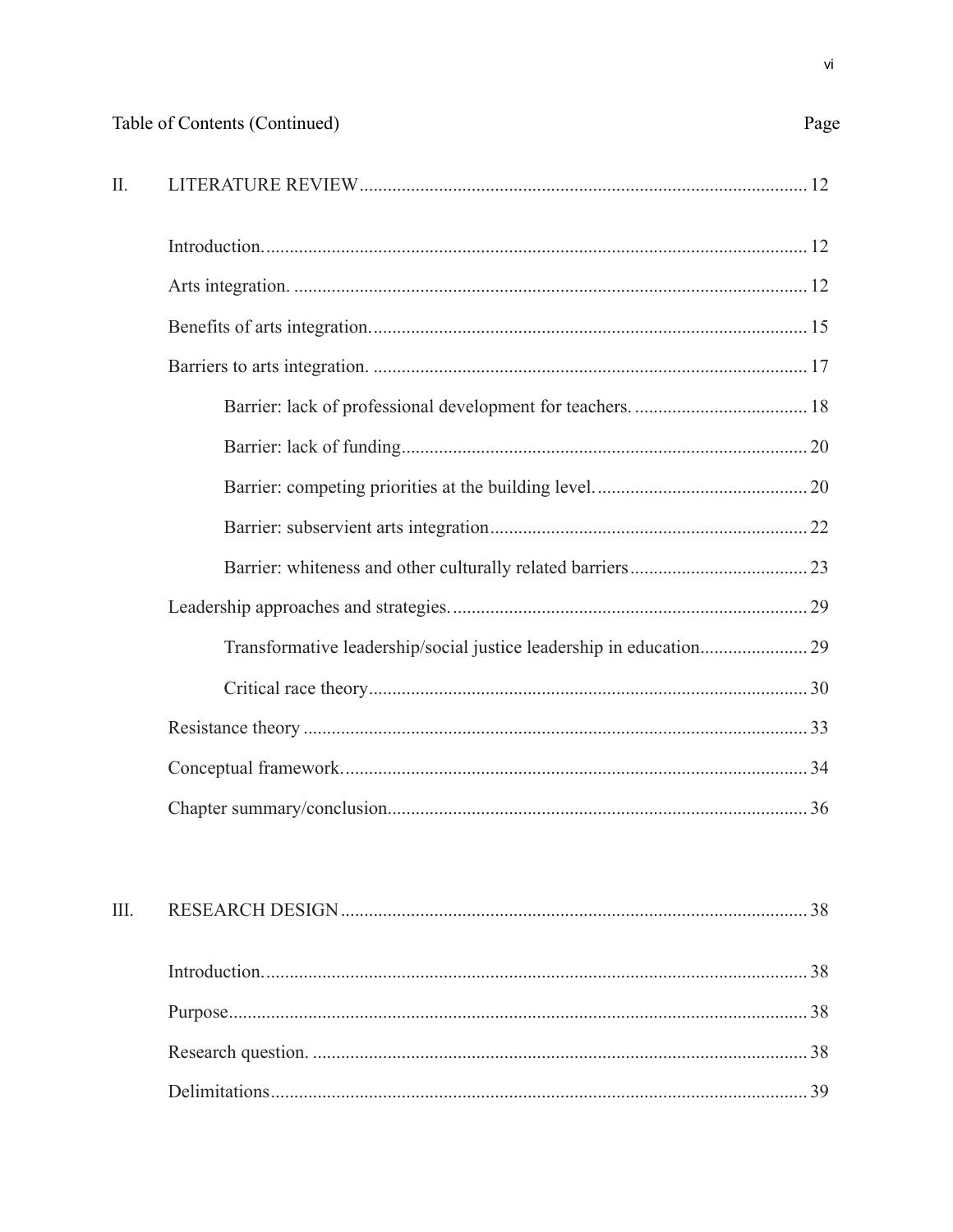| Table of Contents (Continued) | Page |
|-------------------------------|------|
|                               |      |
|                               |      |
|                               |      |
|                               |      |
|                               |      |
|                               |      |
|                               |      |
|                               |      |
|                               |      |

| IV. |  |
|-----|--|
|     |  |
|     |  |
|     |  |
|     |  |
|     |  |
|     |  |
|     |  |
|     |  |
|     |  |
|     |  |
|     |  |
|     |  |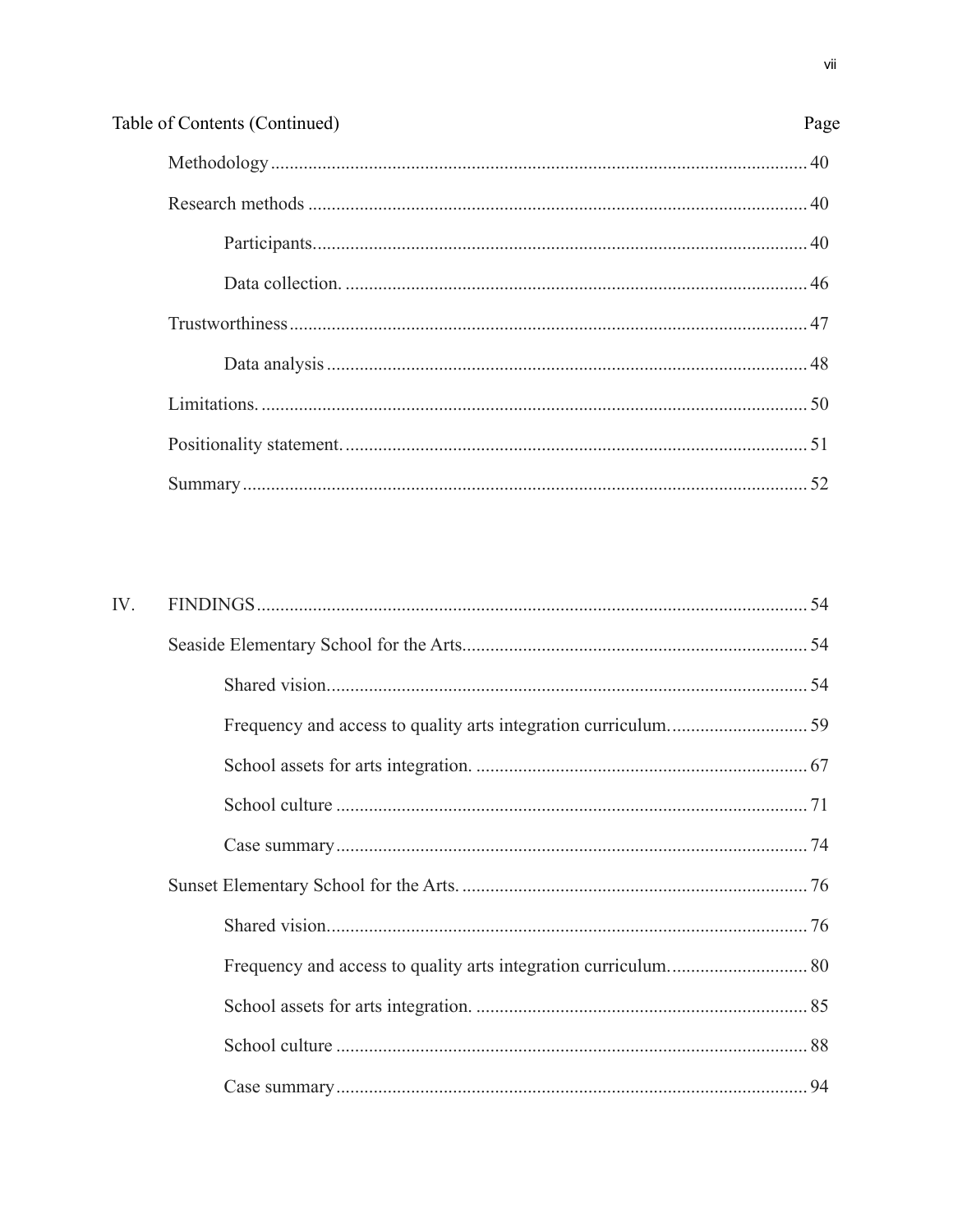| - VI |  |
|------|--|
|      |  |

|  | C: Appendix C: District leader email for principal identification 124 |  |
|--|-----------------------------------------------------------------------|--|
|  |                                                                       |  |

|--|--|--|--|--|

Page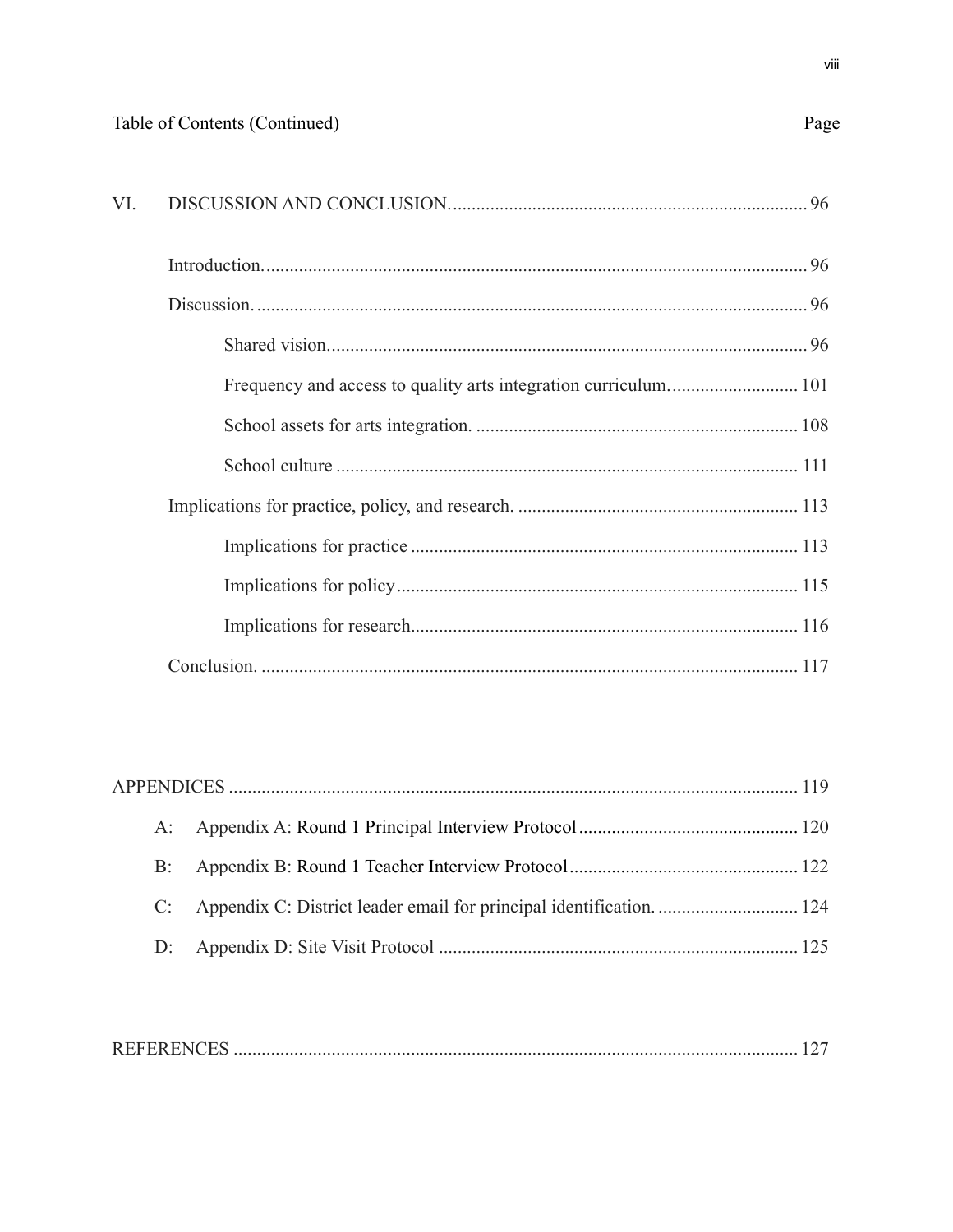# LIST OF TABLES

| Table | Page |
|-------|------|
|       |      |
|       |      |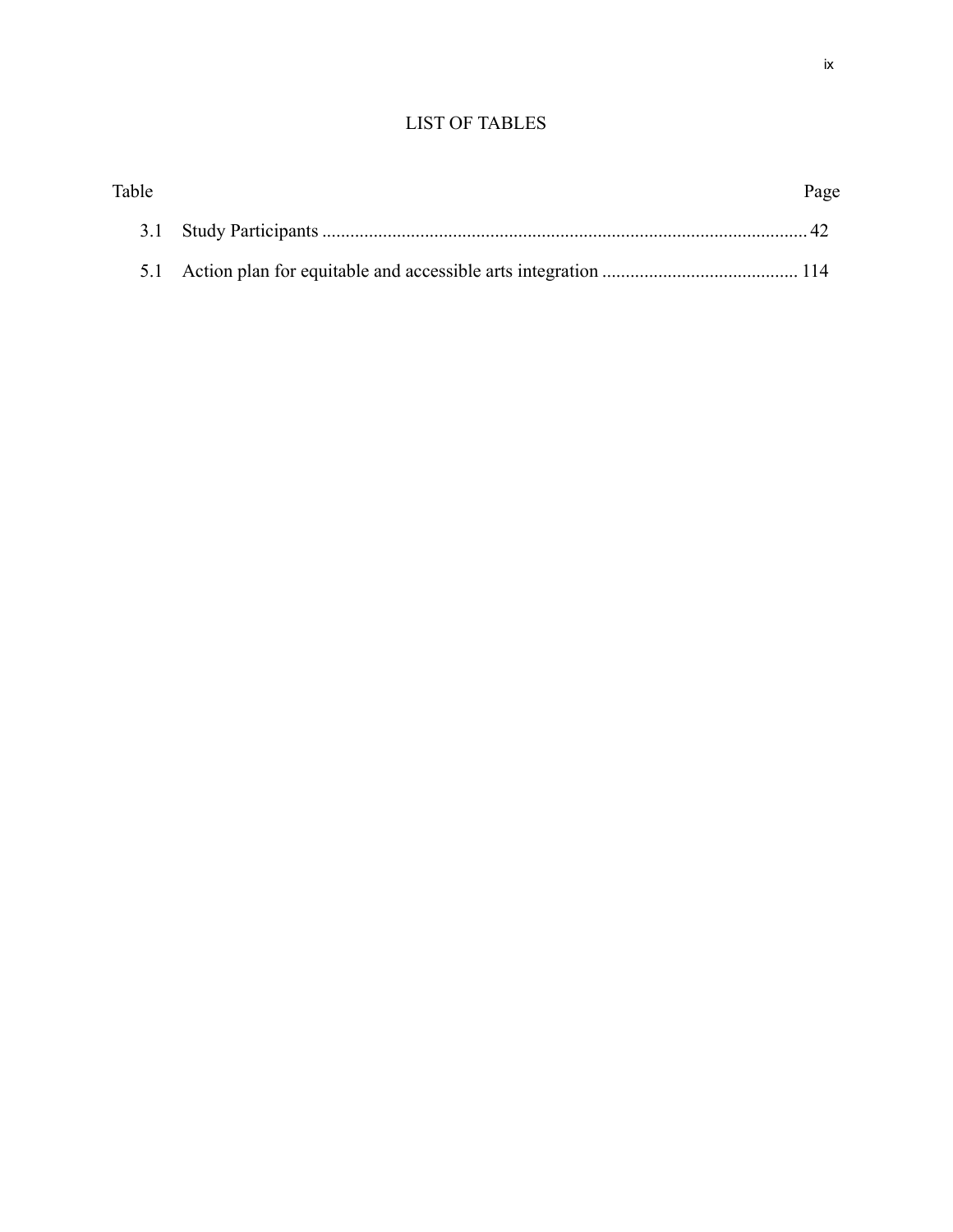# LIST OF FIGURES

| Table | Page |
|-------|------|
|       |      |
|       |      |
|       |      |
| 4     |      |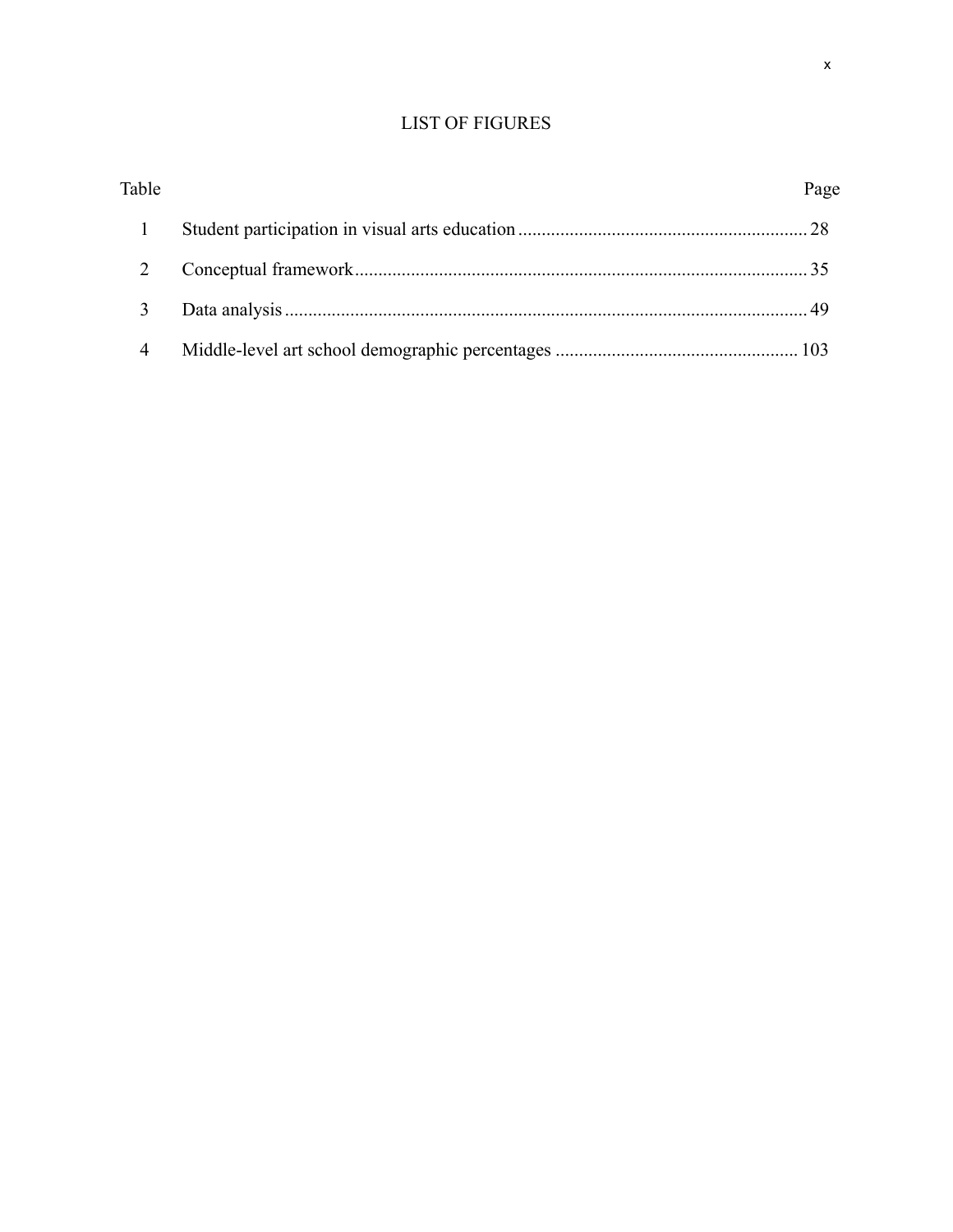#### CHAPTER 1

# **INTRODUCTION**

### **Background**

Driving to a school situated in one of the more poorly funded districts in the state, I was not sure what I would encounter. I thought possibly a building in poor condition, or that I would encounter impoverished neighborhoods and an unsafe area surrounding the school. Instead, I passed brand new apartment buildings and continued through a middle-class neighborhood with nice lawns. At the end of the neighborhood, surprisingly, was a school. Despite being 30 years old, the school appeared brand new. I could even smell freshly poured asphalt.

This school is Seaside Elementary School for the Arts (all names are pseudonyms). Once out of my car, I observed a sculpture of children representing each of the areas of the fine arts offered at the school and a school flag flying overhead with illustrations of the fine arts. When I entered the lobby, I observed stage lights lighting a lobby area that housed student artwork and a piano. This was an arts school completely immersed in the arts. The arts were around every corner of this school, including murals in the bathrooms and the media center. I wondered how a beautiful school like this could be so underfunded and yet seem to thrive in the arts.

Opportunities in the arts are not evenly distributed among schools and students (The President's Committee on the Arts and the Humanities, 2011). Schools lacking money and resources to fund the arts lack arts education or arts integration teaching practices (Bell, 2014; Donovan & Brown, 2017; Mishook & Kornhaber, 2006); therefore, it was surprising that Seaside, being in such a poorly funded district, would have above-average arts integration and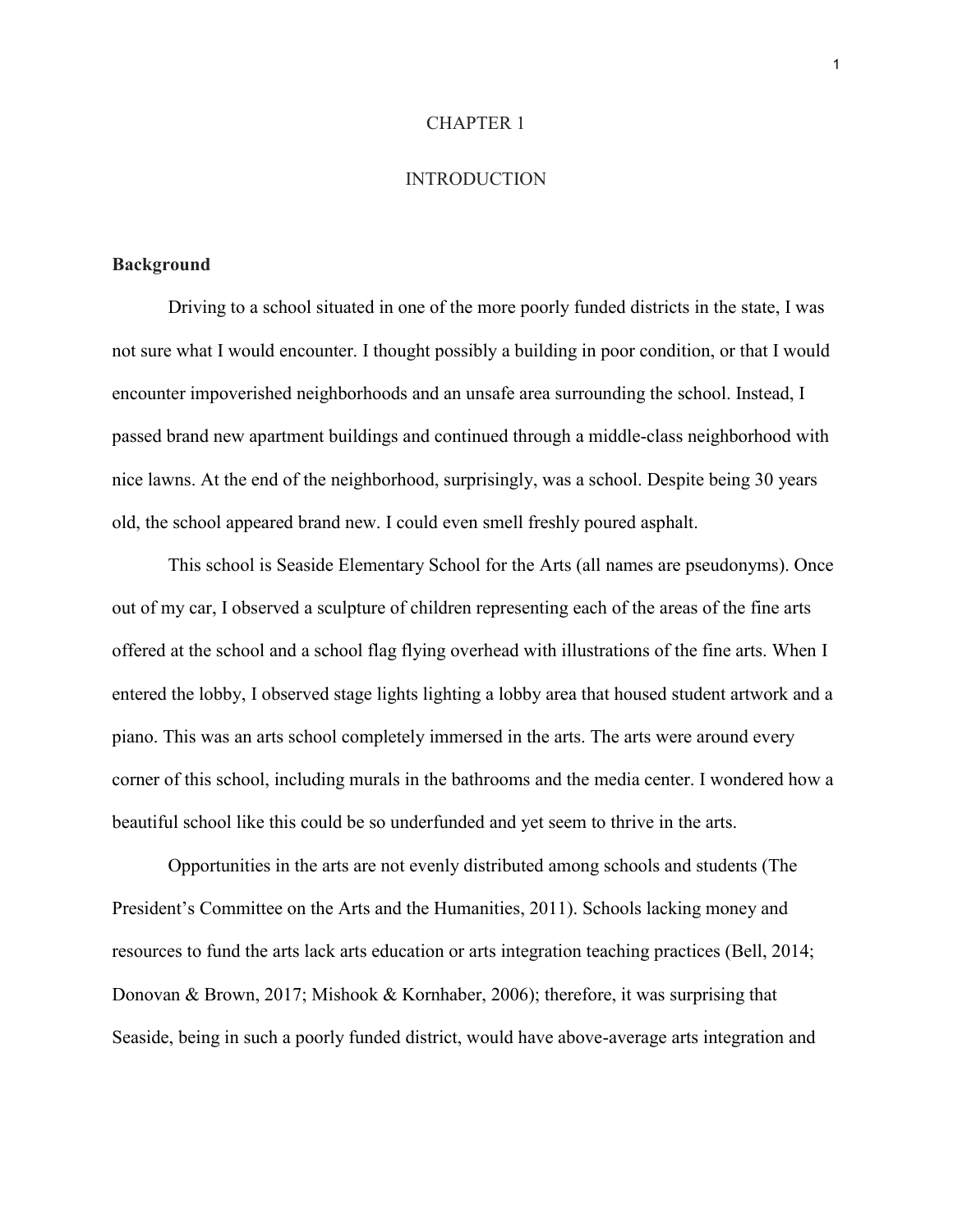fine arts classes and facilities. A lack of funding is the most significant barrier to the arts (Bell, 2014), and yet somehow, this school and its leader had found a way to overcome this barrier.

In addition to its low funding, this school is also diverse in ethnicity, with 52% Black and 15% Hispanic students. White and Black students in predominantly Black schools have lower academic engagement compared to students in other schools (Lleras, 2008) and White students typically enjoy more art education than Black and Hispanic students (Rabkin & Hedberg, 2011). Despite being a school that serves many students of color, these students enjoy more arts and engaging arts integration classes and lessons than any other elementary school in their district or most other districts in the state.

Many states, such as California, New York, and regions such as the South (southern states combined in one single study) have research funded by state arts commissions that share what different schools or districts do to provide arts education and experiences to their students (Baxley, 2014; California Superintendents Educational Services Association, 2016; New York State Education Department, 2014). However, this research lacks any mention of specific groups of students served. Apart from the Kennedy Center's Turnaround Arts schools, which use the arts to transform their school and are primarily composed of students of color, who are mostly Black and Hispanic, researchers have yet to identify how Black and Hispanic students can be better served (Seidel et al., 2009; Stoelinga, 2015). The South Carolina Arts Commission, for example, has funding available to teach students with disabilities. However, this subgroup is the only one mentioned in the research studies examining how schools provide better access to the arts to students.

As mentioned, there is a lack of research centered around providing better access to the arts for Black and Hispanic students. This research gap led to the question of how districts can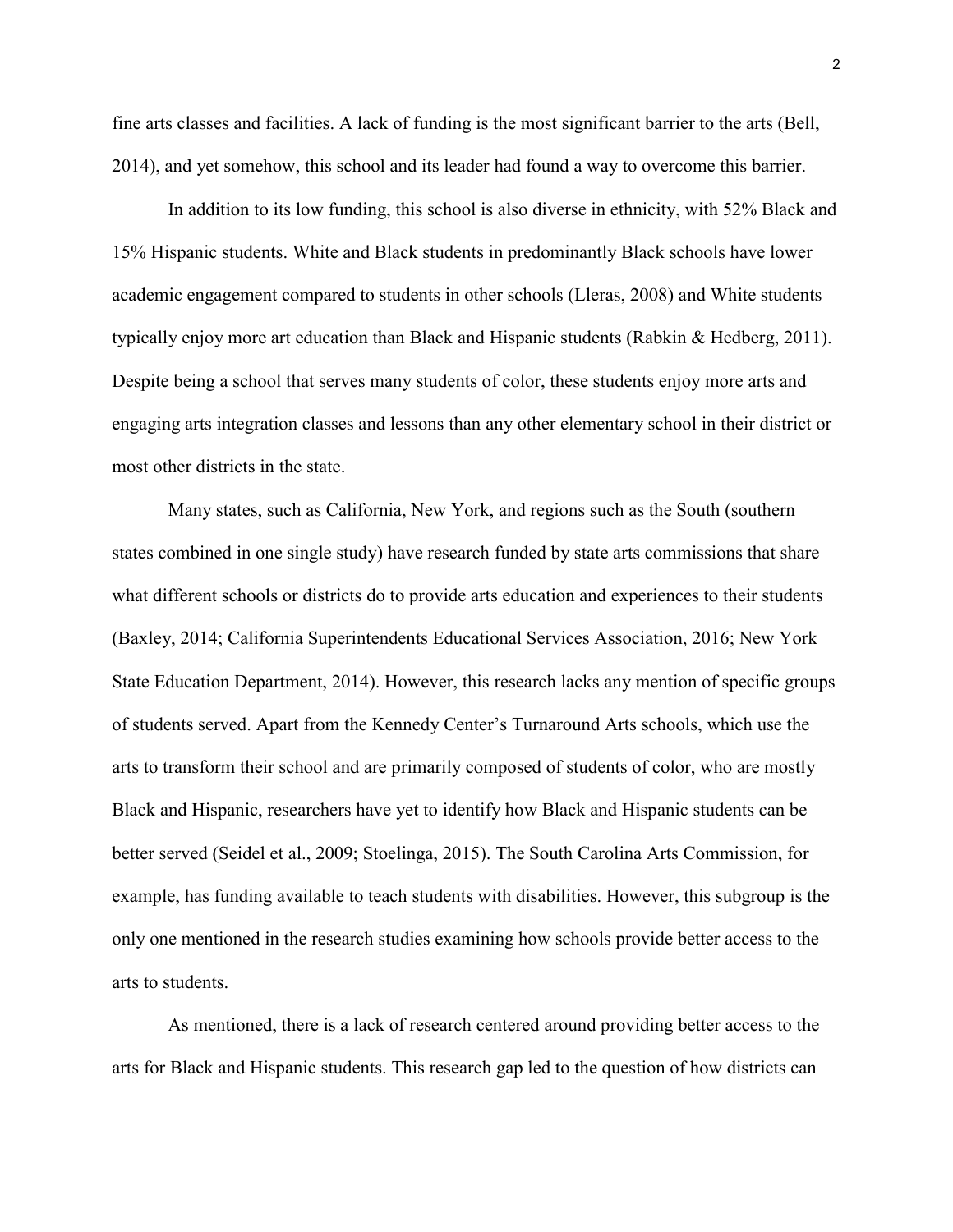better serve Black and Hispanic students through the arts and specifically through arts integration. There is a need to understand better the barriers that prevent Black and Hispanic students from being involved in the arts and what transformative leaders are doing to break down these barriers to provide better access.

The barriers to arts integration identified in empirical research are as follows: a lack of teacher training and professional development in arts-integrated instruction (Bell, 2014; Charland, 2011), a lack of funds and resources (Bell, 2014; Donovan & Brown, 2017; Mishook & Kornhaber, 2006), competing priorities at the building level (Bell, 2014; Baxley, 2014), subservient arts integration (Mishook & Kornhaber, 2006), and culturally related barriers (Kraehe & Acuff, 2013; Lleras 2008; Mueller, 2019; Stinson, 2011).

I designed this study to examine how leaders break down barriers and provide access to arts integration for Black and Hispanic students. In this study I use the term "Black" to represent students of African descent who identify as Black and "Hispanic" to represent Latinx students or students of Latin American descent. I chose these terms to represent these groups of students to be consistent with most of the literature examined in Chapter Two and to reduce confusion for the reader.

#### **Statement of the Problem**

Evidence from many studies shows that arts-integrated teaching methods positively impact students. Participation in arts-integrated classes or programs can increase student academic achievement (Cunningham et al., 2014; DeMoss & Morris, 2002; Walker et al., 2011), create a positive school or classroom culture (DeMoss & Morris, 2002; Werner & Freeman, 2001), and create ownership of learning for students (Werner & Freeman, 2001).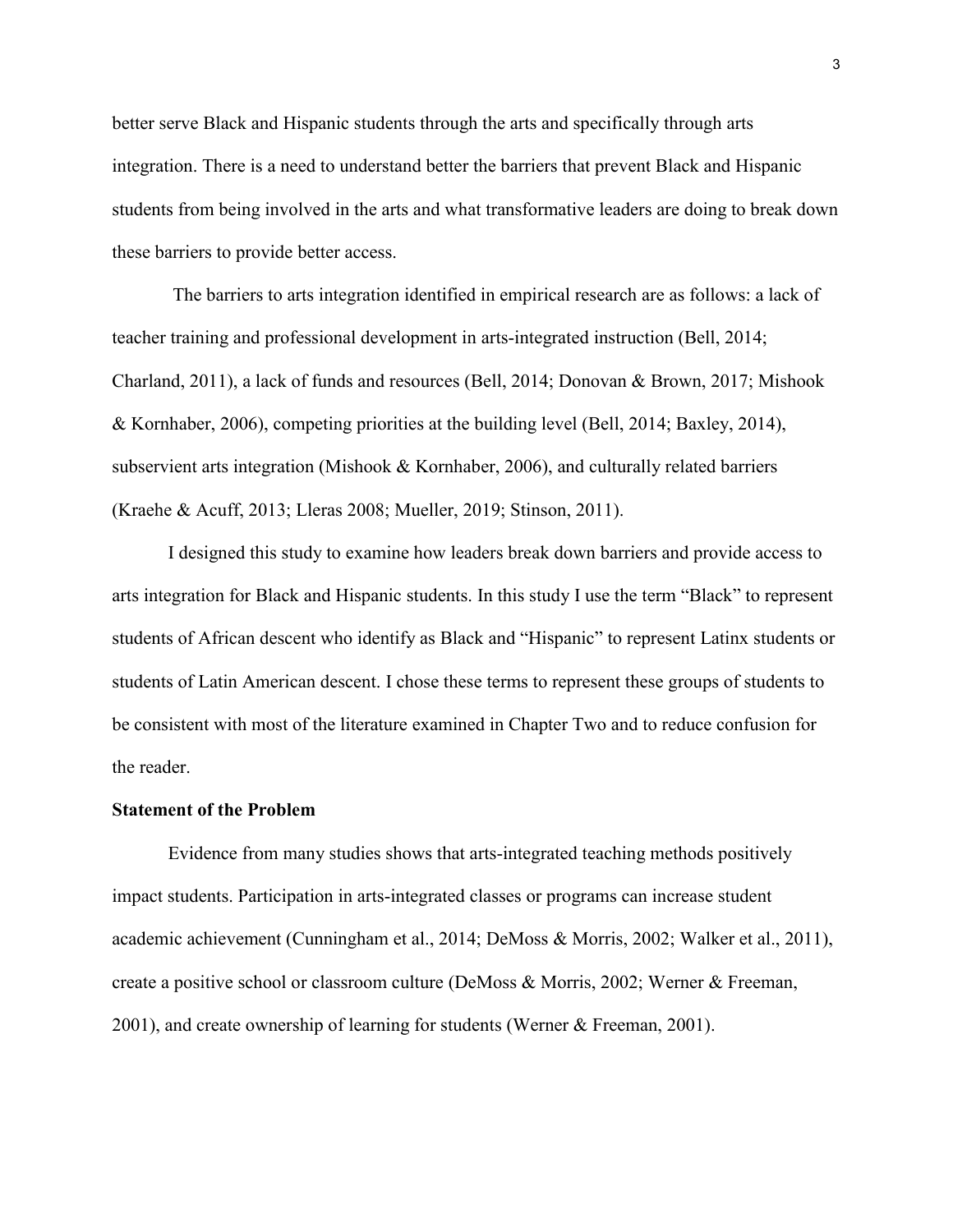While research shows that arts-integrated teaching methods have a positive impact on students, barriers exist that prevent some students from accessing this form of instruction (Baxley, 2014; Bell, 2014; Charland, 2011; Donovan & Brown, 2017; Kraehe & Acuff, 2013; Lleras 2008; Mishook & Kornhaber, 2006; Mueller, 2019; Stinson, 2011). These barriers, I listed in the background section, are not evenly distributed among races. For example, a larger percentage of White children participate in the arts than Black or Hispanic students (NCES, 2017; Gaztambide-Fernandez & Parekh, 2017). Therefore, Black and Hispanic students lack the access that White students have to arts-integrated instructional teaching methods and are not getting engaging high-quality arts-integrated instruction.

Transformative leaders are leaders concerned with social justice for their students, and question inequitable policies and practices in place (Shields, 2010). There is a lack of school principals concerned with social justice for all students (Theoharis, 2007). In other words, there is a lack of principals that are focused on creating equitable programs in their schools. This lack of transformative leaders for social justice paired with Black and Hispanic students who historically have lacked access to magnet programs and other specialized educational programs (Ladson-Billings, 1998) since desegregation has led to a need for more leaders to consciously and purposefully create better access and opportunities for Black and Hispanic students in artsintegrated programs. Therefore, there is a need to understand how leaders transform a school or program to provide improved access to arts-integrated instruction specifically for Black and Hispanic students.

#### **Purpose of the Study**

There is no how-to guide to expanding access to the arts, especially for students of color - - specifically Black and Hispanic students. In addition, research studies on transformative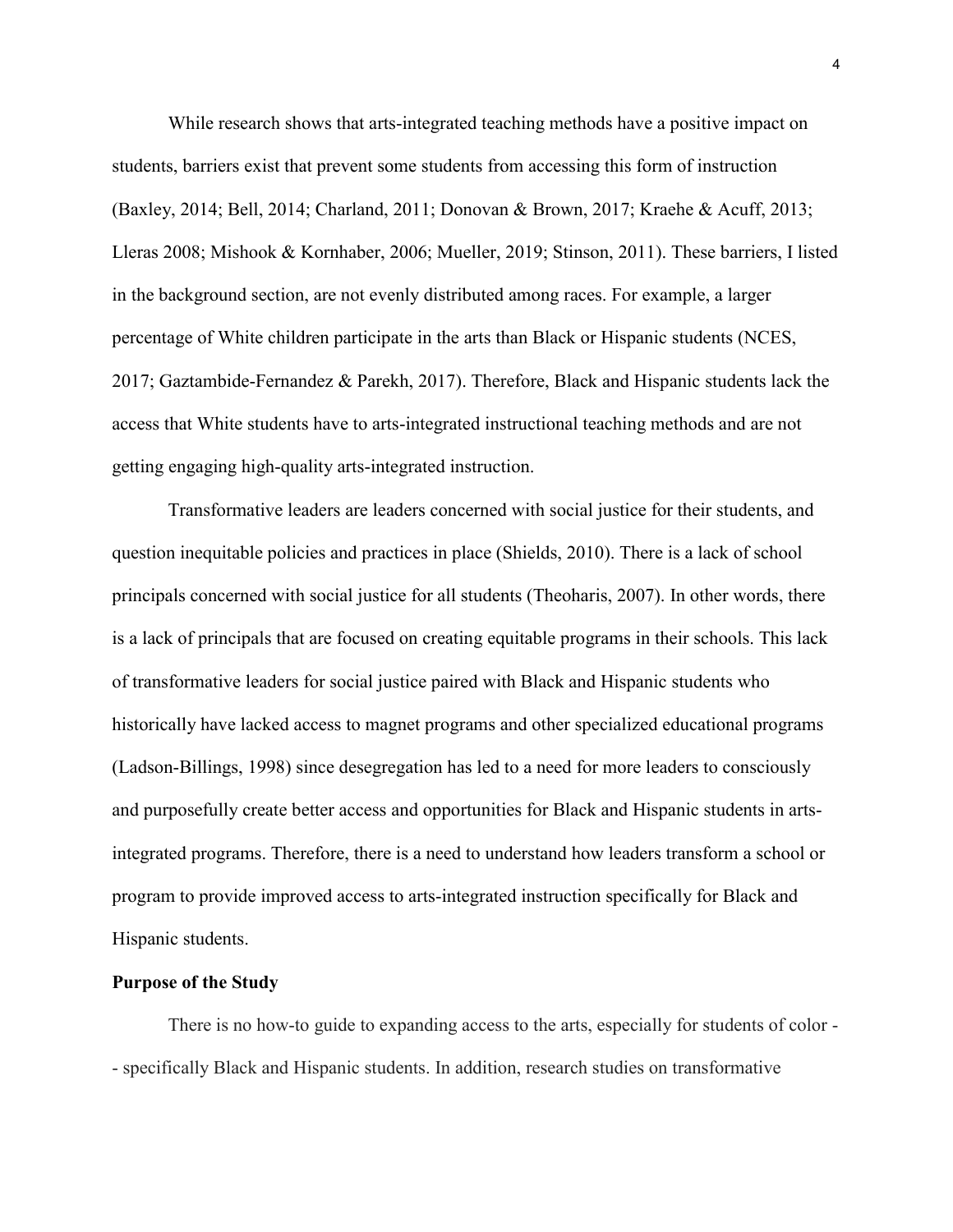leadership, or leading with a concern for social justice for all students, have focused on changes people or organizations have made, but they have failed to incorporate what informed these principals of unjust practices within their buildings (Shields, 2014; Theoharis, 2007; Tillman, 2005). Art commissions and art agencies in several states, such as California, New York, and the southern states (Alabama, Florida, Georgia, Kentucky, Louisiana, Mississippi, North Carolina, South Carolina, and Tennessee combined in one single study), researched what school districts and individual schools have done to provide arts education.

The purpose of this study is to identify the ways transformative leaders have broken down barriers that prevent Black and Hispanic students from entering arts integration programs in schools. This study is framed through the lens of transformative leadership theory because transformative leaders are concerned with social justice (Shields, 2010). This study sought to understand how leaders transform arts integration programs to be more equitable for students; therefore, framing this study through this type of leadership aligns with the goal of this study. The findings of this study can help inform transformative leaders with program planning, school culture, and relationships. Therefore, leaders can break down barriers that create inequitable arts integration opportunities within their schools.

#### **Research Question**

This study answers the call from Shields and Hesbol (2020) to encourage "school leaders to disrupt inequitable school cultures and work in transformative ways" (p. 3). In order to do this, this study will answer the question *How do transformative school leaders break down barriers to increase access to arts integration for Black and Hispanic students?* By school leaders, I mean principals. Transformative school leaders create more equitable schools and school programs for students of all backgrounds. By increasing access to arts integration, I mean two things. First,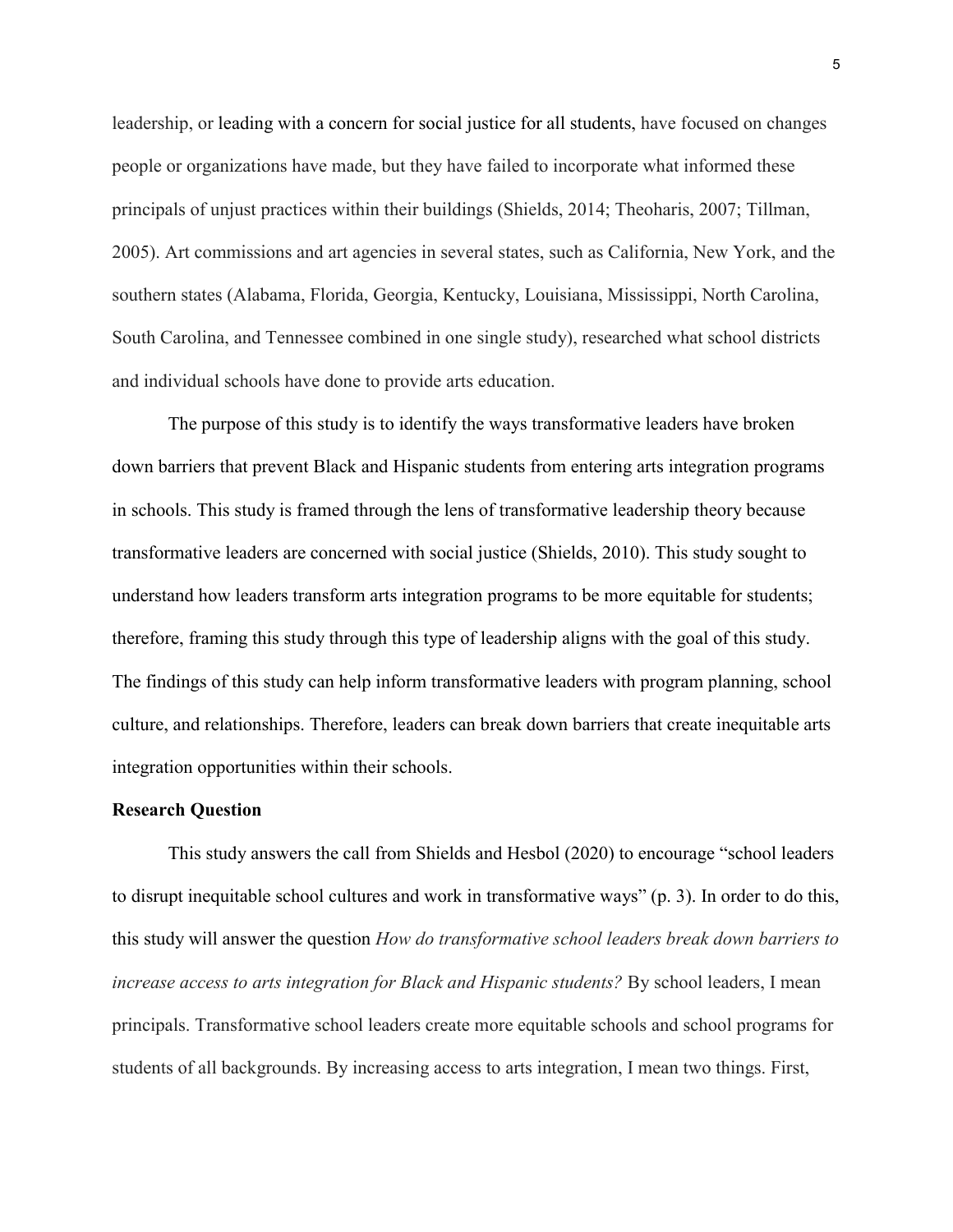access can refer to more students taking part in arts-integrated instruction. Second, access can refer to the same number of students receiving quality arts-integrated experiences. I am looking at both scenarios in this study. The two schools in this study are arts schools that offer arts integration instruction to all students, though that has not always been the case.

#### **Frameworks Summary**

In this study, I examined leaders who led through a social justice lens, or transformative leaders (Shields, 2004), to provide equitable outcomes for participation in arts integration programs or classes for students of all backgrounds. I examined what transformative leaders have done within their schools to improve access to arts-integrated programs for Black and Hispanic students. I used this framework to investigate how these leaders changed policies and practices to break down barriers to accessing arts integration instruction for Black and Hispanic students. These policies and practices include but are not limited to relationships with stakeholders, shared vision and mission statements, curriculum, disciplinary actions and practices, and eliminating or lessening teacher resistance. Using these identifying factors, I additionally reported how these changes influenced Black and Hispanic students' access to arts-integrated programs within these schools.

#### **Research Design Summary**

I used a qualitative multiple case study design (Yin, 2009). I studied two sites for this multiple case study. I collected and triangulated data (Yin, 2009) through two rounds of interviews with the school leaders at each school site, interviews with two arts integration teachers at each site, documents and artifacts, and field notes through site visits. Once collected, I analyzed data first through deductive coding (Brenner, 2006) and then through inductive coding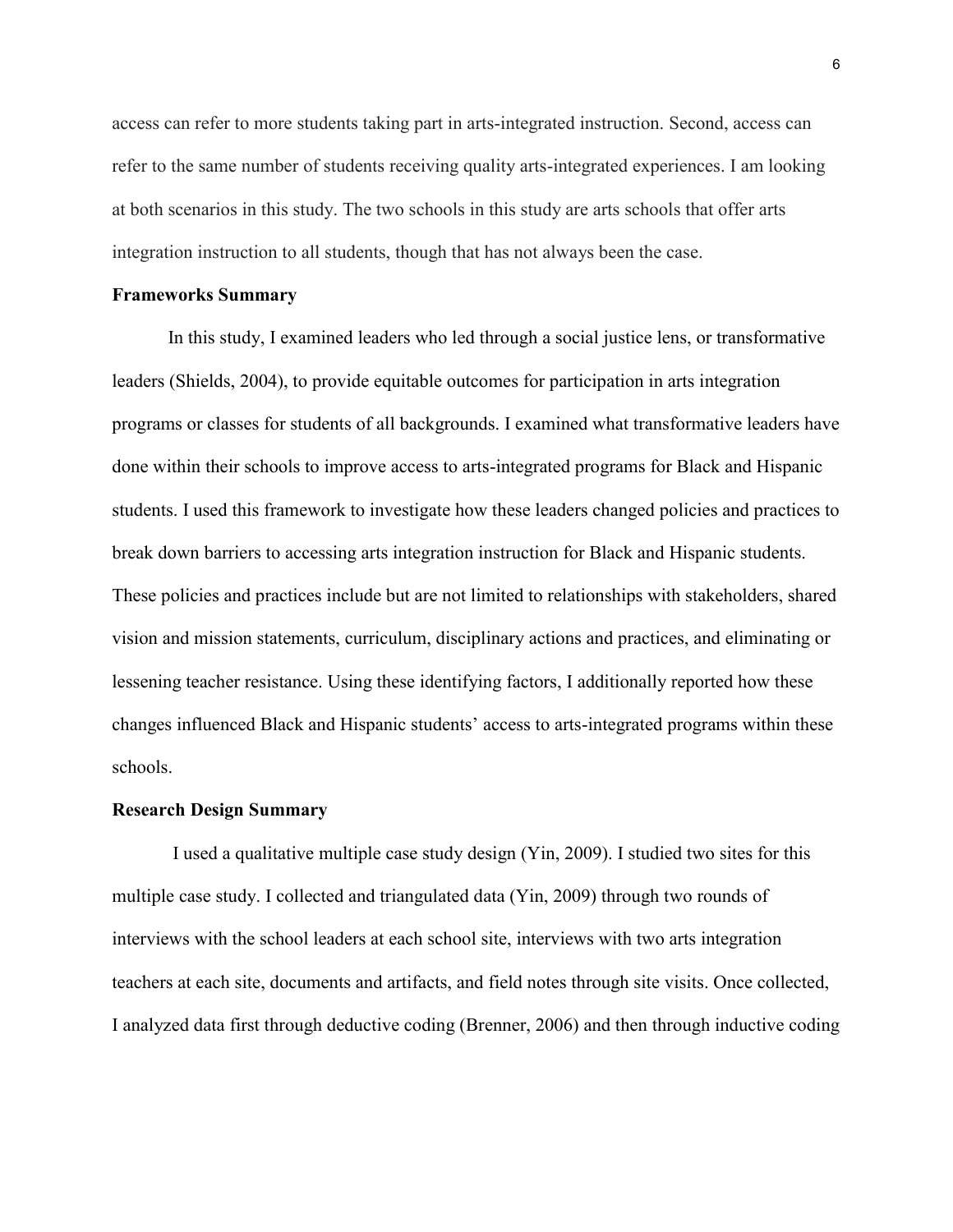(Brenner, 2006) to conduct a thematic analysis (Glesne, 2016) by comparing the data from each school site. I looked for common themes across the two school sites.

# **Limitations**

While this study involves transformative school leaders who care about social justice for all students, identifying these transformative leaders was a challenge. I emailed district-level employees such as arts coordinators, assistant superintendents, and superintendents in every district in the state of South Carolina with a few exceptions, such as the district in which I was employed at the time of the study. I asked them to identify school leaders who value social justice for all students and have been transformative for their arts integration instruction.

Because this identification process relied on individuals being truthful and offering unbiased opinions, there is a chance of error in identifying a truly transformative leader. To account for this, I conducted a simple equity audit on the schools' programs related to the study to ensure that these leaders created equitable outcomes for all students and specifically for Black and Hispanic students related to the scope of this study. I planned to compare the numbers of racial groups of students participating in arts-integrated programs compared to overall population numbers for each group. However, I discovered both schools included all students in their arts integration programs, and principals submitted a school schedule showing that every class in both schools had scheduled times for arts integration. Therefore, all students in both schools had access to arts integration instruction.

As a multiple-case study, the findings are more generalizable than a single case study. However, it is still possible that what works for the schools, leaders, and students within this study may not work for every school and situation. Cultural barriers, for example, may not transfer from place to place and from one point in history to another. Thus, the cultural barriers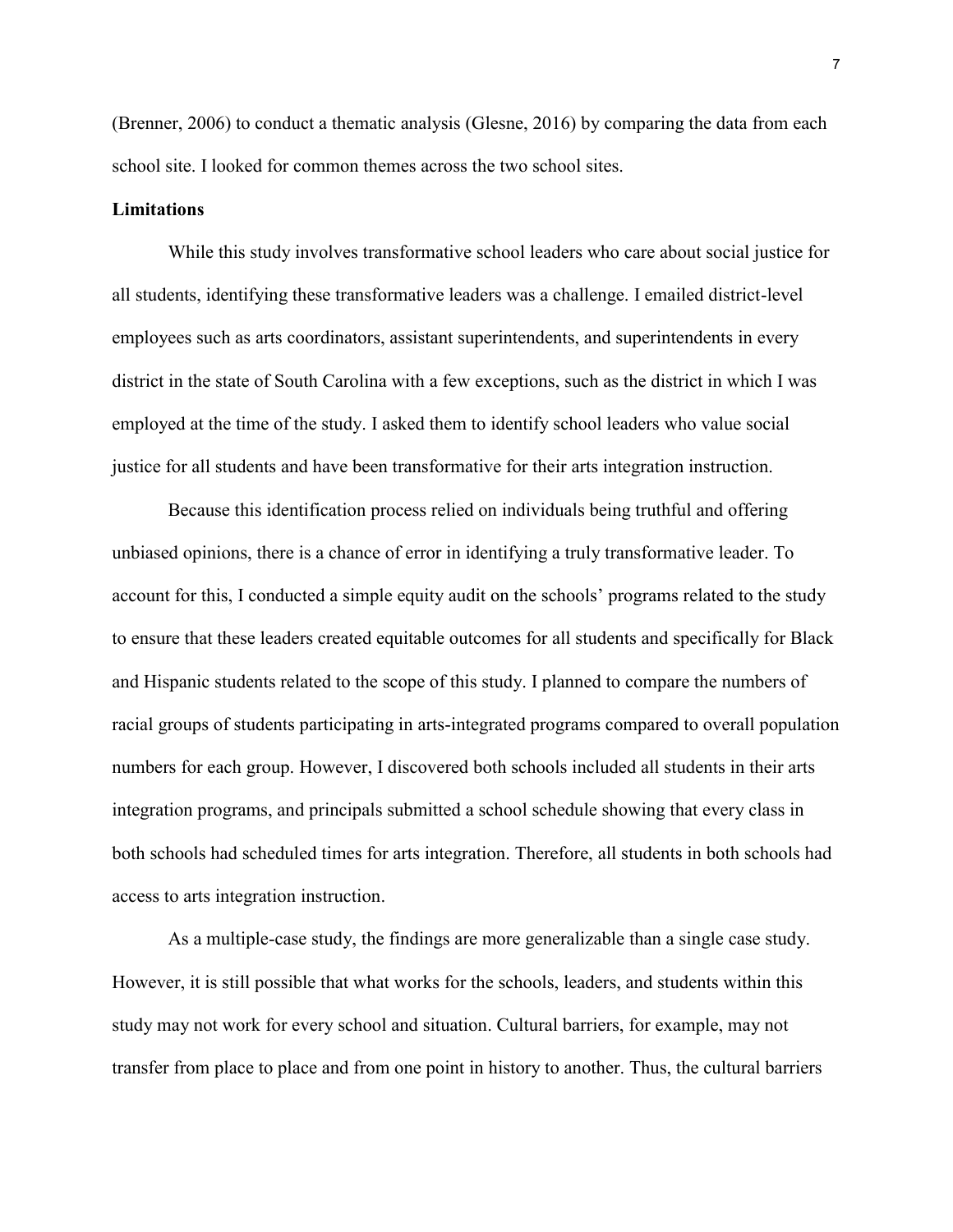could vary from location to location and more studies would need to be conducted in other areas for more generalizability. Additionally, I did not study the communities in which the schools were situated, which could have led to identifying additional cultural barriers.

# **Definitions of Terms**

Arts Integration: A teaching methodology where an academic curriculum is infused with the arts and standards of both subjects are taught (Rinne et al., 2001; Silverstein & Layne 2010; Winner & Cooper, 2000).

Co-equal Arts Integration: A teaching methodology where a teacher equally teaches an arts standard and an academic standard (Mishook & Kornhaber, 2006).

Core Academic Class: Referring to math, reading, social studies, or science class

Core Academic Teacher: A teacher who teaches either math, reading, social studies, or science class. This includes an elementary grade level teacher who teaches all of the before mentioned subjects.

Critical Race Theory: A theory that contends that racism is normalized in American Society (Delgado, 1995), and conveys the counter-narratives of marginalized people that oppose or offer a different perspective from the common White dominant narratives (Kraehe, 2015).

Fine Arts: In this study, the fine arts include vocal music, instrumental music, visual arts, dance, and drama

Social Justice: For this study, social justice is discussed in the context of education. Therefore, social justice is giving students equitable and fair treatment and access and acknowledging their differences to help provide the best possible outcome for each student no matter their background.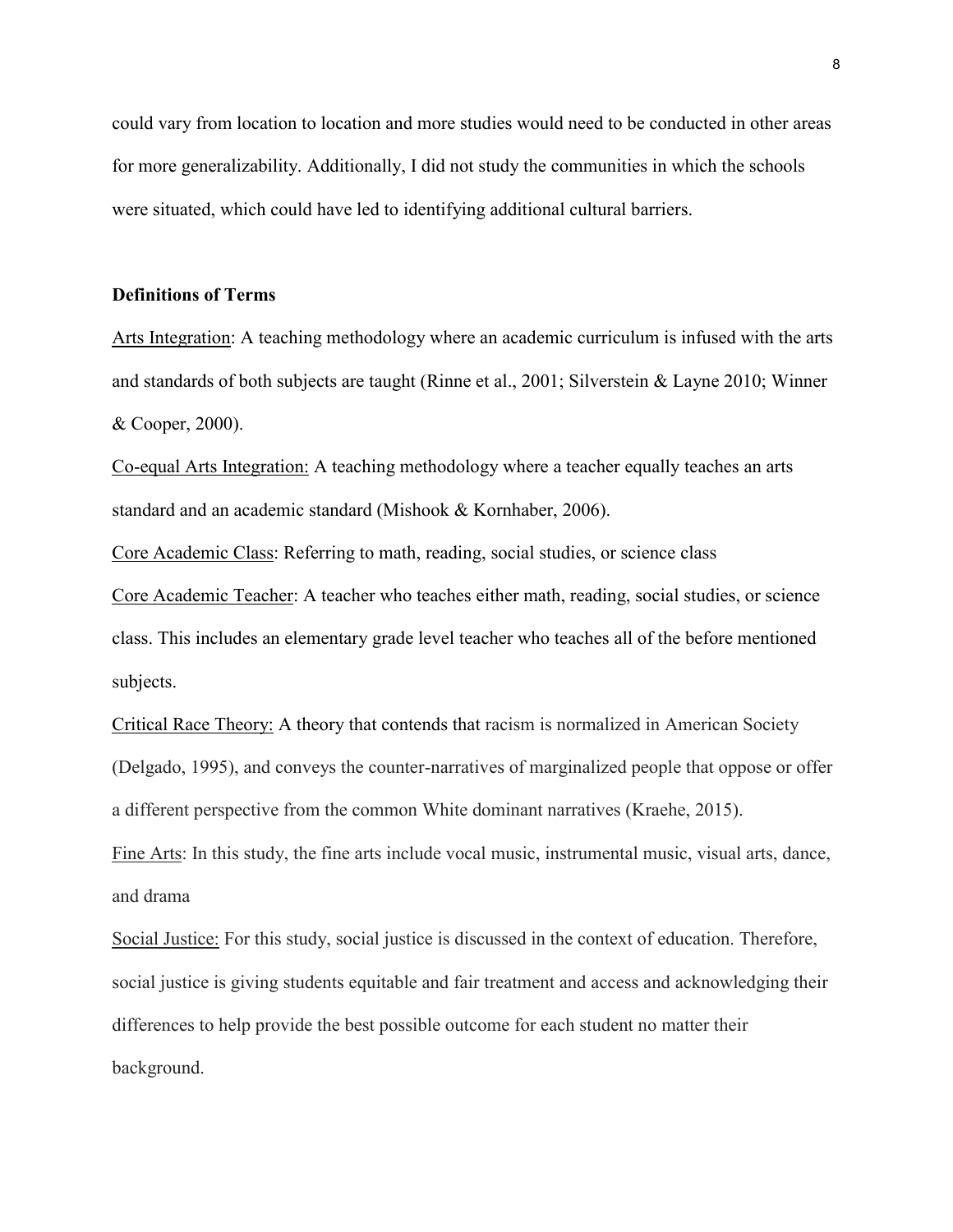Students of Color: Referring to non-White students

Subservient Arts Integration: A form of arts integration where an academic subject is taught at a higher standard than the art form (Mishook & Kornhaber, 2006).

Transformative leaders: Principals concerned with social justice for all students (Shields, 2004) and critique the equity of educational practices (Shields, 2010).

# **Significance**

Children of color, specifically Black and Hispanic students, are underrepresented in art programs across the United States and Canada (NAEP, 2016; Gaztambide-Fernandez & Parekh, 2017). In the middle-level school where I am a teacher, 42% of students are Black, yet only 27% students in the fine arts program are Black. Only 13% of students who participate in art or music education in the nation are Black (NAEP; 2016). This statistic means even fewer Black students participate in the arts nationwide than this school. As an employee in this school, that 15% change is highly noticeable since students participating in the magnet fine arts program only attend class in one hallway within the school. Therefore, most Hispanic and Black students attend school in the other hallways in the regular education program.

Putting this into perspective, two of my visual arts classes within the art magnet program do not have any Black students. I have no more than two Hispanic students in any given class throughout the day. When looking at my classes as a whole, at most 14% of the students I teacher are Black, 7% are Hispanic, 2% are in the category of other races. This data means 77% of the students I teach are White. Only 14% of the students are Black who participate in the visual arts within the art magnet SWS, yet 42% of the students are Black throughout the entire school. In other words, fewer Black and Hispanic students participate in the arts program within the school than White students.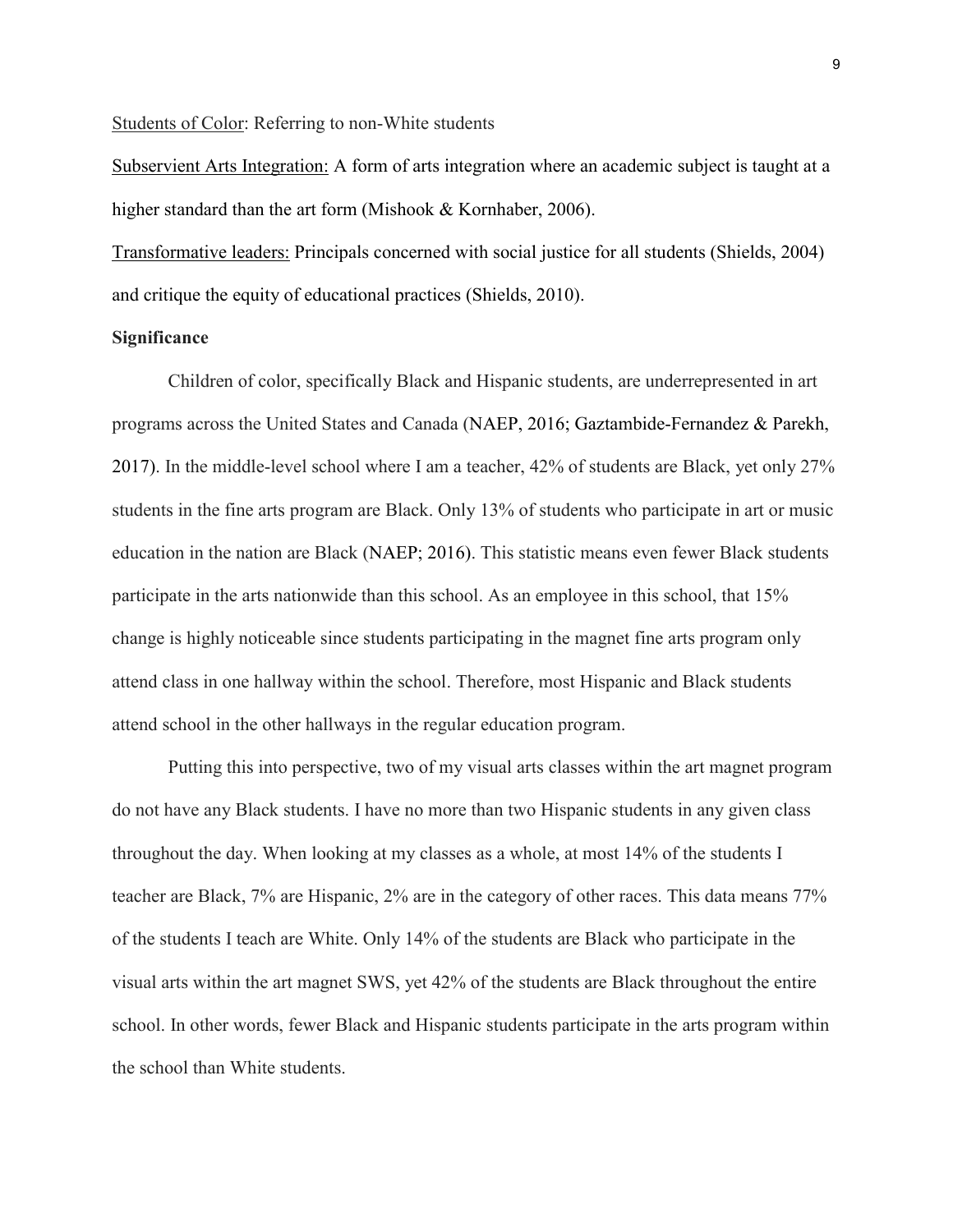While students in the regular education middle school do have visual art classes, they are not at the same level, nor do students receive as much instructional time in those classes. All students deserve equal opportunity and access to the arts, so it is crucial to find out what barriers prevent Black and Hispanic students from participating in the arts so that more districts may provide meaningful and beneficial experiences in and through the arts. The results of this study inform how districts and school leaders can provide better opportunities in and through the arts to all populations and not simply look at the student population as a whole.

#### **Chapter Summary**

In this chapter, I introduced this study, which identifies how transformative leaders break down barriers that Black and Hispanic students encounter, limiting their access to the arts and arts integration. In Chapter Two, I review the literature that found arts-integrated teaching methods have a positive impact on students, and that barriers exist that prevent certain students from accessing arts-integrated instruction (Baxley, 2014; Bell, 2014; Charland, 2011; Donovan & Brown, 2017; Kraehe & Acuff, 2013; Lleras 2008; Mishook & Kornhaber, 2006; Mueller, 2019; Stinson, 2011). In addition, I identify a gap in research related to the ways that leaders provide better access to the arts for Black and Hispanic students. I also review transformative leadership theory, critical race theory, and other race-centered theories and how these theories tie into barriers of access to arts-integrated instruction.

In Chapter Three, I describe my methodology, how I studied this problem of access, and how I identified how the transformative leaders have broken down barriers that prevent Black and Hispanic students from entering arts integration programs in two schools. In Chapter Four, I report the findings from the two study sites organized by four themes identified through the coding and thematic analysis. In Chapter Five, I conclude this dissertation with a discussion and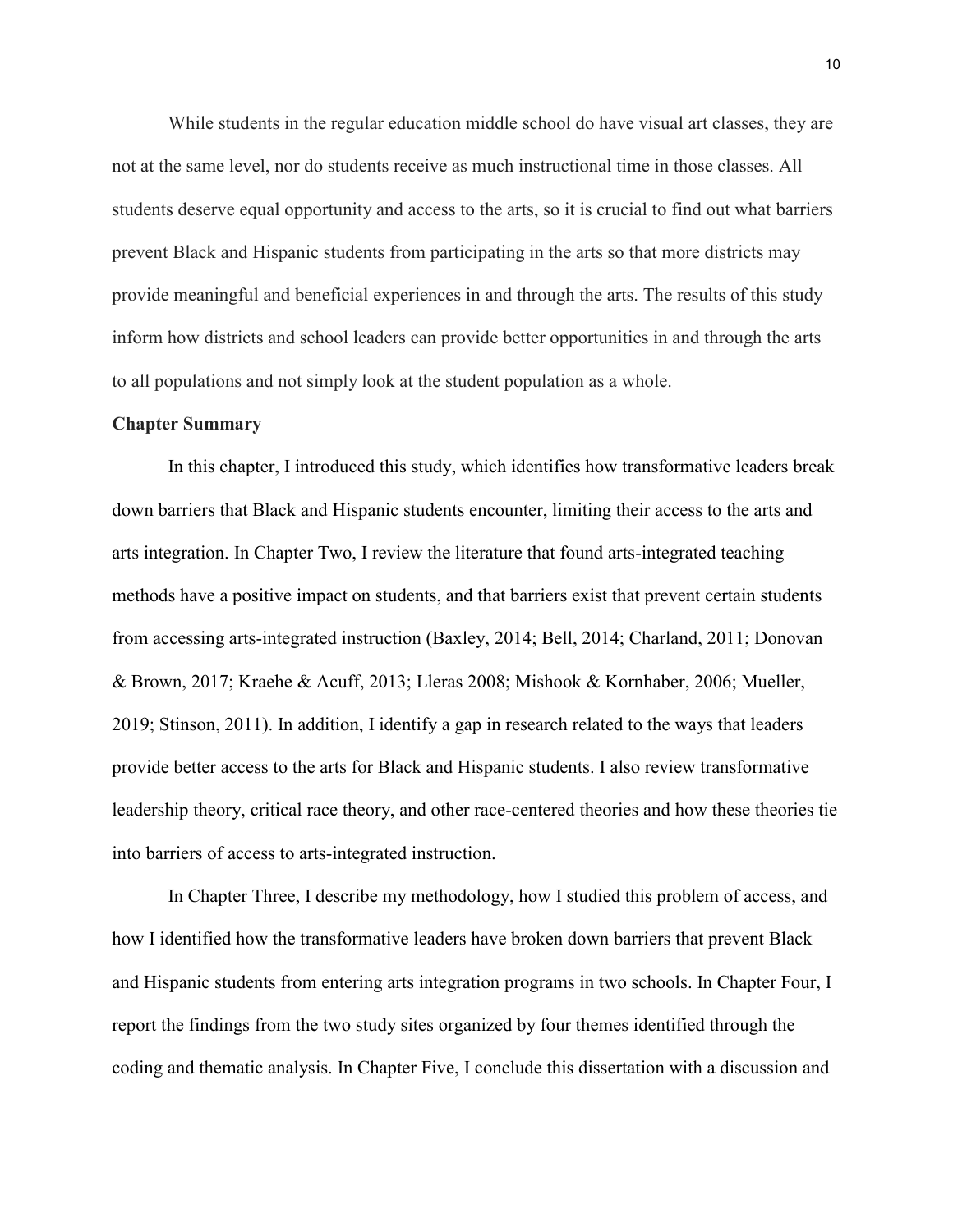conclusion of the study by synthesizing the findings by comparing the findings of the two sites to one another and the findings to the literature reviewed in Chapter Two.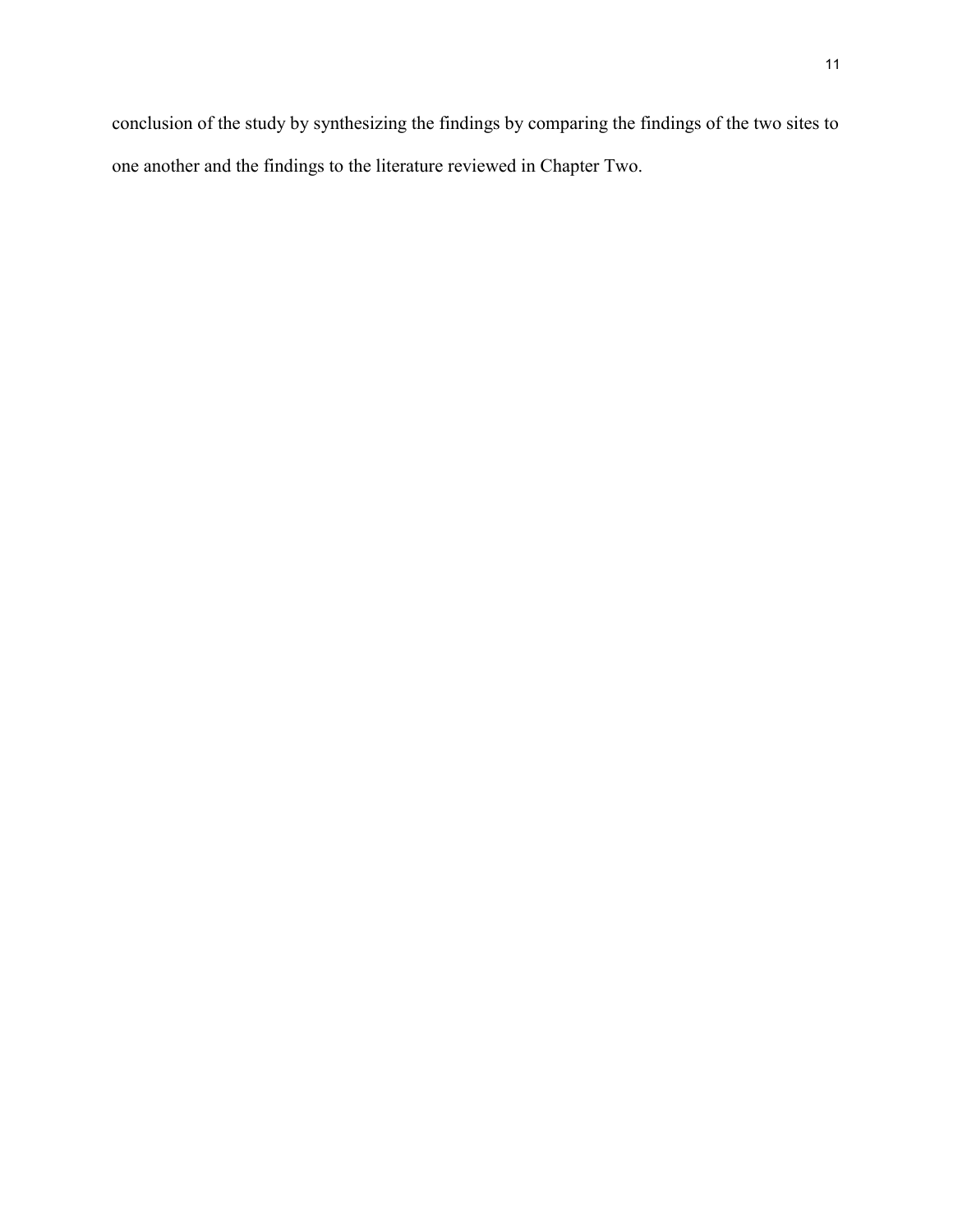# CHAPTER 2

# LITERATURE REVIEW

# **Introduction**

In this chapter, I aim to first examine research about the definition and benefits of arts integration and the barriers to arts integration. Then, I examine multiple leadership approaches and strategies surrounding barriers to arts integration for Black and Hispanic students. These approaches and strategies include transformative and social justice leadership in education, critical race theory, and other race-centered education theories. Researchers have called for schools to provide more accessible art programs, and school districts and states are pouring money into research initiatives. The terms Black and Hispanic are used in this study as they are the most used terms in P-12 research and databases. Some of the studies examined in this literature review use terms such as African American, Latino, students of color, or minority students. However, I have chosen to use the terms Black and Hispanic for consistency.

# **Arts Integration**

Arts integration has been given multiple identities and definitions in the past 25 years. Rinne et al. (2001) defined arts integration as using the arts as a teaching methodology. Silverstein and Layne (2010) defined arts integration as "the approach to teaching in which students construct and demonstrate understanding through an art form. Students engage in a creative process which connects an art form and another subject area and meets evolving objectives in both" (p. 1). For example, if a teacher is teaching an arts-integrated lesson, they may be teaching both a visual arts standard and a social studies standard during that lesson. The lesson would not just be studying a historical event, but the students may be creating a painting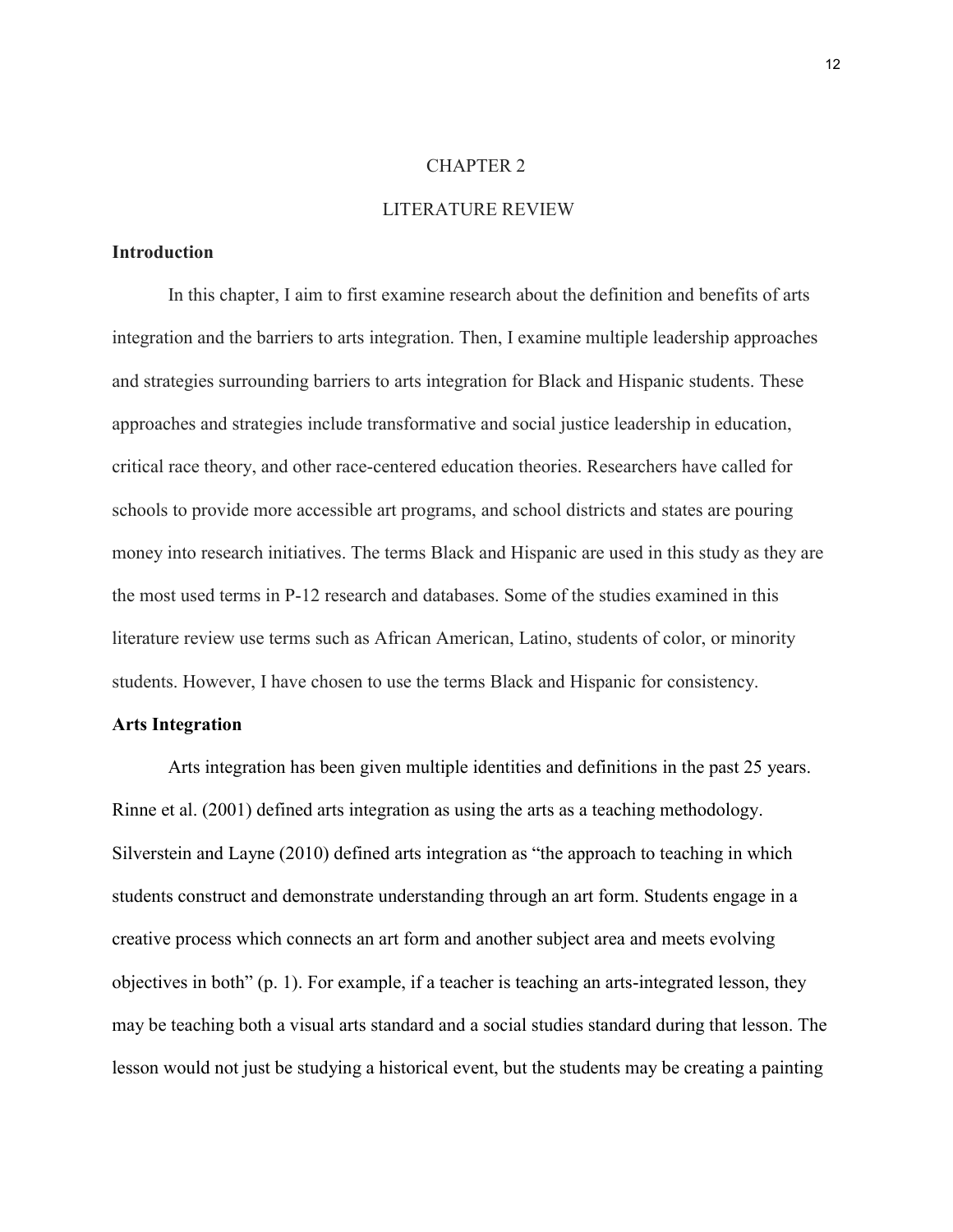based on a historical event they are studying. Therefore, students learn how to work in the watercolor medium and learn watercolor techniques and skills while simultaneously learning about a historical event.

Arts integration involves infusing the arts into an academic curriculum (Winner & Cooper, 2000). An example would be a math teacher teaching a math lesson through an art form. This example would not be an art teacher teaching a math lesson through the arts. From these definitions, meeting objectives in both an art and an academic subject area is one of the most important aspects of authentic arts integration (Silverstein & Layne, 2010). Meeting objectives in both the art and an academic subject area, such as math or English language arts, is crucial in a truly arts-integrated lesson. Teachers should teach both subjects within a lesson.

Arts integration has been more widely used since the John F. Kennedy Center for the Performing Arts founded Changing Education Through the Arts (CETA) in 1999 (Duma & Silverstein, 2014). This group works with high-poverty schools to implement a school reform model that uses arts integration and provides teacher training for arts integration (Duma & Silverstein, 2014). In addition, the Turnaround Arts Initiative is a public-private partnership program, also through the John F. Kennedy Center, first piloted in 2012 (Stoelinga, 2015).

While these partnerships among schools and the John F. Kennedy Center have promoted and popularized arts integration, arts integration can arguably be traced back to the mid-1800s when Horace Mann demanded the teaching of art and music in Massachusetts schools (Darby  $\&$ Catterall, 1994). The demand for art and music to be taught in schools was a part of Mann's school reform, in which he fought for free basic education for children in Massachusetts (Mann, 1868). Not only did lawmakers in Massachusetts require art to be taught for free in common schools beginning in 1860, but they also passed a law in 1869 stating that schools should teach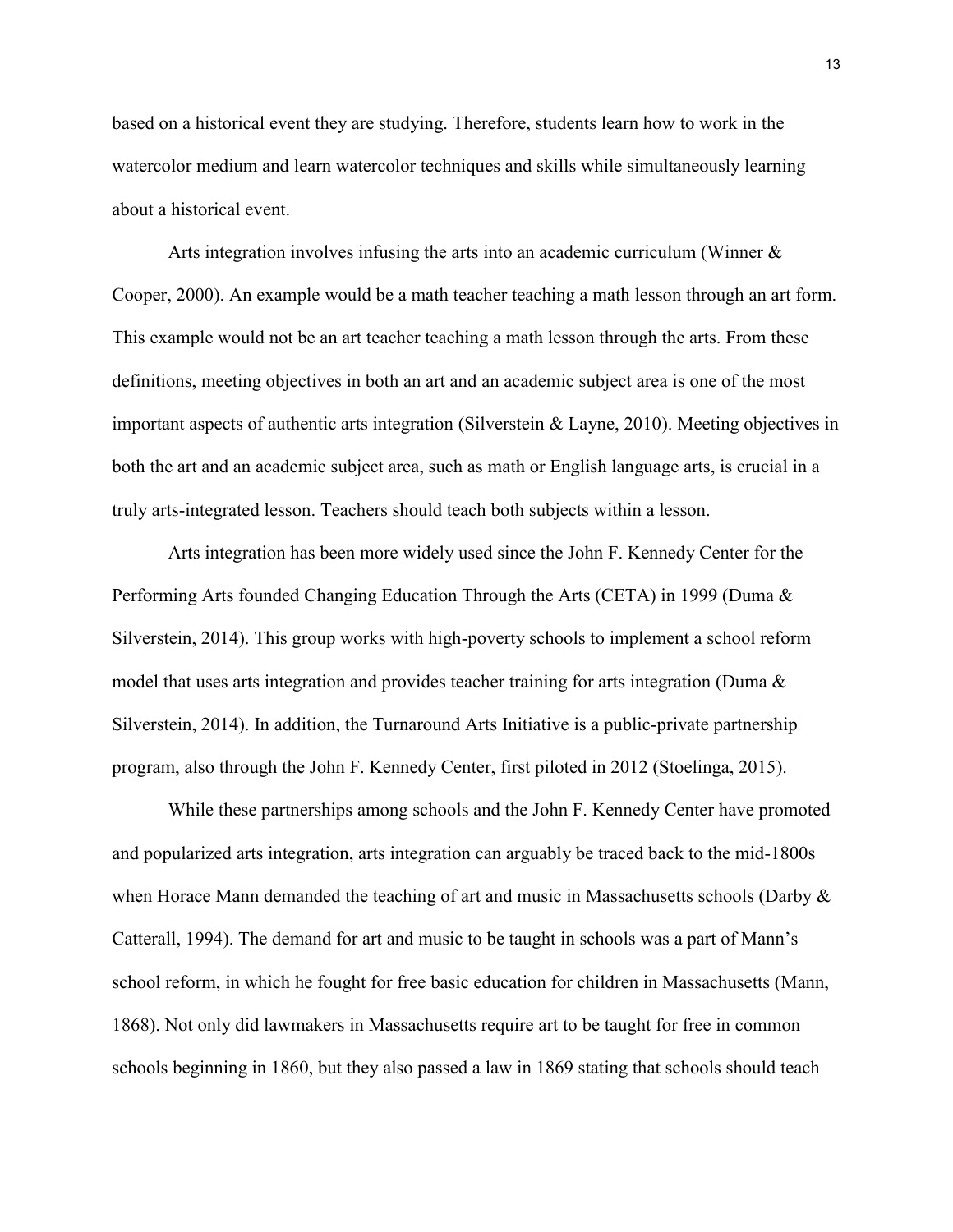drawing classes for free for workers at night (Stankiewicz, 2001). Mann specifically thought visual arts should be included in education to teach linear drawing for careers in mechanics and music for health and disarming anger (Mann, 1868). Mann also believed art and music were important for enjoyment from the daily stresses of life (Mann, 1868). In addition, Mann believed that schools should not discriminate against students for their religion, social class, and, most important as it pertains to the purpose of this study, race and argued that all children should receive a free education (Mann, 1868).

Arts integration practices can also be traced back to John Dewey and his art philosophies. For example, John Dewey and his book *Art as an Experience* (1934) directly influenced Italy's Reggio Emilia early childhood schools (Saab & Stack, 2013). The Reggio Emilia schools have famously used arts integration and the arts and believe the arts to be a form of language – an idea that was lectured on and written about by John Dewey (Saab & Stack, 2013; Dewey, 1934). Dewey believed that art was an essential part of education (Dewey, 1934).

While it is hard to determine how many schools or teachers use arts integration teaching methods within their classrooms, one study found that 38% of public students use arts integration teaching methods in the southern US (Bell, 2014). On a national level, according to their website, the Turnaround Arts Initiative alone is currently working in 70 American schools, 34 districts, and 12 states, and the District of Columbia (Turnaround Arts, 2020, February 13). As aforementioned, this initiative uses the arts and arts integration to help turn around high-poverty schools and the challenges that ensue. While these programs are national, there are also more statewide programs. For example, the Arts Basic Curriculum (ABC) Project in South Carolina is a grant program to help fund arts programs in schools throughout South Carolina (ABC Project,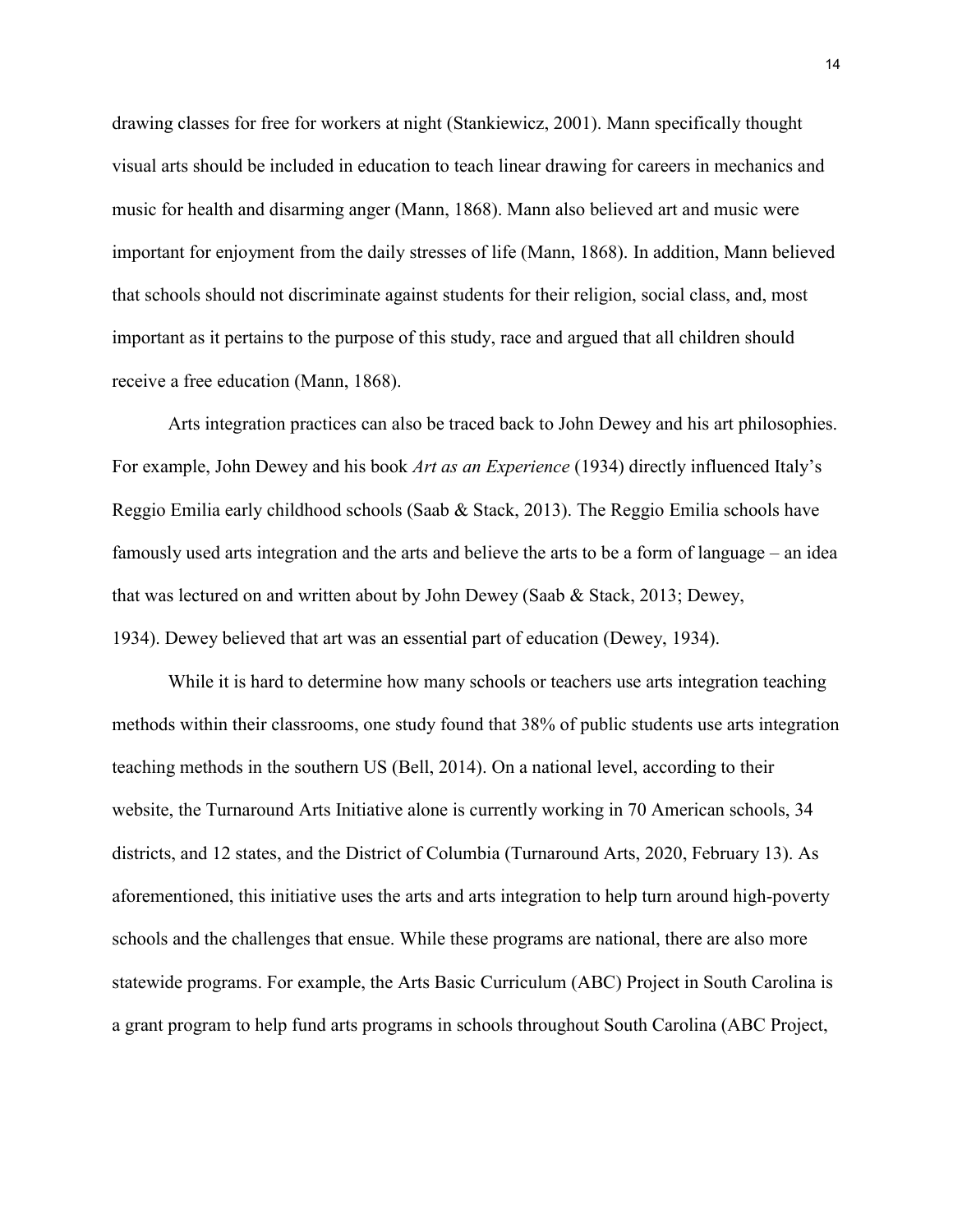2021). This grant program provides professional development for fine arts teachers, funds field trips, and pays for supplies for arts classes, equipment, and artists in residence.

# **Benefits of Arts Integration**

A substantial number of empirical studies have found evidence supporting the claim that arts integration has many benefits for students and schools. Researchers have claimed that instructional arts-integrated methods can increase student engagement, increase academic achievement (Cunningham et al., 2014; DeMoss & Morris, 2002; Walker et al., 2011), create a positive school or classroom culture (DeMoss & Morris, 2002; Werner & Freeman, 2001), and create ownership of learning for students (Werner & Freeman, 2001).

The first claim supported by research is that arts integration participation increases student engagement (Cunningham et al., 2014; Lorimer, 2011; Lynch, 2015; Stoelinga et al., 2015). In these studies, researchers referred to student engagement within class participation as defined by Stoelinga et al. (2015). Lorimer (2011) studied arts integration in middle-level classrooms and found through interviews with teachers that arts integration improved student engagement. Arts integration increases student engagement due to increased student perseverance with tasks (Cunningham et al. 2014; Chemi, 2015; Lorimer, 2011; Lynch, 2015). This increased engagement also improves student attendance and lends to fewer disciplinary problems (Lorimer, 2011).

In addition, arts integration increases student engagement, specifically for students who usually struggle academically (Cunningham et al., 2014). Teachers in this study believed that arts integration might have helped struggling students academically because of a sense of accomplishment and confidence (Cunningham et al., 2014).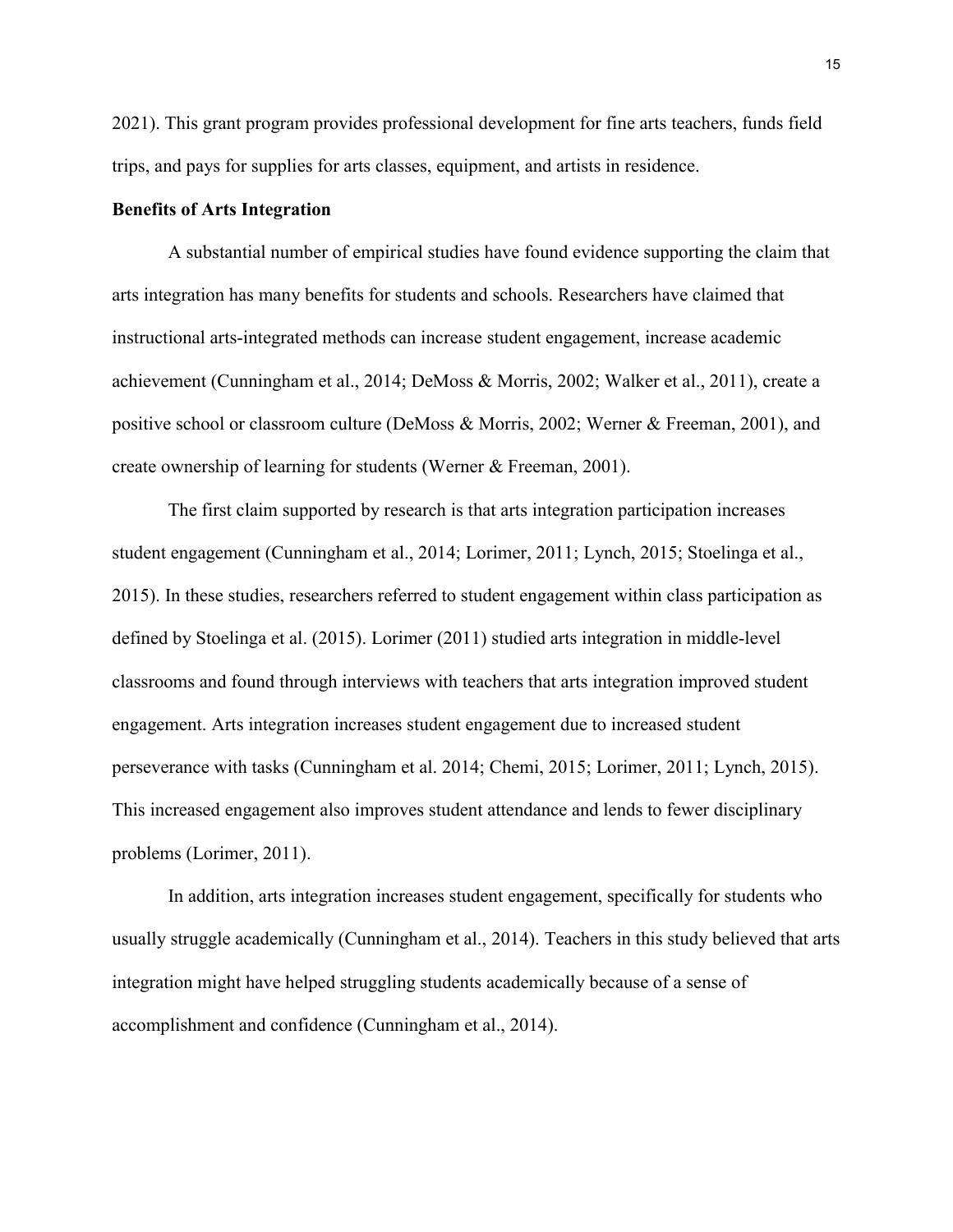The second claim backed by research is that participation in arts-integrated classrooms and lessons increases academic achievement in students (Cunningham et al., 2014; Ingram & Seashore 2003; Stoelinga et al., 2015; Walker et al., 2011). Arts integration decreases the achievement gap, and it improves achievement in reading and math for all students in general (Ingram & Seashore, 2003; Cunningham et al., 2014). In a study on drama integrated classrooms, researchers found these classes helped increase student state assessment scores by 13% in English Language Arts (ELA) and 8% in math (Walker et al., 2011). The Turn-Around Arts Initiative, a program that implements arts integration into low-performing, high-poverty schools, found that most schools showed substantial improvements in student achievement (Stoelinga et al., 2015) as arts-integrated lessons support all types of learners (Lynch, 2015).

The third claim that researchers make in support of arts integration is that participation in arts integration creates a positive culture, climate, or experience in these classrooms (Chemi, 2015; DeMoss & Morris, 2002; Lynch, 2015; Werner & Freeman, 2001). Students and teachers across multiple studies said that arts-integrated lessons were fun and enjoyable (DeMoss & Morris, 2002; Lynch, 2015). In a qualitative study using teacher interviews and student interviews, Chemi (2015) also found that arts integration created positive emotions in students who participated in those activities. Some words that students used to describe their experiences with art integrated lessons were "fun, ease, comfort, satisfaction with academic achievement or learning outcomes, commitment and enthusiasm, interest, curiosity" (Chemi, 2015, positive emotions in schools by means of art section, para 6), among others. In addition, while studying the effects arts integration had on teacher practices, Werner and Freeman (2001) found that arts integration positively impacted classroom climate and increased collaboration among students and among teachers, which helped build relationships.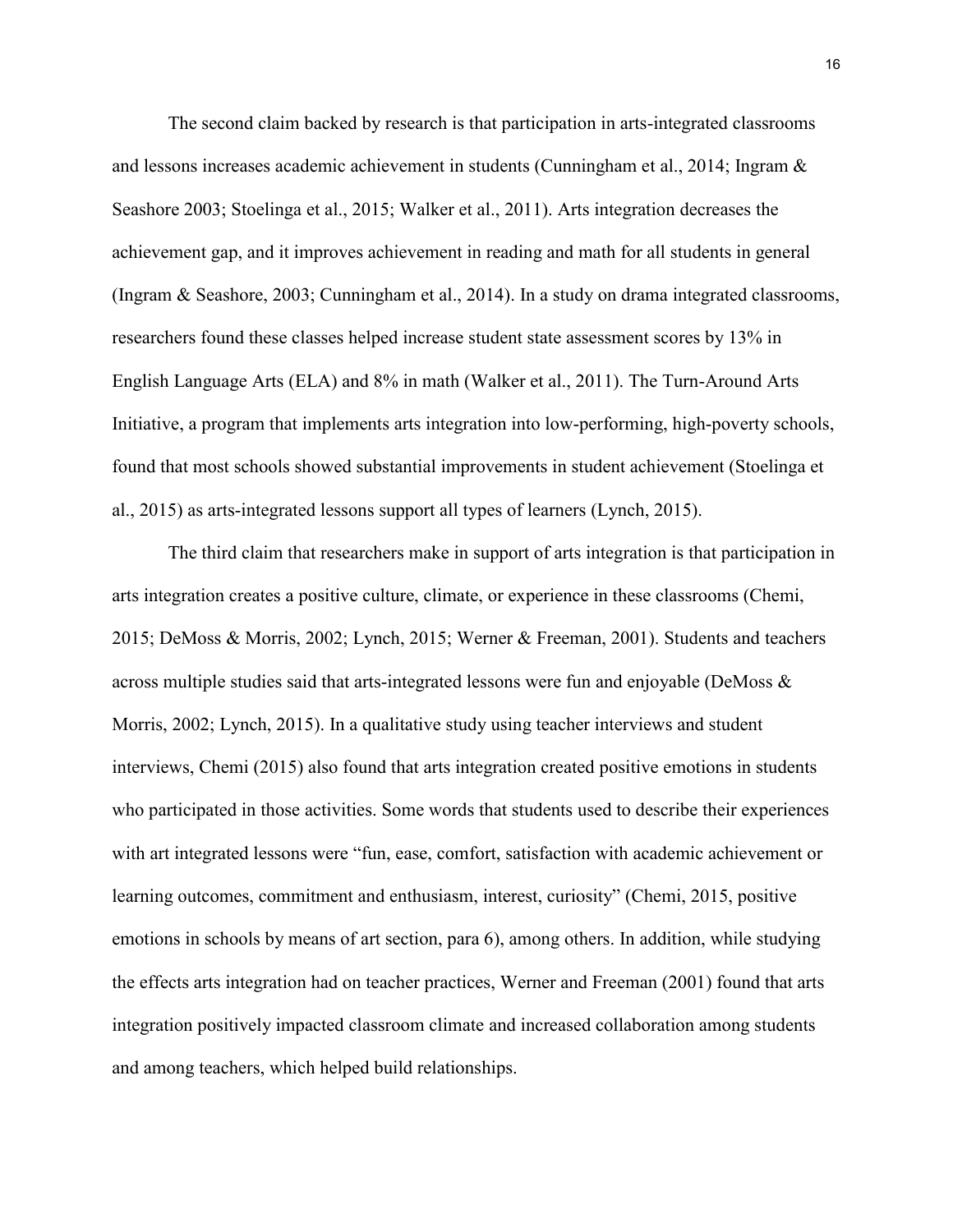The final umbrella of claims supported by researchers is that arts integration gives more ownership of learning to students (Werner & Freeman, 2001). One way this happens is that a number of students seek out opportunities outside of school to build upon their learning from the classroom (DeMoss & Morris, 2002). Students also take more ownership of their learning while being involved in arts-integrated classrooms. This ownership over their learning included having more curiosity and learning without the teacher and learning that they as the student must make an effort to learn (Chemi, 2015).

These studies, as mentioned above, while focusing on the outcomes of involvement in the arts through arts integration, have failed to identify who is benefitting from the arts and arts integration. In the studies described in this section of the literature review, researchers often lumped students into a general population group instead of looking at how each subgroup performs due to participation in the arts. Furthermore, even less has been written about how schools and programs in the arts reach and teach Black and Hispanic students. This misalignment between what researchers have found successful and what is actually the case has helped develop the hypothesis for this study.

# **Barriers to Arts Integration**

Despite the aforementioned empirical studies that support the argument that arts integration positively affects student learning and experience, barriers exist that prevent students from accessing these benefits. Opportunities in the arts are not evenly distributed among schools and students (The President's Committee on the Arts and the Humanities, 2011). Even when students can participate in arts-integrated lessons, classrooms, or schools, they may not access quality programs and instruction. In this section of the literature review, I critique and synthesize research that focuses on barriers to arts integration. The barriers to arts integration identified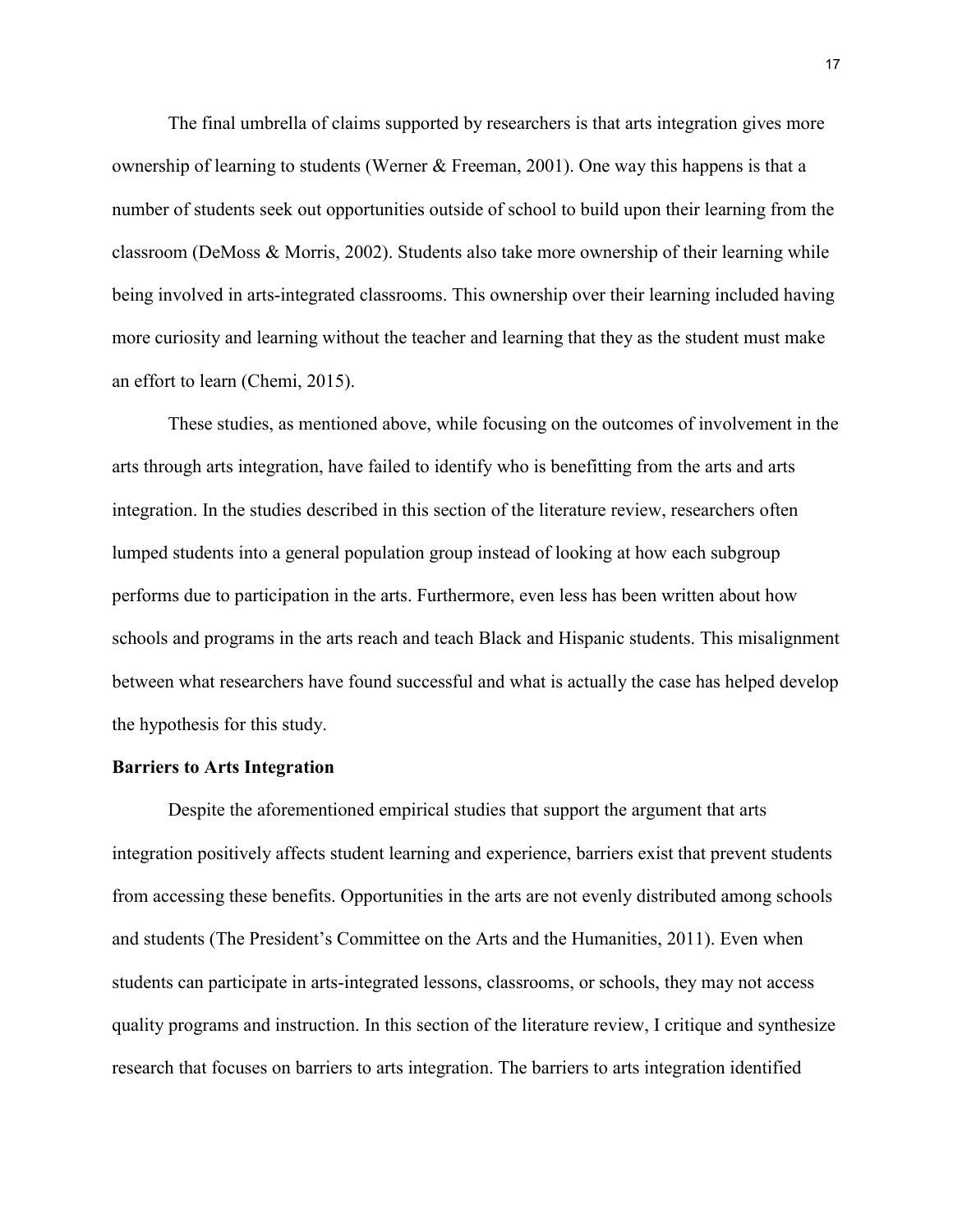through empirical research are as follows: a lack of teacher training and professional development in arts-integrated instruction (Bell, 2014; Charland, 2011), a lack of funds and resources (Bell, 2014; Donovan & Brown, 2017; Mishook & Kornhaber, 2006), competing priorities at the building level (Bell, 2014; Baxley, 2014), subservient arts integration (Mishook & Kornhaber, 2006), and culturally related barriers (Kraehe & Acuff, 2013; Lleras 2008; Mueller, 2019; Stinson, 2011). In the following sections, I examine each of these barriers in detail to paint a picture of what barriers exist to prevent students from accessing quality artsintegrated programs. I use this information on barriers to frame interview questions to understand how principals in this study broke down these barriers.

**Barrier: lack of professional development for teachers.** The first barrier to arts integration is the lack of professional development for teachers in teaching lessons that integrate the arts with other subjects (Bell, 2014). In an extensive quantitative study of the arts in southern schools where 4,400 principals completed surveys, Bell (2014) identified many barriers to fine arts classes, while not the same as arts integration, this information can help identify arts integration barriers. Principals identified that more professional development was needed to help provide more access to the arts for their students (Bell, 2014). In a 2011 report, members of the President's Committee on the Arts and the Humanities stated that "professional development for classroom teachers, arts specialists, and teaching artists is crucial to an effective arts integration program" (p. 40).

However, the Bell (2014) study failed to acknowledge the difference between true access to an art form within their schools and a program merely existing inside the schools' walls. In other words, this study was only concerned with whether or not a school had a program or class but did not analyze whether or not every student had equal access to that program or class. The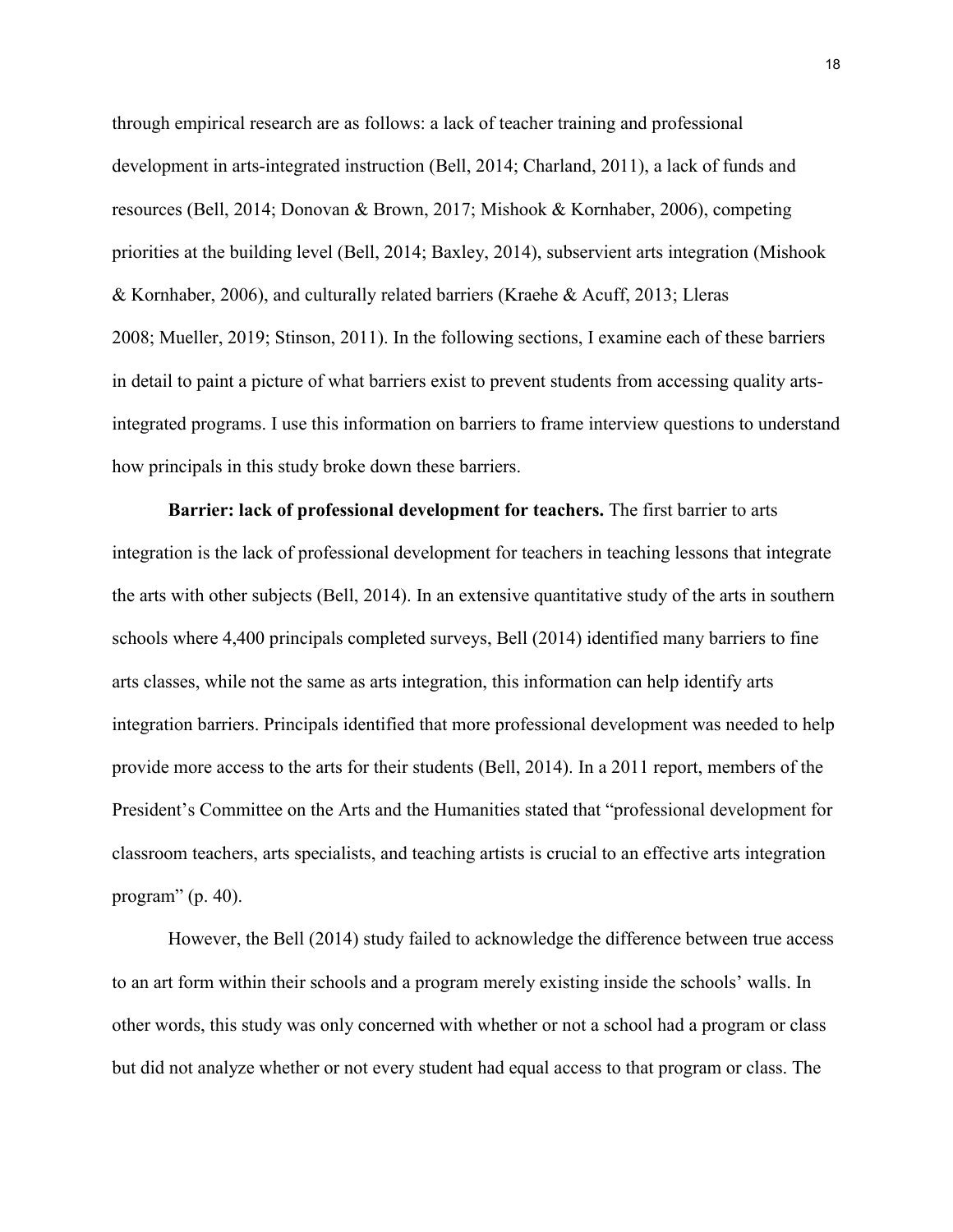study also did not look at individual pupils or subgroups to decipher which subgroups had access to the programs. The study merely looked at access as a whole student body, and once again, only that a program existed. The study author found that many schools in every state in the study offered visual arts and music, yet due to a lack of teacher training, these programs were usually only offered with an instructor who was not highly qualified (a teacher with certification in the area they are teaching), (Bell, 2014).

Charland (2011) studied arts integration specifically and how arts integration can influence school change. He found that without interventions and professional development for teachers in arts integration, this method of instruction would not be sustainable (Charland, 2011). Also, without buy-in and commitment from all stakeholders through proper training, arts integration would not be successful in the long term (Charland, 2011). In addition, Charland (2014) found teachers will have varying levels of integration, so not all students will have equal access to the arts from teacher to teacher.

Teacher training usually costs money, and high-poverty schools (which often can mean schools with high populations of Black and Hispanic students) that lack resources and funding may not be able to fully support teachers with the proper professional development to have authentic arts integration. In a study of the dynamics of educational inequality concerning race, Lleras (2008) concluded that students, both White and Black, in predominantly Black schools were disadvantaged compared to students in other schools.

While Lleras (2008) studied student engagement and academic achievement in general and not specific instructional techniques such as arts integration, it is possible that barriers to arts integration and other more engaging forms of instruction could be higher in schools that serve more students of color. In addition, high-poverty schools are less likely to infuse the arts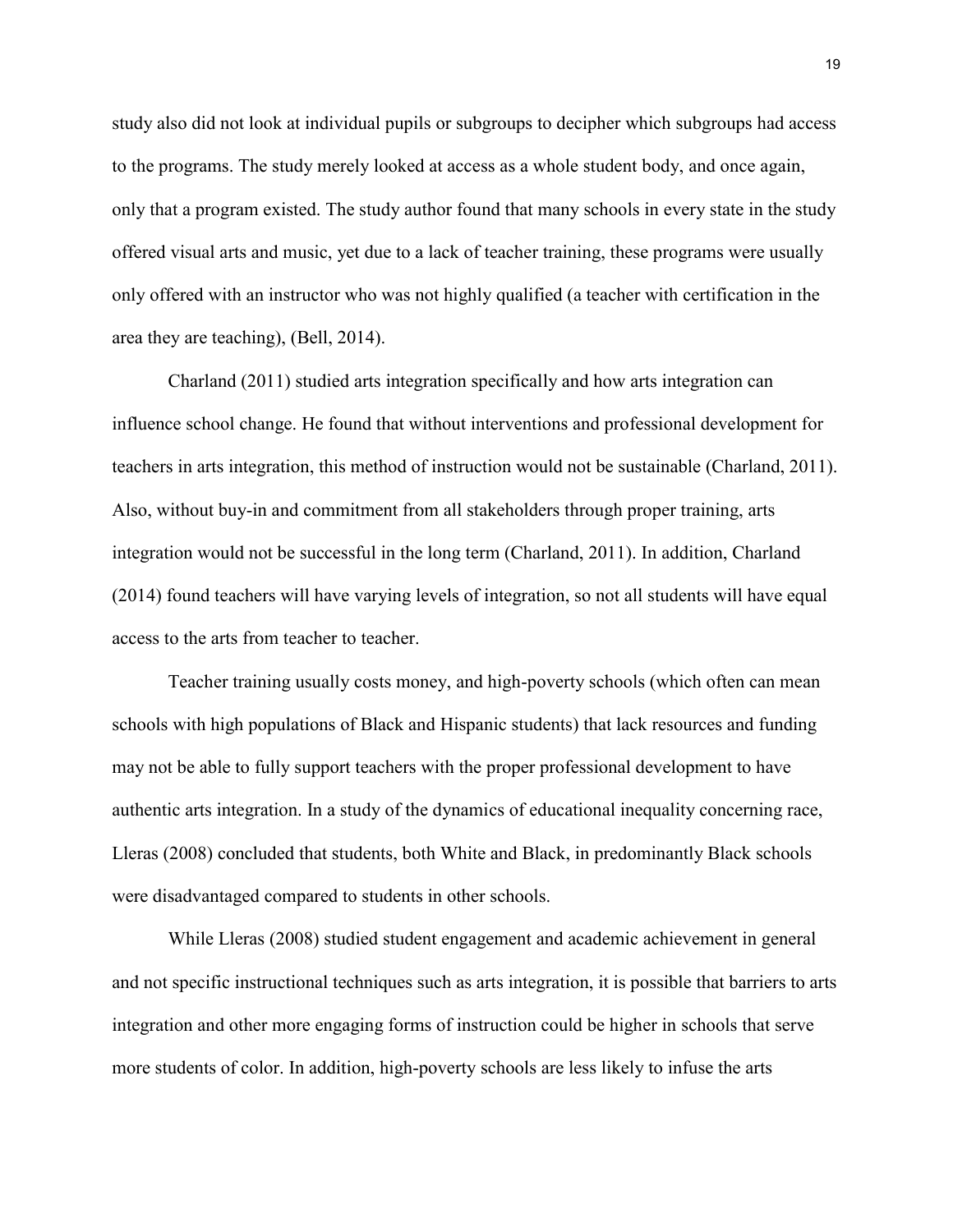correctly, that is coequal arts integration (Mishook & Kornhaber, 2006). Coequal arts integration is where teachers equally teach the arts and an academic subject within a lesson (Mishook & Kornhaber, 2006). A lack of funding at high-poverty schools can lead to a lack of teacher training and therefore, a lack of arts integration within a school. Arts integration requires better teacher training (The President's Committee on the Arts and the Humanities, 2011).

**Barrier: lack of funding.** In addition to a lack of teacher professional development, schools lacking money and resources to fund the arts also lack arts education or arts integration teaching practices (Bell, 2014; Donovan & Brown, 2017; Mishook & Kornhaber, 2006). The arts have been subjected to cuts and eliminations when budgets get tight (Rabkin & Hedberg, 2011). Between 68-80% of the principals surveyed in each of the southern states in the United States said that their schools lacked proper funding for the arts (Bell, 2014). The lack of funding is the most significant barrier to the arts identified by all nine southern states (Bell, 2014). Donovan  $\&$ Brown (2017) suggested that schools that lack funding for the arts can provide training for teachers on how to implement arts integration within their classrooms when schools cannot provide students with sufficient arts classes. However, this proves problematic when schools lack the funding to provide the level of professional development needed for teachers. Where schools can find the financial resources to fund teacher development for arts integration, this may be the most effective way to provide students in high-poverty schools with experiences in the arts (Mishook & Kornhaber, 2006).

**Barrier: competing priorities at the building level.** Principals within all nine southern states surveyed in Bell's (2014) study identified competing priorities within the school building as a barrier to the arts for students. Next to lack of funding, this was the second-largest barrier to the arts identified by principals (Bell, 2014). For example, many states or schools have mandates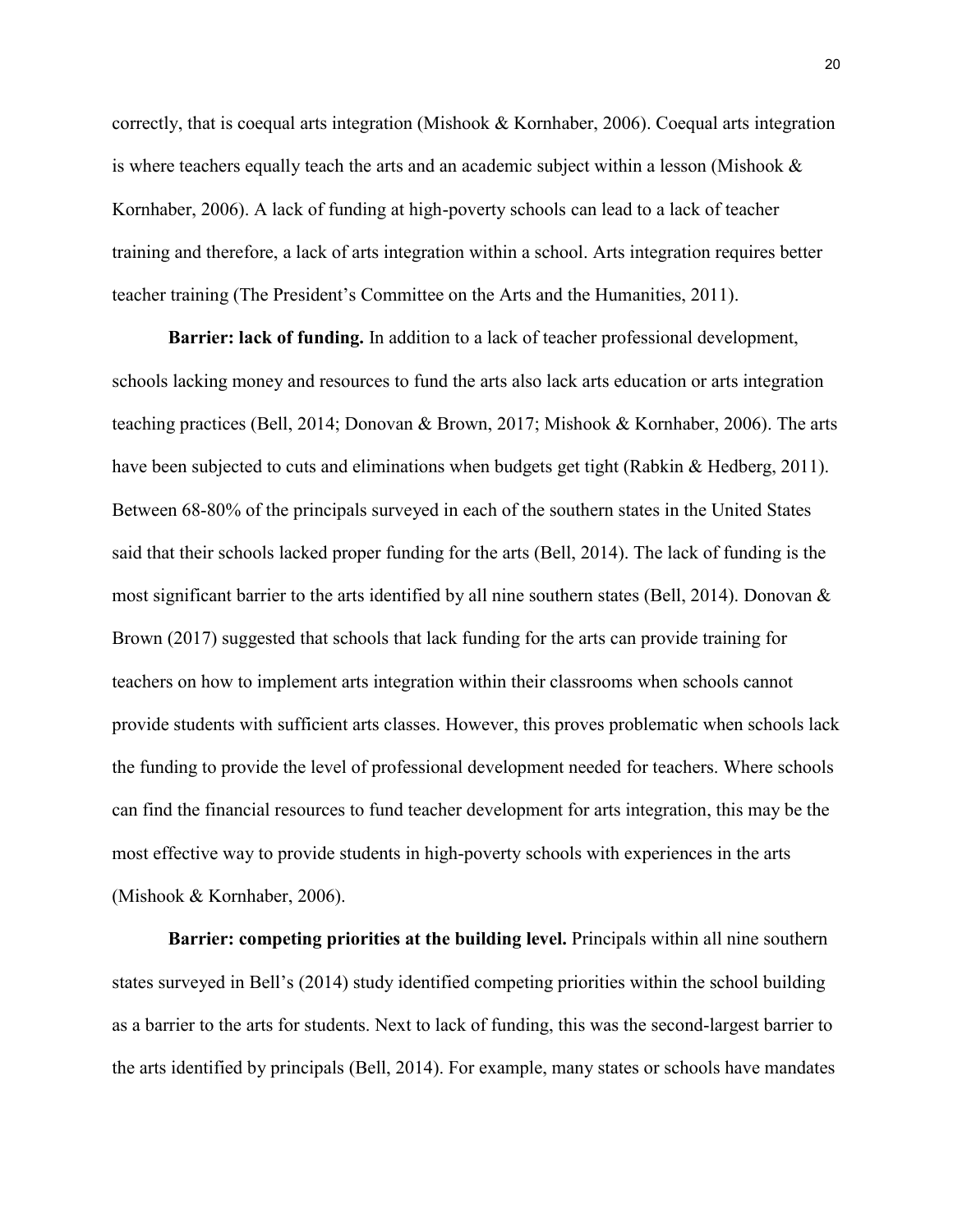determining how many minutes a student must have a physical activity or computer coding, which can take away from minutes spent in fine arts classes. In addition, a school's mission statement or goals may be misaligned with fine arts classes or arts integration that can take away from students' opportunities to participate in such classes or programs (Baxley, 2014; Bell, 2014). In one study, leaders at a school created a school-wide mission making art a priority in scheduling to have a quality art program and successfully teach all of the fine arts (vocal and instrumental music, dance, visual arts, and theater) and arts integration (Baxley, 2014). This school also provided time and training for teachers to teach with arts integration (Baxley, 2014).

Principals must make the arts a school priority to provide access to the arts to all students. Since the passing of No Child Left Behind, many school leaders are putting more emphasis on student performance in math and reading and, in return, have cut time spent in fine arts classes (Rabkin & Hedberg, 2011). Moreover, there has been a steady decline in arts education offered within schools since 1982 but even more so since 2001 (Radkin & Hedberg, 2011). However, researchers on the President's Committee on the Arts and the Humanities in the 2011 report suggest developing arts integration to provide more arts-rich schools (2011).

In 2015, President Obama passed a new educational law, Every Student Succeeds Act (ESSA), replacing the No Child Left Behind act (U.S. Department of Education, n.d.). While some school leaders still resort to cutting arts programs, this new law is good news for leaders looking to add more arts experiences for their students. Under this law, schools can use ESSA funds for arts integration programs; however, educators have to show evidence of improved student outcomes, deterring leaders from going this route (Wan, Ludwig, & Boyle, 2018). These government laws and regulations can stand in the way of principals delivering high-quality arts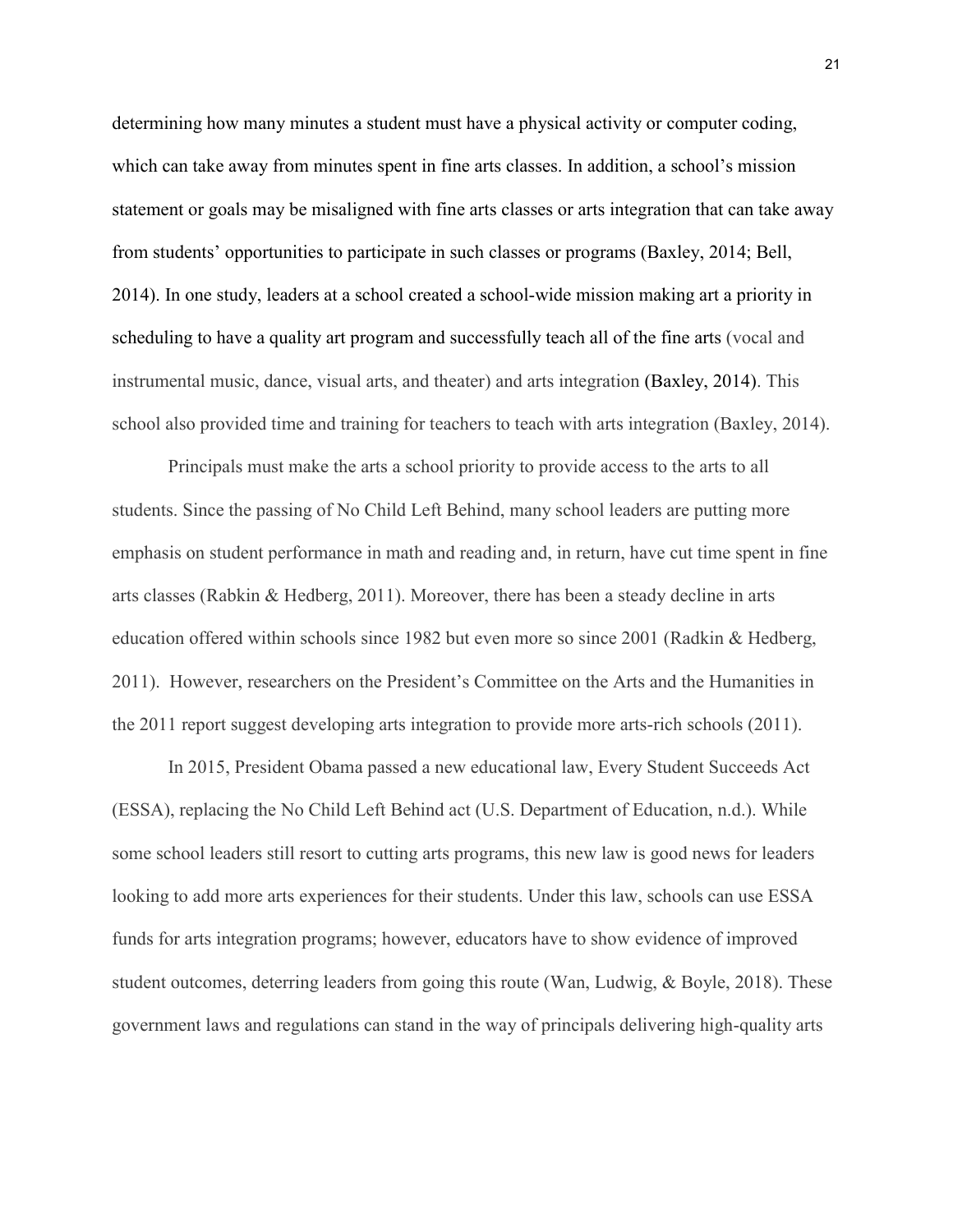integration programs to their students when the vision and mission of the school are not aligned with the arts, and other priorities are competing for a spot in the school.

**Barrier: subservient arts integration.** Even a school that provides teachers with all the right tools, resources, and training, teachers will inevitably teach different levels of arts integration (Charland, 2011). Moreover, schools that provide arts and arts integration opportunities do not always make them as readily available as others (Radkin & Hedberg, 2011). Not all arts integration is created equal. Experts separate arts integration into two main categories: coequal and subservient (Bresler, 1995; Mishook & Kornhaber; 2006).

Coequal arts integration is when a teacher equally teaches an arts standard and an academic standard (Mishook & Kornhaber, 2006). Subservient arts integration is when a teacher teaches an academic area to a higher standard than the fine arts area (Mishook & Kornhaber, 2006). Teachers will often claim to be teaching using arts integration but teach an academic standard with an art activity used to "spice" up the lesson (Bresler, 1995; p. 5). For example, middle-level students simply coloring a map does not teach students art skills. This lesson would fall under subservient arts integration. However, if students were learning clay hand-building techniques and geography, and the assignment was to create a clay sculpture of a relief map, they would learn social studies and art equally. This lesson is coequal arts integration and meets objectives in both academic and fine arts areas. According to Silverstein and Layne (2010), for a lesson to be considered true arts integration, teachers must be teaching to objectives in both subjects and making strong connections between the two subjects.

Fully arts-integrated schools are more likely to use coequal arts integration teaching over subservient arts integration, while high-poverty schools are more likely to use subservient arts integration over coequal arts integration (Mishook & Kornhaber, 2006). Principals at the high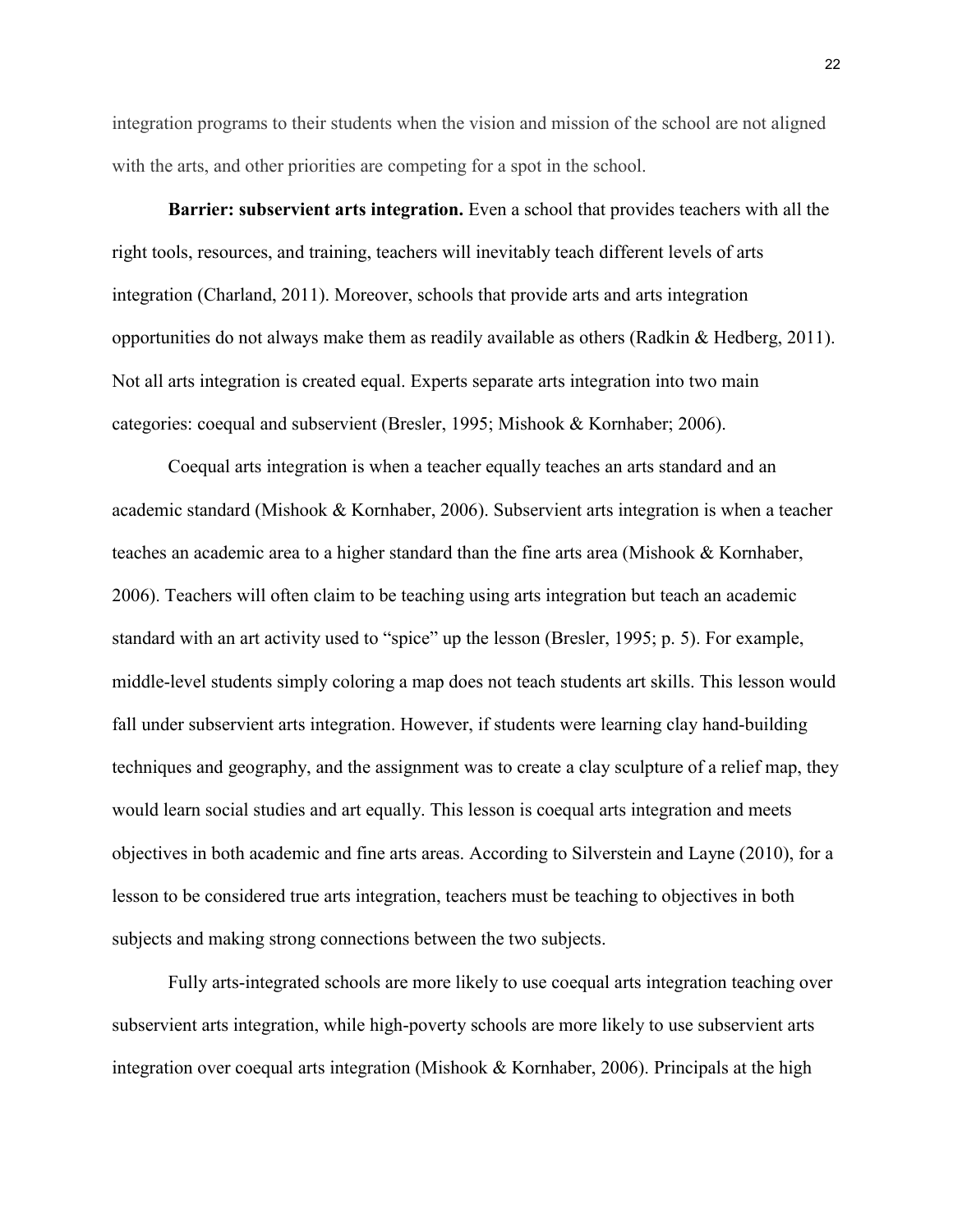poverty schools in the Mishook and Kornhaber (2006) study reported arts integration as a music teacher incorporating cultural studies into their curriculum, for example, instead of equally teaching social studies standards and collaborating with the social studies teacher. It is important to note that the schools that reported subservient arts integration methods were mostly non-arts schools or schools that did not focus on the arts as a school vision or magnet program (Mishook & Kornhaber, 2006). While many studies discuss subservient arts integration, there is a lack of further research on subservient arts integration in high-poverty schools.

**Barrier: whiteness and other culturally related barriers.** In addition to the barriers to arts integration mentioned above, several researchers have focused their studies specifically on barriers to participation in the arts for Black students, Black males, or Black adults (Kraehe & Acuff, 2013; Lleras 2008; Mueller, 2019; Stinson, 2011). Although only one of the four test subjects in a study testing the theory of the burden of 'acting White' mentioned it, one African American male subject said that he felt uncool by his peers for being academically successful (Stinson, 2011). In addition to feeling uncool by academic successes, an African American student in another study said that he downplayed his artistic abilities and instead opted for a sports identity not to be seen as a "sissy" by his peers (Charland, 2010, p. 122). To further explain this barrier, in an essay about African American immersion schools, Brown (1995) stated that "involuntary minority students often face the dilemma of choosing between academic success and maintaining their minority cultural identity" (p. 376). Involuntary minorities are people who belong to a minority group who did not come to the United States voluntarily, such as through slavery (Brown, 1995).

According to Lleras (2008), students who attend predominantly Black schools, whether White or Black, can be significantly disadvantaged due to less challenging math classes and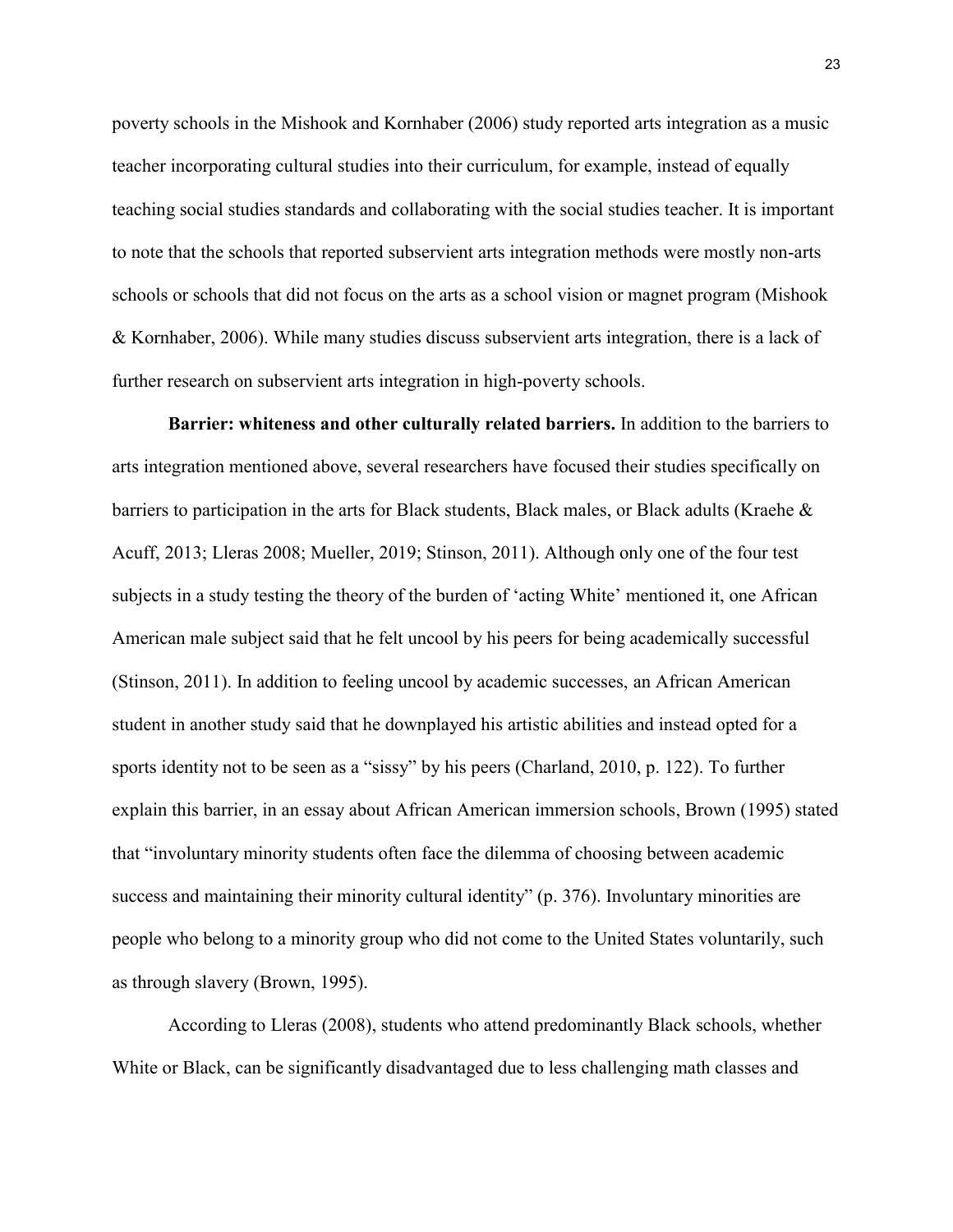lower achievement in math. Not only do students in schools with a large population of students of color have lower math scores by the end of middle school, but they are also typically less engaged in school (Lleras, 2008). In addition, students are more likely to enter an arts-based school of choice if they come from a less diverse school, have more students who identify as White, and whose students were more likely to have parents who attended college (Gaztambide-Fernandez & Parekh, 2017). Arts integration can increase student achievement and student engagement (DeMoss & Morris, 2002; Ingram & Seashore, 2003; Lorimer, 2011; Lynch, 2015; Werner & Freeman, 2001). Therefore, students who attend schools with diverse student populations could benefit from arts integration instructional methods.

While attending a diverse school can be a barrier to better education in a general sense, students who attend these schools are not only missing out on more engaging instructional methods such as arts integration but more engaging experiences overall. According to the report by the President's Committee on the Arts and Humanities (2011), "there is increasing evidence that the students in schools that are most challenged and serving the highest-need student populations often have the fewest art opportunities" (p. 32).

Whiteness is the final barrier to arts integration that affects Black and Hispanic students. Whiteness does not refer to White people but rather to the idea that social norms and culture among the white race are considered the norm and superior to others (Gaztambide-Fernandez, Kraehe et al., 2018). White students typically enjoy more art education than Black and Hispanic students (Rabkin & Hedberg, 2011). In 2008, a Survey of Public Participation in the Arts (SPPA) revealed that 57.9% of White adults between the ages of 18-24 participated in arts education during their childhood. In contrast, only 26.2% of Black adults and 28.1% of Hispanic adults surveyed participated in some form of arts education during their childhood (Radkin &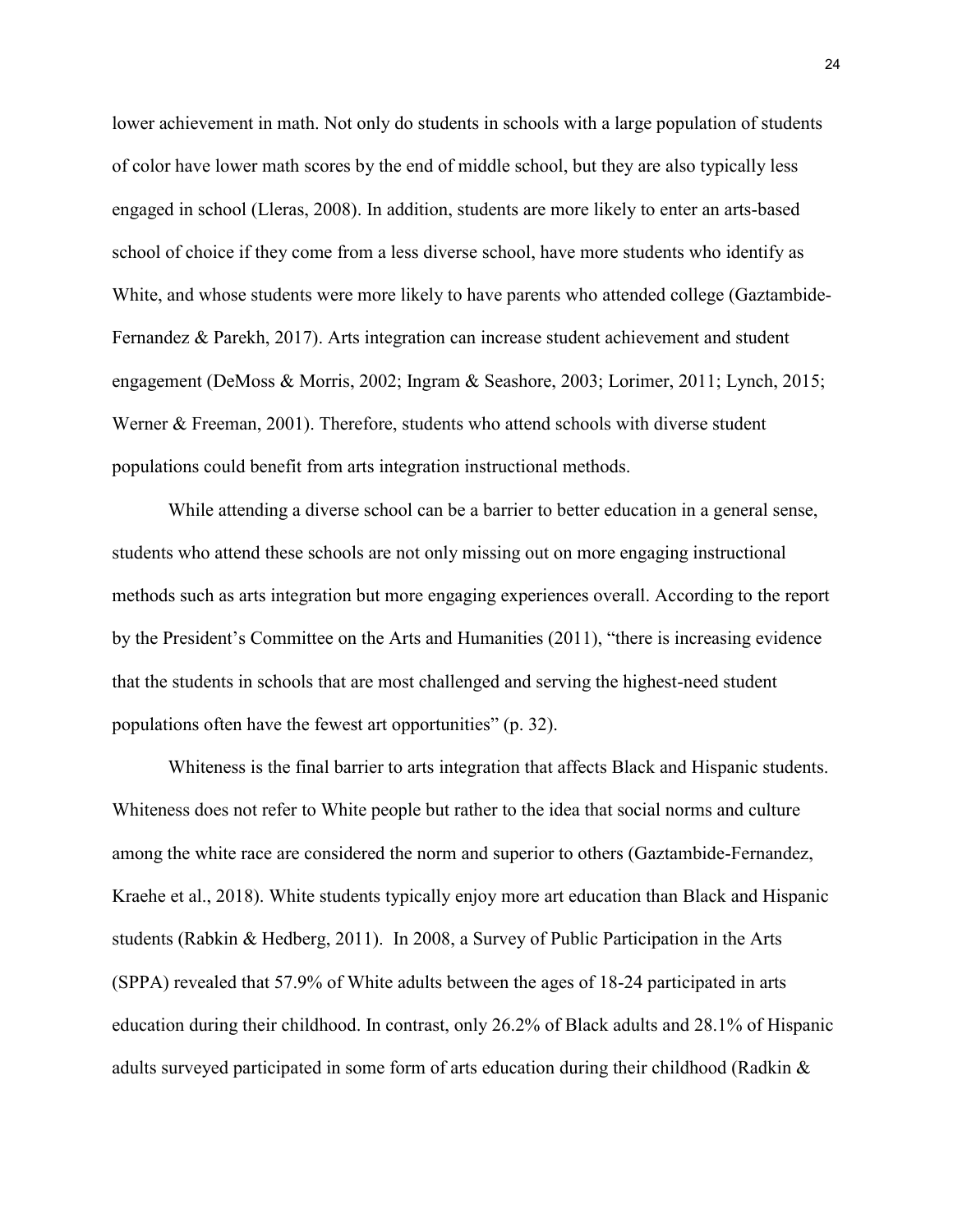Hedberg, 2011). As aforementioned in this section, the decline in arts education is substantial for Black and Hispanic students, while the decline for White students who participate in the arts is insignificant (Rabkin & Hedberg, 2011). Black students participating in the arts dropped a staggering 49%, and Hispanic students participating in the arts declined 40% from 1982 to 2008 (Rabkin & Hedberg, 2011).

Researchers found similar staggering numbers in a study on the Toronto school district's school of choice arts schools (Gaztambide-Fernandez & Parekh, 2017). While only 29% of Toronto school district students are White, 67% of students entering the Toronto arts schools are White (Gaztambide-Fernandez & Parekh, 2017). In contrast, 11% of Toronto students are Black, yet only 4% of students who access and attend Toronto arts schools are Black (Gaztambide-Fernandez & Parekh, 2017). The Toronto school district study grouped Hispanic students into the Other racial category with multiple races, yet this group of students was similarly underrepresented in the arts schools (Gaztambide-Fernandez & Parekh, 2017).

A school simply having an arts education or arts integration program open to all students does not mean equal access, as the numbers mentioned show. In a review on equity in the arts in urban education, Kraehe et al. (2016) argued that "access concerns the degree to which members of different groups are likely to know about and be able to take advantage of available arts education opportunities" (p. 224). In the Toronto study, most students who could access the arts schools were from the same three feeder schools with more affluent students and less diversity among their schools (Gaztambide-Fernandez & Parekh, 2017). A program may be open to all students, but not all students can access it due to barriers preventing access.

Very few visual art teachers are Black. In 2001, only 1% to 2% of art teachers nationally were African American (NAEA, 2001). While Black and African American are not the same, the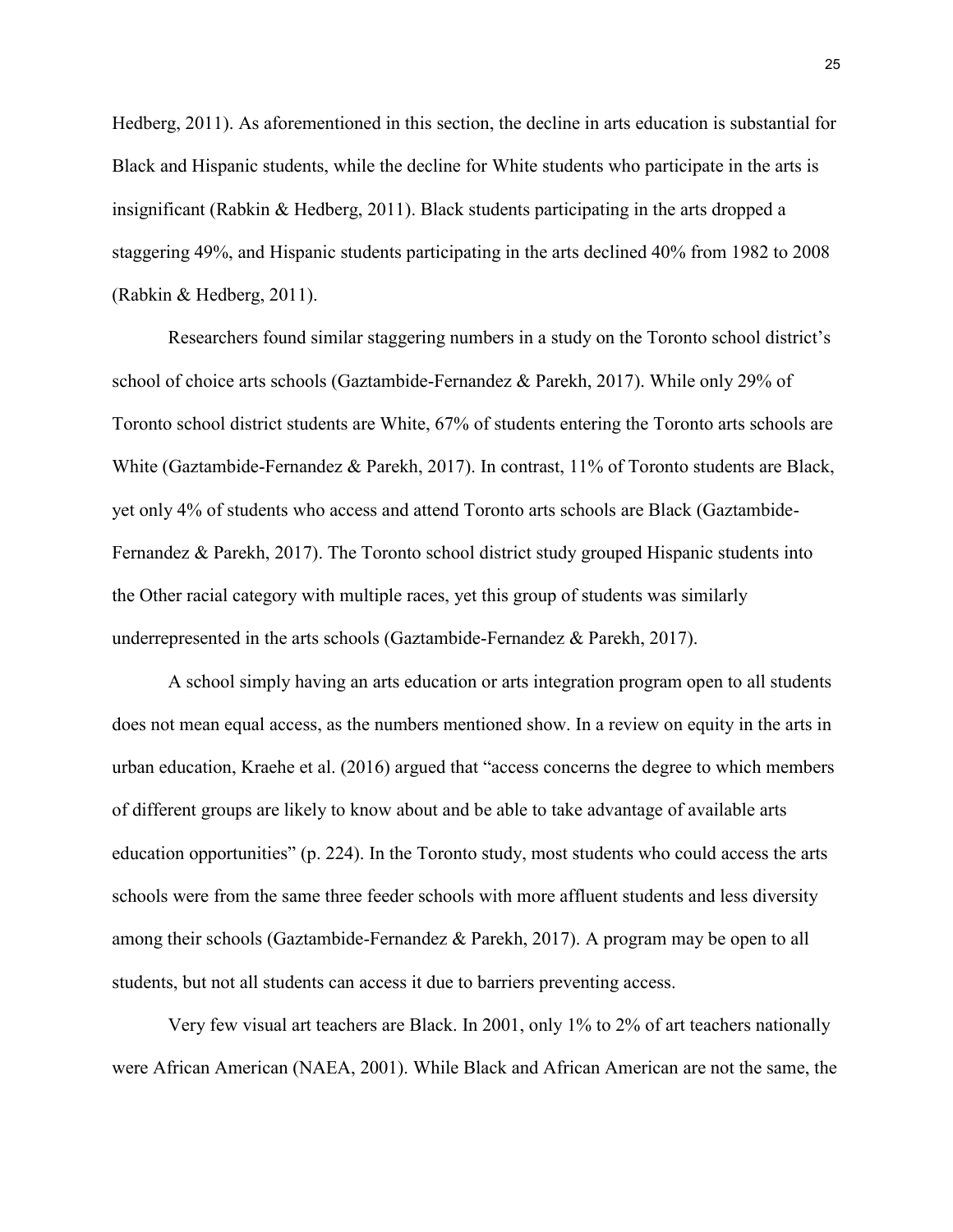researchers used the term African American in this study (NAEA, 2001). I assume that most of these teachers who report being African American are also Black. Not only are most visual art teachers White, but most school leaders are also White. While schools' students are becoming more and more racially diverse, diversity in school leaders has only increased slightly, widening the racial gap between school leaders and the students they serve (Grissom et al., 2021). Teachers of color are influential role models and instructors for students of color (Grissom et al., 2021). Therefore, due to a lack of Black teachers in education, Black students in American schools lack racial role models in school, specifically in art.

In addition, the lack of diversity among teachers is likely a cause of projects and lessons that lack cultural diversity. Seventy-two percent (72%) of participants in an all African American study could not identify any famous African American artists and identified an artist as a White man supports the assumption that teachers are not teaching culturally relevant lessons to Black students (Charland, 2010). This study's findings are an indication that teachers did not teach these African American students culturally rich art lessons or their heritage, nor did they have African American teachers who taught them art. In support of this argument, the National Endowment for the Arts (2019) released a report stating that non-Whites participate in the arts to celebrate cultural heritage. In addition, students in a collegiate level study said that they remember the art projects they did in the past the most if they had cultural relevance or personal themes (Charland, 2010). In a review of empirical studies of educational equity in and through the arts, Kraehe et al. (2016) argued that "very few policies exist to support opportunities for students of marginalized backgrounds to engage in arts educational experiences that are affirming of their backgrounds, identities, and cultural practices" (p. 221). Kraehe et al. (2016) referred to this as "recognition" (p. 224) or including, acknowledging, and valuing diverse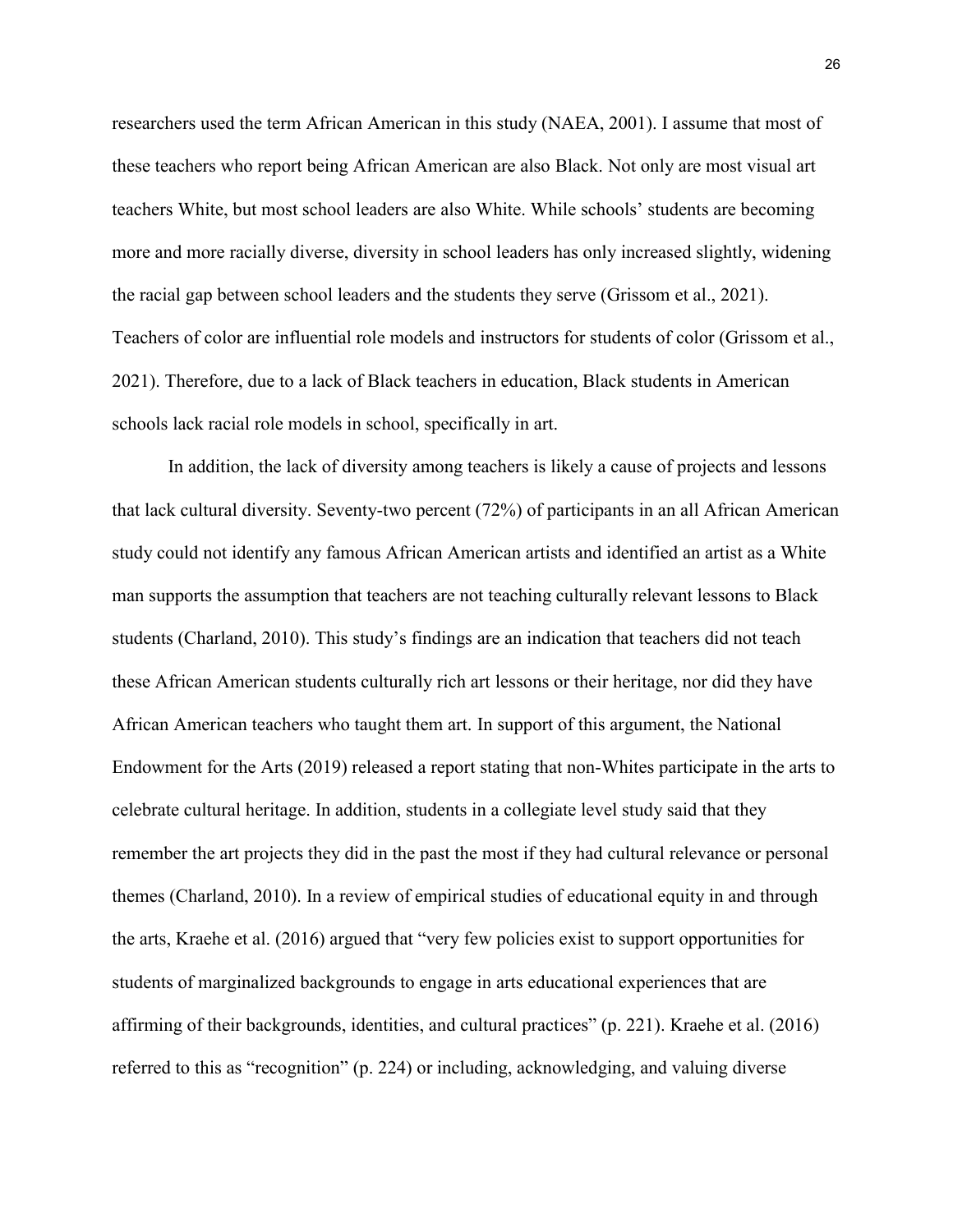perspectives. This argument further supports the idea that a barrier exists between Black and Hispanic students and arts experiences through lack of policy towards culturally and personally relevant art themes and studies.

In a study on the preparation of White teachers for teaching students of color, Knight (2006) argued, "White is assumed to be the human norm. Moreover, when Whiteness goes unexamined, racial privilege associated with Whiteness goes unacknowledged" (p. 323). An example of how Whiteness manifests in dance as a human norm is through Eurocentric ballet and modern standards of dance vocabulary, instructional methods, and evaluation in most dance education programs (Davis, 2018). Whiteness marginalizes Black and Hispanic students and non-Eurocentric trained dance teachers who do not have experiences in these forms of dance (Davis, 2018). Therefore, not only are Black and Hispanic students marginalized through Whiteness, but schools do not hire Black and Hispanic teachers due to training in dance forms that do not align with the ballet and modern dance norms (Davis, 2018). Most school leaders and educational systems have decided on these ballet and modern dance norms (Davis, 2018). One solution to providing access to the arts for Black and Hispanic students is to deliberately reject Eurocentric curriculums so that school curriculums and classes are no longer White property (Gaztambide-Fernandez & Parekh, 2017).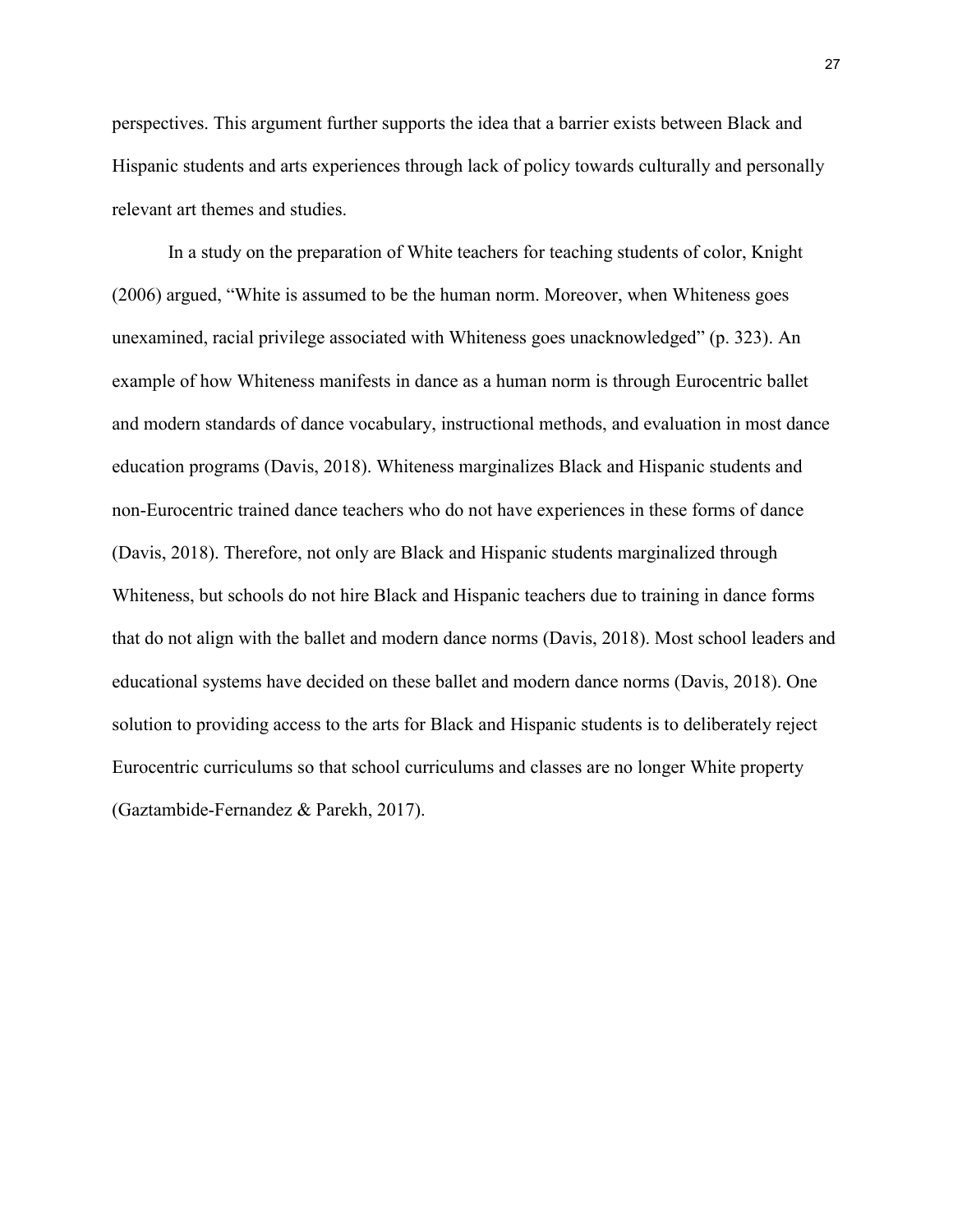# **Figure 1**



Fewer Black and Hispanic students participate in art and music classes than White students. As shown in Figure 1, while 48% of all students in the United States are White (NCES, 2017), White students across the United States make up 50% and 52% of the students involved in music education and art education, respectively, in their eighth-grade year (NAEP, 2016). Only 13% out of 15% of Black students in the United States participate in music and art education (NCES, 2017). Additionally, while 27% of all students in the United States are Hispanic, Hispanic students make up 27% of all music students and 26% of all art students (NCES, 2017). This statistic means more White students are taking art and music classes across our nation than any other race compared to their overall numbers, followed by Hispanic students and Black students. White students are overrepresented in the arts compared to their overall numbers, Hispanic students are equally distributed nationally, and Black students are underrepresented. This distribution is on the national level, so we are likely to see varying degrees of difference at the district level or school level; however, in a Toronto, Canada study, similar statistics were found as this US study (Gaztambide-Fernandez & Parekh, 2017). Because a lower percentage of Black and Hispanic students participate in the arts than their total racial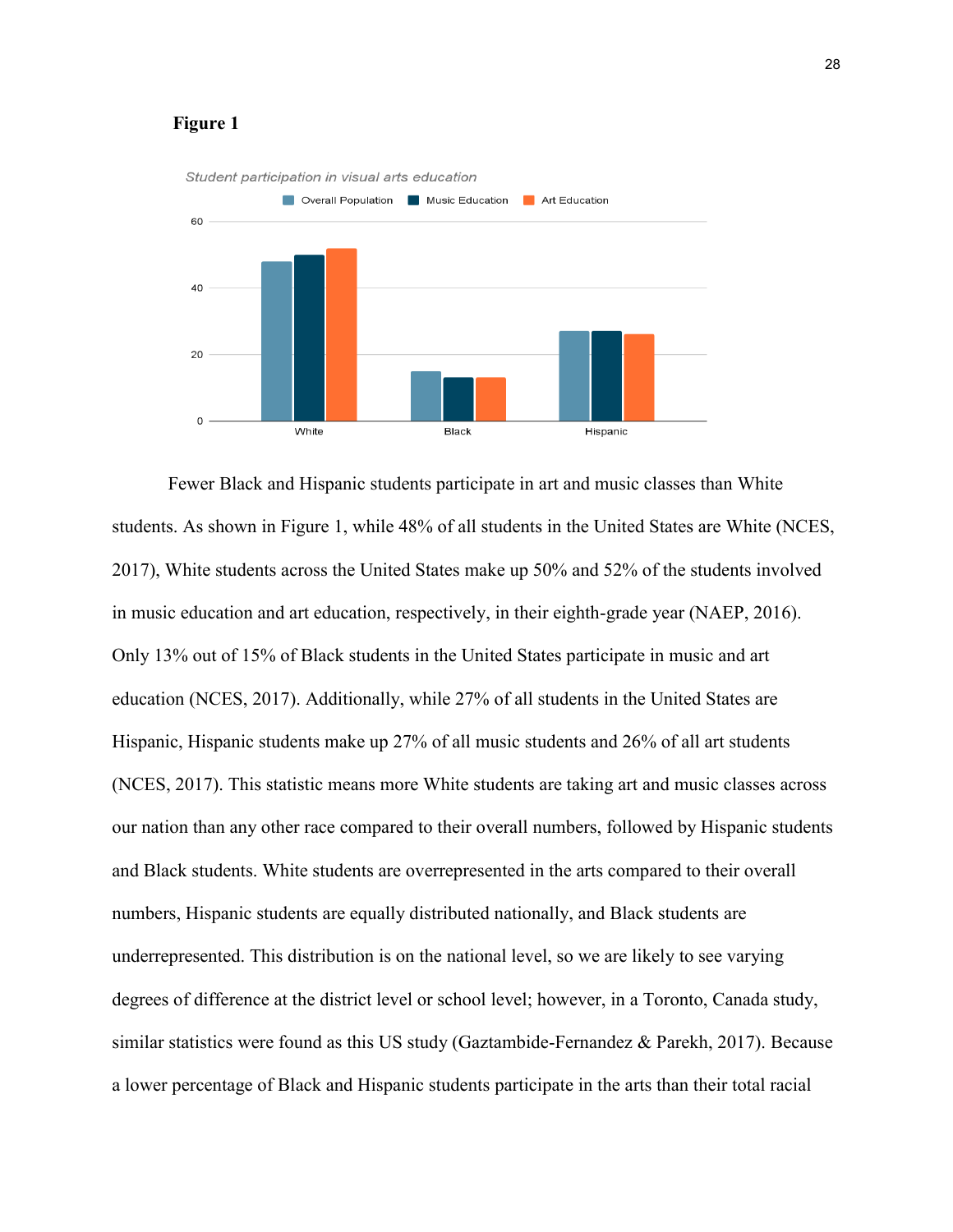representation in schools, the barriers mentioned before may affect Black and Hispanic students more than White students. In other words, school districts may not be designing their art programs or school structures in a way that provides art opportunities for all students, especially for Black and Hispanic students. If this were the case, these programs would have participation that would reflect the percentages of student body diversity.

# **Leadership Approaches and Strategies**

I framed this study through a leadership lens; therefore, in this section of the literature review, I identify and synthesize research that focuses on several leadership theories related to this study. First, I review transformative and social justice leadership, the central leadership theories forming this study. Next, I review critical race theory and other race theories that can help explain barriers for Black and Hispanic students.

**Transformative leadership/social justice leadership in education.** In a research report on how principals affect students and schools, Grissom et al. (2021) argued that "principals must develop an equity lens, particularly as they are called on to meet the needs of growing numbers of marginalized students" (p. xvii). Transformative leaders are concerned with social justice for all students (Shields, 2004) and critique educational practices' equality (Shields, 2010). This term is not to be confused with transformational leaders or leadership, which aims to achieve organizational change and effectiveness (Shields, 2010). A transformative leader focuses on a societal or a group's transformation (Shields, 2010). For example, a transformational leader wants an organization to operate more effectively, whereas a transformative leader wants the groups within that organization to have equality and social justice. Most researchers refer to this theory as transformative leadership; however, some theorists have referred to this as social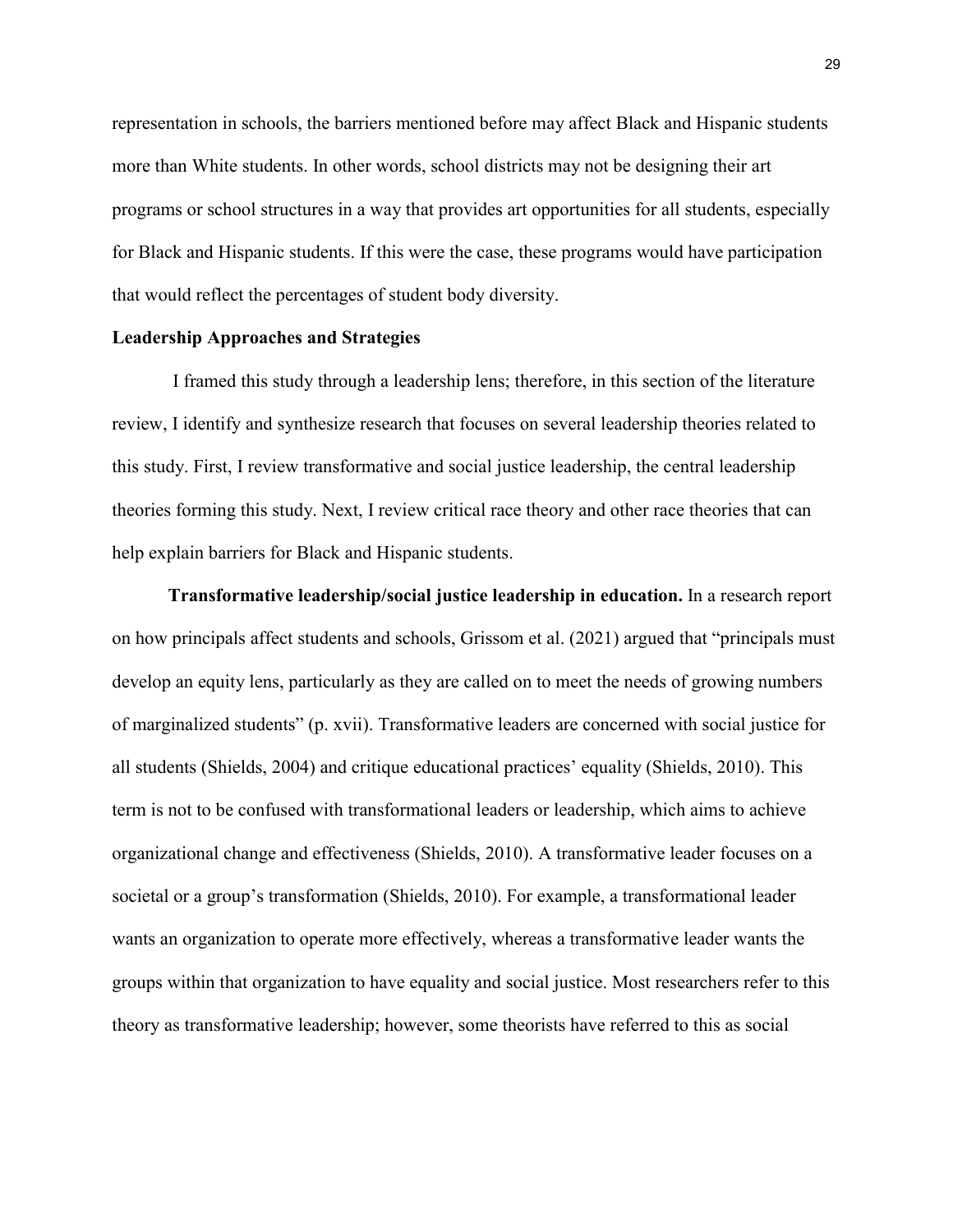justice leadership (Theoharis, 2007). To frame this study, I use both terms under the umbrella of transformative leadership.

Theoharis (2007) conducted an empirical study on transformative leadership in P-12 education to theorize social justice leadership (or transformative leadership) in education. He focused his work on the efforts made by principals who were already conscious of social justice in education and working to provide more equitable educational opportunities and experiences for all students. Theoharis described his findings and what each principal had done to create a more equitable school.

I similarly studied principals who are social justice advocates (Theoharis, 2007); however, this study specifically looked at how these social justice advocate principals provided access to arts integration. The findings from this study inform transformative school and arts leaders how to provide better access to their arts programs for Black and Hispanic students. According to Grissom et al.'s (2021) report on how principals affect students and schools, principals have almost as much impact on student learning as teachers do, and "*how* principals approach school leadership directly affects schools' outcomes" (p. xiv). Therefore, it is crucial to identify how principals impact students as a whole and how they are helping marginalized students access high-quality instructional practices. Theoharis (2007) studied what principals did to achieve more equity in their schools in general. This study adds to this research by also examining what more transformative leaders can do to raise the participation of Black and Hispanic students in arts programs.

**Critical race theory.** According to Delgado (1995), "Critical Race Theory sprang up in the mid-1970s with the early work of Derrick Bell (an African American scholar) and Alan Freeman (a White scholar), both of whom were deeply distressed over the slow pace of racial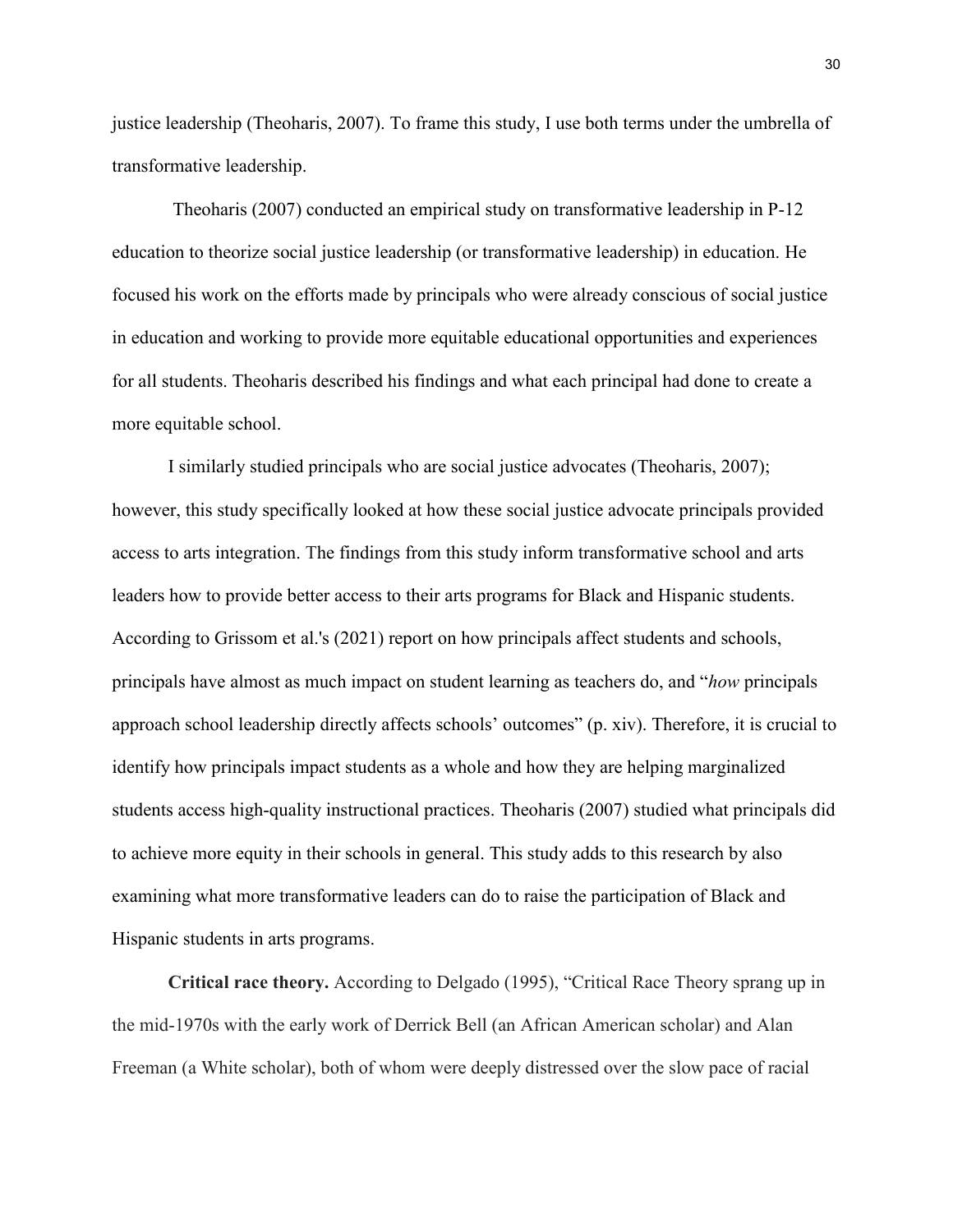reform in the United States" (p. xiii). In other words, Critical Race Theory (CRT) first started in the legal field in response to the civil rights movement (Ladson-Billings, 1998). In Crenshaw's (2011) review of critical race theory in the last twenty years, she stated, "formal equality did little to disrupt the ongoing patterns of institutional power and the reproduction of differential privileges and burdens across race" (p. 1312). According to CRT, racism is normalized or accepted in American Society (Delgado, 1995), and the counter-narratives of marginalized people offer a different perspective from the common White dominant narratives (Kraehe, 2015). Most organizations, and in this case schools and school districts, are not constructed in a way that is equitable to all people and almost always gives privilege to White people over others (Ladson-Billings, 1998).

According to critical race theory, treating students the same when they come from diverse backgrounds and homes is not equitable. Critical race theory, which considers what organizational control does to people of minority races (Marion  $\&$  Gonzales, 2014), can somewhat explain the barrier of Whiteness and arts programs. Racially minoritized students can see these programs as a White thing. For example, in an essay about the paradoxes of race and public education, Brown (1995) argued that there is a conflict in American schools between the dominant American culture, or White culture, and African American culture. Certain programs and classes culturally privilege White culture over African American culture. This barrier was identified earlier in this literature review when African American students said they downplayed their art abilities and school achievement to their peers (Charland, 2010; Stinson, 2011).

Critical race theory also explains why there are larger ratios of White students involved in the arts and having arts experiences within their schools than Black and Hispanic students (NCES, 2017). While CRT does not explain specific barriers causing unequal ratios of students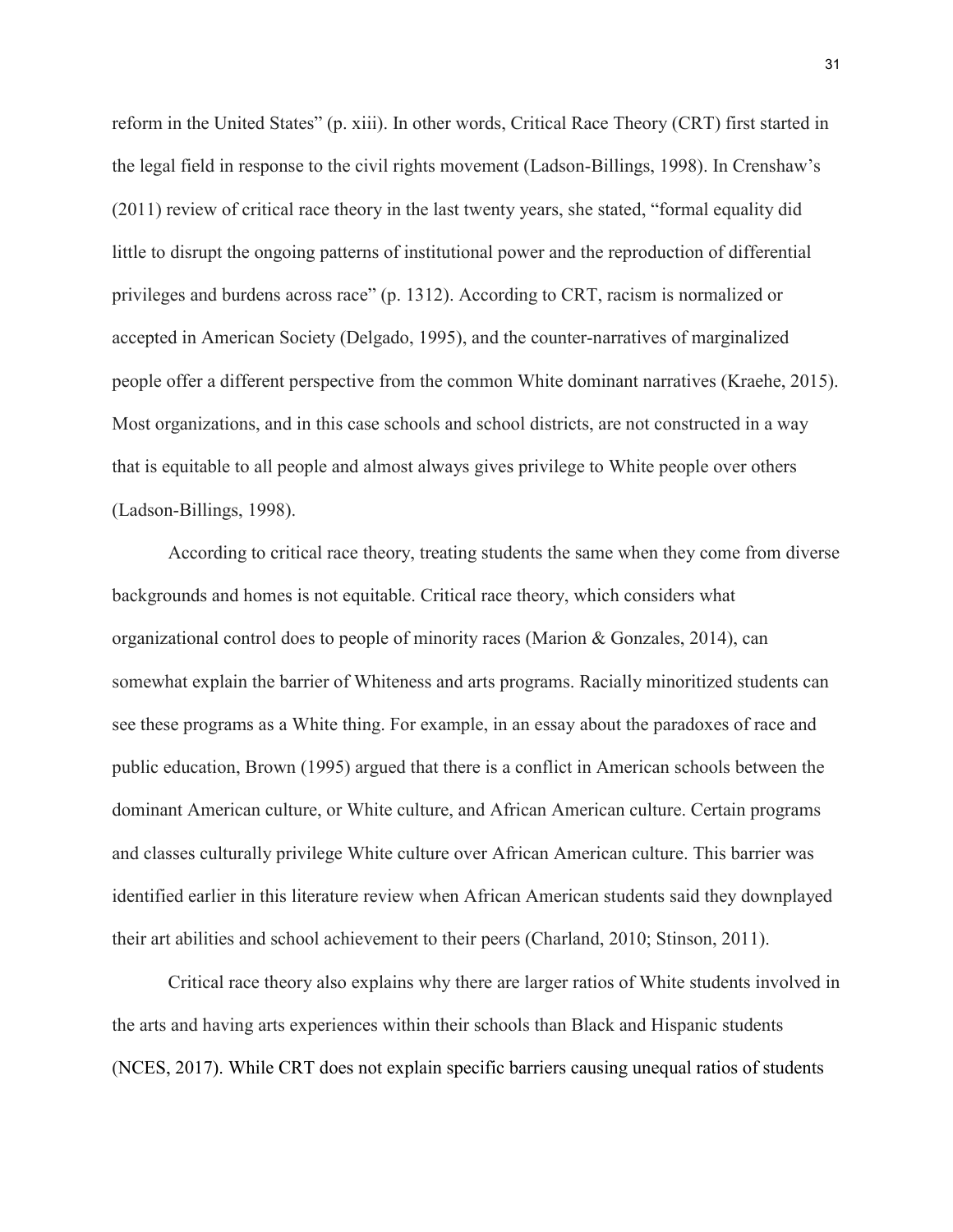to participate in the arts, it does explain the problem: schools and programs privilege White students over minority students, specifically Black students, in some way.

In their book about the sociopolitical context of multicultural education, Neito and Bode (2012) said, "Equity goes beyond equality: It means that all students must be given the real possibility of an equality of outcomes" (p. 9). The outcome of this case would be participating in the arts. In order to have an equitable art program, a school district must break down the barriers that are preventing students of color from entering the programs in the first place. Providing equal opportunities for entry into an arts program or arts-integrated school of choice, for example, is not always equitable. As argued by Ladson-Billings (1998), "Adopting and adapting CRT as a framework for educational equity means that we will have to expose racism in education *and* propose radical solutions for addressing it" (p.22). This study plans to do just that. I will identify how transformative leaders have exposed racism in arts-integrated programs and the solutions these leaders have found to address it.

Effective transformational leaders adopt CRT as a framework for educational equity and do so in several ways. The CRT framework might be observed by a principal working closely with other stakeholders to question and identify policies, practices, and procedures that are not currently benefiting all students (DeMatthews et al., 2021). Transformative leaders can also be identified as those advocating for marginalized students and building and maintaining a school culture and environment that makes all students feel welcomed, safe, and included (DeMatthews et al., 2021).

In a study focused on principals committed to equitable schools, Theorharis and Haddix (2011) identified other ways in which transformative school principals create these equitable schools. Aspects identified by Theoharis and Haddix (2011) are: principals doing their "own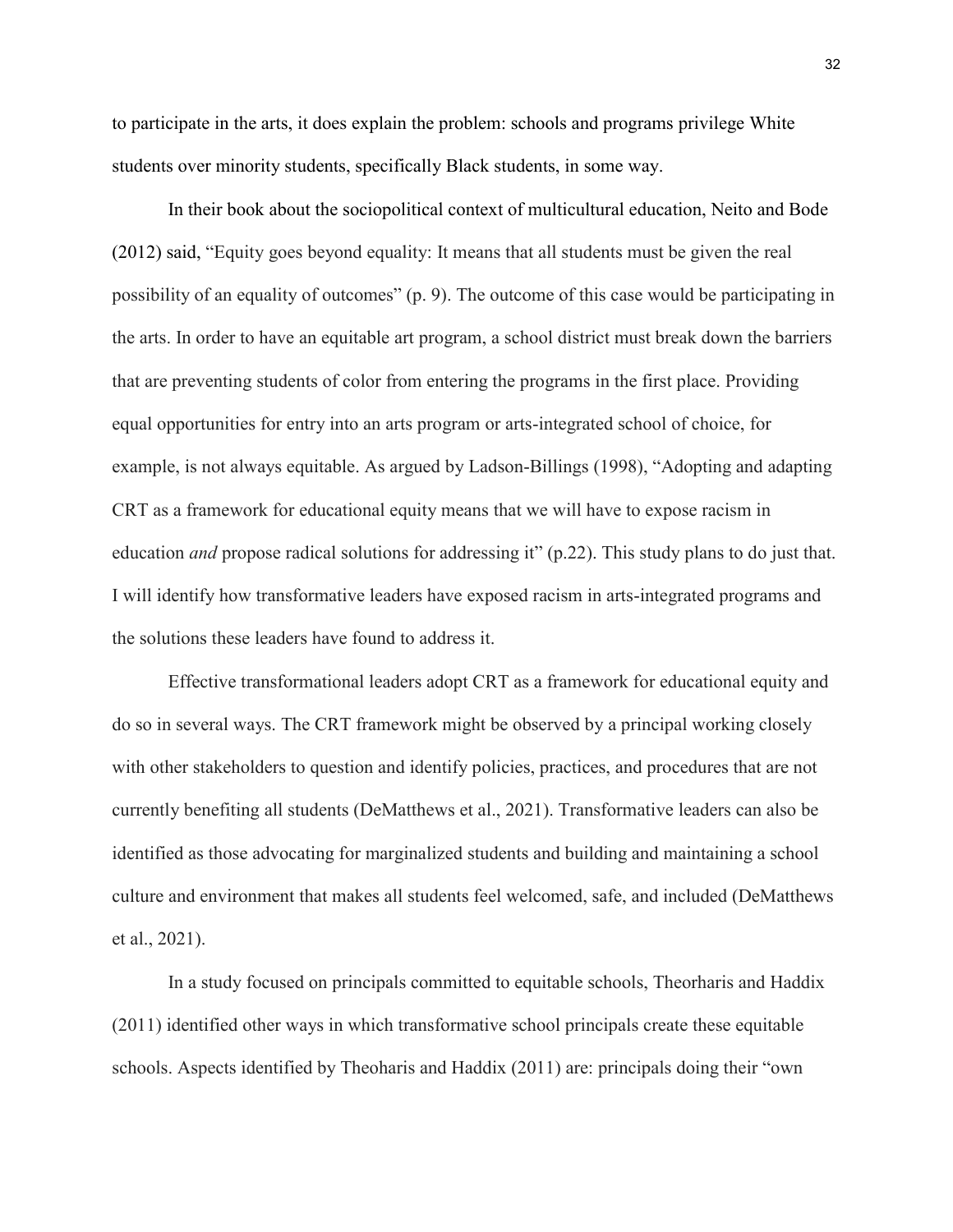emotional and intellectual work about race" (p. 1338), talking about race with their teachers, provide professional development in race for their staff including discussions and teachers sharing personal racial narratives, infusing race into analyzing and discussing school data such as achievement data, behavioral data, and special education data, and engaging with families of color.

It is important to note that doing their emotional and intellectual work on race looked differently for each principal in Theoharis and Haddix' (2011) study; however, if a principal is concerned about social justice and equitable opportunities for all students, they will not only discuss race with teachers but also do their own reflecting and learning about racial issues, problems, and biases (Theoharis & Haddix, 2011). Leaders who adopt a CRT framework do so purposefully and meaningfully. These leaders work in all aspects of leadership to meaningfully consider race and racial issues while making policy, creating culture and environments, providing professional development, and building relationships (DeMatthews et al., 2021; Theoharis & Haddix, 2011).

**Resistance theory.** Black and Hispanic students might resistant participating in the arts. As explained by resistance theory, students resist education when they are a member of disempowered communities and can take the form of anything from being disengaged in class to acts of violence and disobedience (Neito & Bode, 2012; Sosa & Latta, 2019). Resistance theory in education can be seen in students who purposely reject and resist education. This could be why some Black and Hispanic students are not involved in special education programs such as the arts (Neito & Bode, 2012). Fine arts and arts integration programs can be viewed as, and are possibly, programs that are reflections of Whiteness which may cause students to resist (Davis, 2018; Gaztambide-Fernandez & Parekh, 2017; Knight, 2006).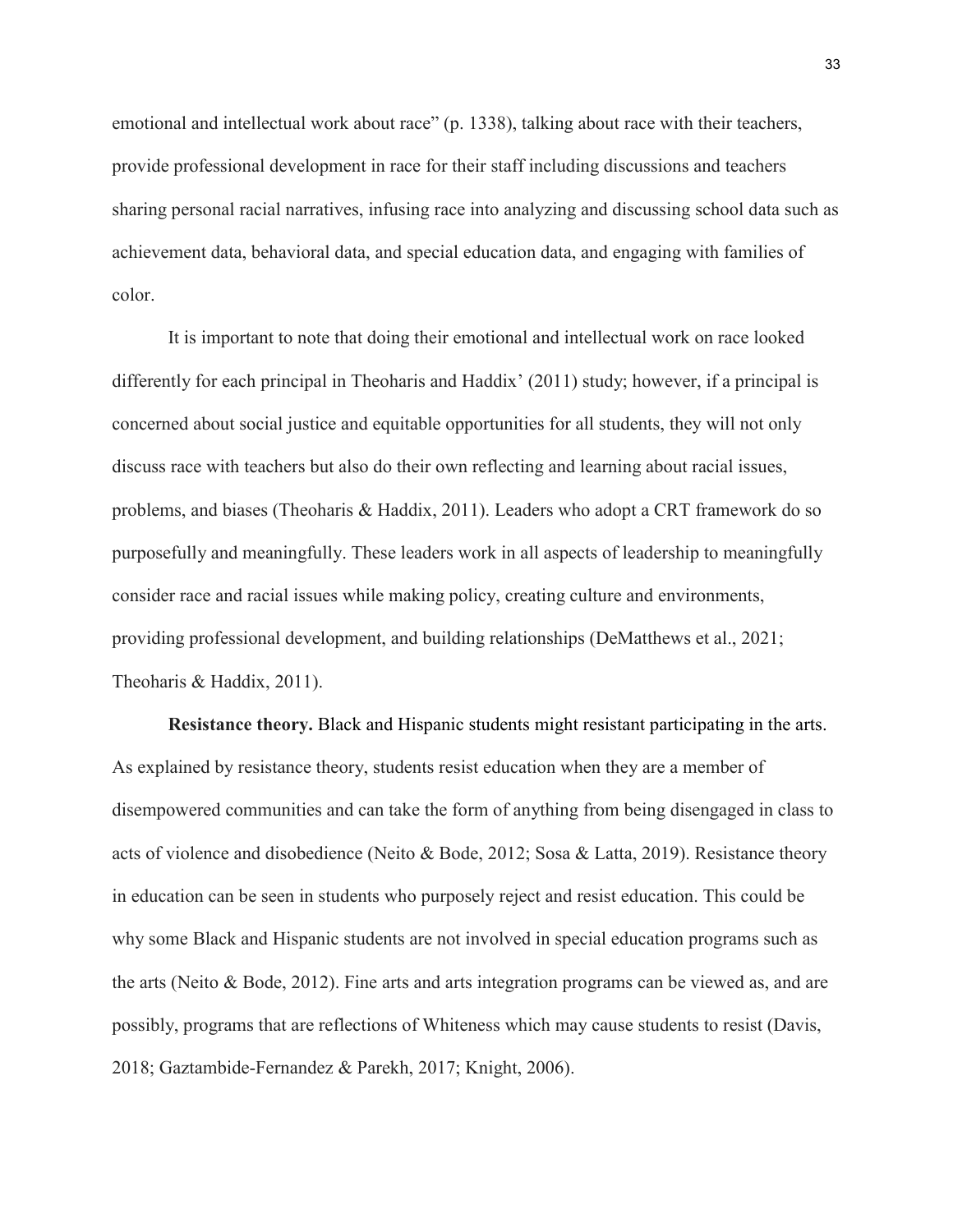Resistance theory could explain one of the barriers that prevent students from involvement in the arts. There are three main ways in which this study may find students resisting arts integration programs: Black and Hispanic students choose not to participate altogether, Black and Hispanic students are in the programs initially but choose to not actively participate in a class or act out in class resulting in removal from that program, or White students, parents, or White school leaders, and teachers are working to maintain Whiteness in these programs and resisting change to be more inclusive for students of all racial backgrounds (Sosa & Latta, 2019). Resistance theory informs my question: Are Black and Hispanic students resistant to special arts programs because these programs do not recognize their cultural ties? While not a specific research question within this study, I anticipate that resistance theory could explain one barrier to accessing the arts in my findings. This study explores how transformative leaders provide better access to arts integration for Black and Hispanic students. In doing so, I studied leaders who had to overcome resistance to provide better access.

#### **Conceptual Framework**

The problem outlined by this literature review is that barriers exist, which keep Black and Hispanic students from participating in arts-integrated classes or programs. This study seeks to identify how transformative leaders break down these barriers to provide Black and Hispanic students access to arts-integrated classes or school-wide programs. As can be seen in Figure 2, I framed the study using transformative leadership theory. This study examines how transformative leaders increase access to arts-integrated programs and classrooms for Black and Hispanic students. I specifically examine how these leaders use changes in policy and practices to break down barriers and increase access to the arts.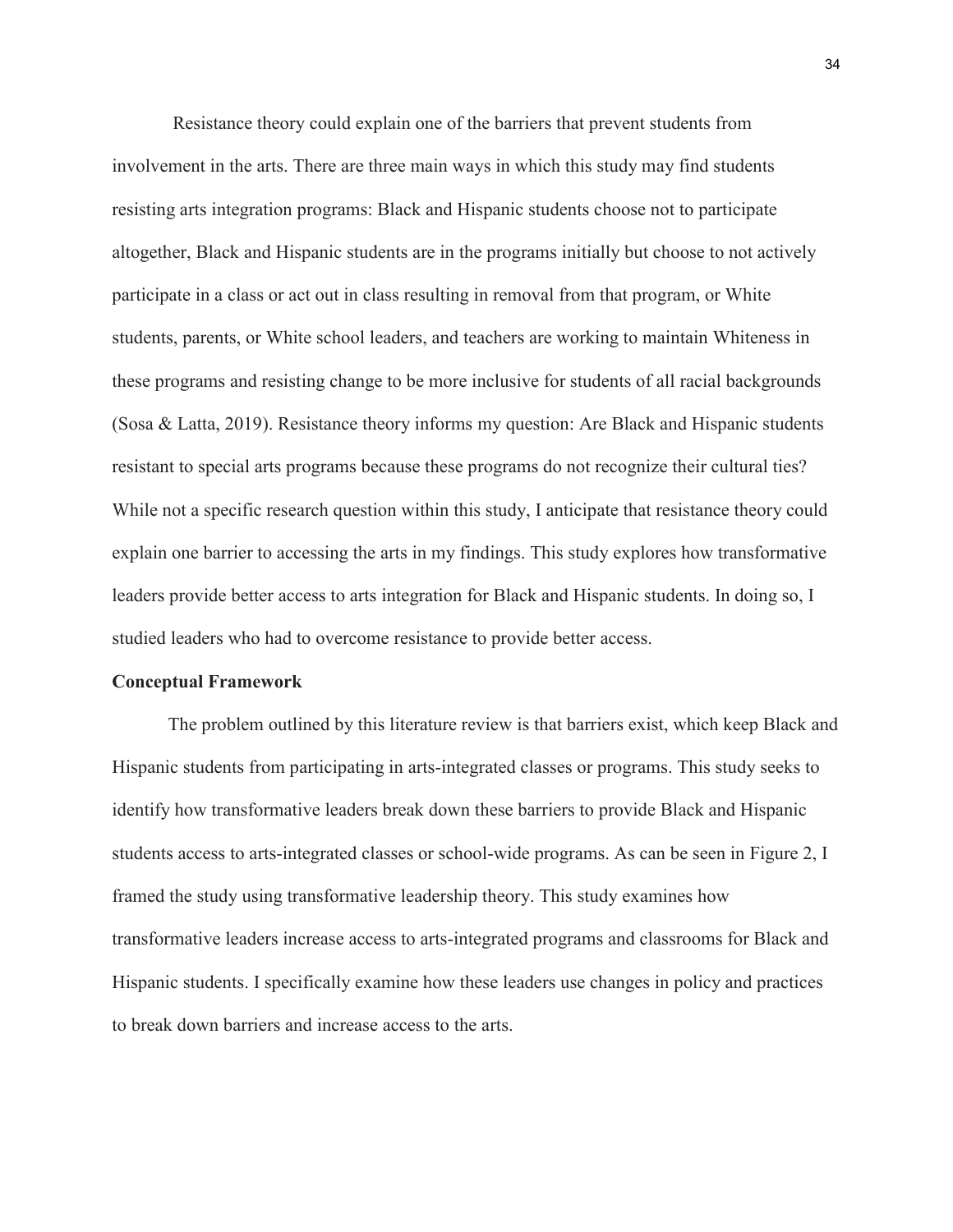# **Figure 2**

#### Conceptual Framework



I studied access to arts integration for Black and Hispanic students through the assumption that transformative leaders can break down barriers for marginalized students of color who are not given the same privileges as other students, according to critical race theory (Delgado, 1995). I sought to identify ways transformative leaders change policy and practice to provide access to arts integration for Black and Hispanic students. Transformative school leaders transform many aspects of a school building to make changes for social justice for all students within their buildings. I anticipated observing numerous actions of transformative leaders in this study. One of the most significant changes is to create a shared school vision of social justice for all students (Shields & Hesbol, 2020). Transformative school leaders must have buy-in from all stakeholders, especially their teachers, for this shared vision to successfully transform their school culture, curriculum, and policies (Shields & Hesbol, 2020).

Additionally, transformative leaders must establish strong, positive relationships with all stakeholders, students, staff, community members, and parents before implementing change for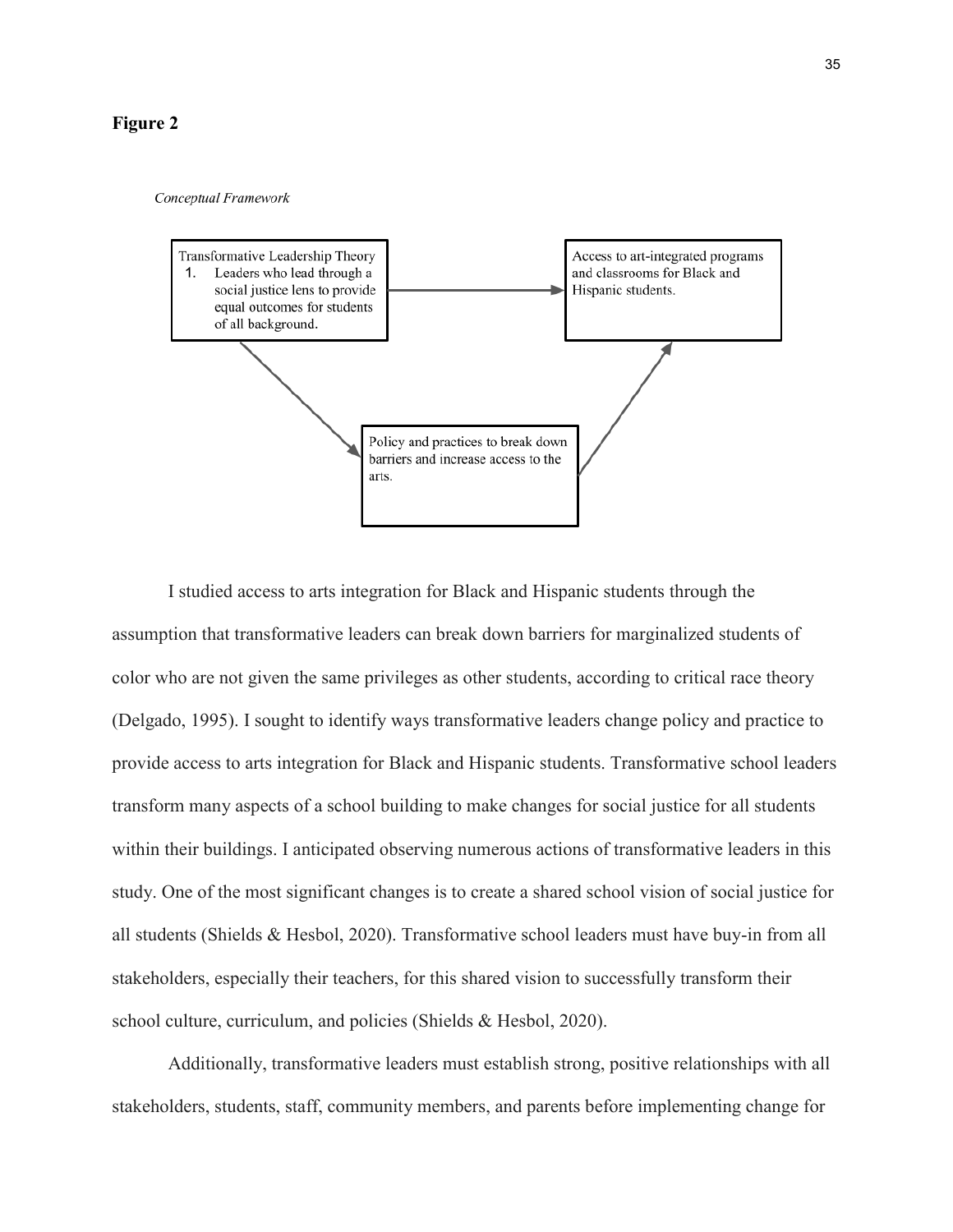social justice (Shields & Hesbol, 2020). Transformative leaders can also be identified by their regular communication with parents of students and the community, holding high expectations and supporting all students, critically analyzing disciplinary practices, giving students more power over their learning experiences, changing logos or mascots, belief, mission, and vision statements, and curriculums, and overcoming deficit mindsets (Shields & Hesbol, 2020). I used these actions identified by Shields and Hesbol (2020) as I interviewed principals and collected data in this study to identify ways that these leaders lead change for social justice in their schools.

# **Chapter Summary/Conclusion**

Arts integration is a teaching method where students construct and demonstrate knowledge through a creative process in which both an art standard and an academic standard are coequally taught (Mishook & Kornhaber, 2006; Silverstein & Layne, 2010). Benefits to using arts integration as a teaching method are that it can create a more positive school and classroom culture (DeMoss & Morris, 2002; Werner & Freeman, 2001), improve student achievement (Cunningham et al., 2014; DeMoss & Morris, 2002; Walker et al., 2011), and give students more ownership over their learning (Cunningham et al., 2014; DeMoss & Morris, 2002; Walker et al., 2011; Werner & Freeman, 2001). Researchers have already identified barriers, to which are a lack of teacher training and professional development in arts-integrated instruction, a lack of funds and resources, competing priorities at the building level, subservient arts integration, and culturally related barriers (Bell, 2014; Charland, 2011; Mishook & Kornhaber, 2006).

Transformative leaders concerned with social justice for all students are needed to make school-wide changes to minimize or eliminate the barriers that keep students from arts-integrated instruction. It is not enough that these programs merely exist. High-quality instruction that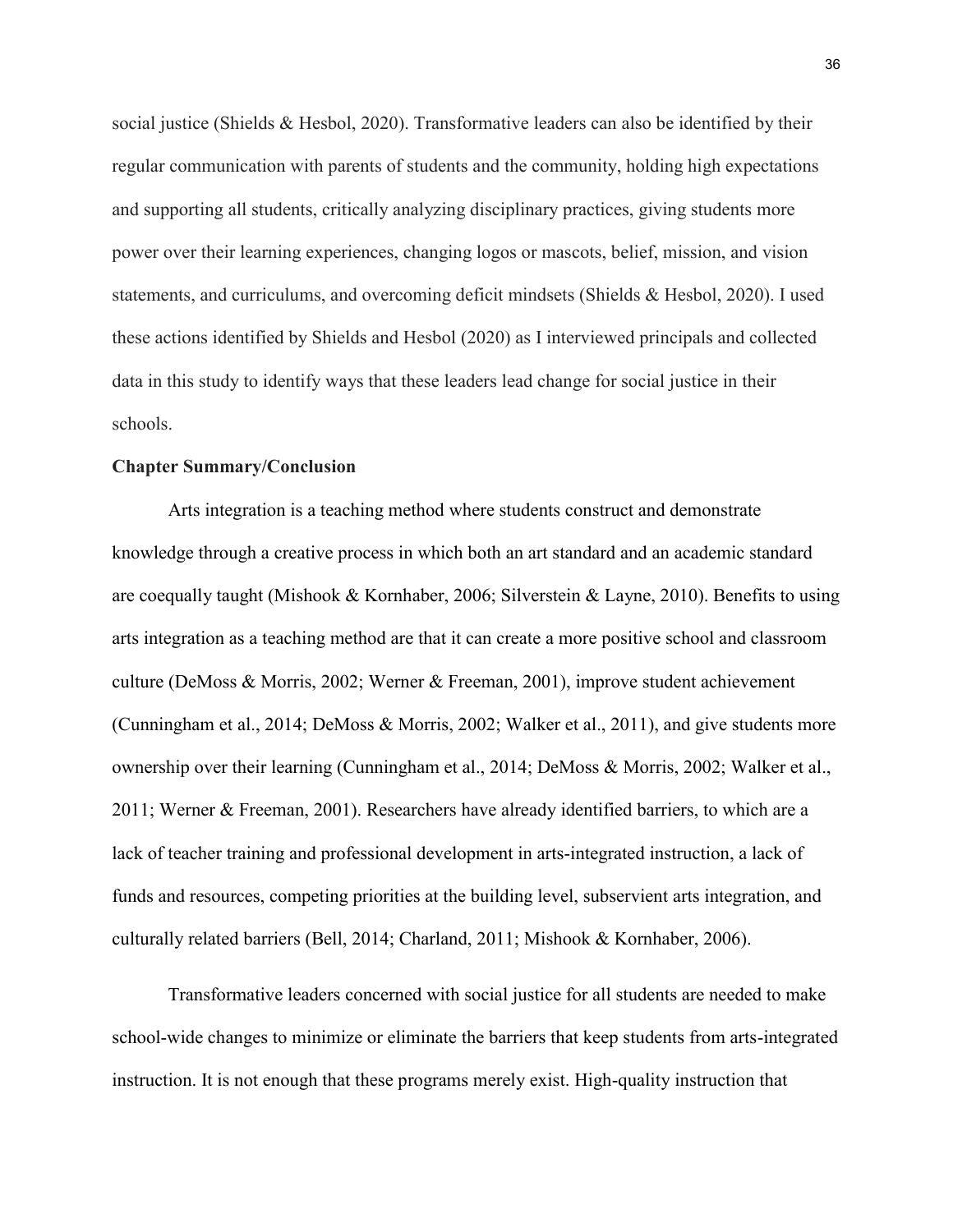creates engaging and positive school experiences that increase achievement must be attainable to students at all schools and all backgrounds. Through a critical race theory lens, this study reports ways that transformative leaders eliminated barriers to the arts for students – specifically Black and Hispanic students through policies and practices.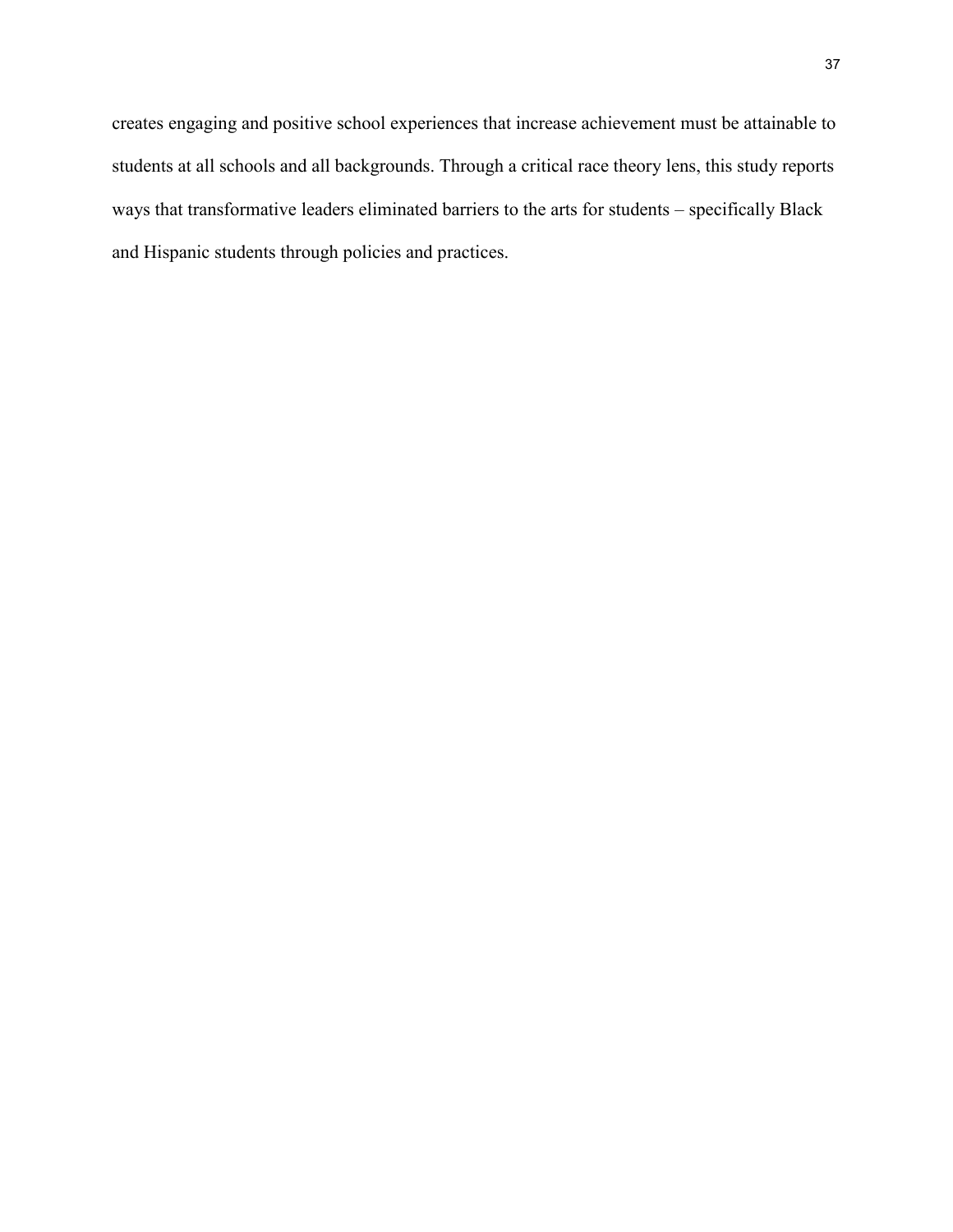## CHAPTER 3

# RESEARCH DESIGN

# **Introduction**

In this study, I sought to answer the question: *How do transformative leaders break down barriers to increase access to arts integration for Black and Hispanic students?* This question was informed through my literature review around arts integration instructional methods, critical race theory, and transformative leadership theory. In this chapter, I state the purpose of this study, the research question used, the delimitations of the study, the methodologies, outlined the methods, stated the limitations, and described how I positioned myself within the study to explain how I studied this research problem of a lack of access to arts integration for Black and Hispanic students.

# **Purpose**

I investigated policies and practices that transformative school leaders use to break down barriers and increase access to arts integration for Black and Hispanic students. I identify ways that these leaders have successfully provided access so that other leaders may better understand how to provide equitable outcomes for these students. In other words, in this study I uncovered how two leaders broke down barriers so that Black and Hispanic students are not only provided with arts integration opportunities but taking part in these arts experiences and provided with high-quality arts integration experiences and curricula.

# **Research Question**

How do transformative school leaders break down barriers to increase access to arts integration classes for Black and Hispanic students?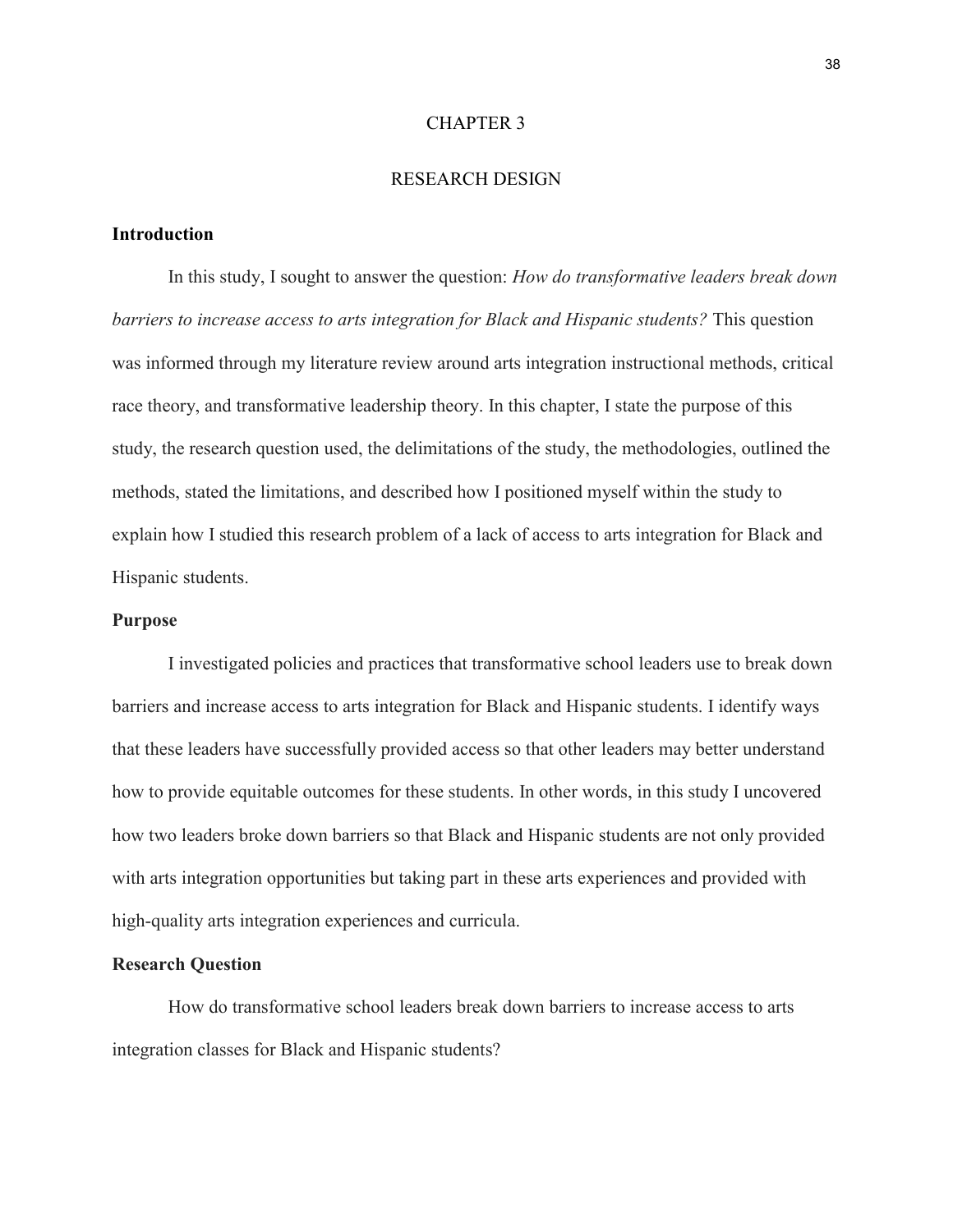# **Delimitations**

I have limited the scope of this study to include how leaders provided access to arts integration for Black and Hispanic students. The study includes two delimitations, the first being that I chose to study how transformative leaders increased access to arts integration for Black and Hispanic students and omitted studying how these leaders provided access for other marginalized groups in this particular study, such as special education students, students of poverty, or other racial and ethnic groups. The rationale for this was to limit the amount of data collected for access for multiple groups of students in order to dig deeper into the data. In addition, Black and Hispanic subgroups are two of the most underrepresented groups in artsintegrated and fine arts programs when looking at the total population numbers for these races (NCES, 2017; Gaztambide-Fernandez & Parekh, 2017). While SES (socioeconomic status) is often used in research to explain inequities, it does not account for all inequities in education (Milner, 2007). For this study, it was important to separate race and SES to understand how leaders provide more equitable educational opportunities for Black and Hispanic students. I chose to narrow my focus to delve more deeply into my data and specifically find the barriers of access for these two particular groups I identified through my literature review as lacking access to arts integration.

The second delimitation is that this study only includes arts integration programs, not fine arts programs. Although several studies mentioned in this literature review study the arts (drama, dance, music, visual arts) in general, it is necessary to focus specifically on arts integration as many schools, especially at the elementary level, require students to attend a visual art or a music class. Combing arts integration and fine arts classes into the data collection could also skew data, as they are two separate things. Arts integration is typically an academic class with the arts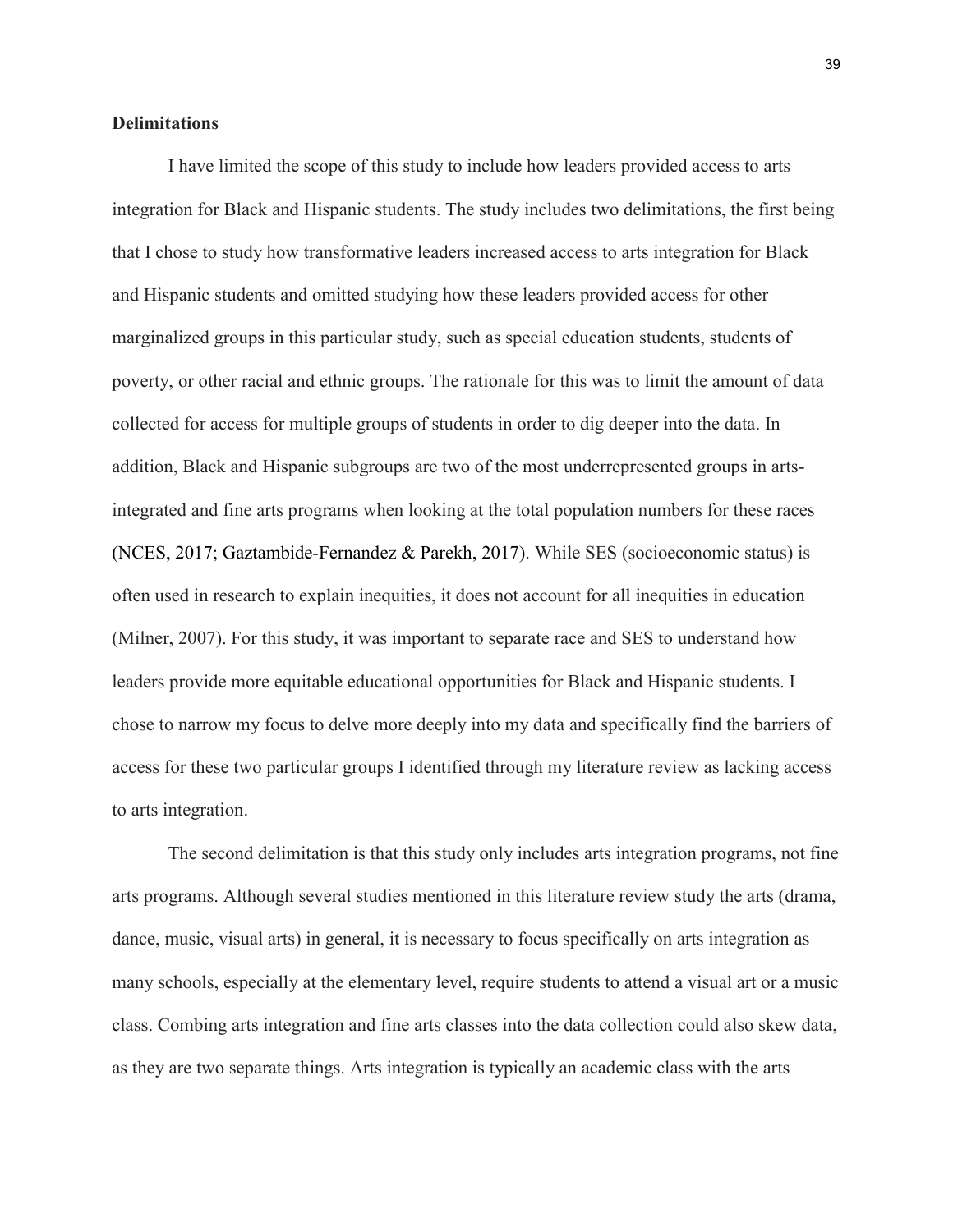taught along with that subject, and fine arts would be just art, music, drama, dance, or another fine art class.

### **Methodology**

This study is a qualitative study. I studied this problem using an explanatory multiple case study of two school leaders, each at a different school site (Yin, 2009). Case studies answer research questions of 'how' or 'why,' can be used to study "contemporary phenomenon within a real-life context" (Yin, 2009; p. 2) in which the researcher has little or no control over, and can be used to study individuals or groups. Case studies provide data that paints a picture of real-life events by studying naturally occurring events (Miles et al., 2014). Due to the nature of this study which asked how transformative leaders provide better access to arts integration for Black and Hispanic students and studied individual leaders, I found a case study to be most appropriate. In order to strengthen the findings of this study, I conducted two multiple single case studies, and I analyzed the findings as a single "cross-case conclusion" (Yin, 2009; p. 20). Multiple case study is the design of this study (Yin, 2009).

### **Research Methods**

As aforementioned, this is a multiple case study. I used this explanatory multiple case study to identify how transformative leaders identified and broke down barriers that existed. To do this, I interviewed the two school leaders, who are the principals of each school, and two teachers per site. The principal interview protocol can be found in Appendix A and the teacher interview protocol can be found in Appendix B. Additionally, I took field notes on visits to each site and collected artifacts and documents which included a survey that was conducted by a principal at one of the school sites. The data I collected from this study informs school and district leaders on what changes they need to make to have equal outcomes of opportunity in arts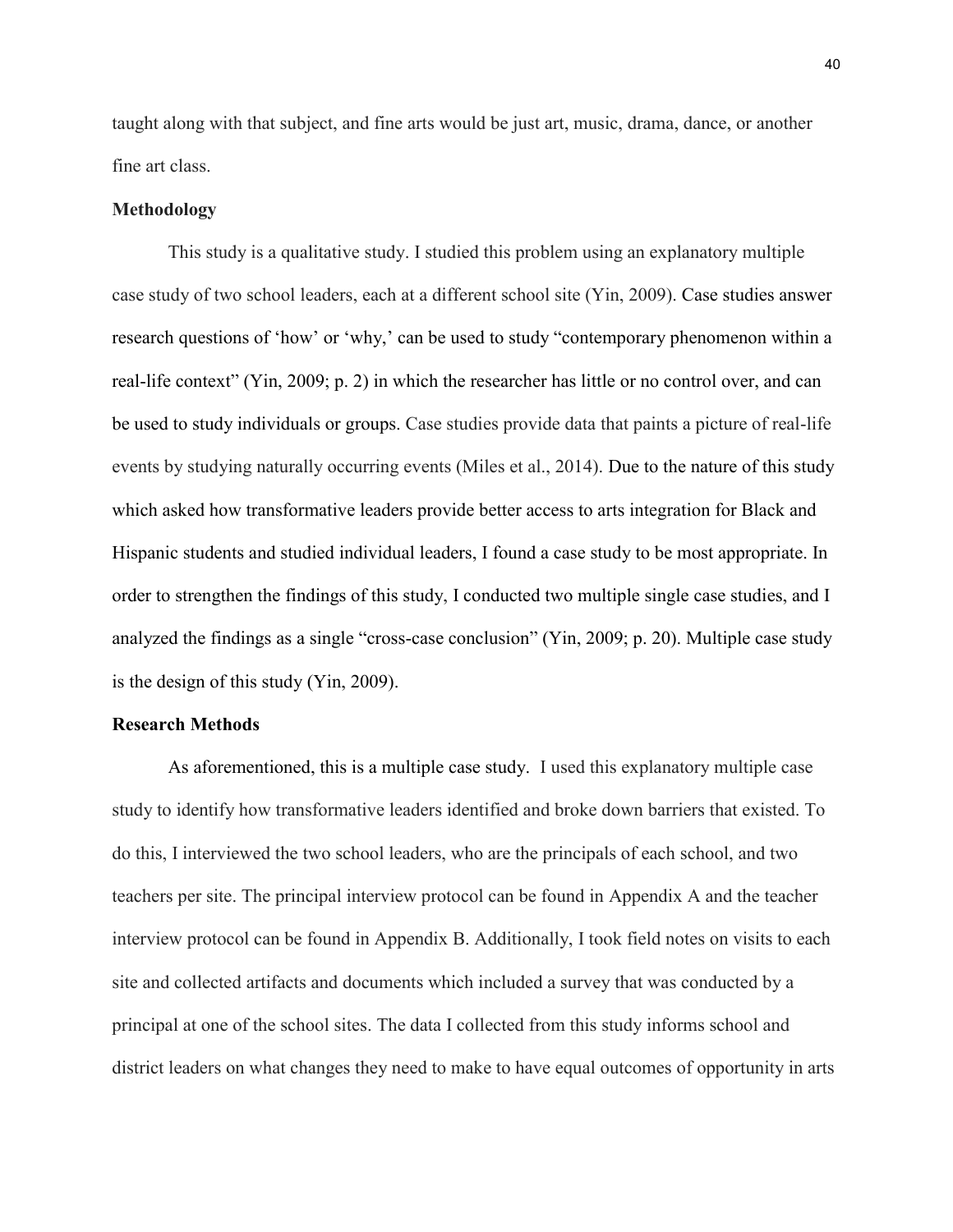integration programs for Black and Hispanic students. However, more studies will need to be done for generalization.

**Participants.** To select my sites and subjects for this multiple case study, I first emailed district arts coordinators, superintendents, and other district-level leaders and asked them to identify transformative principals for arts-integrated instruction. A copy of the email is located in Appendix C. In the email, I asked these leaders to recommend any principals within their district who are concerned with providing arts access to students of all backgrounds to provide equitable arts-integrated opportunities, specifically for Black and Hispanic students. This participant recommendation procedure provided a nominated sampling for my study (Morse, 1991). When using a nominated sampling, a researcher selects participants for a study through recommendations by another participant (Morse, 1991). I asked the selected principals to recommend teachers within their school to participate in the study and therefore it is also a nominated sample (Morse, 1991).

Based on recommendations I received, I used purposeful selection. In other words, I selected my study sample with purpose instead of convenience (Maxwell, 2005) to identify two school leaders who met the criteria for my study. The leaders chosen to participate in this study were selected as they identified through the recommendation results as transformative leaders who actively seek policy and practice change that provide more access for Black and Hispanic students into arts-integrated programs. I emailed almost every district in the state of South Carolina, with few exceptions, such as the district where I was employed and the district where my children attended school. Only three principals were recommended in districts where I received district approval to conduct my study within their district and who were willing to participate. I selected all three principals to participate in this multiple case study; however, one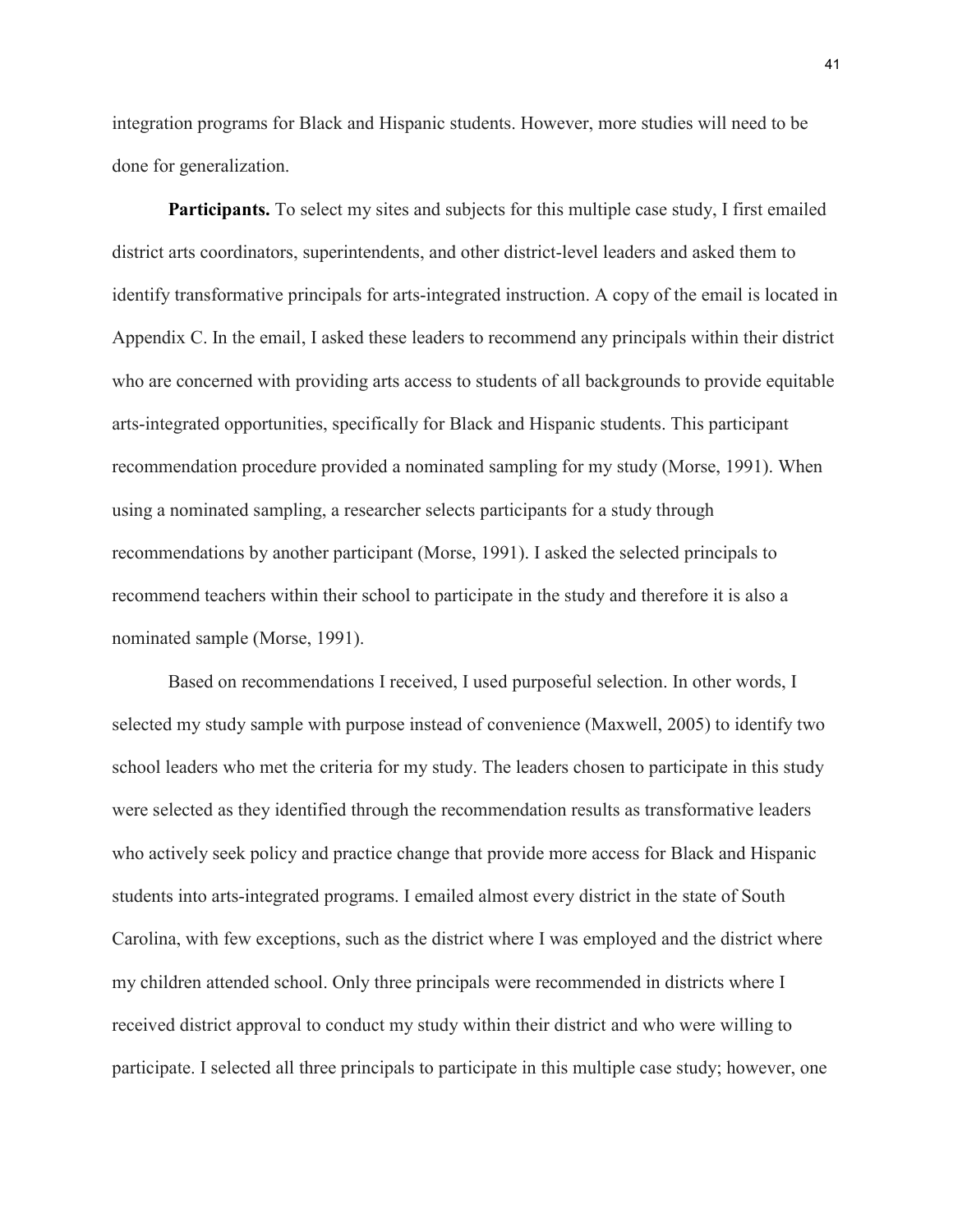principal failed to recommend teachers for the study. Therefore, I dropped them from the study due to a lack of data.

Table 3.1 shows the participants for this study. Both schools in the study were elementary schools. The principals who participated in this study were Collin Lambert, a White male, and Olivia McDaniel, a Black female. Collin Lambert was the principal at Seaside Elementary School for the Arts, and he recommended Emily Winter and Aubrey Williams, both White females, as teacher participants for this study. Olivia McDaniel was the principal at Sunset Elementary School for the Arts, and she recommended Laura Sumter, a White female, and Jasmine Timms, a Black female, as teacher participants for this study. Emily Winter and Laura Sumter are fine arts teachers while Aubrey Williams and Jasmine Timms are core academic teachers. I studied how transformative leaders provided better access for Black and Hispanic students so I believe it is important to disclose the races of the teachers and principals who participated in the study. The lack of diversity in teachers stems from the principals each recommending two teachers willing to participate from their school who also teach arts integration. Unfortunately, there was a lack of diversity in both sex and race among willing participants who also taught arts integration which is also a reflection of the lack of diversity among teachers in each of these two schools and the field of education in general.

## **Table 3.1**

#### **Study Participants**

| <b>Position</b>           | <b>Seaside Elementary</b> | <b>Sunset Elementary</b> |
|---------------------------|---------------------------|--------------------------|
| Principal                 | Collin Lambert            | Olivia McDaniel          |
| Teacher 1 (Fine Arts)     | <b>Emily Winter</b>       | Laura Sumter             |
| Teacher 2 (Core Academic) | Aubrey Williams           | Jasmine Timms            |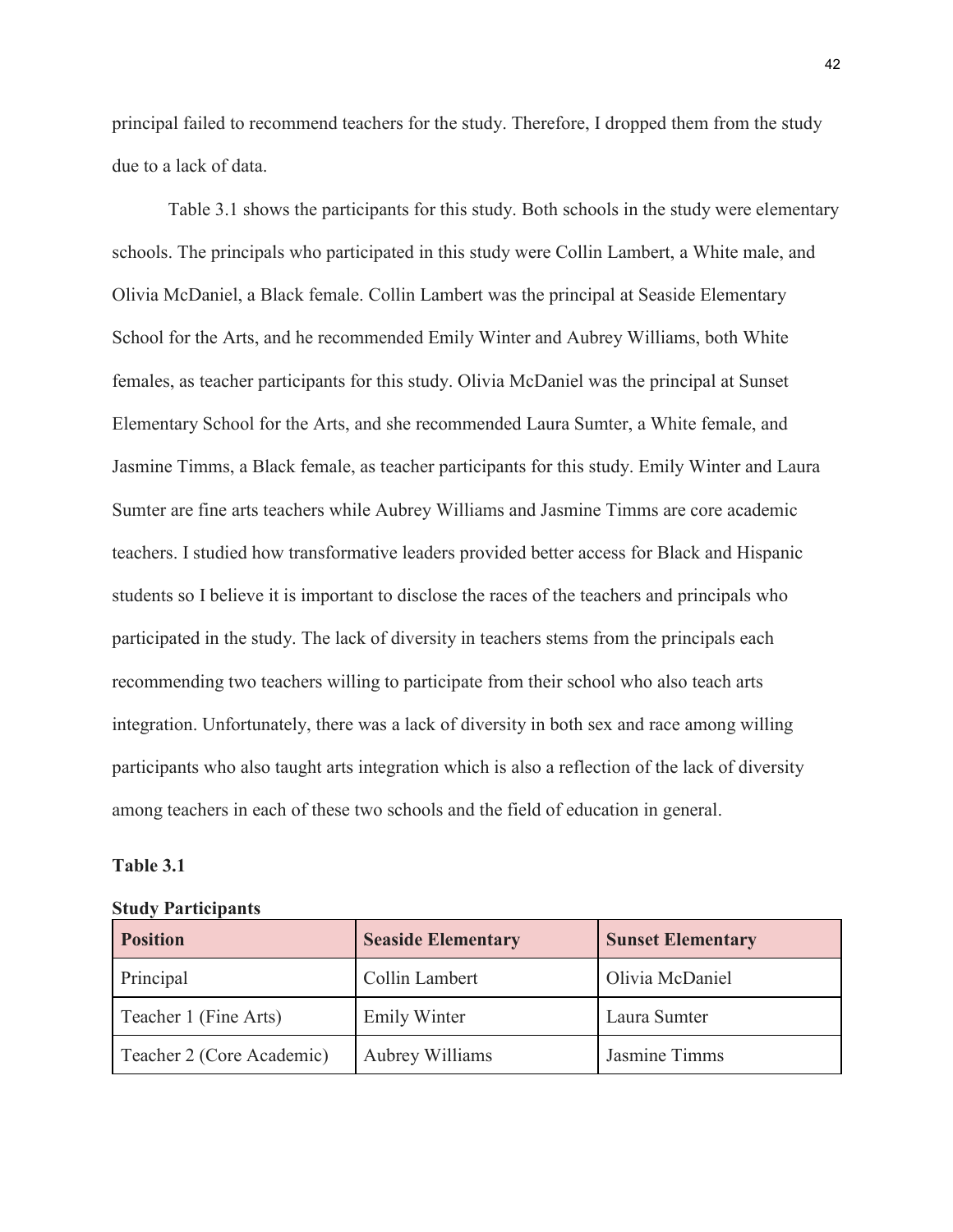This purposeful selection allowed me to examine these multiple case studies to apply critical race theory and transformative leadership theory to my findings to see how these leaders increased access through these theoretical lenses (Maxwell, 2005). A multiple case study is necessary to establish a stronger argument for my findings (Yin, 2009). By finding common themes across more than one case, I make a stronger argument for how transformative leaders can increase access to arts integration teaching methods for Black and Hispanic students.

Seaside Elementary School for the Arts is a large public suburban elementary school that serves approximately 700 students in one of the largest cities in South Carolina. Seaside has approximately 52% African American students, 15% Hispanic students, 20% White students, 3% Asian students, and 9% of students who are two or more races. Seaside is an arts school, meaning it provides all students with experiences in the fine arts and an arts-integrated curriculum. In the past, Seaside was the recipient of the John F. Kennedy Center for the Performing Arts National School of Distinction in Arts Education Award and became a school that other schools' faculty and staff visited to see what they were doing with the arts. This school offers classes and arts-integrated experiences in the following areas: 2D visual arts, 3D visual arts, dance, drama, vocal music, piano, and instrumental music. Students, whether they are zoned for this school or not, can attend free of charge without auditioning for entry.

Principal Collin Lambert leads this school. I interviewed Mr. Lambert twice, and he provided artifacts and documents. Mr. Lambert was a native of the city where Seaside is located. He was a science teacher for 13 years before going into administration as an assistant principal. He was principal at Seaside Elementary for six years at the time of the study. Mr. Lambert's wife was a visual arts teacher at another school and his son attended the middle-level art magnet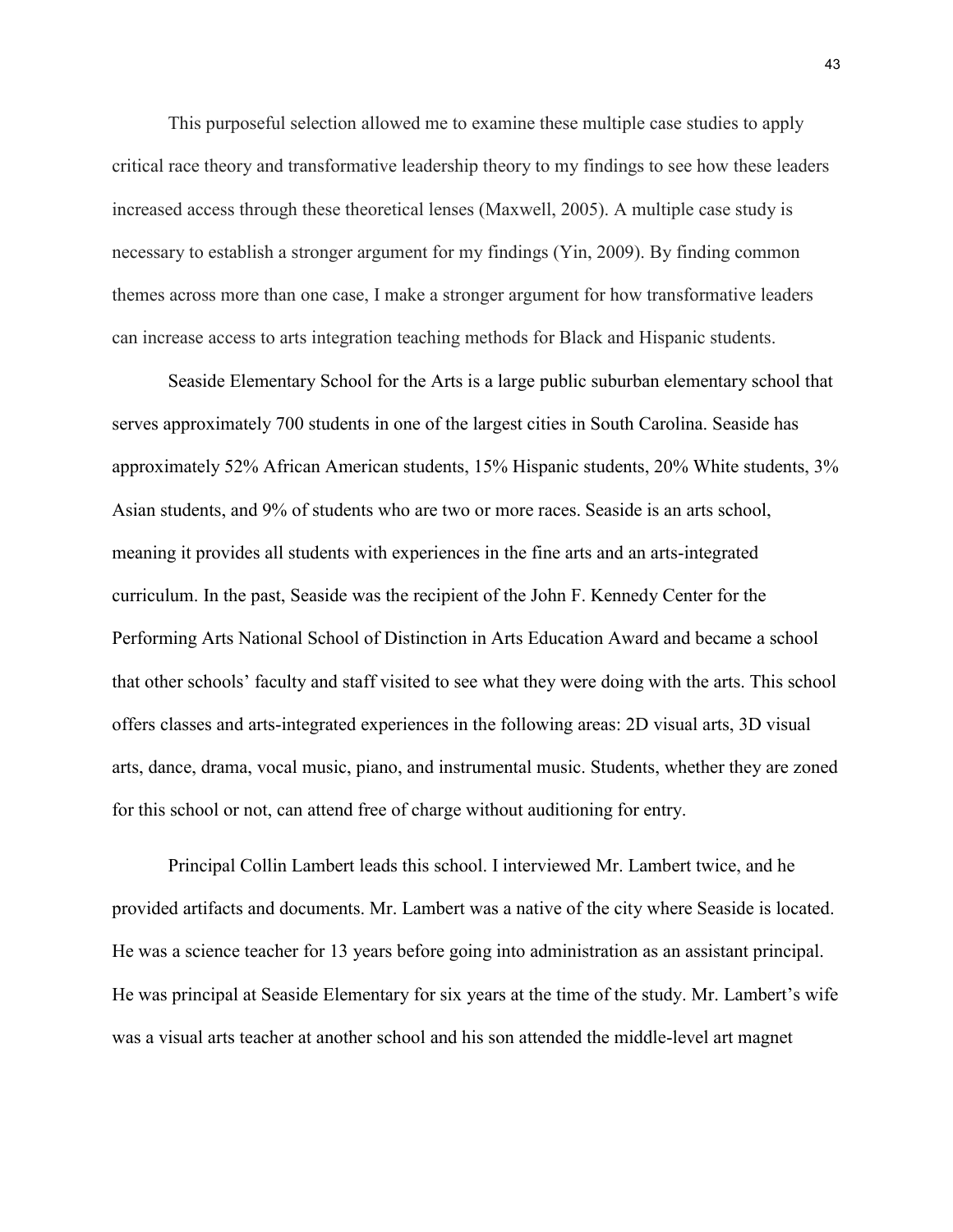school in the district. He said his wife's and son's interest in the arts was what helped develop his love and appreciation for the arts.

Mr. Lambert selected Mrs. Emily Winter and Mrs. Aubrey Williams, teachers at Seaside, to participate in this study. He selected these teachers because Mrs. Williams was a third-grade teacher who taught arts integration lessons, and Mrs. Winter was a fine arts teacher who taught arts integration lessons at Seaside. Mrs. Winter provided artifacts for this study in addition to those supplied by the principal.

Mrs. Winter had been a teacher for 36 years and the drama teacher at Seaside Elementary 16 of those years. She was also a speech and language pathologist and a middle level theater teacher in previous roles. She was the lead theater teacher for the district's afterschool arts program for 20 years, and regularly performed in plays for local theaters. Mrs. Williams only taught third-grade at this school and taught there for 15 years. She has a master's degree in arts integration. She served as the grade level representative and developed a love for the arts through dance in her childhood. Mrs. Williams also taught dance in high school, college, and during and after school at Seaside during her first few years of teaching. Both teachers began teaching shortly after the school became an arts-focused school. I interviewed these two teachers once. In the subsections below, I reported the findings from my interviews with all three school employees, as well as the artifacts and documents supplied by Mr. Lambert and Mrs. Winter, and field notes from a site visit.

Sunset Elementary School for the Arts is a rural public elementary school that serves approximately 200 students. This school predominantly served students of color, with approximately 69% of students were Black, 6% of students were Hispanic, 12% of students were mixed race, and 12% of students were White. The population that this school serves has a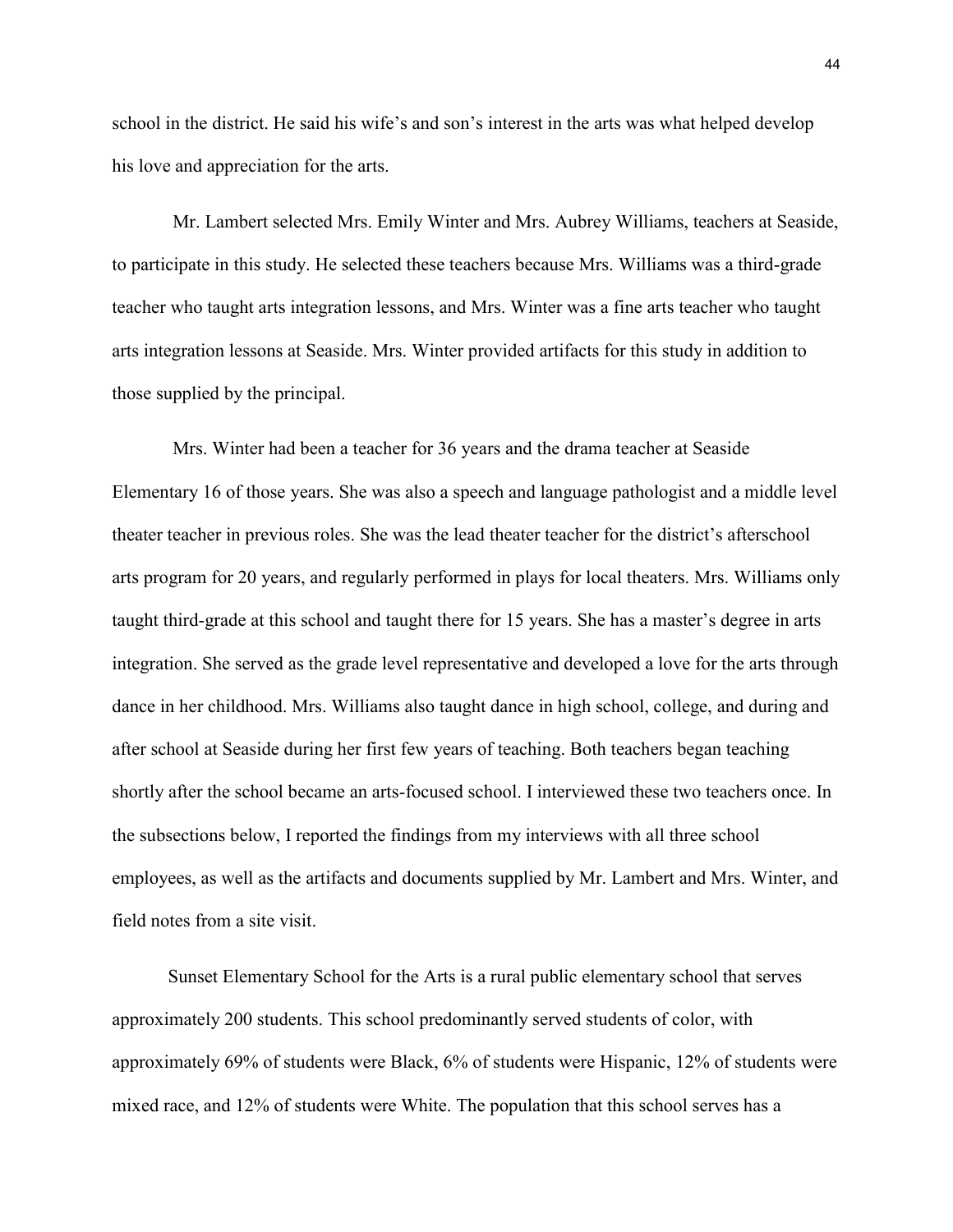poverty rate of 68 percent. This school is also an arts school that provides selected students with magnet fine arts classes and serves the entire school with arts-integrated classes. Sunset offers classes and arts-integrated experiences in the following areas: visual arts, dance, and music. The state of South Carolina labeled this school as being low-performing due to students scoring below state averages in both math and ELA for two consecutive years. Like Seaside, students zoned for this school could attend free of charge and without auditioning for entry. However, if a student not zoned for the school wanted to attend Sunset or a zoned student wanted to be in the art magnet program, they had to have good grades and audition in an arts area for a spot in the school.

At the time of the study, Olivia McDaniel was the principal at Sunset Elementary. She was in the middle of her second year as principal at Sunset Elementary. Mrs. McDaniel was a principal at another school for two years prior to working at Sunset. She also had experience as a Title 1 coordinator and a classroom elementary teacher in third and fifth grade. Mrs. McDaniel had a bachelor of arts in elementary education, a master of science, an education specialist degree in educational leadership, and was a National Board Certified teacher. For this study, I interviewed Mrs. McDaniel twice. She also provided artifacts and documents.

In addition, Mrs. McDaniel selected two teachers from her school to participate in the study. Mrs. Jasmine Timms, a fifth-grade core academic teacher, and Ms. Laura Sumter, the music teacher, were selected because they taught arts-integrated lessons. Ms. Sumter was a music teacher for 10 years and had extensive experience in choral and instrumental music outside the classroom. Ms. Sumter held a master's degree in curriculum and instruction. Mrs. Timms had been a teacher at Sunset for six years and taught for 18 years total. Mrs. Timms participated in the arts in her personal life by assisting with a choral group and participated in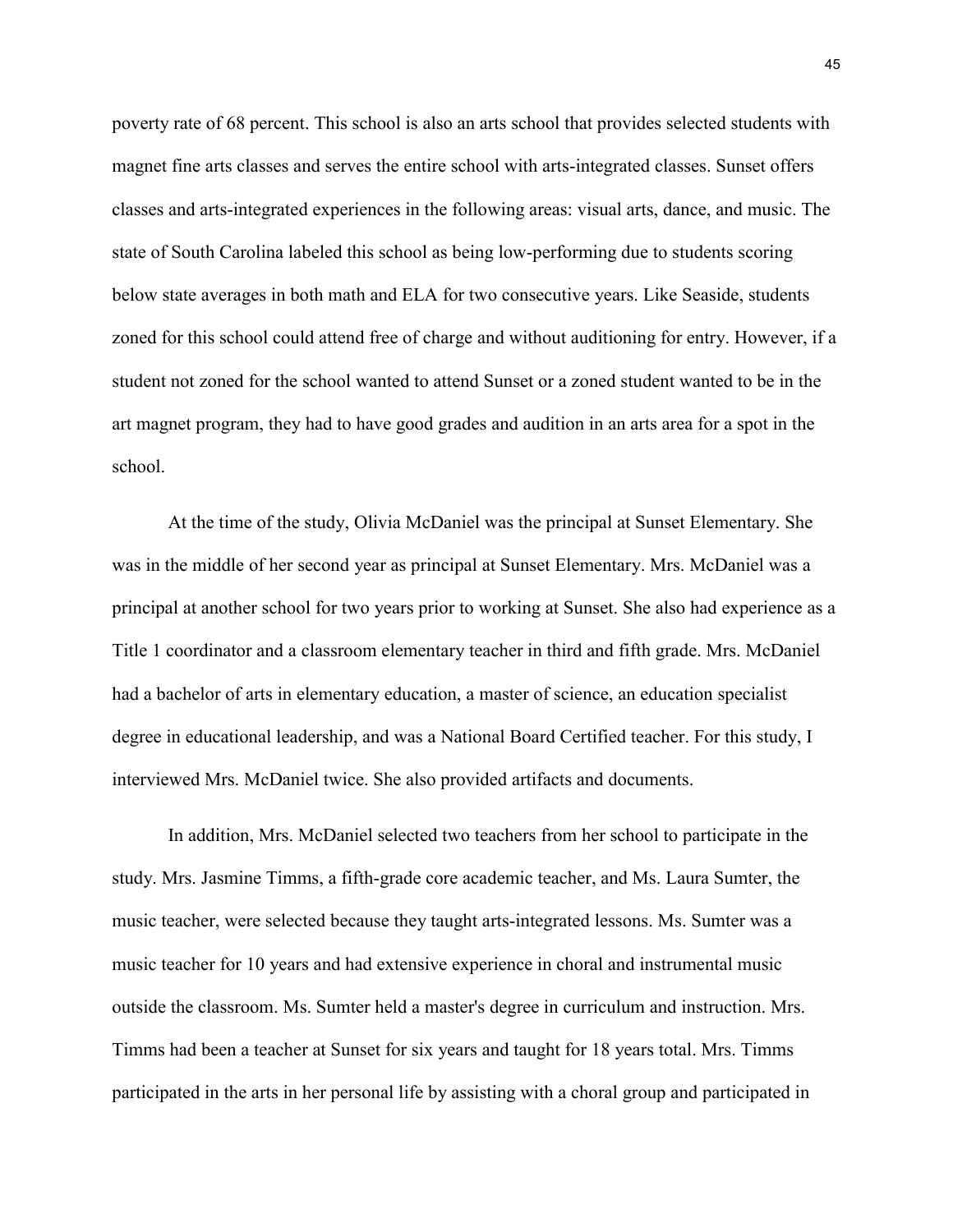plays. I interviewed these two teachers once each for the study. In addition, field notes were taken during a site visit to the school. I report the findings from the data collected from Sunset Elementary School for the Arts in the following subsections.

**Data collection.** Case studies involve various data collection methods, including interviews, direct observation, documents, and artifacts (Yin, 2009). I collected data using two rounds of interviews with the school leaders, one round of interviews with the teachers, field notes from site visits, and artifacts and documents of school data. I conducted all interviews using open-ended questions in a semi-structured interview to form discussions among participants and myself to explore each educational leader's personal experiences, perceptions, beliefs, and actions.

I used critical race theory to inform interview protocols and the questions that I asked both principals and teachers. As mentioned previously, this interview protocol for principals is located in Appendix A. These interviews were semi-structured because I occasionally added prompts when needed throughout the interviews. Each interview lasted between 20-30 minutes using a virtual meeting program, and I recorded the interviews using that program. This data collection allowed me to probe deeper into issues and topics specific to each participant to understand their practices, policies, and schools better. In addition to the school leaders, I also interviewed one core academic teacher and one fine arts teacher at each school site who taught arts-integrated lessons to compare their thoughts and opinions to the school leaders. The teachers were asked open-ended questions similar to the ones I asked the principals but the questions were changed slightly to reflect the perspective and knowledge of a teacher. This interview protocol can be found in Appendix B. I interviewed teachers who teach using arts integration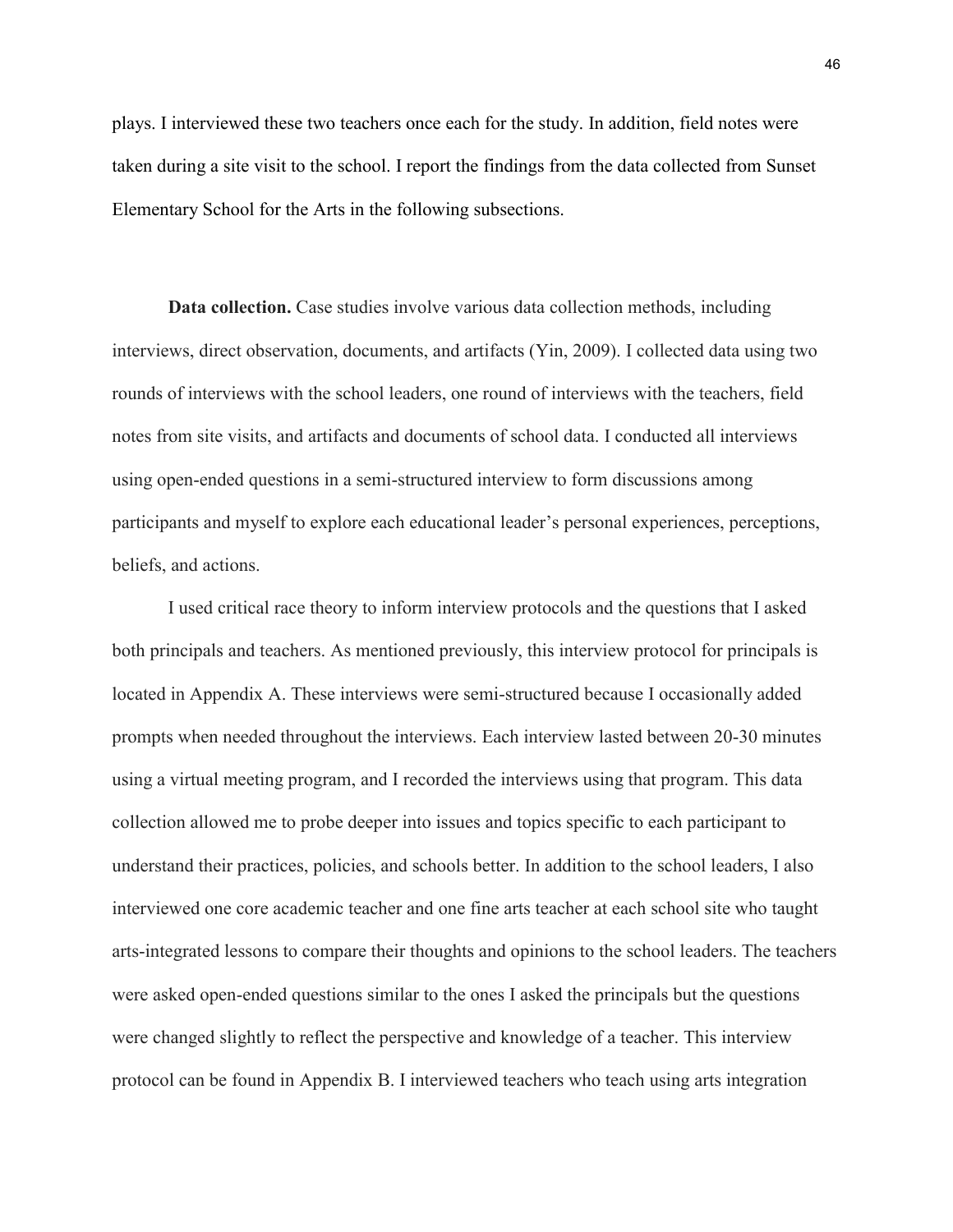because these teachers have a better understanding of arts integration and the policies and practices that affect their classrooms. I gathered artifacts and documents as they seemed relevant through the data collection process. For example, if a school had an audition process, I gathered those rubrics or documentation of the selection process as data. I collected teacher surveys that were administered by one principal on the effects of arts integration in the school, master schedules, forms, school reports, school demographic reports, arts integration lessons, school arts strategic plans, the school needs assessment, and meeting agendas as artifacts to paint a better picture of how leaders provide access and to whom and to check for accuracy from interview responses (Yin, 2009). These interviews and artifacts will help to provide a rich, thick description of each case (Creswell, 2013).

**Trustworthiness.** Creswell (2013) compiled a list of eight strategies to strengthen trustworthiness for qualitative research studies and suggested that researchers use at least two of these strategies for a trustworthy study. From these eight strategies, I used four strategies to strengthen the trustworthiness of the findings in my case study. These four strategies identified by Creswell (2013) are as follows: triangulation of data, member check, clarifying researcher bias, and providing a detailed, thick description. I triangulated the data through conducting interviews, taking field notes from site visits, and collecting artifacts and documents which helped construct trustworthiness in my study findings (Yin, 2009). In addition to multiple sources of data, I transcribed and coded first-round interviews and based second-round interviews on these answers to check the trustworthiness of my transcripts (Yin, 2009). This form of member checking allowed me to ensure that interviewees agree with themes and ideas mentioned by other participants and allow interviewees an opportunity to clarify statements made in first-round interviews. I have also previously identified my biases as a researcher in this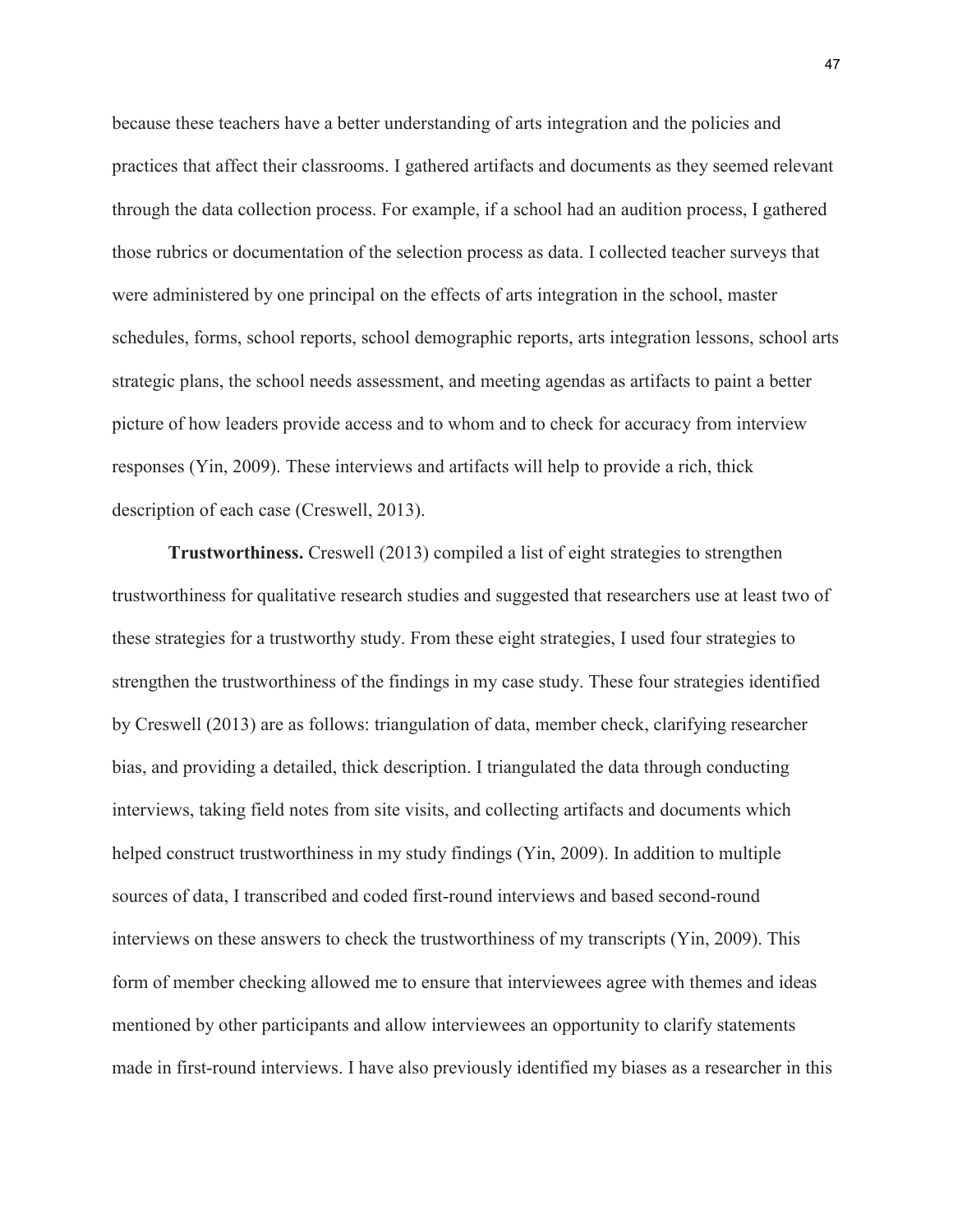particular study and field (Creswell, 2013). Finally, the interviews I conducted, the artifacts, and the field notes collected during this study provided a detailed and thick description of each case study in this multiple-case study (Creswell, 2013).

**Data analysis.** I transcribed the data I collected from the recorded interviews using NVivo. I began with a short list of codes using deductive coding (Brenner, 2006) and then created additional codes as I analyzed data to conduct a thematic analysis (Glesne, 2016). I conducted a thematic analysis by comparing the data gathered from each participant and school site and looking specifically for common themes. These themes, informed by critical race theory and transformative leadership theory, are as follows: shared vision, increased frequency and access to quality arts integration, school assets for arts integration, and school culture.

I began analyzing data for the first round of analysis as I gathered each piece of data from my initial interviews with school principals and teachers, and the documents, and artifacts. I created multiple data matrices to organize and view data across themes (Yin, 2009). I created matrices for each site and an additional matrix to compare the two sites for a cross-case synthesis. I centered my initial findings around codes developed before and during my first round of interviews and data collection. These findings informed the second round of interview questions and data collection as predicted codes happened and new codes emerged. I then conducted an additional inductive coding analysis as I discovered new codes in the second round of data collection. Creswell (2013) encourages researchers in qualitative research to be open to new themes as they analyze data, even when using inductive coding. Therefore, while I had some deductive codes, I also used inductive coding to find new themes in the data. I developed themes that were related to transformative leadership theory and critical race theory to understand how the two principals in my study created more accessible and equitable arts integration experiences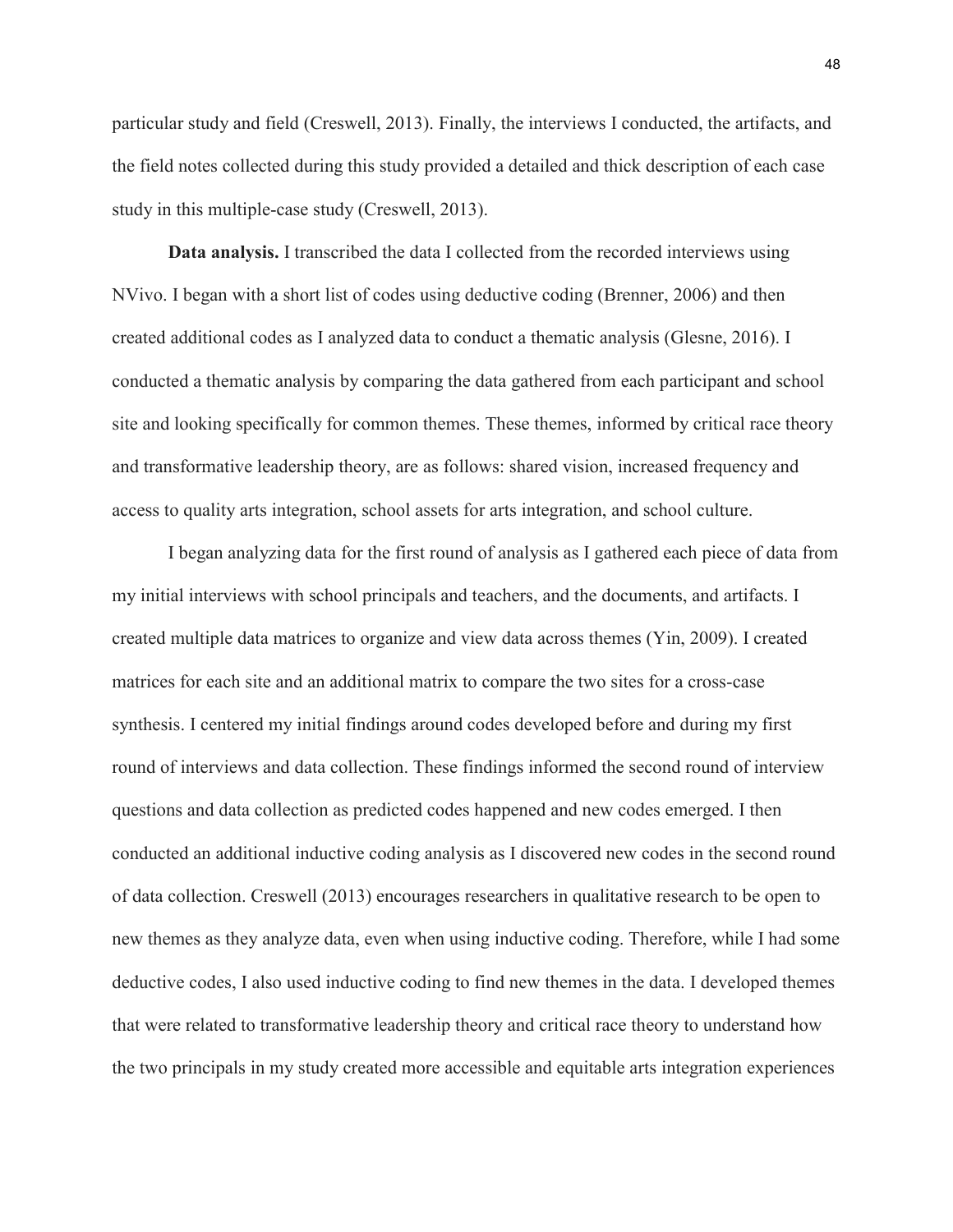for Black and Hispanic students. After a finalized list of codes was developed and all data collected had been coded, I then categorized these codes into a list of twelve initial themes. From there, I analyzed these themes and coded further until I condensed the data into just four themes: shared vision, equity and access to arts integration, school assets for arts integration, and school culture. See Figure 3 below for an illustration of this data analysis process. Both school sites were analyzed independently of each other, and then the data from each site were compared and contrasted for the final findings report and discussion.

# **Figure 3**

Data Analysis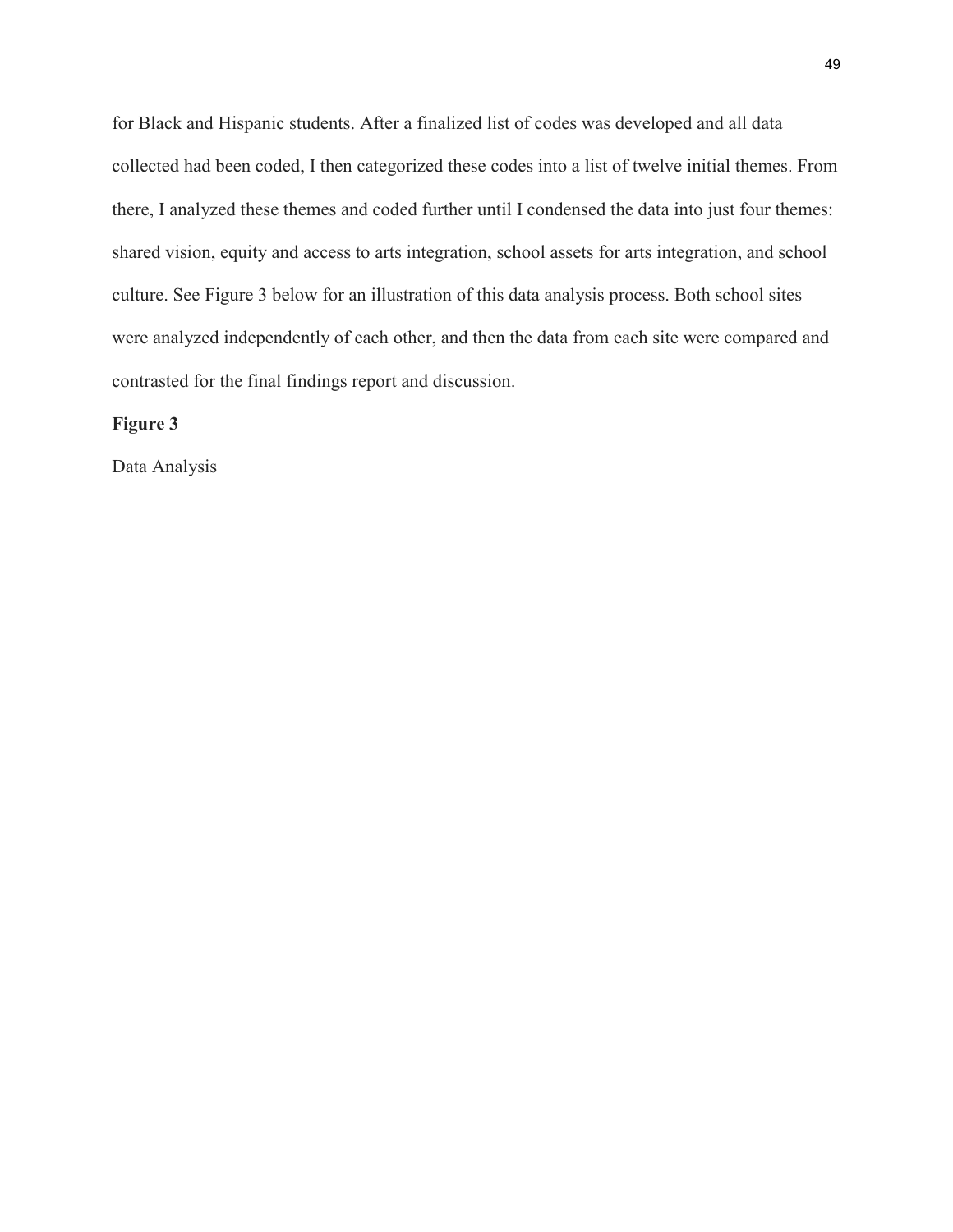

Artifacts and documents such as audition forms, grant websites, school websites, master schedules, school arts strategic plans, arts integration school documents, school reports and forms, and a school administered teacher survey helped inform my analysis of the themes found through coding. In other words, the artifacts and documents gathered helped to understand or describe the themes and ideas that emerged through interview data. A meeting agenda for an arts integration training, for example, gave more details as to what exactly happened within the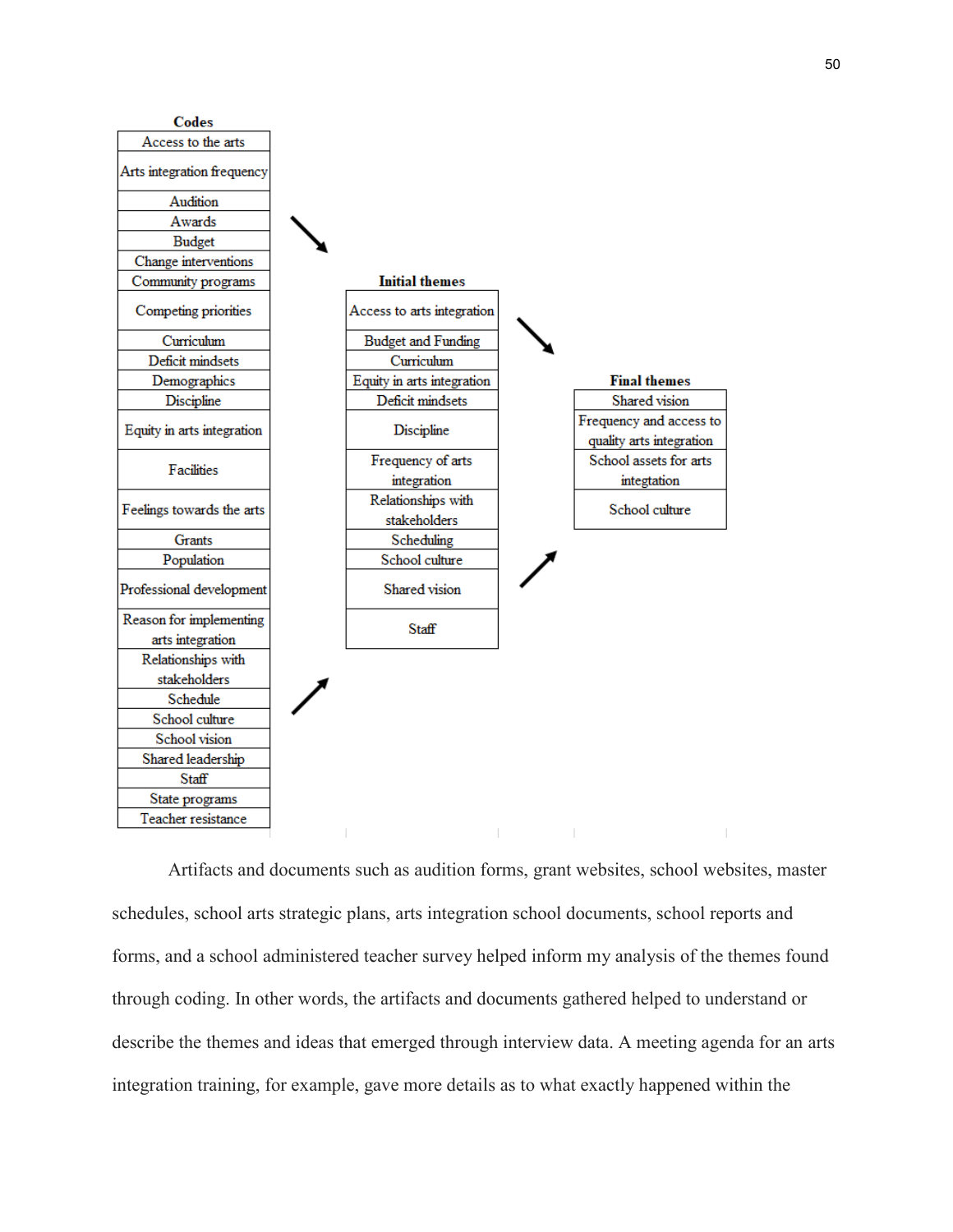training even if the principals or teachers could not recall all of the information and topics from the meeting.

# **Limitations**

There are two identified limitations for this study. One limitation of this study is that it relied on various professionals within the field of education to identify a coworker or an employee as a transformative leader. These professionals could have offered uninformed or biased opinions of individuals who seek social justice as transformative leaders for all of their students. This study works under the assumption that the professionals questioned are being truthful with their responses, unbiased, and have a clear understanding of what type of leader qualifies as a transformative leader.

I conducted a simple equity audit to ensure that students were equitably enrolled in the classes or program. The principals at each school submitted schedules showing that every class had scheduled arts integration time. This audit ensured that these identified leaders were transformative leaders who had provided Black and Hispanic students access to their artsintegrated programs since all students at each school had access to arts integration, including special education students in their schools. Due to both schools having school-wide arts integration programs, this voided the need for an equity audit beyond identifying that all students received arts integration instruction.

Another limitation to this study is generalizability. Conducting a multiple case study helps create more generalizability; however, it is still likely that what works for one school and their student population may not work for another school with different students. Yet nevertheless, I provided a detailed, thick description of each school site in order for readers to see connections to their school and apply some of the findings to their school and programs.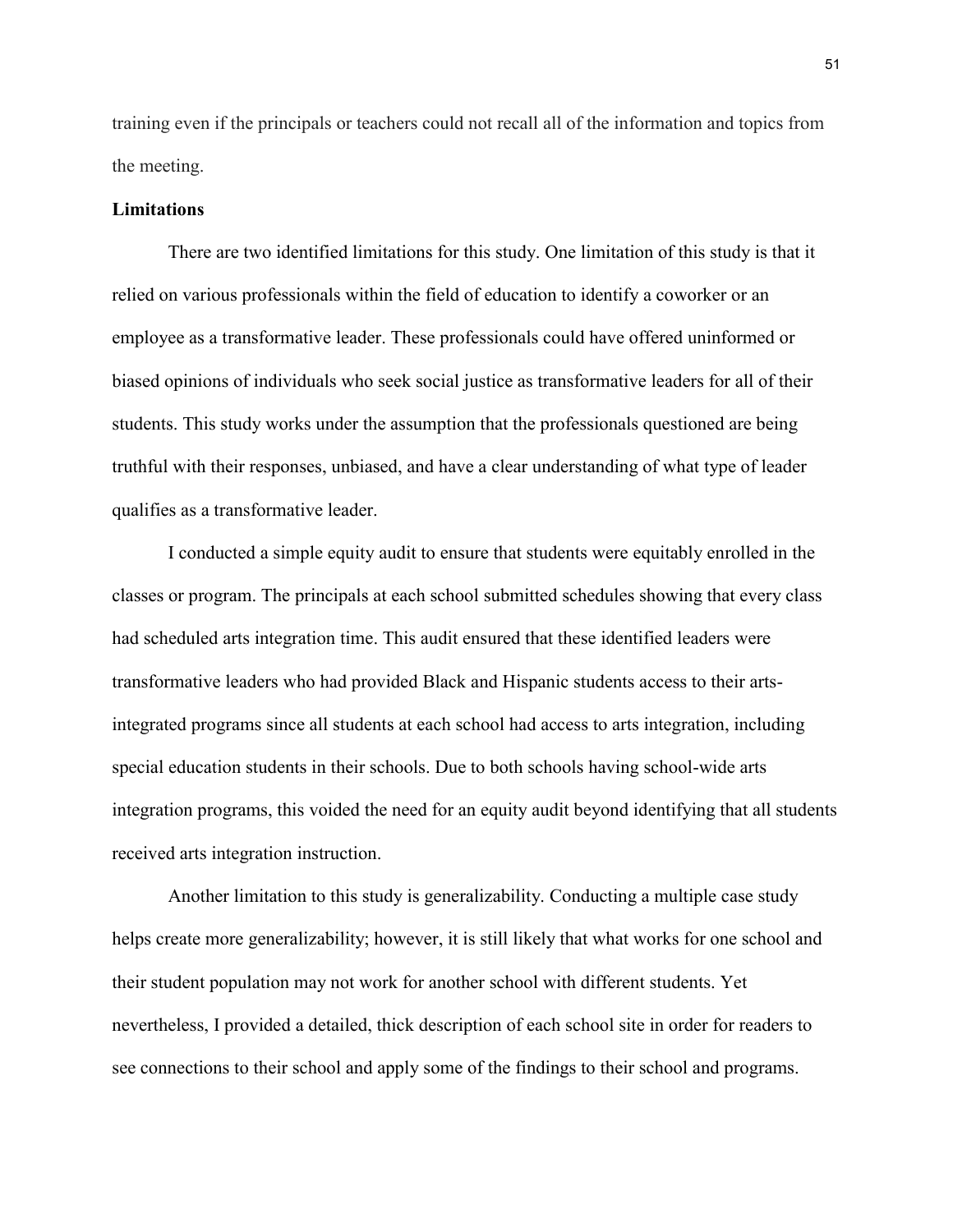# **Positionality Statement**

In an effort to position myself within the body of research that views policies and practices of schools and principals through transformative leadership and critical race theory lens, I have used a framework by Milner (2007). A portion of this framework is researching the self (Milner, 2007). In this section, I work through this framework to position myself among this research by answering questions that Milner poses in his framework.

At the time of this study, I had been a visual arts teacher in a middle-level arts magnet school-within-a-school (SWS) that also offered arts integration into core academic classes. In this role, I saw the significant disparity between the number of White students versus students of color (primarily Black and Hispanic) between my SWS and the regular education program; my research interests stemmed from this observation. The students receiving fine arts and artsintegrated curriculum were 65% White and 27% Black, and the students receiving traditional education teaching methods were 10% White and 42% Black.

I am an outsider in this study because I am White and therefore am personally unfamiliar with barriers that Black and Hispanic students experience in education. However, I believe in critical race theory and the idea that White culture, of which I am a part, is considered the norm in society. As mentioned above, I witnessed Black and Hispanic students not access the artsintegrated curriculum as often as their White peers. This began my research into understanding White culture and how it has influenced educational practices regarding arts integration teaching methods to understand what changes transformative leaders need to make so that students of all cultural backgrounds can access arts integration.

Initially, I planned to conduct a study within my school to uncover what led to this inequitable lack of access to the arts integration and fine arts program for Black and Hispanic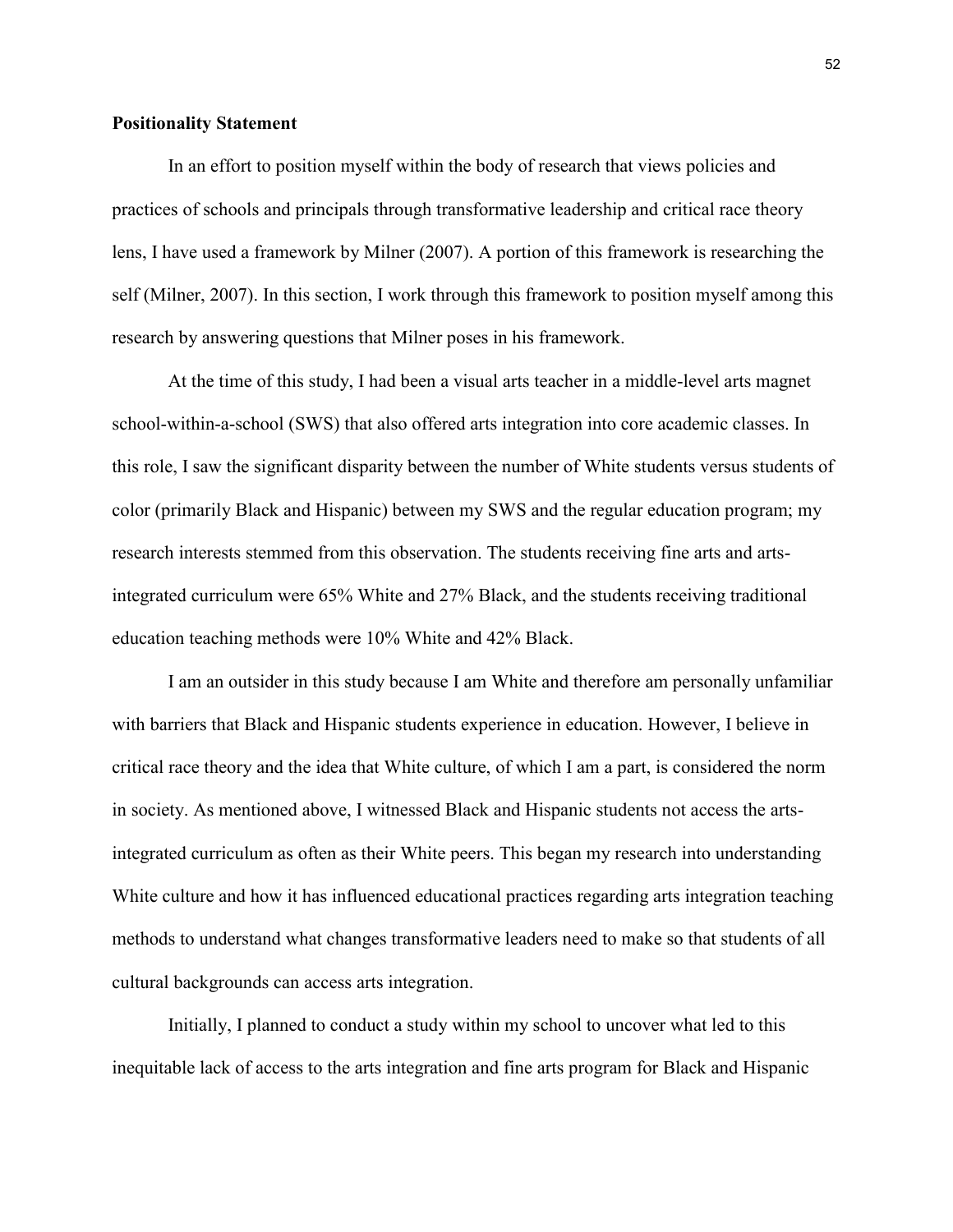students. However, I realized that it would be too challenging to altogether remove my bias about what I thought was going on as an insider. By selecting sites unfamiliar to me and unrelated to me as the researcher, I can remove some of my bias and record only what the leaders I am interviewing are saying and doing. While still an insider to education and the arts, I am simultaneously an outsider (Holmes, 2020). I am not currently in a leadership role at the building level, which makes me an outsider to the role of a leader as well as the school sites.

# **Summary**

In this chapter, I presented the research methods for this study. This study is a multiple case study to answer the question: *How do transformative school leaders break down barriers to increase access to arts integration for Black and Hispanic students?* In this study, I used data collection methods of multiple interviews at each case site, field notes from site visits, and documents and artifacts such as school reports, school demographics, arts integration lessons, and meeting agendas, and a teacher survey to provide a thick, detailed description of how these transformative leaders are providing better access to arts integration for Black and Hispanic students. I coded inductively and deductively, and then I organized the data by a matrix to analyze each site's data and themes (Yin, 2009). Then I analyzed data cross-case to compare and contrast findings (Yin, 2009) and compare those findings to the literature.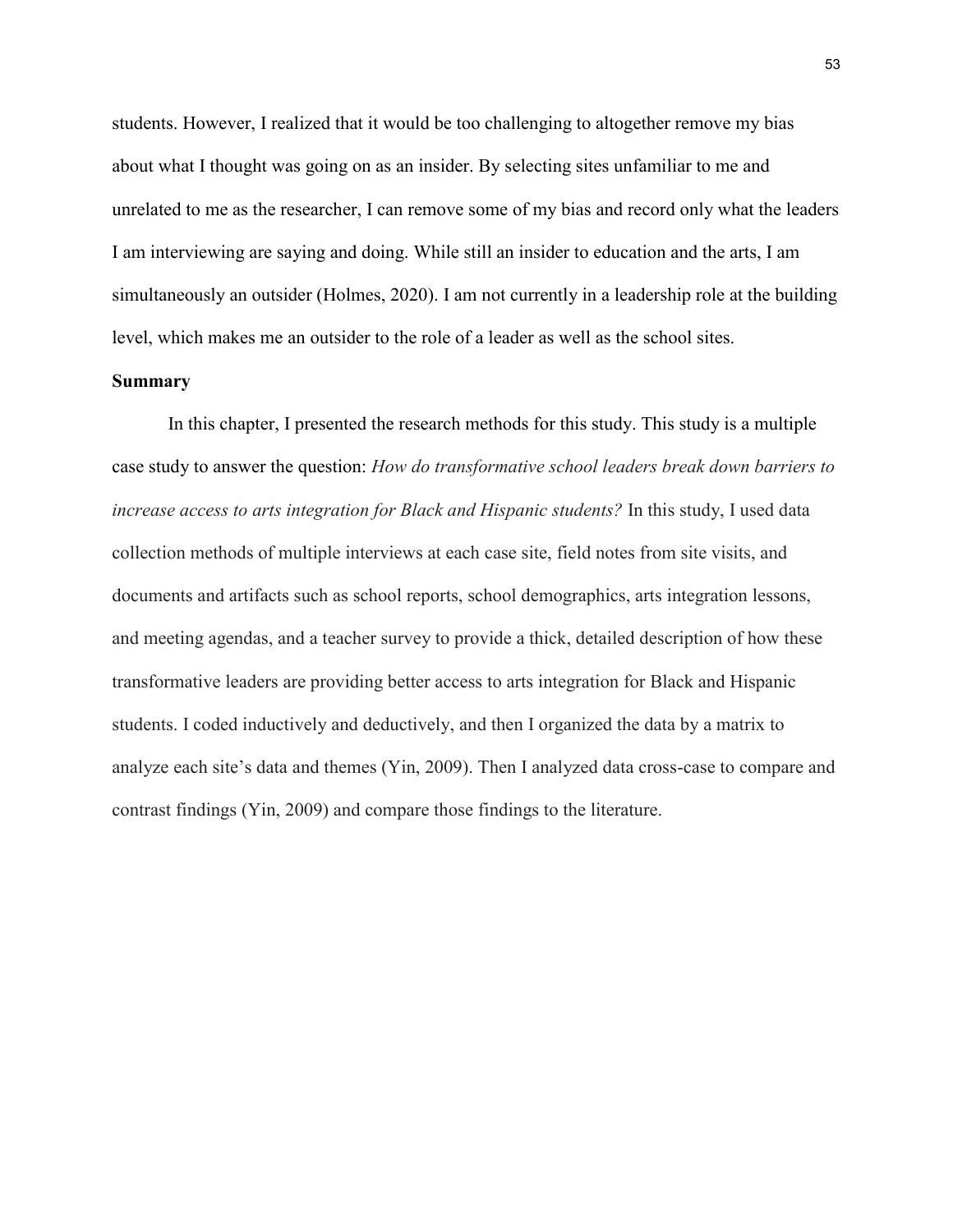### CHAPTER FOUR

## FINDINGS

The purpose of this study was to understand how transformative leaders break down barriers to increase access to arts integration for Black and Hispanic students. I studied this problem through a multiple case study with two case studies. Each case was centered around a principal at separate school sites. Each case focused on the transformative actions of the principal at both of those sites. Both schools are Title 1 schools located in South Carolina. In this chapter, I will provide the details of each site related to this study. I give general information about each school and the findings for each school individually centered around the purpose of this study as mentioned above.

I will later synthesize the findings for both cases together in Chapter Five. Each case is reported and sorted by themes. I developed the themes through data collected from a series of interviews and analyzed documents, artifacts, and field notes collected from both sites. After identifying 27 different codes, I sorted these codes until I identified four themes. These themes are (1) a shared vision in arts integration, (2) increased frequency and access to quality arts integration curriculum, (3) school assets for arts integration, and (4) school culture conducive for arts integration. These four themes are the four main actions that both principals in my study took in order to break down barriers and provide more access to arts integration for their students. I changed all names and sites in this study to pseudonyms.

#### **Seaside Elementary School for the Arts**

**Shared vision.** When someone first walks up to the front doors of Seaside Elementary School of the Arts, the shared vision of the arts is evident. There is a school flag flying in front with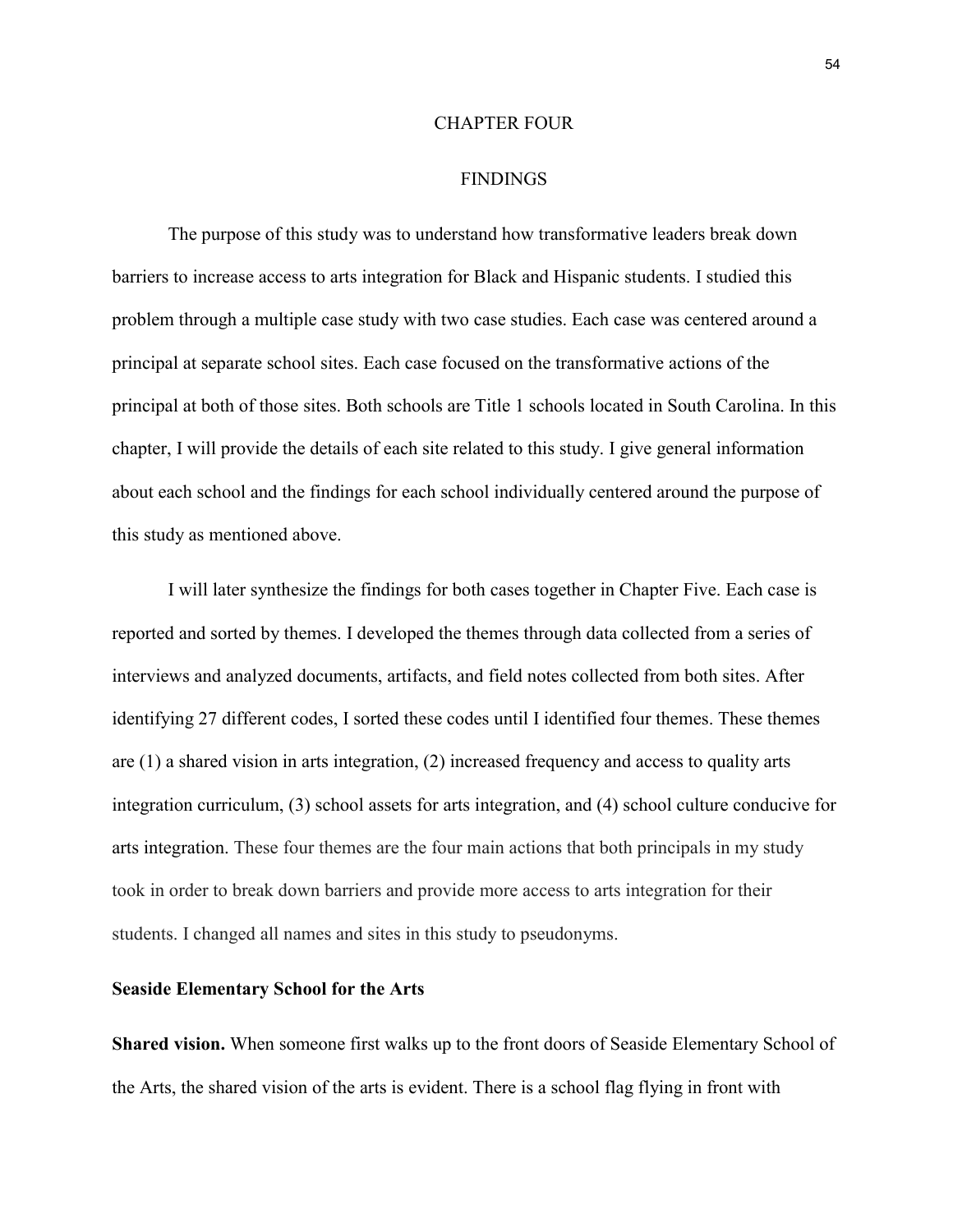illustrations representing each of the fine arts offered at the school and a metal sculpture of children representing each of the fine arts. Once inside the doors, theater stage lights light the lobby area, a piano sits in the hallway, student art hangs from the walls, and paint palettes mark each of the rooms within the school. The fine arts classes are the first classes one would pass when entering the school from the lobby area.

The first thing Mr. Lambert wanted to do when he first came to Seaside was to build a common vision of the arts with the teachers, community members, business persons, district personnel, parents, and the school community. In my initial interview with Mr. Lambert, he spoke about creating a common vision for his school when he first became principal. He stated,

The first thing I did with my teachers and a lot of my school community was try to build a common vision. We spent a good first couple of months working on that. It wasn't something that we just threw in place because I felt like we really needed to get buy-in into what we were, what we were trying to do and have a few goals that we really targeted. That helped a lot because I continuously refer back to the vision and mission of the school.

Mr. Lambert used multiple stakeholders to plan a common vision for his school that focused the school on arts integration and the fine arts.

*Funding.* Seaside currently has the ABC grant, or Arts in Basic Curriculum grant for arts integration. The ABC grant has helped with the school vision. According to the school's current arts strategic plan for their ABC grant, Mr. Lambert and Seaside Elementary believe "the arts to be essential as an academic discipline to enhance student-centered differentiated instruction." In addition to the grant funding arts opportunities, materials, and supplies, they have an arts steering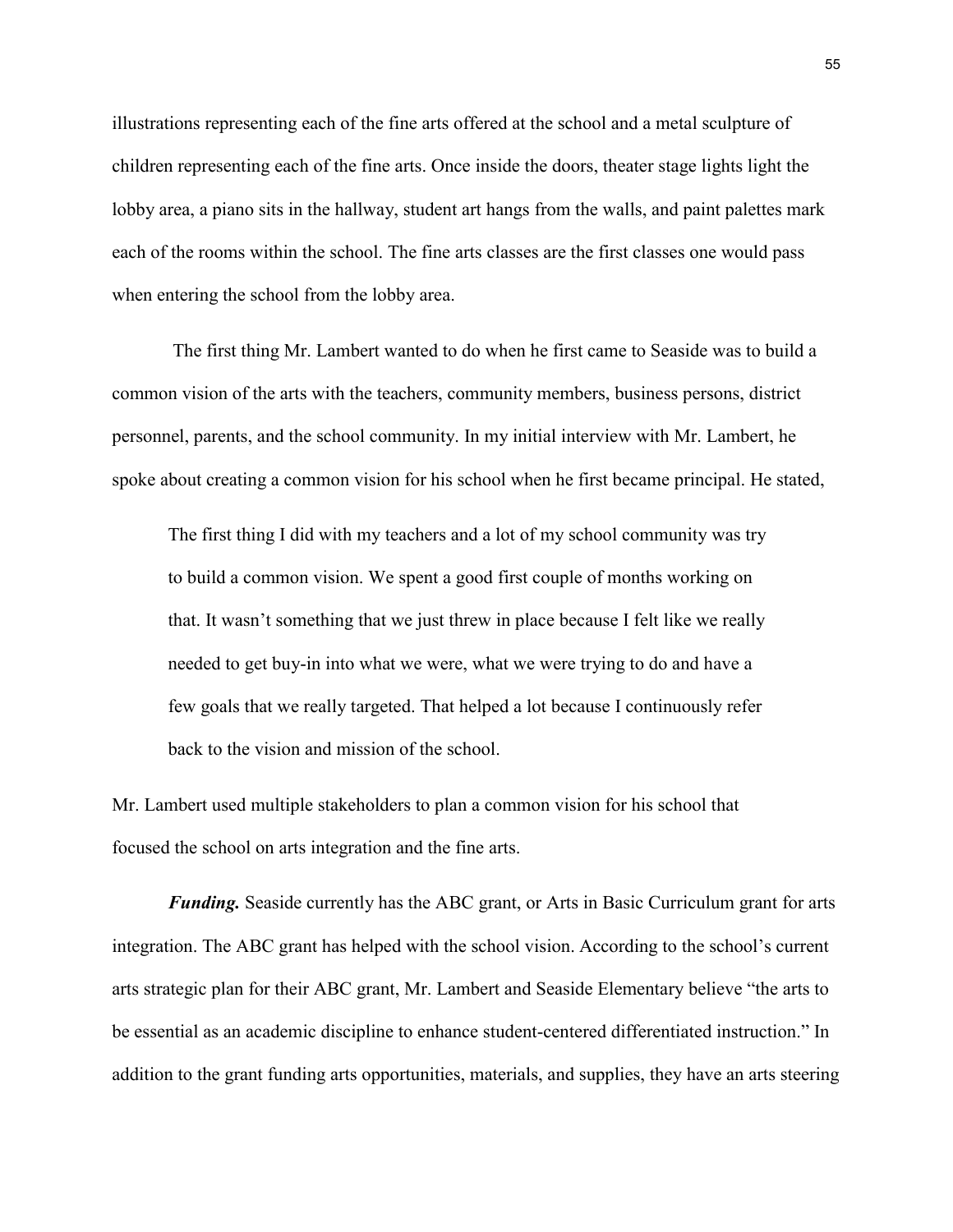committee due to being an ABC school. This helped them to see where they are now and where they want to go in the future with the arts and arts integration. The faculty and staff at Seaside Elementary are continuously trying to improve instruction and opportunities at Seaside Elementary.

*Professional development.* The fine arts teachers make sure that they keep this artscentered vision at the forefront of the school by presenting what arts integration is at the beginning of every school year. In addition to this initial presentation, Mr. Lambert has all teachers present what they are doing in arts integration during their faculty meetings throughout the year. These presentations were mentioned by both teachers interviewed from Seaside Elementary and Mr. Lambert and is also written into the school's strategic arts education plan. Mrs. Winter said that there had been times when the fine arts teachers had to talk the principal into letting them present arts integration to the faculty at their faculty meetings. The principal would say that there were other programs and things they needed to discuss, and there was no time for both. In other words, those principals were allowing competing priorities to come before arts integration. The fine arts teachers would see a huge difference in the years they were not allowed to present because teachers would not sign up as often. In years that began with presentations on arts integration, the fine arts teachers saw a higher number of sign-ups for arts integration.

The school also sends many teachers and administrators to a yearly arts integration conference as mentioned in both interviews with participants as well as in the school strategic arts education plan. Mrs. Williams stated that "arts-infusion lessons are highlighted in our faculty meetings and sometimes they even show a video of one to give others ideas on how to integrate the arts into our own classrooms." Mrs. Winter also mentioned in her interview that the fine arts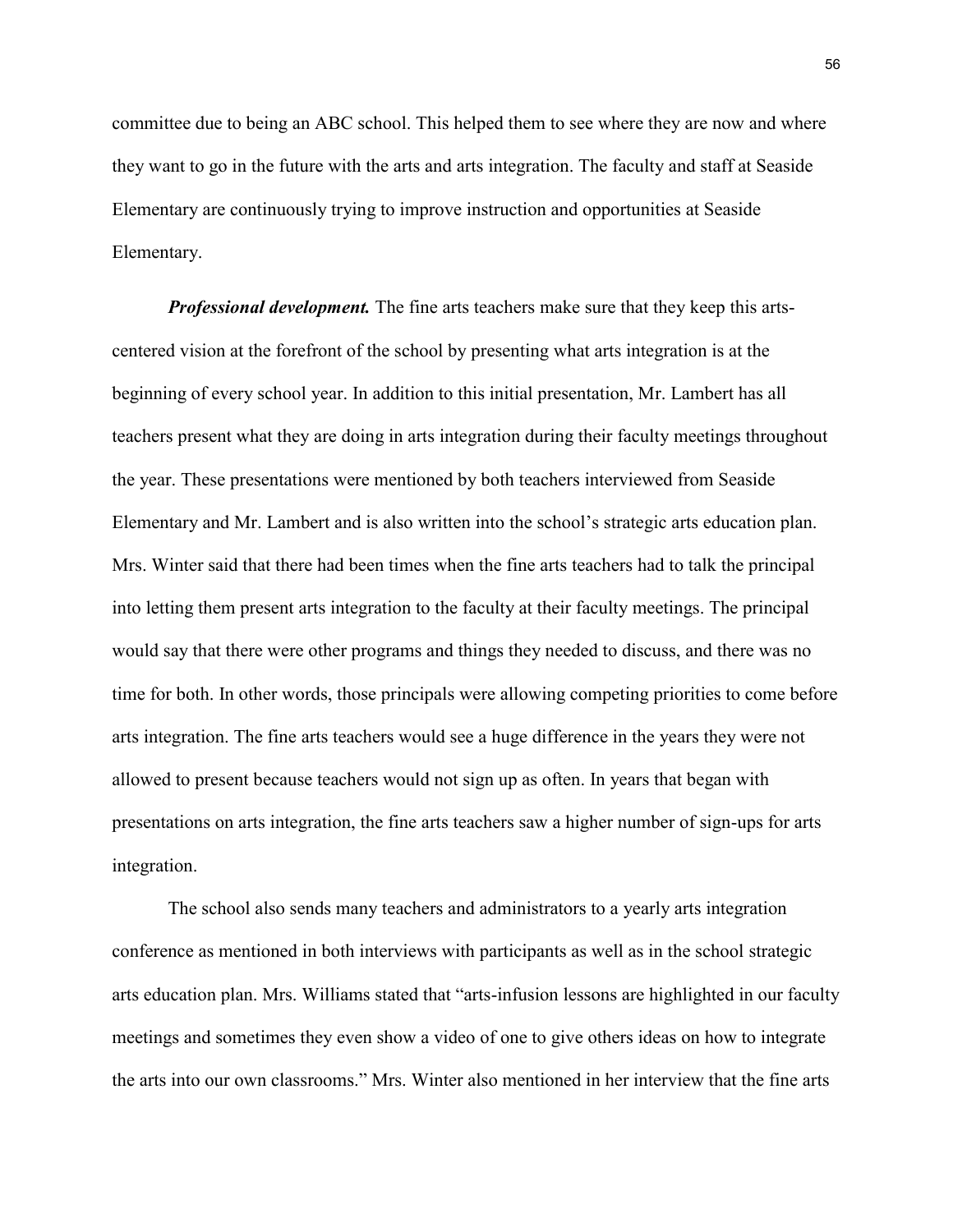teachers were often giving speeches about what arts integration is in their school faculty meetings, as Mrs. Winter also stated. By continually sharing what was going on in the school regarding arts integration, this shared vision for school-wide arts integration was continually brought up and remained a focus of the school.

Mrs. Winter also discussed other ways in which arts integration became a shared vision for Seaside. She stated that one teacher from each grade level and the fine arts teachers, at least one school administrator, and even the superintendent went to the South Carolina arts integration conference each year funded by the ABC grant. This information was also listed on the school strategic arts education plan. The fine arts teachers also attended a Kennedy Center workshop for arts integration, and the school bought literature and provided training for teachers on the contents of that book. In addition, both teachers interviewed, and the principal all discussed meetings held every other week where the fine arts teachers met with grade-level teachers to plan arts integration lessons. In addition, Mr. Lambert moved all of the fine arts classes to the front of the school to make sure Seaside stays an art-focused school. Grants, schedule changes, facility improvements and changes, meetings, and professional development keep this school's vision focused on arts integration.

*Teacher resistance.* Not all teachers at this school were on board with this shared vision from the very beginning. After his first year as principal at Seaside, Mr. Lambert saw a lot of teacher turnover. Mr. Lambert stated, "I had a lot of turnover the first year when I put the schedule in. But it was the right turnover. The people really committed to the school and what kids needed stayed and the ones less committed didn't." This turnover also changed the culture within the faculty at the school to be more positive as the resistant teachers left.

Those who remained at the school were committed to Mr. Lambert's changes to provide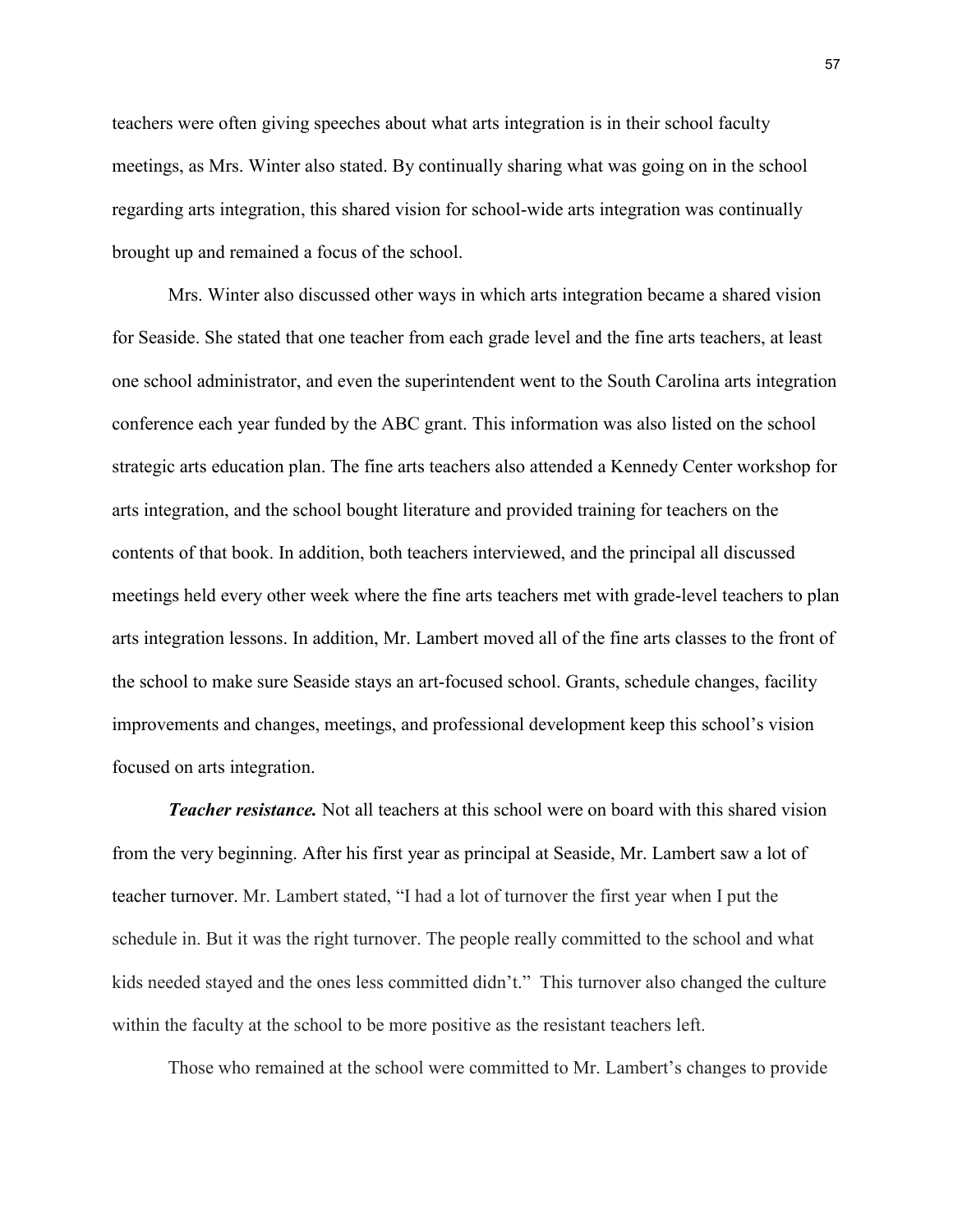students with more access to the arts. Teachers who stayed were flexible and had a strong buy-in to arts integration. Mrs. Winter described how she had to "hook" teachers to art integration when she first came. Drama was not built into the schedule at the time, so she would pop into the classrooms and spontaneously integrate drama into the lesson. She said that after teachers saw what she was doing, they began to ask her to come into their classrooms and co-teach artsintegrated lessons with them using drama.

Mrs. Winter said that the new teachers at Seaside are open-minded and willing to try new things with arts integration, though one teacher was resistant to working with the fine arts teachers on arts-integrated lessons. Mrs. Winter said,

That person has never done arts infusion with me in 16 years, but that's okay. That person doesn't usually do it with anybody, but that person's doing it… that person… does do some art with her class and this person puts things on the bulletin board.

As Mrs. Winter noted, while this teacher was resistant to working with others, she was at least integrating the arts within her classroom independently.

*Culture.* The culture of the school in regards to discipline also shifted. Mr. Lambert achieved this by allowing students to choose their fine arts classes instead of being assigned. He stated, "I noticed a big drop in discipline when we, for fourth and fifth grade, when we allowed them to choose their semester arts classes." He gave a specific example of a student who got in trouble and had to be sent to the office every time he had to go to dance, because he did not enjoy dancing. Mr. Lambert felt confident that if that student were to attend Seaside Elementary today, he would no longer be getting in trouble because he would have been able to choose which fine arts class he attended.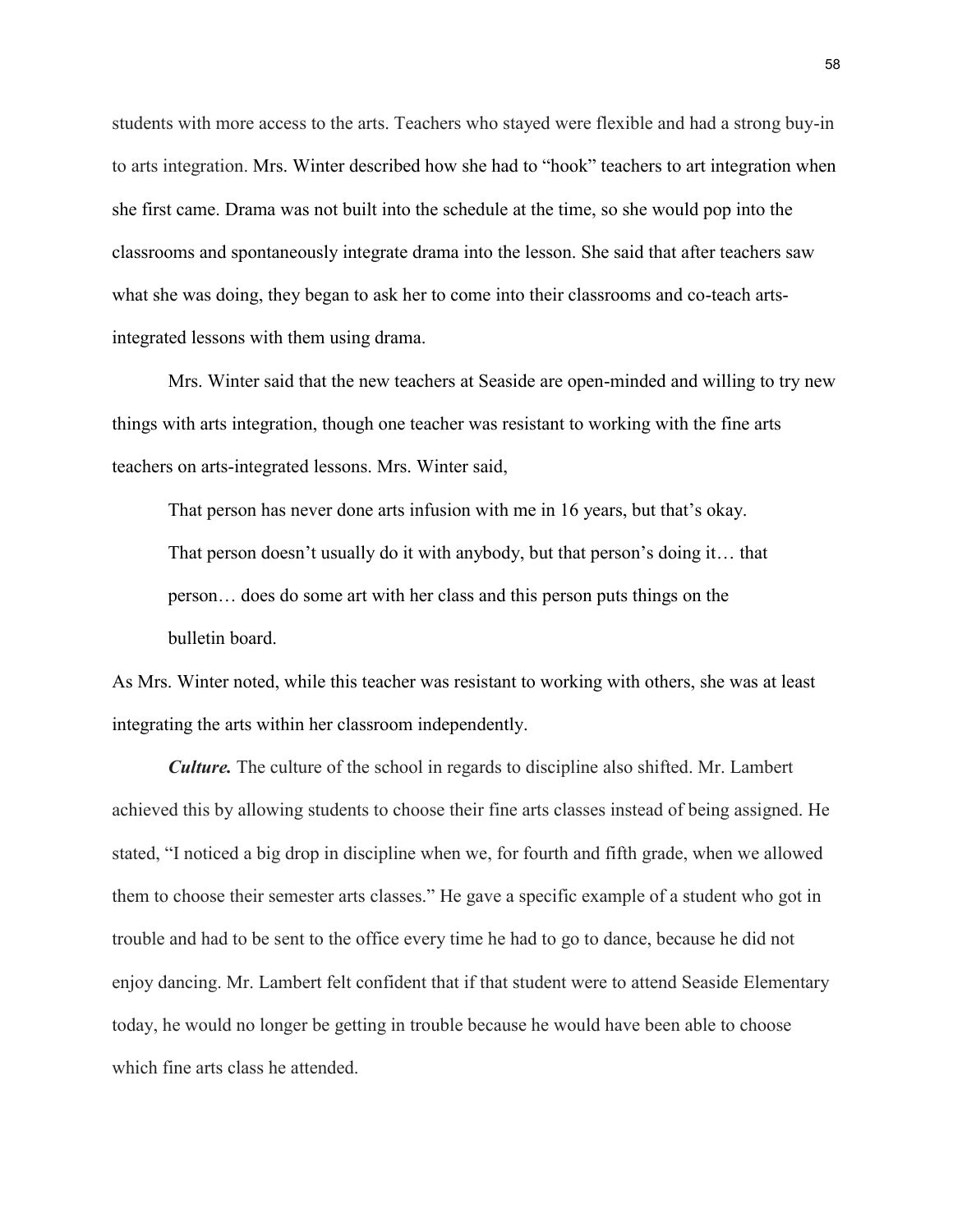*Conclusion.* Mr. Lambert and the faculty at Seaside Elementary had to work together to implement their changing vision for the school. While school-wide arts integration had been a vision for the school for some time, this vision needed nurturing to make this program more equitable and of a higher quality. This shift began with a vision and mission statement and worked from there. Mr. Lambert used shared leadership to create his vision for the school. His fine arts staff helped provide professional development to the rest of the staff to ensure that arts integration continued to be a focus and a vision for the school. From there, he changed his schedule to accommodate and nurture collaboration among fine arts and core academic teachers, and provide students with regular time slots for arts-integrated lessons. Mr. Lambert also provided his teachers with other forms of professional development, worked to form positive relationships with his teachers, which produced strong buy-in from the teachers to arts integration, and improved the fine arts facilities.

**Frequency and access to quality arts-integrated curriculum.** When this school first became an arts-integrated school 16 years ago, the principal at that time changed the name to reflect the focus on the arts-- Seaside Elementary School for the Arts. The past principal decided to do this because they had many low-income students and were also low-performing academically. This past leader thought bringing in more of the arts was the way to increase academic performance.

Mr. Lambert created more equitable and accessible arts integration lessons for his students by shifting the lessons from subservient to co-equal through schedule changes to allow time for co-planning and co-teaching and professional development. He also helped students have extended equitable and accessible arts integration experiences by helping his students audition and gain acceptance to the district's middle-level arts school through parent and student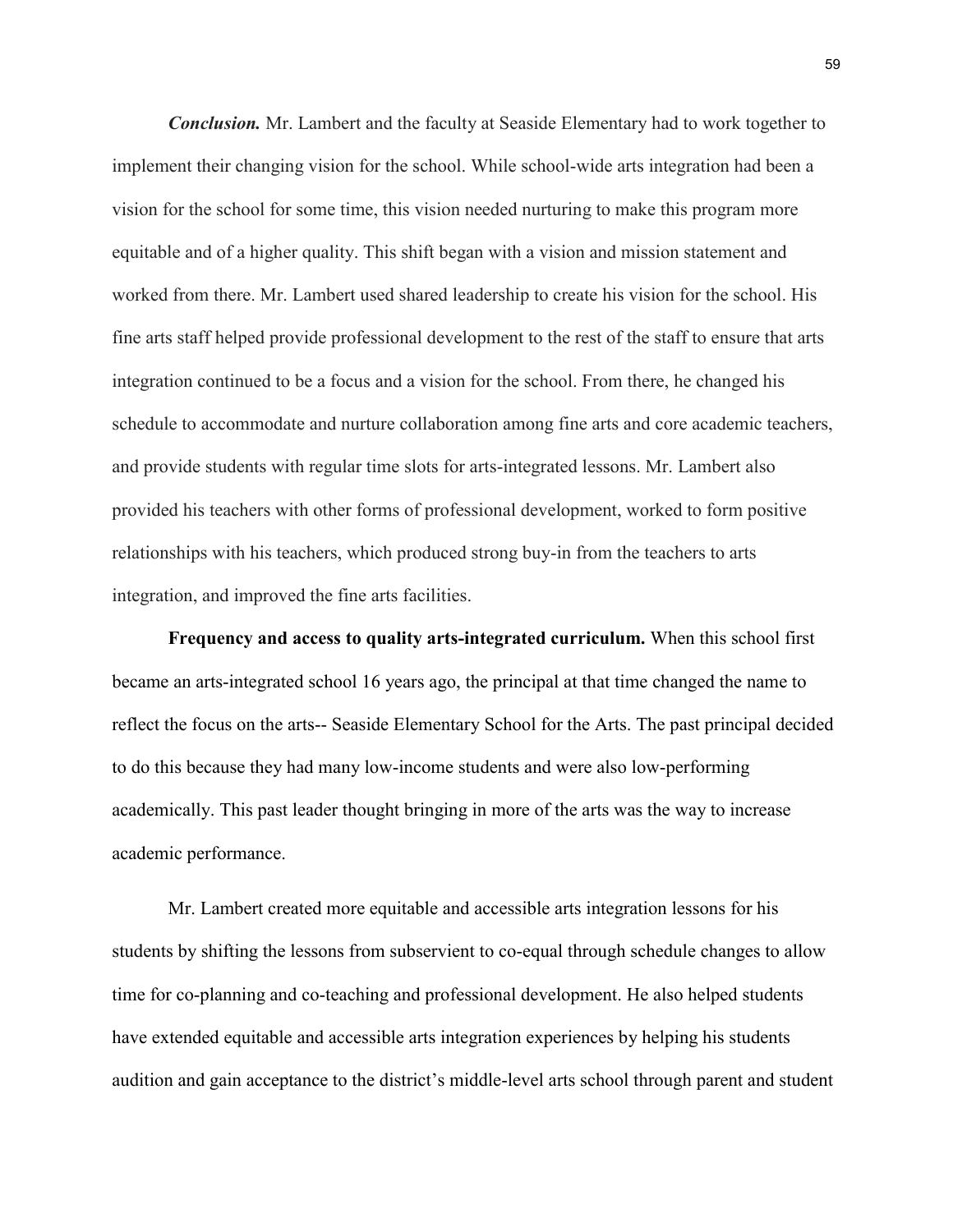workshops and schedule changes to give his students extended time in concentrated art forms. In addition, Mr. Lambert and his teachers provided more equitable and accessible arts integration lessons by creating more culturally relevant arts-integrated lessons for their students.

*Co-equal arts integration.* While Seaside Elementary School for the Arts was an artsintegrated school for the past 16 years for all students who attend, it had not always been as equitable, nor had quality arts integration always been as accessible. For example, during her interview, Mrs. Winter stated when she first began teaching there 16 years ago, Seaside was more of an arts-centered school than an arts-integrated school. She said that they were not necessarily doing co-equal lessons. In other words, the lessons were often subservient or not teaching to both a core academic standard and a fine arts standard.

Seaside Elementary had a systematic way of ensuring that the arts are regularly coequally integrated. Students now receive high-quality co-equal arts integration lessons because Mr. Lambert provides his teachers time to plan and co-teach. Mr. Lambert created a new schedule for the school that allowed for two periods of time throughout each day where the fine arts teachers could use that time to co-teach with core teachers. In addition to these daily times, the fine arts teacher each met with one group of teachers after school every other Wednesday to plan for arts-integrated lessons and to schedule co-teaching lessons. In addition to Mr. Lambert and the teachers discussing this schedule change in the interviews, his new schedule as well as the meeting times were reflected in the master schedule and the school strategic arts education plan.

Before COVID limited contact time for the school employees, Seaside teachers also met on early release days or ERDs. After students went home around lunchtime, teachers would have the remainder of the school day to meet and co-plan arts-integrated lessons. Even though the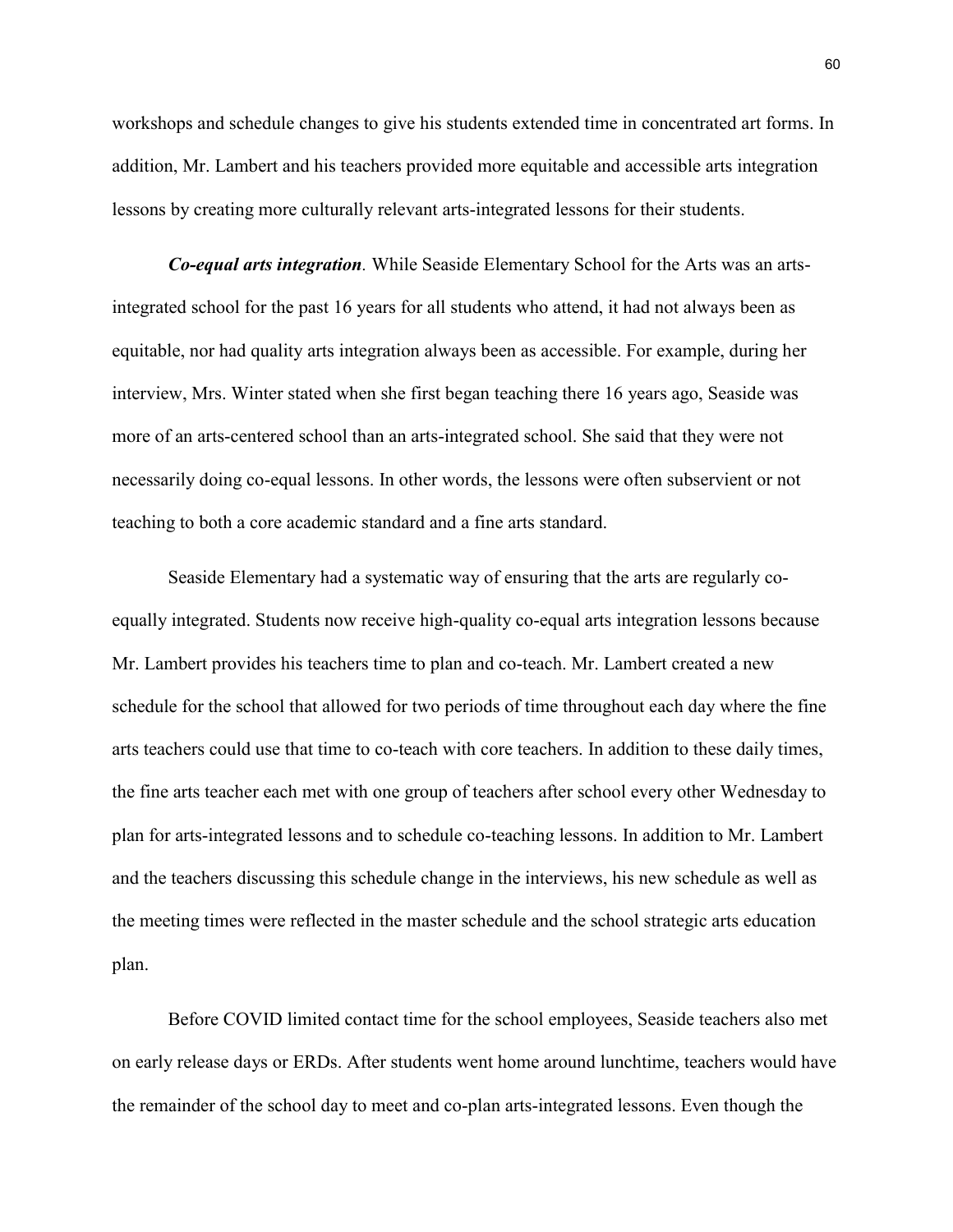schedule allowed for regular planning and the ability to regularly co-teach arts-integrated lessons, Mr. Lambert ultimately left it up to the teachers how often they use arts integration teaching methods within their classrooms. While he encouraged teachers to teach with arts integration as much as possible, he wanted them to use this method when it fit and worked best within their classes.

*Professional development.* Mr. Lambert also provided teachers with plenty of professional development from conferences to workshops to literature to ensure that they taught with high-quality co-equal arts integration. The fine arts teachers attended the state arts integration conference each year and invited one teacher per grade level and a school administrator. A superintendent went for one year as well. After the conference, they shared what they learned with the rest of the faculty. This was discussed in the principal and teacher interviews and was also written in the school strategic arts education plan. The school also bought literature on arts integration. They had book talk meetings about the book. The school also hired Claudia Cornet a few years prior to this study. She wrote *Creating Meaning Through Literature and the Arts* (Cornet, 2014)*.* Cornet came to the school and conducted a week-long inservice with the teachers. She went into different classrooms and worked with one team of teachers at a time. Mrs. Winter stated,

I think if we did not have this book and if we did not have her come, we could not have grasped, you know, it would have been harder for us to understand just how wonderful and amazing and easy [arts integration] is to do if you have the right attitude about it.

Mrs. Winter found this form of professional development to be effective for her and the rest of the faculty at Seaside Elementary. Teachers also attended professional development sessions and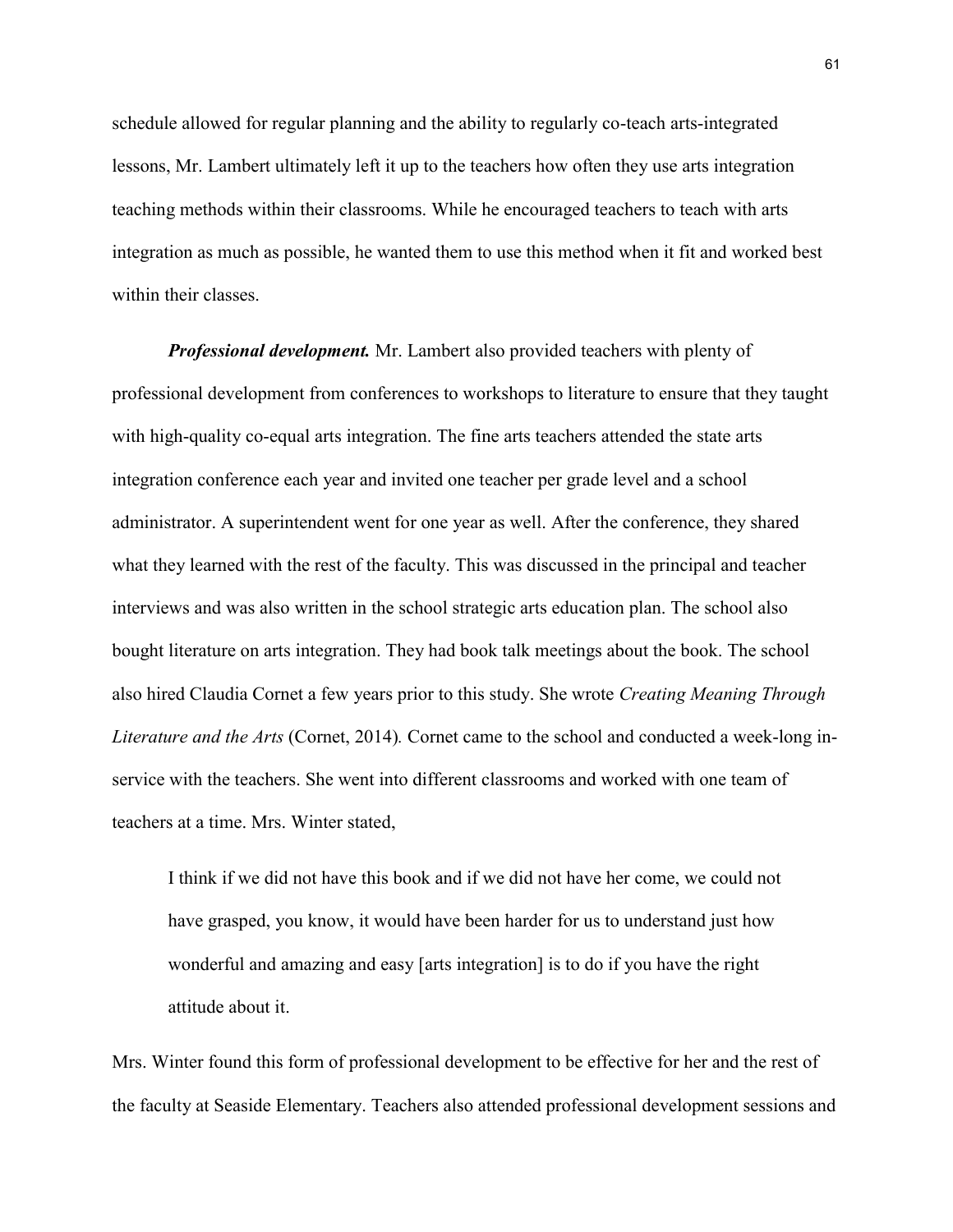conferences on their own. For example, Mrs. Williams attended an arts integration conference with the Kennedy Center in Greenville, SC. Mrs. Williams also has a master's degree in arts integration.

*Support for future access.* The other piece to this school providing accessible and equitable arts experiences is that students in this district could audition for a middle-level arts magnet school. Seaside Elementary is a neighborhood school; therefore, students attended it because they are zoned for it. They did not have to audition to come to Seaside. While all students within this neighborhood elementary school that served a high population of students of color received the same, high-quality arts integration curriculum, they could not all attend the arts middle school. Geographically, students who attended Seaside were far away from the rest of the district, specifically the middle-level arts school. Therefore, Seaside faculty had difficulty convincing these students and their parents to audition for the middle-level arts school.

Over the past three years, the number of students auditioning for this program from Seaside steadily increased. The school held parent workshops on PTA nights to give them information and encourage them to allow their children to audition for the middle-level arts school. Some of the parents reported to the school that they thought it would be extra work for them, some thought they would have to pay for their children to go there, or that their child's grades were not good enough. However, holding a workshop helped educate parents on this arts school to encourage them to allow their children to audition for the middle-level fine arts school. According to the school strategic arts education plan, the fine arts team and the core academic teachers also worked to prepare, provide information, and encourage students to participate in other district arts programs such as a summer arts program as well as community arts programs.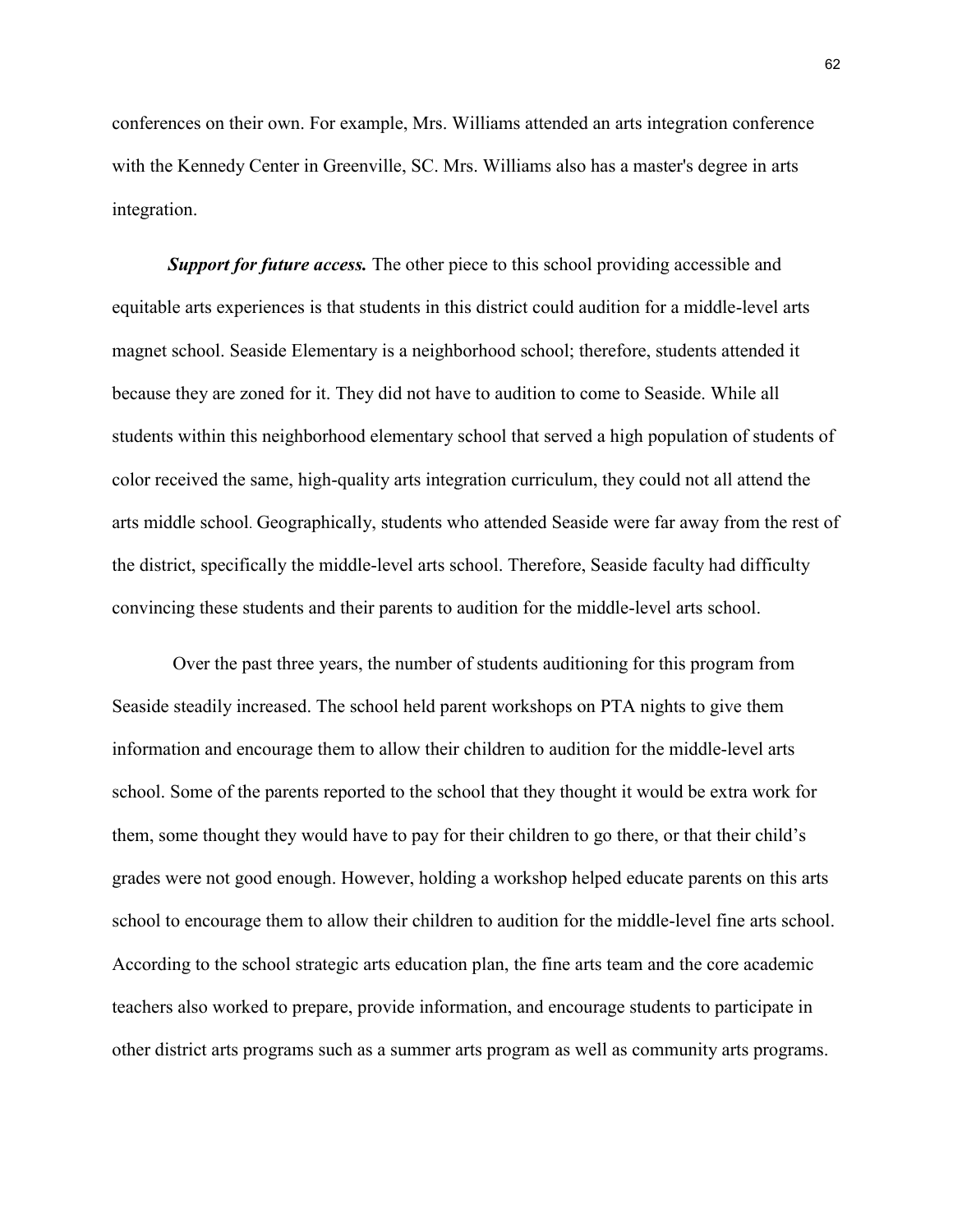The fine arts teachers also held workshops for students to prepare them for their auditions in their specific art areas. Mrs. Winter, the drama teacher, consistently held drama workshops, which the data collected for this study reflects. There were consistently a high number of drama students being accepted into the middle-level arts school from Seaside Elementary compared to the other fine arts areas. The drama teacher even drove one of her African American students to his audition because he did not have transportation. Therefore, Seaside Elementary helped prepare students with arts integration, fine arts experiences, and parent workshops that leveled the playing field for their students who auditioned against much more privileged students across the district.

Regarding leveling the playing field against other students within the district who have more money and can pay for private art lessons, Mr. Lambert changed the schedule so that students in his school could take semester-long arts classes. According to Mr. Lambert, these semester-long classes provided students with a "really intense study." Mr. Lambert thought about the students beyond the six years that they went to his school and worked to provide more access to the arts throughout his students' lives.

In addition to offering semester-long arts classes, Seaside provided its students with more fine arts classes and fine arts teachers than average elementary schools. According to Mr. Lambert, both teacher participants from Seaside, as well as the master school and school strategic arts education plan, they had a 2D visual arts teacher, a 3D visual arts teacher, a dance teacher, a drama teacher, a vocal music teacher, and an instrumental music teacher. These positions were added to the staff at Seaside slowly over time since first becoming an arts school 16 years before this study took place. The school began with one visual arts teacher and one music teacher. The year the school transitioned to an arts school, Mrs. Winter, the drama teacher,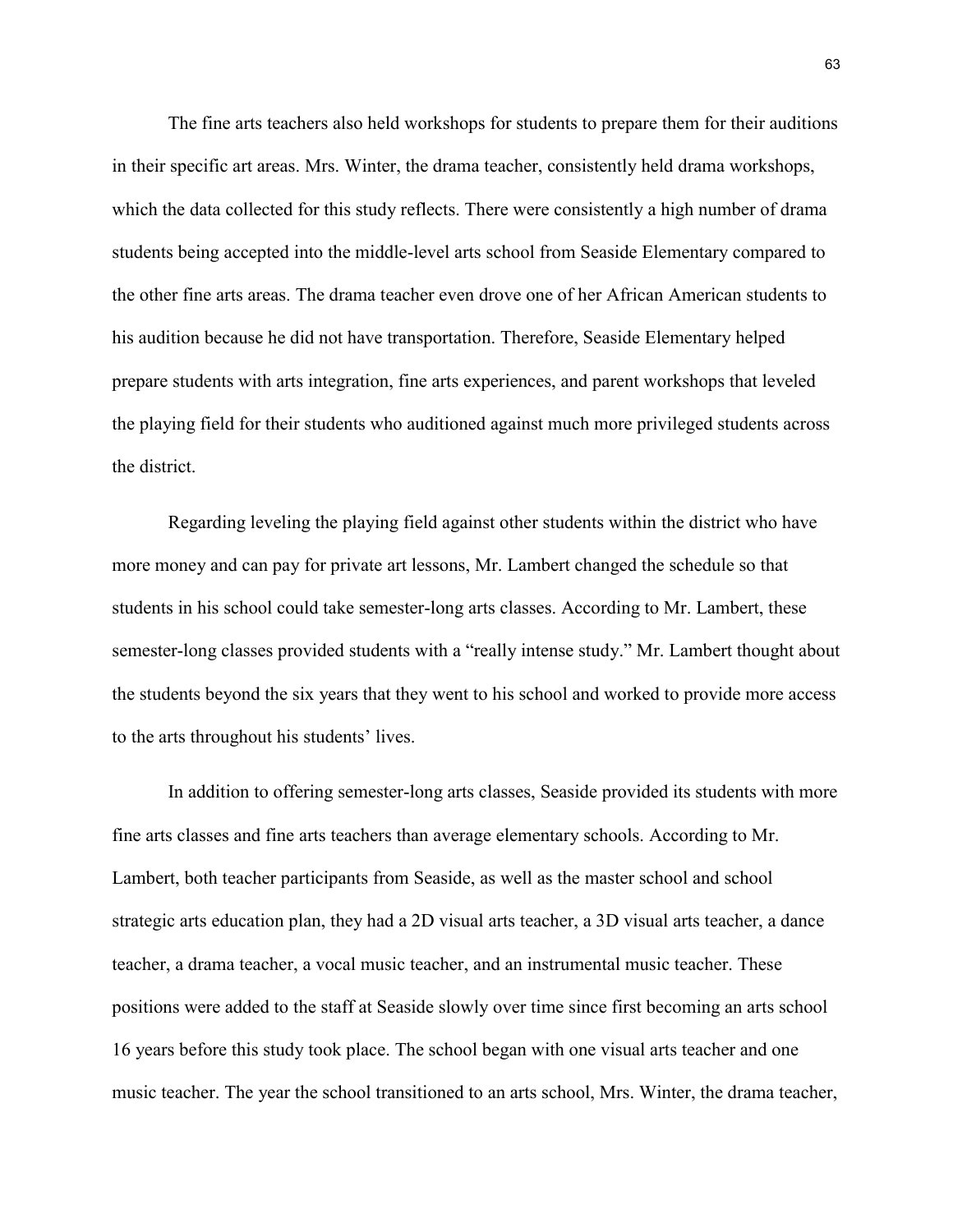was hired followed by a dance teacher the next school year, and so on until the school acquired six fine arts teachers. While all of these positions were created before Mr. Lambert became principal, he hired the current vocal and instrumental music teachers and the 2D and 3D visual arts teachers.

*Scheduling.* Mr. Lambert also changed the schedule to build-in times for arts integration. Teachers, core academic and fine arts, had time to plan together every other week, and time to co-teach an arts-integrated lesson. Every other week, a fine arts teacher went into a specific grade level meeting and met with core academic teachers about what lessons they wanted to integrate the arts. Then, that fine arts teacher met with the other fine arts teachers, and they decided which art form worked best and who would co-teach that lesson.

Mr. Lambert stated that one of the biggest things that helped him provide more access to his school that served a large population of students of color was his very structured schedule. Mr. Lambert changed the schedule to be a middle school hybrid schedule meaning that the classes rotate on 45-minute blocks. Each grade level went to the fine arts classes simultaneously, and they rotated through the different fine arts classes for one week at a time. The fine arts classes were on a four-week rotation; therefore, the fine arts teachers saw a certain class for one week, then saw the next class in the grade level the next week. After they saw all four classes in that grade level, the rotation started over. Students attended each fine arts class approximately 22 times a year. Then, in fourth and fifth grade, those students got to choose which two fine arts classes they wanted to go to for one semester at a time.

With this schedule, the core academic grade level teachers and the fine arts teachers were not competing for time for rehearsals and instruction. There were also two 45-minute periods during each day that each fine arts teacher had to either plan or co-teach an arts-integrated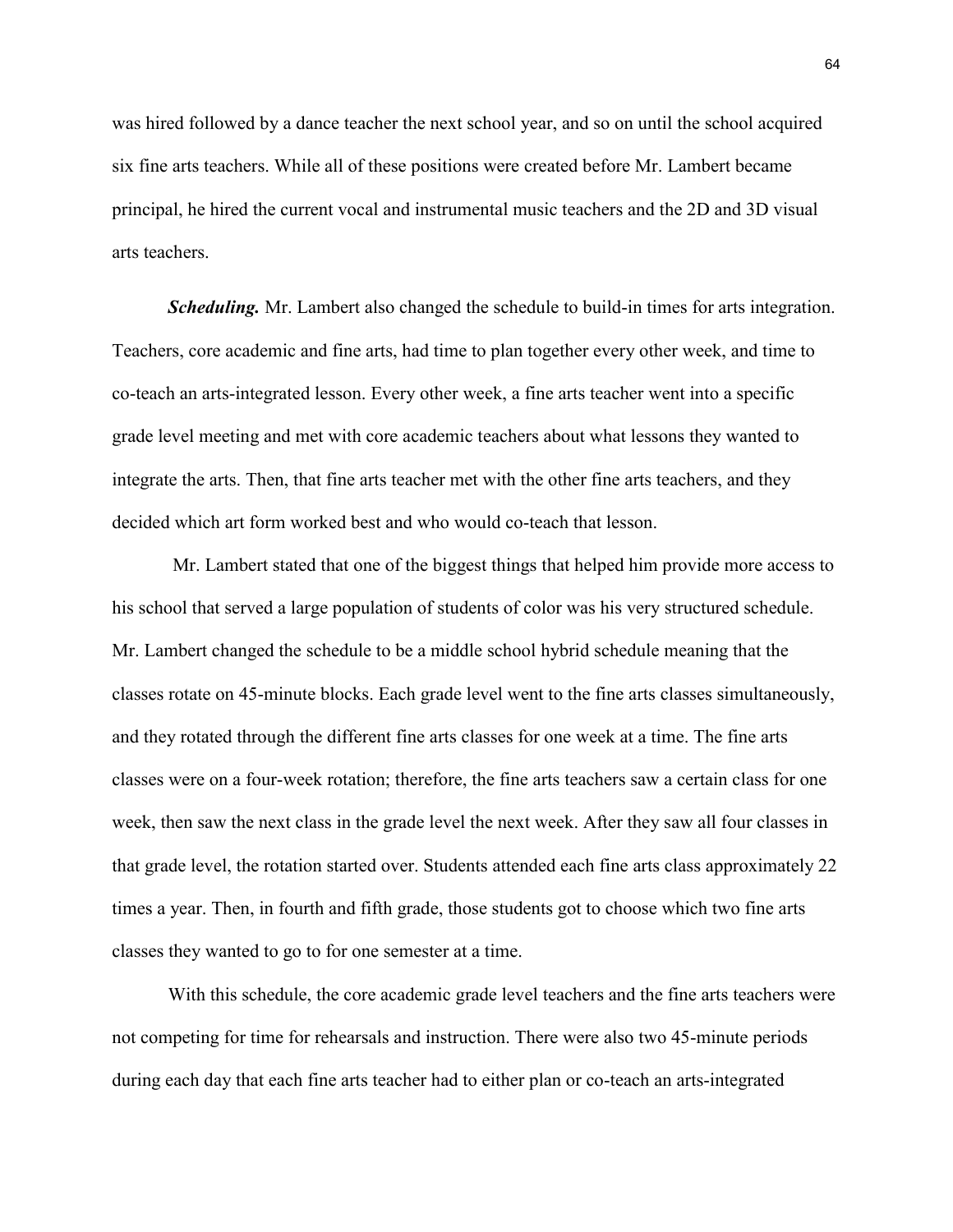lesson. The schedule was also structured so that every fine arts teacher had time after school every other Wednesday to meet with the grade level that they were assigned to plan for arts integration.

One benefit to this schedule, among others, is that the semester-long classes gave the students more access to the arts long-term, in other words, when they left Seaside Elementary. Mr. Lambert spoke on multiple occasions about his work with the schedule to provide more artsintegrated experiences for his students. By rearranging the schedule, he provided his core academic and fine arts teachers two times a day to meet to co-plan or co-teach arts-integrated lessons. He made the following remarks on scheduling,

One of the biggest things that's really made [arts integration] happen is our schedule. My schedule is really structured…I've got a lot of fine arts resources, but I really maximized those resources in that we're able to through the schedule…I wanted to put in place [a schedule] that could give [the students] more access long term. In other words, next they leave Seaside Elementary. So I think that's most important. We want to consider their entire life, not just the six years that they're here at Seaside Elementary…We've set our schedule up to where there's two times during the day that [the fine arts teachers] are free to go into the grade level teacher's class and work with them.

Mr. Lambert used scheduling to get the most out of his resources to give his students an improved educational experience. By scheduling more time for teachers to co-teach and co-plan, he helped to support his students' quality of arts integration instruction as well as the number of times that students had these experiences each week.

*Culturally relevant lessons.* In addition to the frequent and high-quality arts instruction,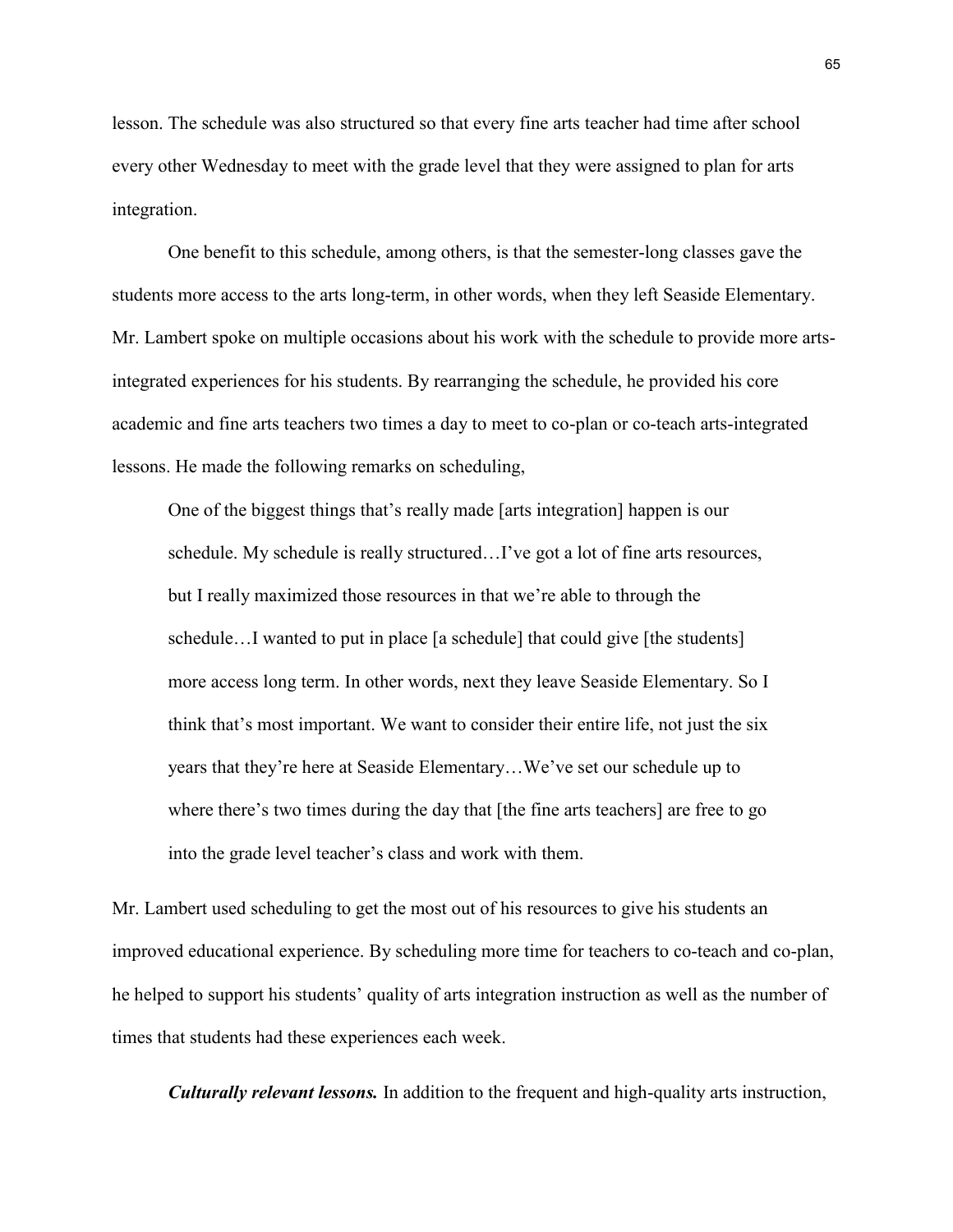teachers at Seaside also tried to make their arts integration more equitable by teaching lessons that were culturally related to their students. Teachers at Seaside try to provide students with cultural arts-integrated experiences that relate to the students' cultures. For example, the drama teacher stated every year she did a play that she and her students wrote together about African American history. The students did a quiz bowl on facts on African American history. Quiz bowl is a fast past buzzer game used by teachers to help students learn content information. Students would also share these facts on the school morning news show. The students decided what they wanted their play to be about, and then they wrote it together and performed it. The plays were not always about African Americans in history but also about equality, getting along with one another, and being kind. Mrs. Winter stated "I remember this grandmother standing up, African American family, and at the end, she started the standing ovation and she had tears in her eyes. And I remember it and I said this to my kids today, and I said, And why did she stand up and start clapping with tears in her eyes? You know, and they're like, because it was special to her?" This is an example of how these lessons and performances are culturally connected to the students and parents of this school and community.

*Conclusion.* One way that Mr. Lambert created more frequent and accessible highquality arts-integrated lessons for his students was increasing co-equal arts integration as a result of schedule changes allowing for more time to co-teach and co-plan art integration instruction and professional development. He helped his students audition and gain acceptance to the district's middle-level arts school through parent and student workshops and schedule changes to give them extended time in an art area of their choice. Finally, Mr. Lambert and his teachers provided more equitable and accessible arts integration lessons for his students by creating more culturally relevant arts-integrated lessons.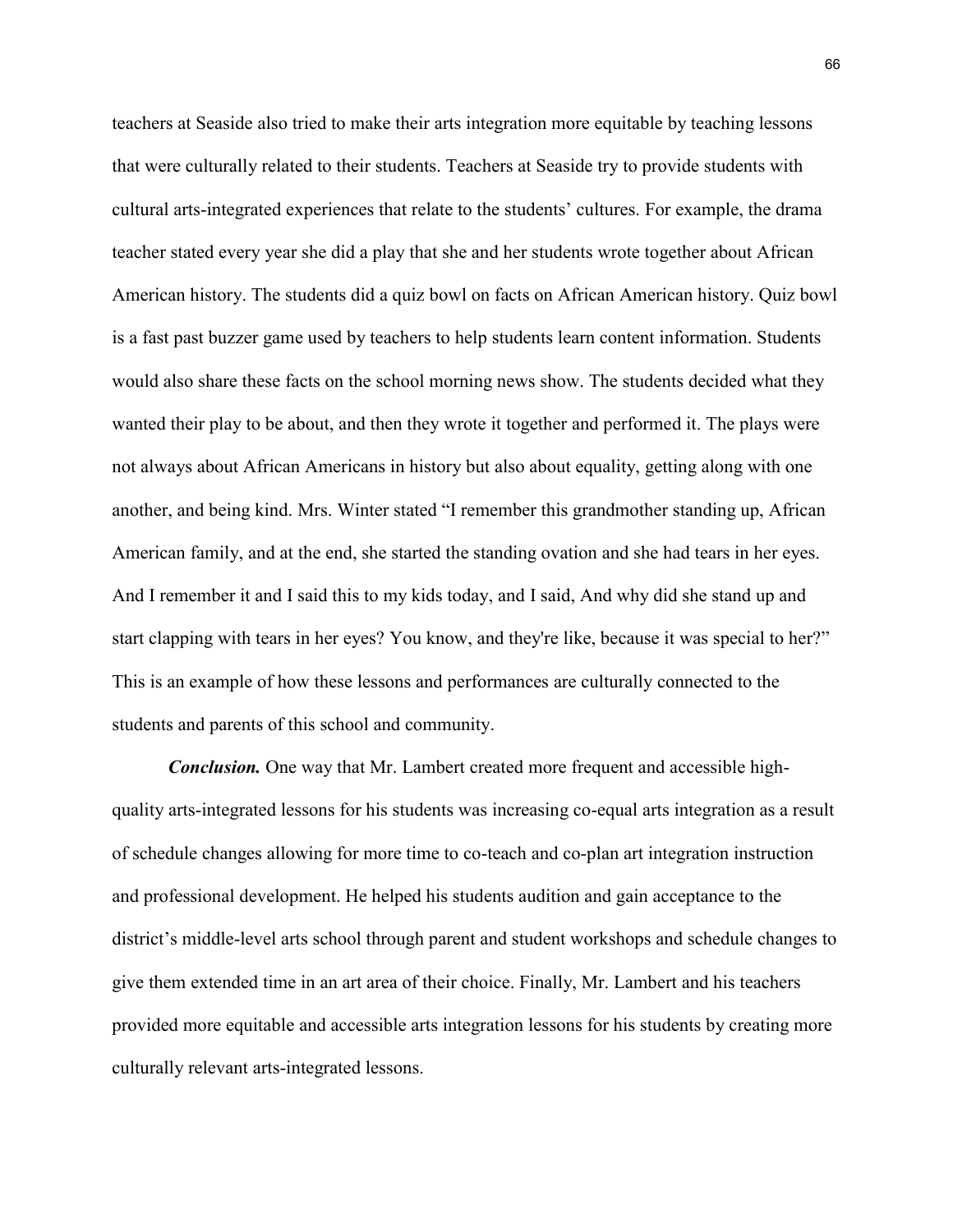**School assets for arts integration.** Located in a high-poverty area of the state, Seaside Elementary had a low budget. However, they were creative in using their assets which helped them provide quality arts integration instruction to their students. These assets include funding, special programs, the staff, and the curriculum.

*Funding*. This district was in the bottom three districts in the state for funding per student; however, Seaside was a Title 1 school and received the largest Title 1 budget in its district. In addition to these funds, this school received the Arts in Basic Curriculum (ABC) and the Distinguished Arts Program (DAP) grants almost every year for their fine arts and arts integration programs. According to school financial reports submitted for this study, at the time of the study, the school had the ABC grant only and received \$12,500 a year for this grant. It also had \$7,000 left over from the DAP grant that it used, even though it did not currently have the DAP grant. This means that the school received a large sum of yearly grant money from South Carolina specifically for fine arts and arts-integrated instruction.

Despite having a grant, Seaside elementary operated on a shoestring budget for their fine arts classes and arts integration. Mr. Lambert could use Title 1 money in arts integration, but only when there was a direct tie to math or reading. Mr. Lambert was devoted to his school and did a lot of physical work himself to provide access to quality arts experiences for his students. For example, with the help of his secretary and a maintenance employee, he built a black box theater for their drama students at Seaside. This work included floor installation, tile ceiling installation, painting, and wiring for sound and lighting. Mr. Lambert, his secretary, and the maintenance employee physically completed this work. In addition to the black box theater, Mr. Lambert found a school getting rid of their dance program and took their dance floor to create a dance studio at his school. The district arts director helped provide half of the funds for a piano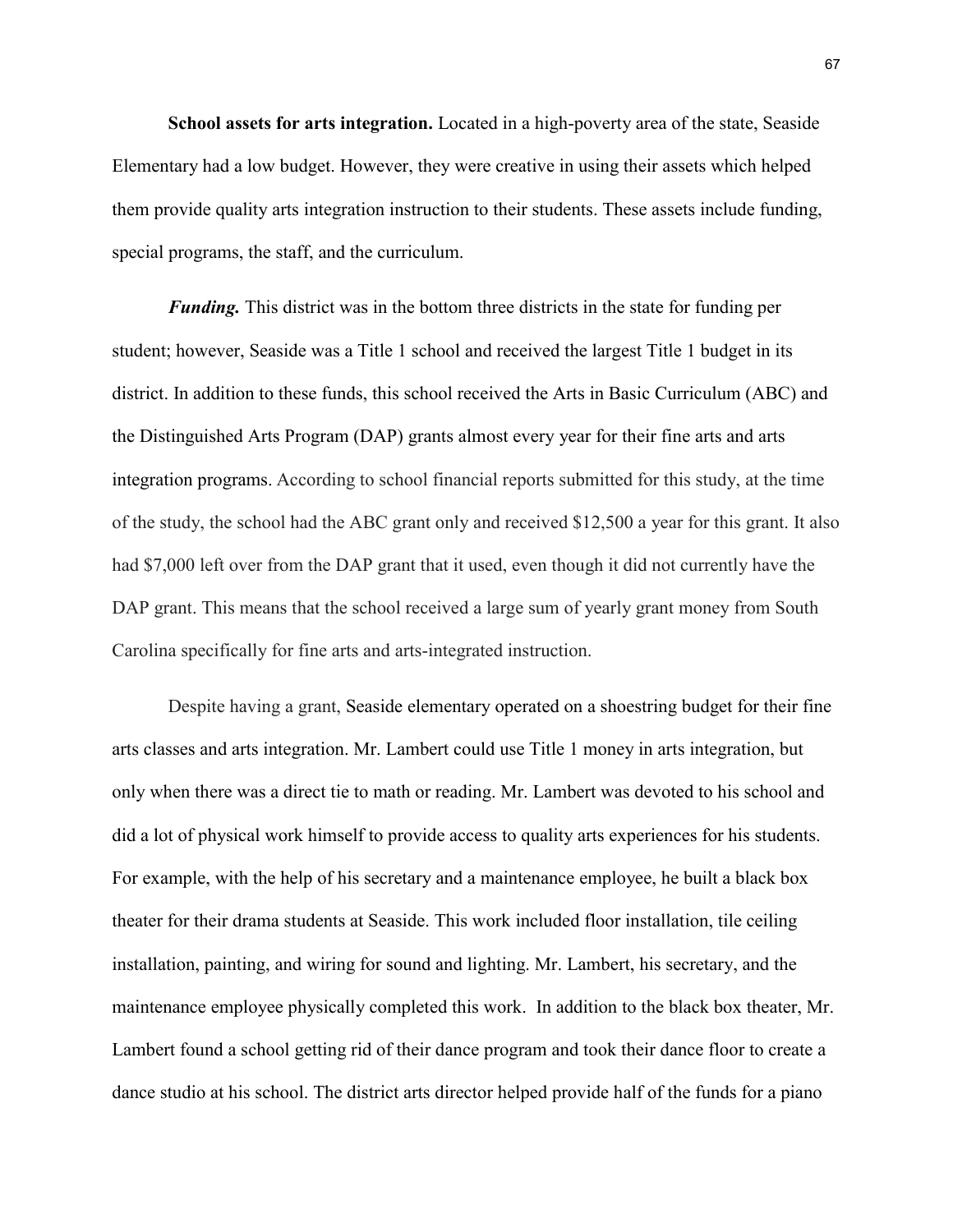lab, and Mr. Lambert used school funds for the other half. His resourcefulness provided his students with arts facilities and equipment well beyond a typical elementary school.

Seaside Elementary had an arts steering committee composed of school administration, fine arts teachers, a representation from ECM (a local organization, Engaging Creative Minds), and the district's fine arts director. This committee decided how to spend their grant money for the arts programs. Seaside also had a fine arts closet that all teachers could access when they needed art supplies for their arts-integrated lessons. Mr. Lambert funded this closet in a past year with the DAP grant. According to the school strategic arts education plan, Mr. Lambert had a budget of \$500 a year for the fine arts supply closet for arts integration. Mr. Lambert also used school funds when needed to fund the arts in addition to the \$1,000 for each of the two visual arts and music teachers.

*Community Partnerships.* This school also partnered with Engaging Creative Minds (ECM). According to the organization's website, "ECM is a nationally recognized awardwinning South Carolina nonprofit committed to helping school-day educators and out-of-schooltime programs succeed by leveraging the arts, cultural organizations, and STEM professionals working in partnerships with teachers, principals, and superintendents during the school day, summer, and after school" (Engaging Creative Minds, n.d.). This organization provided fine arts activities and education for the students at Seaside Elementary for one week a year for each grade level. The school had to cut this program due to COVID, but Mr. Lambert planned to bring it back once COVID is no longer an issue in schools. This partnership was also still in the school strategic arts education plan as the school planned to bring this partnership back. The district provided funds for this program and the ABC grant provided an additional \$1,000 for this program as stated in the strategic plan.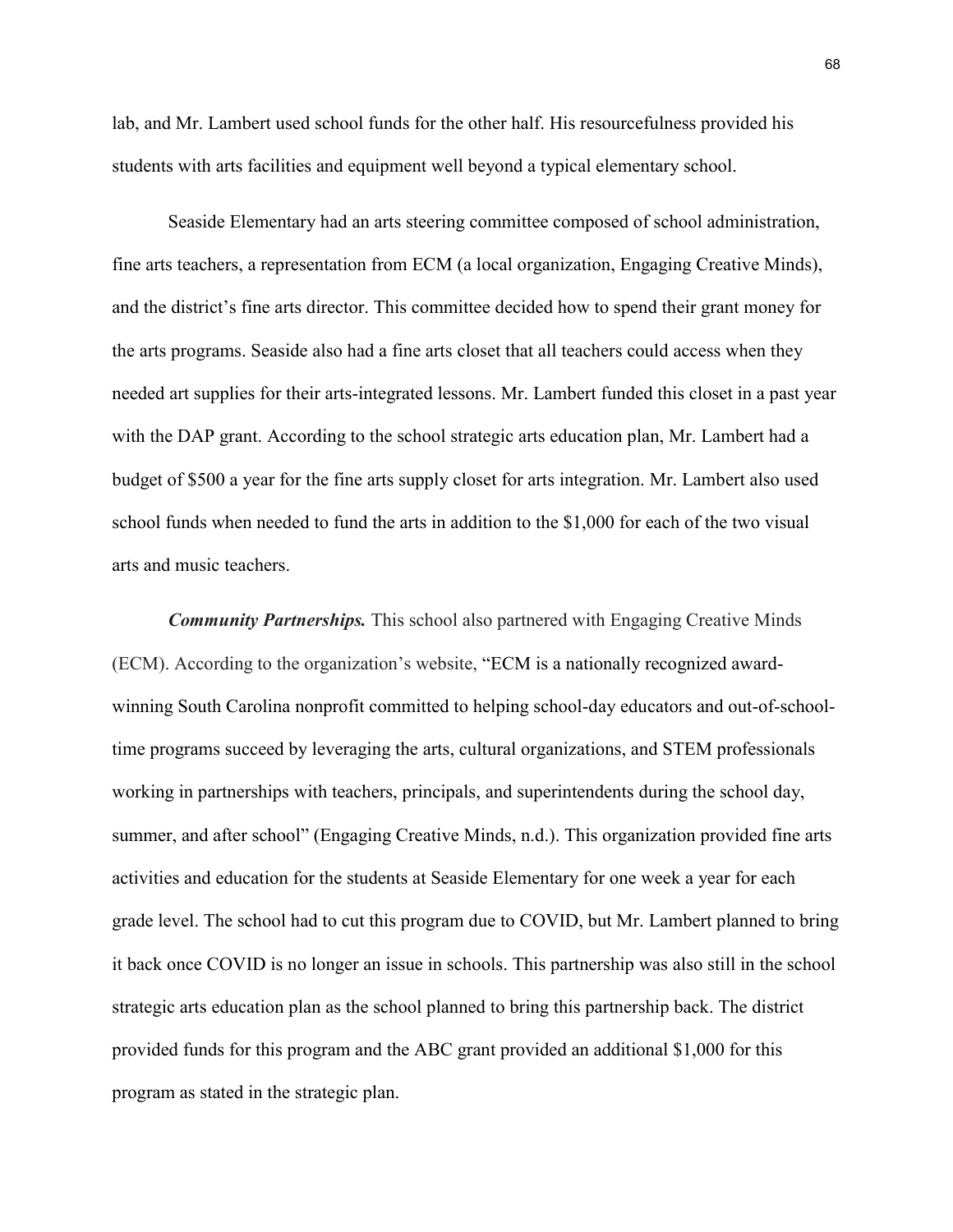*Staff.* Seaside Elementary had a large fine arts staff compared to most elementary and secondary schools. It had six fine arts teachers. There was a 2D visual arts teacher, a 3D visual arts teacher, a drama teacher, a dance teacher, a vocal music teacher who also taught one semester of piano, and an instrumental music teacher. In addition to this larger than average arts faculty, Mrs. Williams, a third-grade core academic teacher, had a master's degree in arts integration. Mr. Lambert stated that all of his fine arts and core academic teachers had a strong buy-in to the arts.

*Curriculum.* The curriculum is the final major asset that helped Seaside faculty provide quality arts integration instruction to their students. The six fine arts teachers met every other Wednesday with a grade-level group of core academic teachers to develop the arts integration curriculum. They co-planned the arts integration lessons they wanted to create, and then the fine arts teachers helped co-teach these lessons. According to Mr. Lambert, "Then they meet with the grade level more, and they develop a lesson that's usually very hands-on that's done through an artist lens to where they can help reinforce that math science, social studies are reading and writing standard." This curriculum shared through a digital platform is included was the arts strategic plan and was written so that teachers could upload exemplary arts integration lessons to share with the teaching staff.

Mr. Lambert gave an example of an arts integration lesson that the visual arts teacher taught with ELA. He stated,

One of the things that one of the visual arts teachers did was something she called the Artist Writers Workshop. For example, she would bring kids in. She'd show them a story, the pictures from a story without the text from the author. She would them have them create some of their own art with the same with the same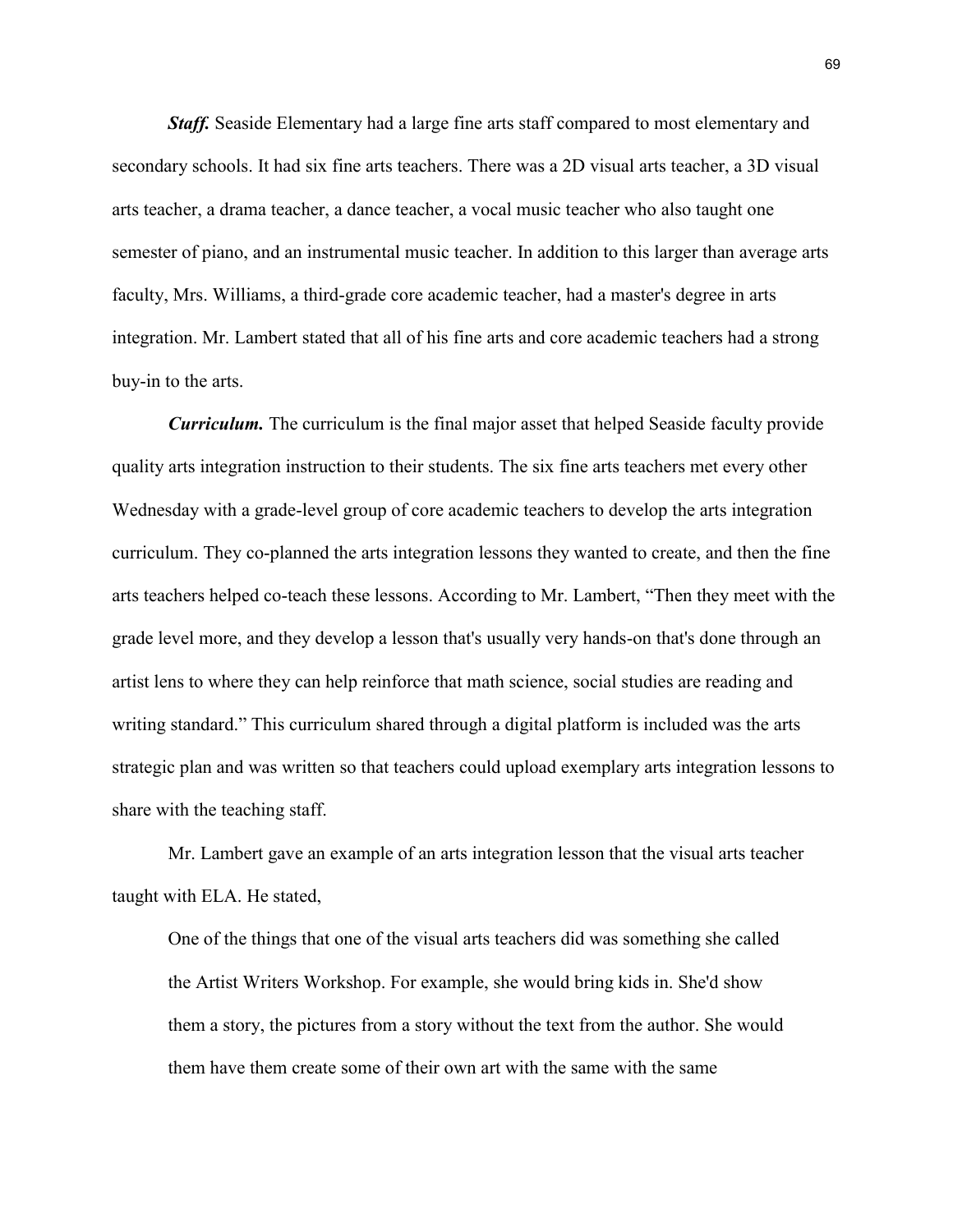methods or medium as the artist that was that was working with the author did. Then they would add their own words, their own text to their pictures, and they would also try to write a text for what the author had provided. They'd share that, and then at the very end, they would share what the author had actually written. And you would be amazed at the level of detail that kids wrote with when they followed this process. Absolutely amazing. You'd think you were reading, you know, a work from 8th graders and you'd find out that they were from third graders and just be floored. That's just one example of an art.

This teacher integrated writing with visual arts and Mr. Lambert felt that because of this lesson, the students were writing at a higher level. Mrs. Williams gave an example of how she used arts integration in her third-grade classroom. She stated,

For example, I work with a lot of small groups and we are integrating the arts a lot into our reading. With third grade, a lot of our minority students are in the Read to Succeed program. By integrating the arts as much as I can into their reading and writing, they want to read and write so that they can do the arts infusion piece.

Mrs. Williams also used the arts to motivate her students to read and write to help improve their reading and writing skills in order to pass the third grade as required under the Read to Succeed legislation.

To help the teachers start arts integration when this school first started school-wide arts integration, they had a large curriculum map on the wall that teachers could write in where and when they wanted to do an arts-integrated lesson so that they could get help from the fine arts teachers to co-plan or co-teach. At the time of the study, they had meetings with a fine arts teacher every other week to co-plan.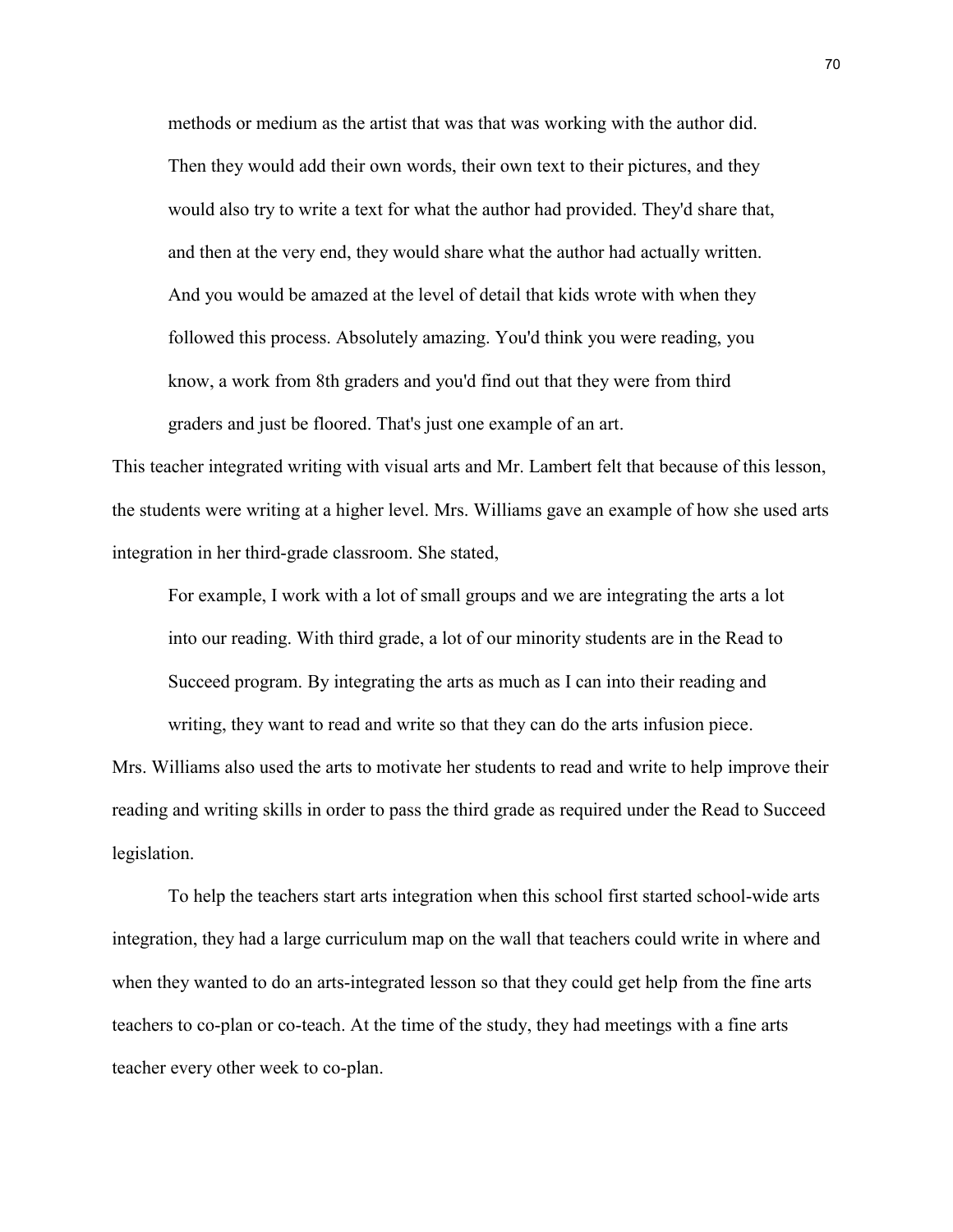*Conclusion.* While Mr. Lambert had many valuable assets at Seaside Elementary to help him provide more frequent and accessible learning opportunities through high-quality co-equal arts integration, he was also a resourceful and creative leader with how he used his resources. Mr. Lambert used his personal time and skills to balance out his lower budget to provide the facilities necessary for quality fine arts and arts-integrated experiences for his students. He also used special programs to help enrich his students' arts experiences, and he employed a large number of fine arts teachers compared to most schools. He also made sure that the faculty that he was hiring, no matter the subject taught, had an interest in the arts.

**School culture.** Schedule changes, teacher turnover that lowered teacher resistance to the arts and arts integration, relationship building, and student choice in the arts helped create a more positive school culture for Seaside Elementary School for the Arts. Mr. Lambert mentioned school culture in several different ways during his initial interview. He made the following statement about when he first began at Seaside "I found that the fine arts folks and the grade level folks were at each other and they were competing for time. Once I put the schedule in place, they were no longer competing for time." In other words, his teachers were not getting along and arguing over time with their students for academic reasons and rehearsals for performances.

In addition, teachers no longer argued with Mr. Lambert about the schedule because they knew the schedule benefited them and gave them maximum access to resources such as interventions and co-teaching arts integration. At the time of the study, the teachers at Seaside worked together daily in their shared arts integration times to provide arts-integrated instruction. In addition to teachers getting along better, as mentioned above, teacher turnover also changed the culture within faculty at the school to be more positive as the resistant teachers left.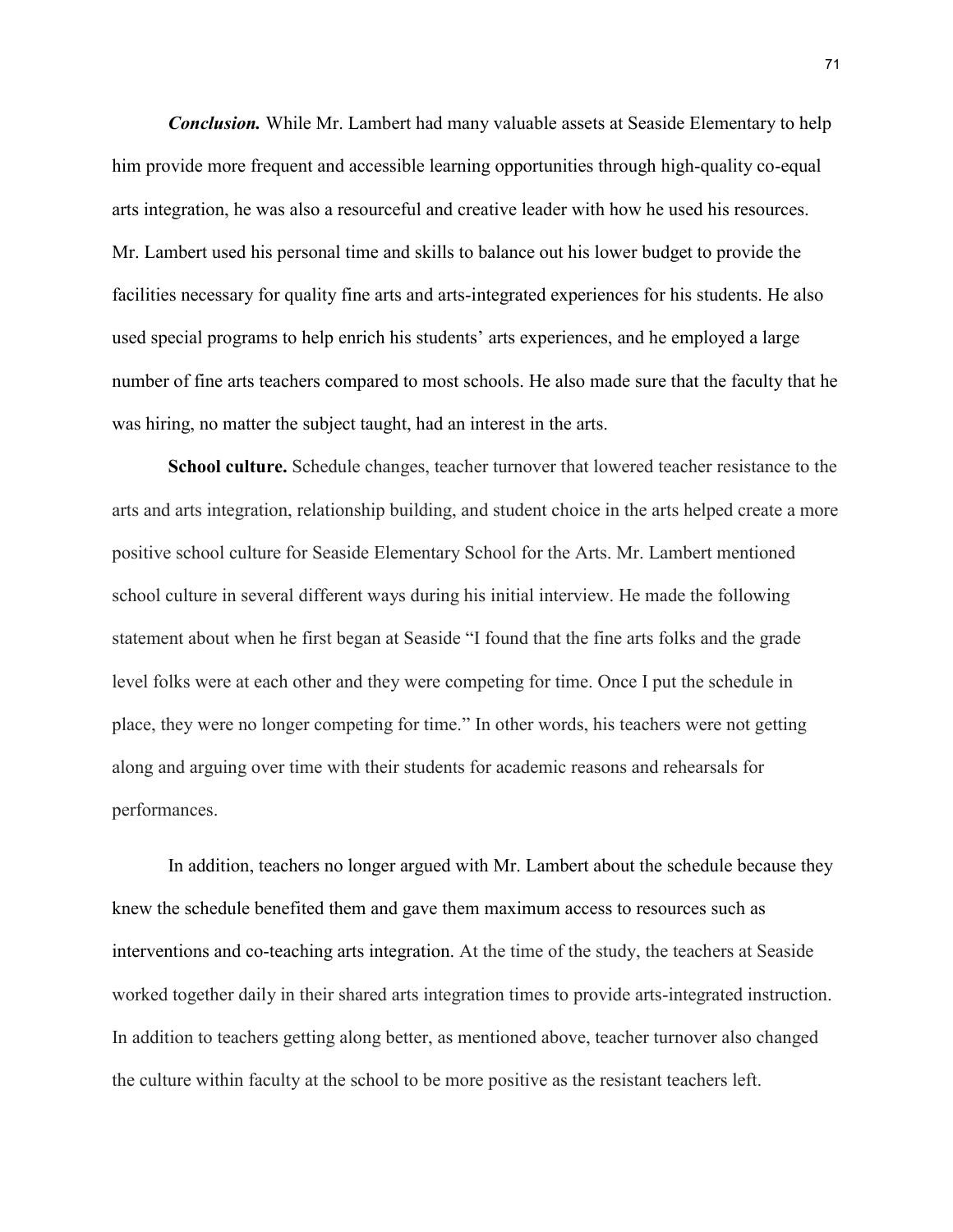According to all three participants, the teachers who remained at the school were committed to the changes being made to provide students with more access to the arts.

*Positive relationships and value for the arts.* All three interviewees stated that Mr. Lambert had a positive relationship with his teachers, which developed through his respect for what they did, his positive changes to the schedule, and his flexibility with allowing the teachers to decide how frequently they used arts integration within their classes (although he encouraged them to use it as often as it made sense for each teacher). The students and teachers at Seaside valued the arts, which was passed down year after year. When Mrs. Winter first came to the school 16 years ago, she said her students were scared to perform but now they are confident in themselves. She stated "It took years but the kids got braver and braver, and I remember teachers coming up to me and saying I cannot believe how these kids have changed. So, there is a huge change and it's their confidence." This was evidence of the value of the arts passed down in the teachers and students of which Mr. Lambert spoke. Mrs. Winter stated that she felt like Mr. Lambert had much respect for the fine arts teachers. This was because he improved their fine arts facilities. Mr. Lambert showed that he and the school valued the arts by moving the arts to the front of the school.

*Communication.* As mentioned above, each fine arts teacher had two forty-five-minute blocks of time each day. The fine arts teachers used these blocks for lunch, planning, and coteaching. By having these two blocks of time, the fine arts teachers were more flexible with when they could be available to help other teachers teach arts integration. This helped create a strong communicative culture among the teachers within the school. In addition to collaborating and communicating with one another, the teachers all had a strong buy-in to arts integration. The teachers, with the exception of one, were all open-minded and willing to try new things with arts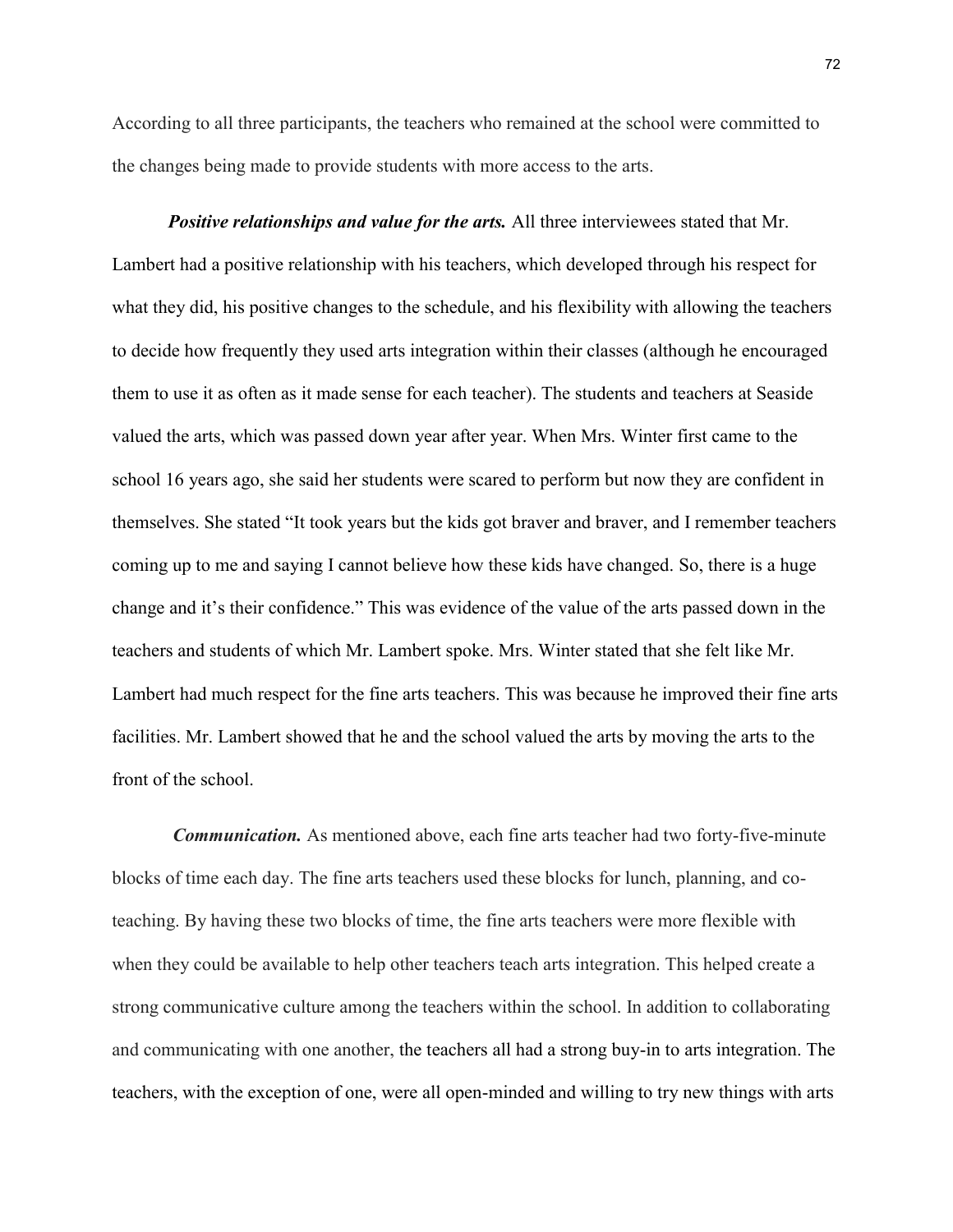integration. Although that one teacher did not co-teach with the fine arts teachers, she did integrate visual arts into her classroom.

**Discipline.** The culture of the school as far as the discipline also shifted. Mr. Lambert, and the teachers interviewed for this study contributed the drop in discipline problems to two main changes that Mr. Lambert made. The first was starting the program, Capturing Kids Hearts, at Seaside. According to their website, Capturing Kids Hearts is a program that focuses on the following domains: cultivating relational capacity, improving school culture, strengthening trust between teachers and students, building self-managing classrooms, creating accountability, improving academic performance, and fostering trauma-informed care (n.d.). The second change was creating semester-long classes in the fine arts for the fourth and fifth grades. The drama teacher and principal discussed how this change positively affected student behavior in their interviews. Once fourth and fifth grade students could choose their fine arts class, the fine arts teachers got a say in which students took their core semester-long classes. Therefore, the fine arts teachers could separate students who could not get along, and the students and the fine arts teachers worked together at the beginning of each semester to write a social contract that stated the rules and social norms for that class. Students had to sign their social contracts in agreement with the rules they helped create. Mrs. Williams also stated that Mr. Lambert had a positive approach to discipline. For example, he had a reflection room that students could sit in if sent to the office. She stated,

There are more steps you have to take in order to send a student to the office for discipline. They have to repeat a behavior three times and you have to document and handle it in your classroom, for minor infractions. Then, on the fourth time, you can send a student to the reflection room. This forces teachers to have a better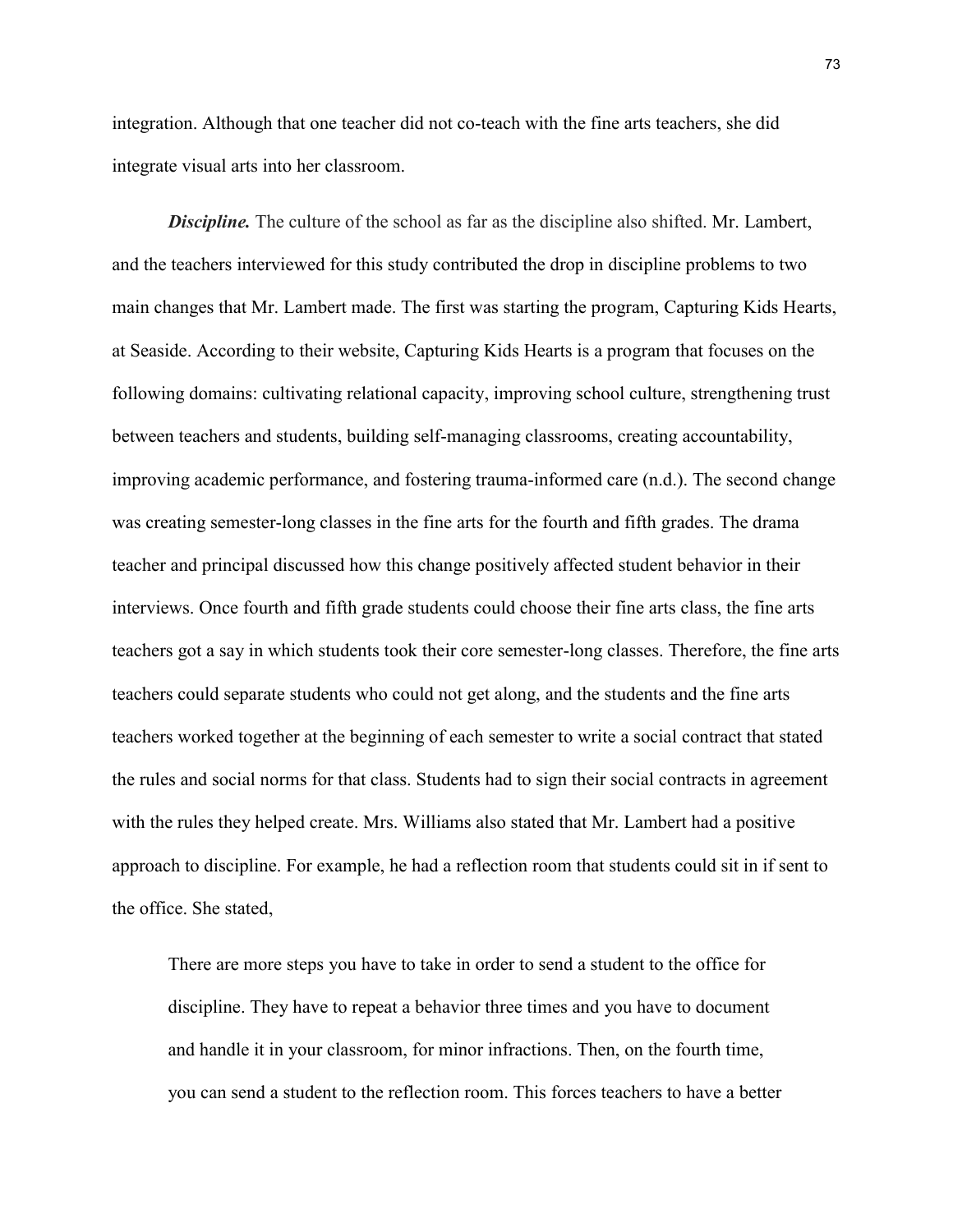handle on their classroom management and keeps students in the classroom longer which are positive things.

Mrs. Williams was supportive of Mr. Lambert's changes as she thought this positive approach to discipline improved classroom management and kept students from leaving the classrooms to go to the office.

*Conclusion.* Just about every change and effort mentioned in interviews that Mr. Lambert made influenced school culture in some form. He changed the schedule, which made teachers get along better without competing over time with students, collaborate and communicate more with one another, and have a positive relationship with Mr. Lambert and one another. Additionally, teacher turnover lowered due to the schedule change and, in return, lowered the teacher resistance to arts integration. Additionally, student choice in the arts helped create a more positive school culture for Seaside Elementary.

**Case summary.** In this school that served many students of color, Mr. Lambert was a transformative leader. He analyzed the equity and accessibility of his arts integration and fine arts programs and provided changes to improve these programs. There are four themes in which changes were made within the school by Mr. Lambert. Those themes were a shared vision for arts integration, frequency and access to high-quality arts-integrated instruction, school assets for arts integration, and school culture conducive for arts integration.

Mr. Lambert began creating a more equitable and accessible arts integration program by examining and changing the mission and vision statements along with stakeholders in a shared leadership approach. Through this shared leadership approach, he and his fine arts staff helped provide professional development to the staff to make sure the arts integration continued to be a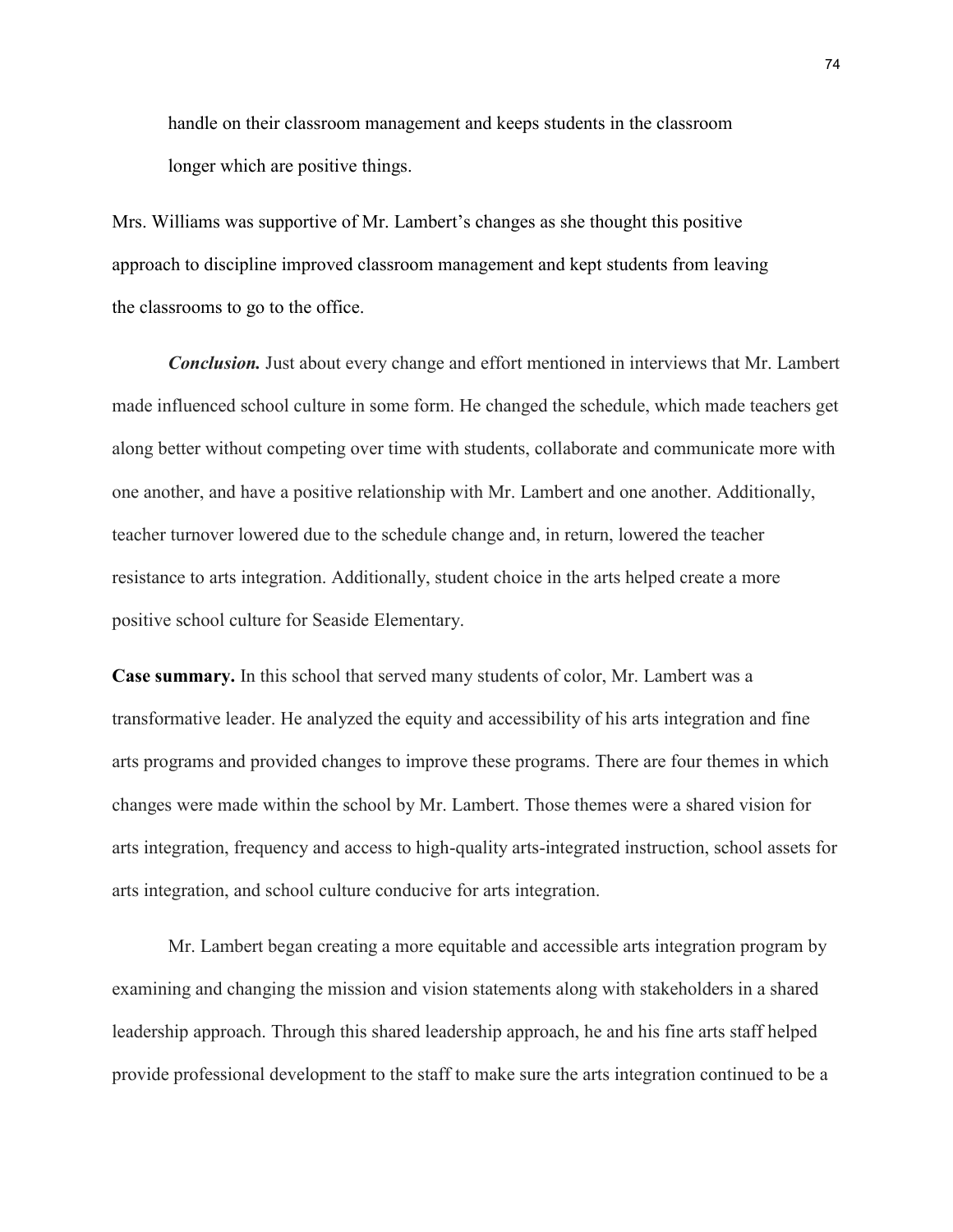focus and a vision for the school. One of the most significant changes made was a new schedule that allowed for more collaboration among fine arts and core academic teachers and provided students with more opportunities for arts-integrated lessons. Mr. Lambert also put his own time and efforts into improving arts facilities such as classrooms and performance spaces.

Mr. Lambert created more frequent and accessible high-quality arts integration lessons for his students. The schedule change played a large part in helping keep the school's artsintegrated shared vision. However, it also helped transform subservient arts-integrated instruction to co-equal arts integration instruction. This allowed teachers more time to co-teach and co-plan art-integration instruction. By planning together, lessons became more consistently co-equal as certified teachers who taught in each of the subjects were able to pull standards and activities for that subject.

Mr. Lambert created more equitable and accessible arts integration for his students beyond their years at Seaside Elementary by helping them audition and gain acceptance to the district's middle-level arts school. Mr. Lambert and the fine arts teachers held parent workshops and student workshops to teach parents and students about the middle-level arts school and how to audition for the school. In addition, Mr. Lambert's schedule changes allowed students to choose an art area to focus on for fourth and fifth grades and more arts integration lessons and fine arts classes to level the playing field with students from wealthier backgrounds. The final change that helped make Seaside's arts-integrated program more accessible and equitable was that the teachers provided more culturally relevant arts-integrated lessons for their students.

Mr. Lambert utilized valuable assets at Seaside Elementary to help him provide more equitable and accessible learning opportunities through arts integration. Mr. Lambert physically built facilities himself and found used materials to add new arts facilities to the school. He and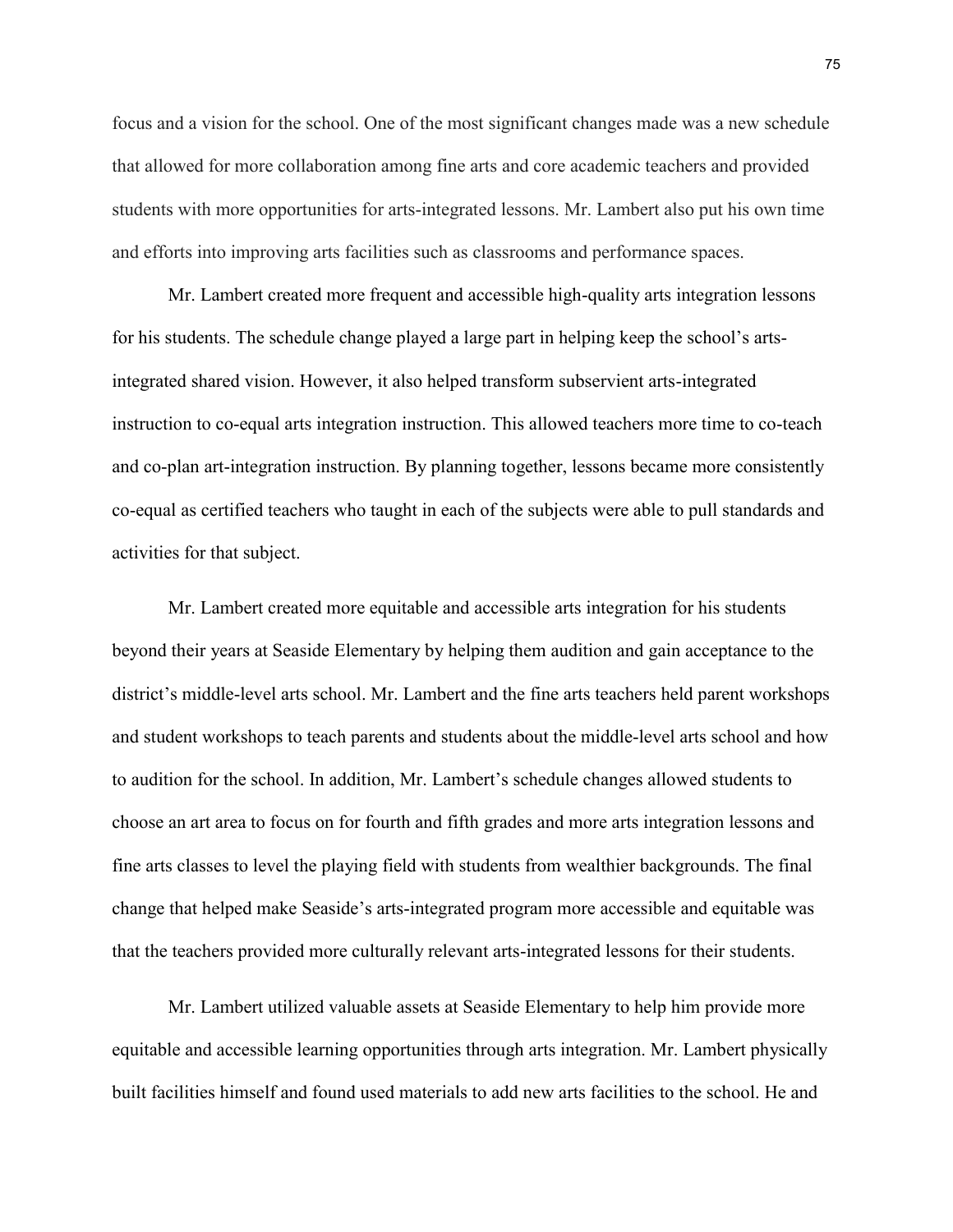his faculty applied for and received multiple arts grants to provide funding, spaces, and materials for arts integration and the fine arts. Mr. Lambert utilized special programs to help enrich his students' arts experiences, he employed more fine arts teachers than most schools, and he hired classroom teachers who had an interest in the arts.

The final theme I identified for how Mr. Lambert provided increased access to the arts was school culture. Most of the changes mentioned above influenced the culture of the school. Being one of the most significant changes, the schedule change helped teachers get along better without competing over time with their students. The schedule change also naturally shifted teachers to being more collaborative and communicative with one another. Teachers had a positive relationship with Mr. Lambert and one another, and there was low teacher resistance to the arts and arts integration. Mr. Lambert also gave the students more choice in the arts and helped create a more positive school culture for Seaside Elementary through decreased disciplinary issues.

## **Sunset Elementary School for the Arts**

**Shared vision.** Mrs. McDaniel self-reported in her initial interview that she used a shared leadership model. Through shared leadership, she created a new shared vision for her school which was considered low-performing by the state. Mrs. McDaniel started the conversations about becoming an arts-integrated school her first year, the previous school year. She already had a few teachers doing this independently and occasionally co-teaching with the visual arts teacher. At the time of the study, Mrs. McDaniel and her faculty began working towards becoming a school-wide arts-integrated school. Mrs. McDaniel stated,

When I came to this school last year, I believe in the philosophy of shared leadership. I know I can't run this school by myself for it to be successful. I don't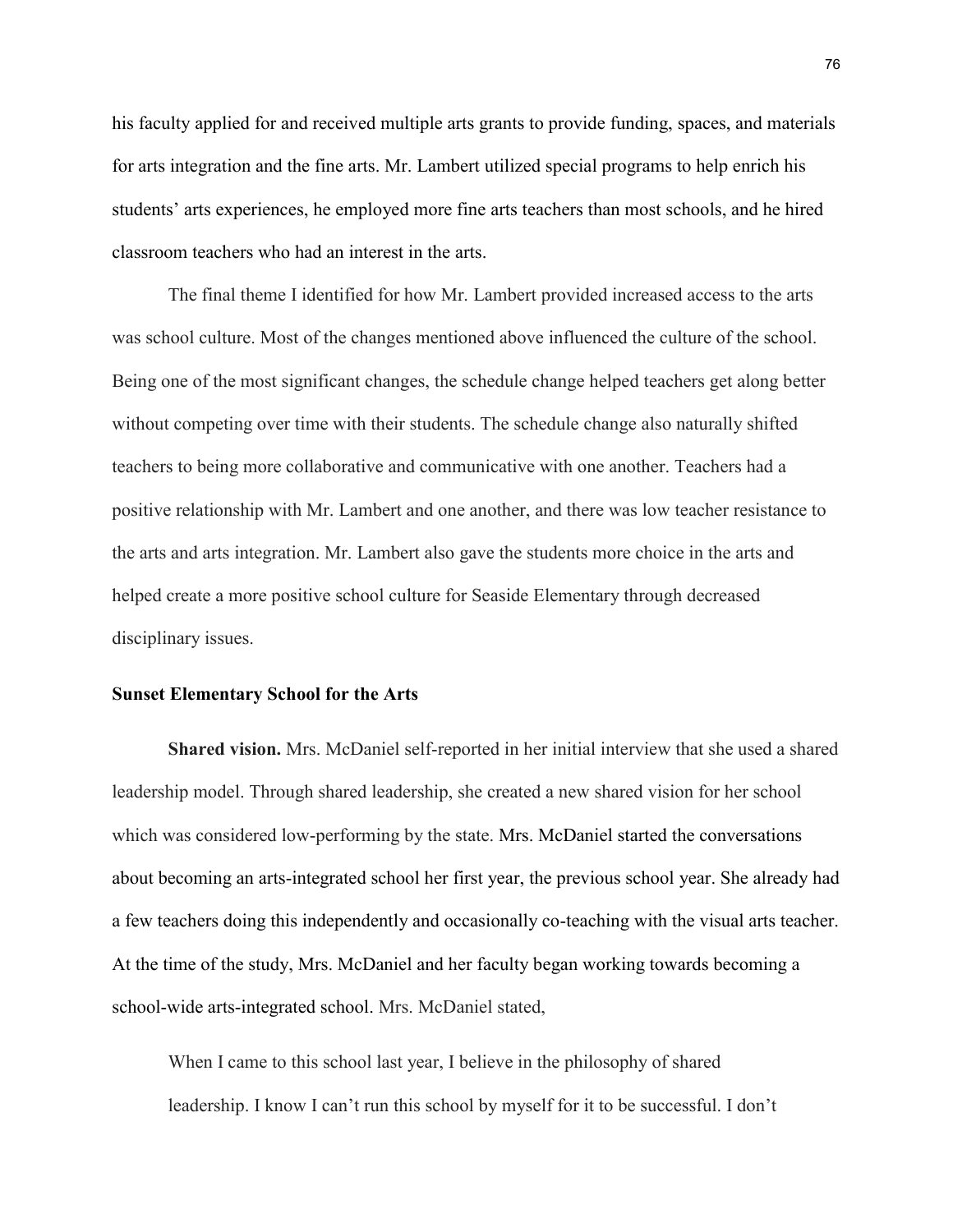believe in the top-down mantra per say. It takes all of us from a literacy coach, from the CT, to the grade level chairs, to the related arts team. It takes all of us. So we sat down and we looked at the data. We looked at our high students, our middle students, and then our lower achievement students. And then that's when we devised a plan in terms of what we're going to do for our students. The teachers, they needed a lot of assistance in terms of classroom instruction, and I knew that it started from there before I could even look at arts integration. I had to look at the instructional needs and best practices for the different teachers who were in the building and we had a diverse group of teachers.

When she was first interviewed, Mrs. McDaniel made changes specifically to increase her students' access to arts integration. Mrs. McDaniel stated, "So what we're trying to do this year is become a school-wide arts-integrated arts school." The teachers identified needing a lot of assistance in terms of classroom instruction and a schedule change. Mrs. McDaniel also stated that "I had to look at the instructional needs and best practices for the different teachers who were in the building, and we had a diverse group of teachers" which led her and her team to arts integration.

*Interventions to eliminate competing priorities.* In order to make sure that the arts stayed a priority in the school, Mrs. McDaniel held a meeting with the fine arts teachers every Thursday. She said she believed it was crucial to give the fine arts teachers a voice, make sure everyone knew which art event was next, and kept her and the fine arts teachers focused on arts integration. Without this weekly meeting, she said she felt that arts integration could get pushed aside and wanted to make sure that it was "implemented with fidelity." Additionally, Sunset was a Comprehensive Support and Improvement school (CSI) as classified by the state. This meant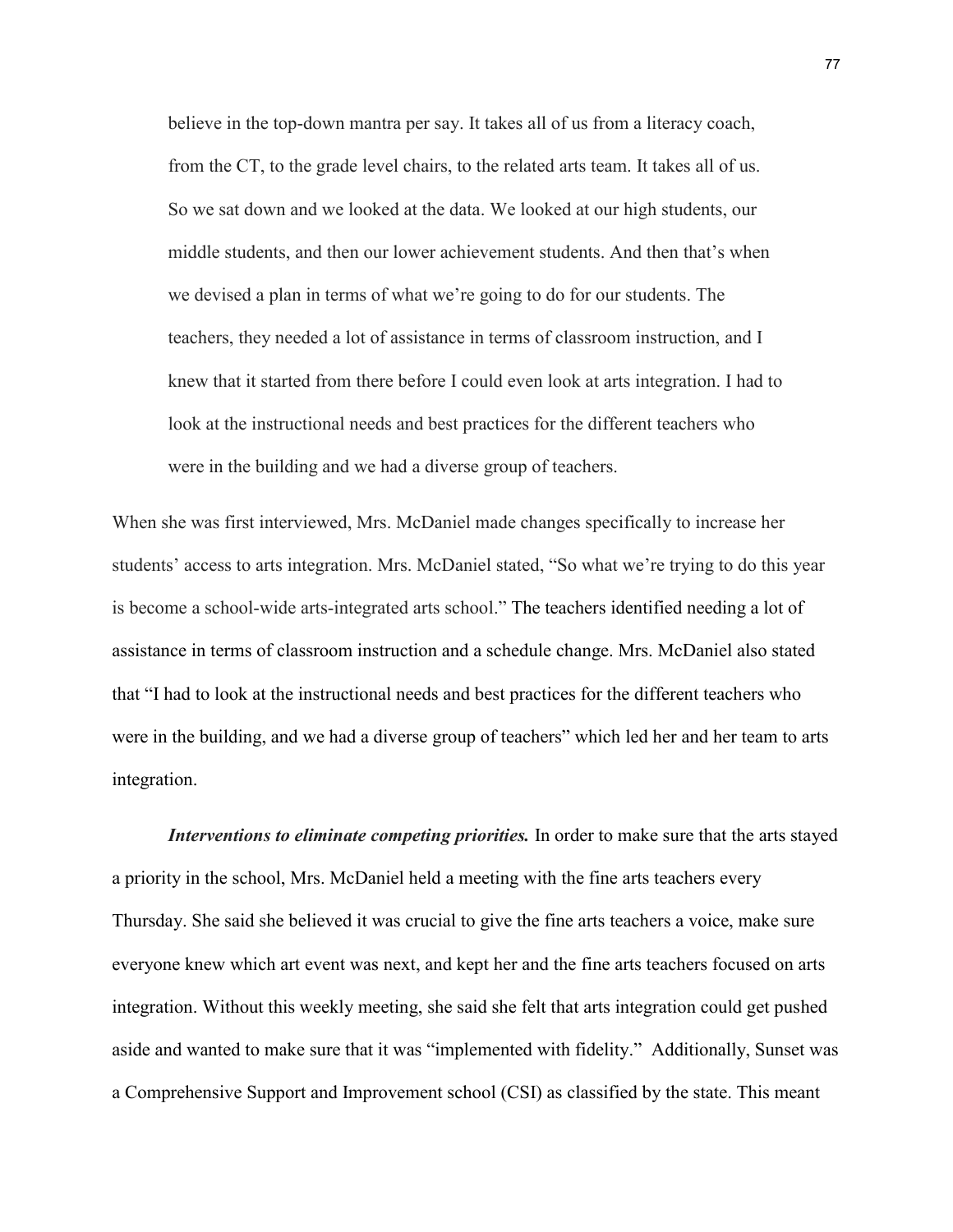the state identified this school as a low-performing school and in need of improvement in teaching and learning. Being a part of this program and working towards these demands for improved achievement may be perceived as a competing priority with arts integration. However, Mrs. McDaniel found a way to use arts integration to work towards being removed from the CSI list. According to the school's improvement plan, Sunset needed varied instructional strategies "to further engage students in mastering academic standards." According to Mrs. McDaniel and the teachers interviewed for the study, teachers at Sunset specifically focused on arts integration as an engaging instructional strategy. This was also reflected in the schedule that had detailed arts integration information for teacher meetings, co-planning times, and co-teaching times. CSI funds can be used for arts integration as long as the lesson directly ties to reading or math which is one way that Mrs. McDaniel has kept her priorities aligned. Arts integration helped students with retention of lessons and engagement while the CSI funds helped to fund arts integration lessons for math and reading.

*Shared leadership.* In addition to Mrs. McDaniel's changes to guide the school to their arts integration school vision, the music teacher, Ms. Sumter also played a significant role. She worked to get certified in arts integration on her own, and she led the implementation of schoolwide arts integration by training the teachers and helping them plan initially. Additionally, Mrs. Sumter met with Mrs. McDaniel to help guide her towards the change process to school-wide arts integration.

*Teacher resistance.* Despite using the shared leadership approach, this change and new vision did not come without resistance. While Mrs. McDaniel stated that she did not think there was any teacher resistance because she involved the teachers in changing the schedule and becoming a school-wide arts-integrated school, the two teachers interviewed for this study had a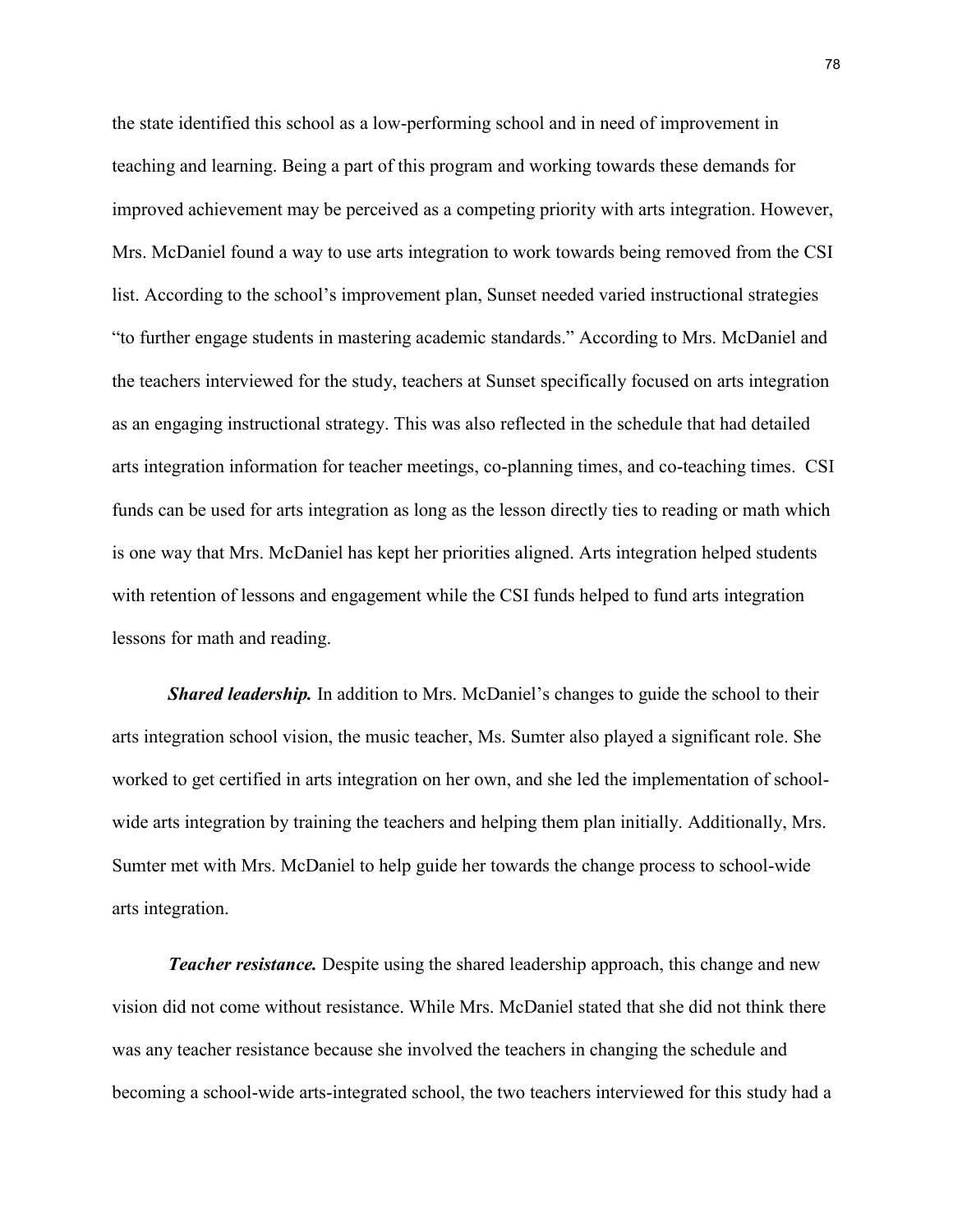different opinion. They both stated that many teachers were initially resistant to arts integration. They said that many teachers felt that arts integration was a burden on them, something new they would have to learn, and more work. However, both teachers agreed that once Ms. Sumter trained the faculty on arts integration through a hands-on training session, almost all the teachers opened up to arts integration. According to a teacher survey administered by Mrs. McDaniel, most teachers in the school enjoyed teaching with arts integration once they saw how easy it was and how it positively impacted their students academically. Ms. Sumter stated, "There are a few [teachers] that are very, very set in their ways." Ms. Sumter felt these teachers were still set in their ways and felt like arts integration was a big inconvenience; however, she felt that they would warm up over time. Mrs. McDaniel tried to make arts integration exciting and talked about what teachers can do with arts integration during their faculty meetings to combat resistance.

*Conclusion.* While it had an arts magnet program, Sunset Elementary was not an artsintegrated school before Mrs. McDaniel came to the school two years before the study took place. She began to change the school vision to one of arts integration through a shared leadership approach to improve student achievement. This vision was carried out and implemented by regular meetings with the fine arts team each week. In addition, Ms. Sumter, the music teacher, who had certification in arts integration, led the school-wide arts integration. She did this through professional development for the faculty. This professional development not only provided teachers with the knowledge of what arts integration is and how to use it correctly, but it also reduced teacher resistance to this change.

**Frequency and access to quality arts integration.** Sunset Elementary was a neighborhood school meaning that students attended because they were zoned to go there based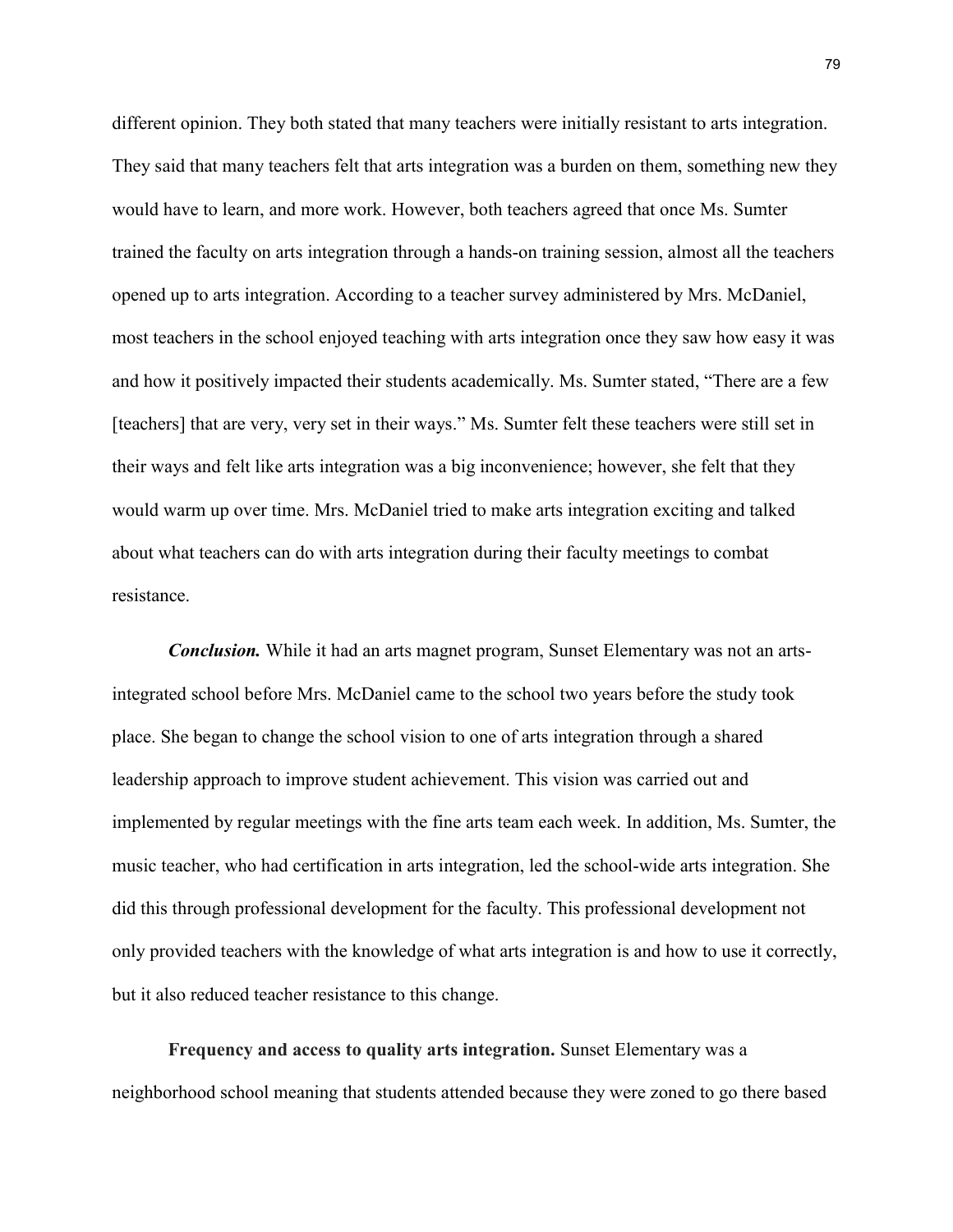on where they lived. Students did not have to audition or pay a fee to attend this arts school. As stated in Chapter Three, this school had a diverse study body. Approximately 69% of students were Black, 6% of students were Hispanic, 12% of students were mixed race, and 12% of students were White. Sunset also had a diverse staff with many international teachers and a few African American teachers. When principal Olivia McDaniel first came to Sunset Elementary, just a few teachers were using arts integration teaching methods. She stated, "we had a few teachers who did arts integration last year where they would work with the arts teacher." Moreover, a few years prior to her coming to this school, no teachers were co-teaching artsintegrated lessons, but a few were doing it independently. However, it is unclear if these were true co-equal arts-integrated lessons as teachers had not received arts integration training.

*Schedule.* Mrs. McDaniel had to address several issues to improve the access and the frequency with which students received arts integration at Sunset Elementary. Those changes mostly centered around the schedule. In addition to changing the schedule, Mrs. McDaniel expanded access to arts integration and extended fine arts time from three magnet classes to the entire school. Her teachers also worked to relate their arts integration lessons to their students' culture and personal lives. Mrs. McDaniel also creatively used arts integration to work towards other program goals instead of having competing priorities, and she provided teachers with professional development.

Mrs. McDaniel and both teachers interviewed at Sunset mentioned the schedule and how this change of schedule has positively impacted their school. Mrs. McDaniel said that in a meeting over the previous summer before this study, she had her teachers write down ways to help them improve their success. Mrs. McDaniel stated, "I asked them, 'How can I help you be more successful? What are some things you would like to change?'" Scheduling was one of the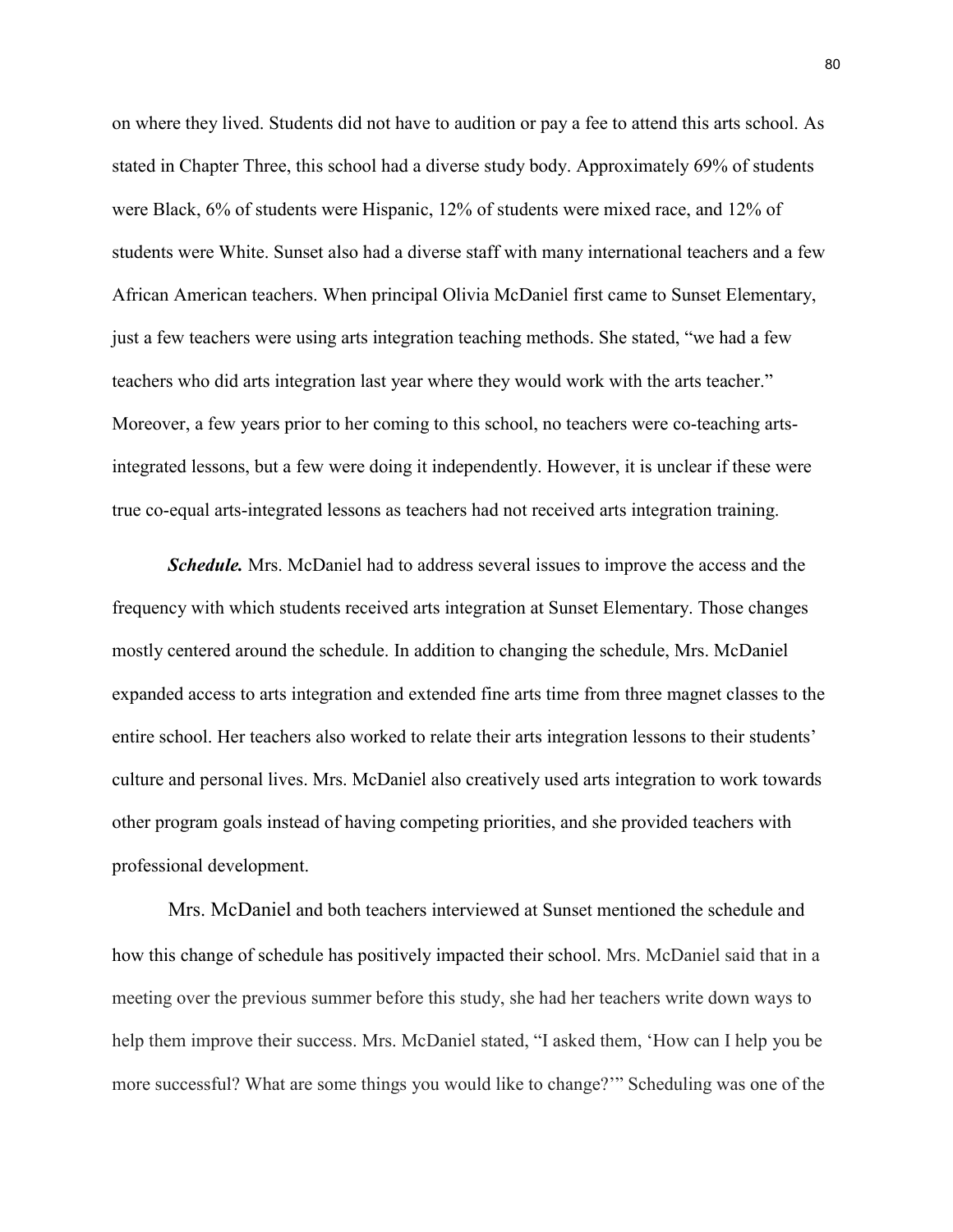things that teachers wrote down that they wanted to change to be more successful in raising student achievement.

During the semester data was collected for this study, Mrs. McDaniel and her teachers began implementing school-wide arts integration for all students. A plan was in place to implement a new schedule where every student would receive two fine arts classes a day the following school year. At the time of the study, magnet students took two fine arts classes a day, and all other students went once a day. All students at Sunset received fine arts classes in dance, visual arts, and music each week. According to the ABC website, the school also offered afterschool programs such as Art Club, Choir, Strings, Drum Group, and the Paw-parazzi Photography Club and a four-week-long summer art program within the district (2021). During my site visit to the school, the drumming group met with the music teacher's assistant. The music and dance teachers also put on a yearly musical with the students at Sunset. In addition to fine arts classes, each grade level class received at least three arts integration lessons per week, one in math, one in ELA, and one in science or social studies. The fine arts teachers helped co-teach at least one lesson per core teachers' class a week, and the core academic teachers taught an additional two or more arts-integrated lessons each week. In addition to Mrs. McDaniel and Ms. Sumter discussing this schedule in interviews, this arts integration schedule was also submitted as a document for this study. Mrs. McDaniel took away a wasted time slot at the end of the day and added time to math and reading. This allowed the teachers to integrate the arts without feeling rushed or that their students were not getting enough instructional time.

*Increased access to all students.* Another barrier addressed was providing access to arts integration for all students. Sunset Elementary had three fine arts teachers: visual arts, dance, and music. In grades third through fifth, students could audition and apply to be in an arts magnet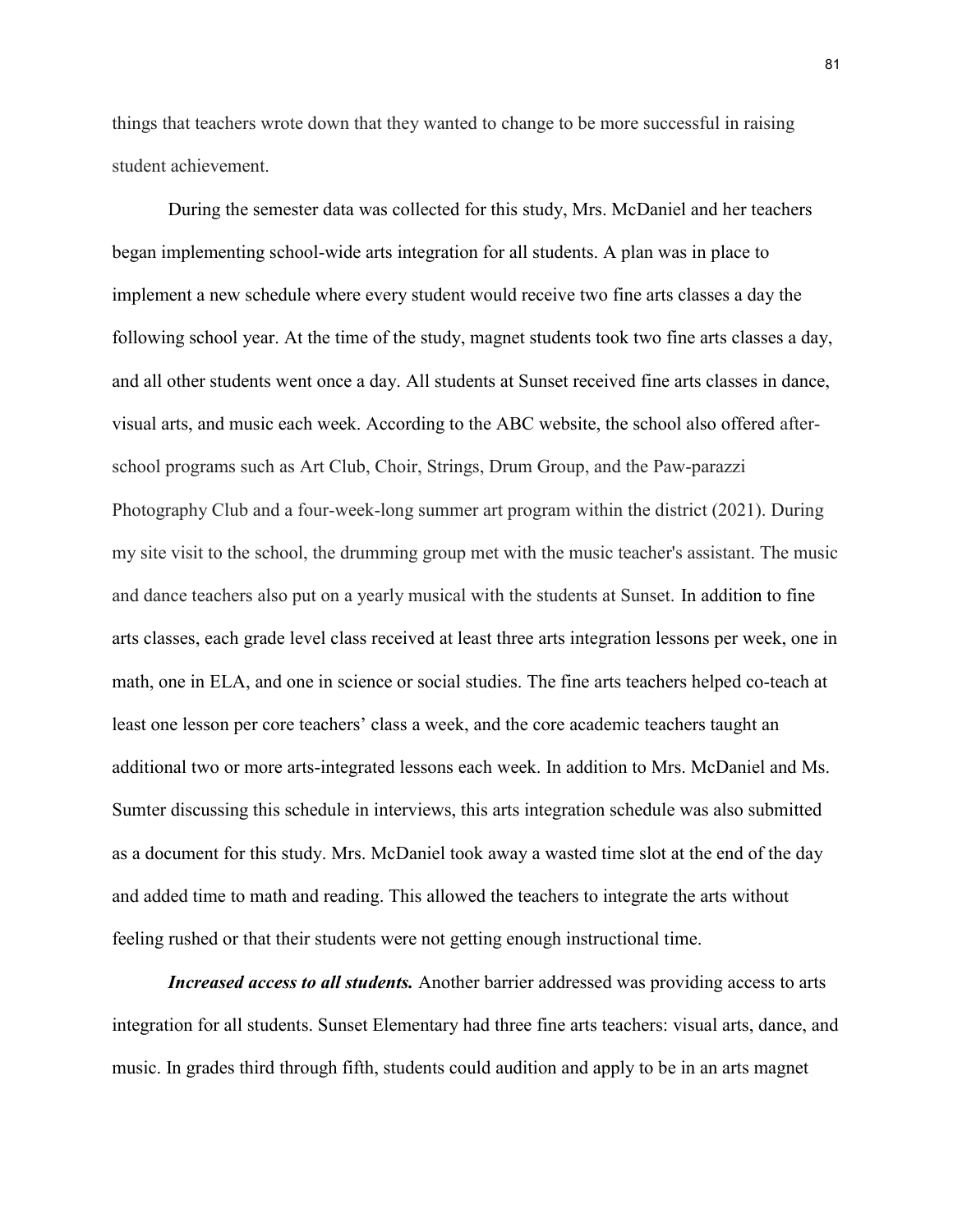class for artistically gifted and talented students. While the magnet program was for artistically gifted and talented students zoned for Sunset, the school took their grades into account. However, Mrs. McDaniel stated,

I found myself pulling from the regular population to try to pull kids in the magnet classes to have a general class size. So once we started thinking, well, why are we doing this? Why not make it a school wide magnet program and give all kids access to the arts integration and not just those three classes?

She decided to make this a school-wide arts-integrated and fine arts program after meeting with teachers about student performance, and realizing she was pulling general population students to fill up the art magnet classes.

*Culturally relevant lessons.* In addition to giving all students access to arts integration in general, the teachers at Sunset Elementary for the Arts worked to give their students more arts integration related to their cultures, especially African Americans since 69% of the student population are African American. In her interview, the music teacher spoke about how she tried to relate every lesson to her students and their personal lived experiences and how she tailored her lessons to meet their needs. Ms. Sumter stated, "they really feel like they are doing something when they can say 'I've done that!' or 'I've seen that!'' Ms. Sumter also gave a specific example of a lesson where she connected to the student's personal lives. She stated,

And we do a lot of African-American culture, and they're starting their Black History Month opportunities and programs…You know, you see so many books that have all of these White characters in them and so many cartoons that have all of these White characters like it. And I try to stay away from things like that and stick to if we're doing a music lesson with books like the one that I've got that I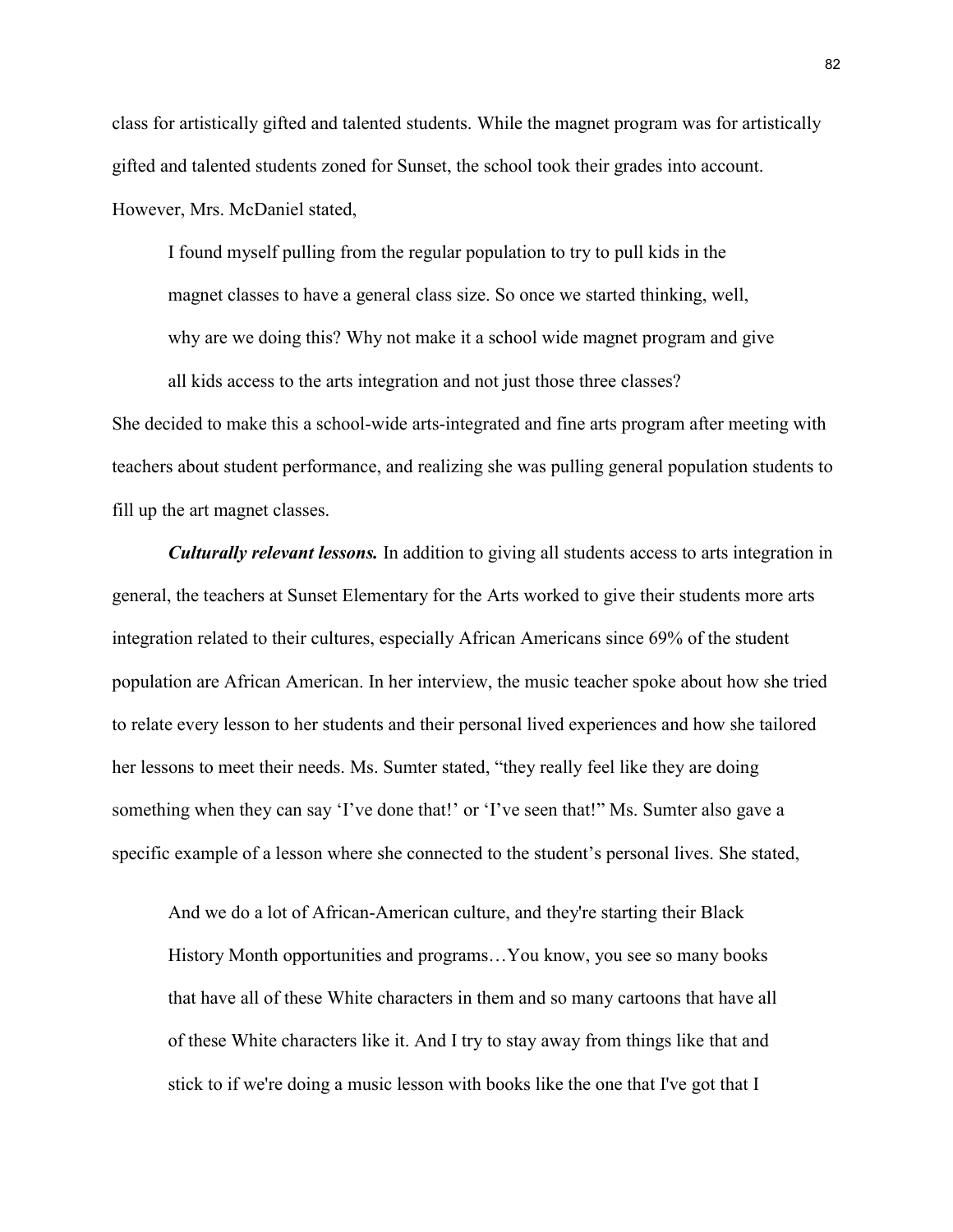just did an integration lesson with this one, Lorraine Sings. All the characters are African-American. The houses in the book looks like the houses that our kids live in. So, we try to be sensitive to those kinds of things because we know that most of our kids don't live in these big fancy houses. They don't have these huge yards and these huge three-story houses.

Mrs. Sumter wanted to make sure her students felt they belonged in her classroom and were comfortable. She selected materials that reflected the lives of her students so they understood the lessons and were able to relate to them through personal experiences.

*Competing priorities.* Mrs. McDaniel also had to combat competing priorities at the school to ensure that arts integration stayed a focal point of the school. Sunset Elementary is identified as a CSI (Comprehensive Support and Improvement) school by the state. This means that this was a school that needed improvement in instruction and student performance. Being under this program could have meant an end for fine arts magnet and arts integration at this school as staff focused on traditional teaching methods for raising student achievement. However, when Mrs. McDaniel first came to this school two years prior to this study, she and her faculty looked at the student achievement data. They also looked at the research showing that arts integration impacts student learning. They decided to make their school an arts-integrated school to help their students grow as learners.

Mrs. McDaniel also liked the idea of an arts integration school because the first and second graders did not have the opportunity to get more arts other than once a day. In addition, she was pulling kids from regular classes and placing them into the magnet classes for artistically gifted and talented students to fill up the classes, so she felt like it made sense to make the arts a school-wide program. When discussing how she thought arts integration could help get Sunset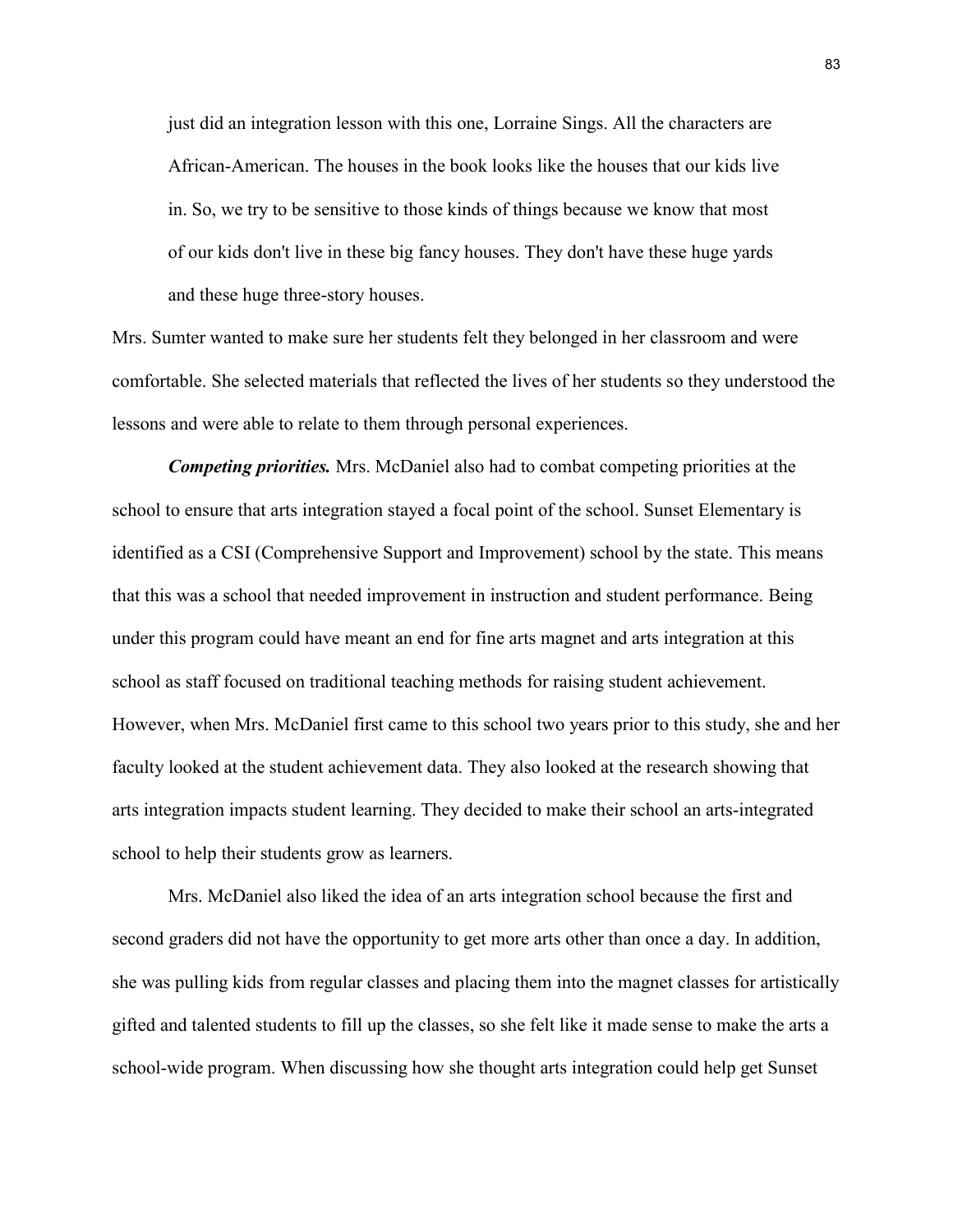off the CSI list, Mrs. McDaniel stated

Children seem to be more eager. We had where students were making music; they compared two types of musical… I read to students' papers yesterday where they had to write about it, comparing those and looking at the big vocabulary that the kids were using. I mean, it has just been awesome.

Mrs. McDaniel felt that arts integration instruction was improving her students' vocabulary which could improve their reading scores and get Sunset off of the CSI list.

*Professional development.* Finally, Mrs. McDaniel had to address professional development to provide better access to arts integration for her students. She stated, "Providing professional development in arts integration is going to be key in how successful we are in this program. "In order to do this, Mrs. McDaniel provided the music teacher with training in arts integration, who then trained the rest of the faculty. The music teacher, Ms. Sumter, who oversaw school-wide arts integration implementation for Sunset Elementary and earned her arts integration certification the previous year. While she did this independently, she knew it was essential to help this initiative get started at her school. Ms. Sumter trained teachers in arts integration using a presentation which was shared as a document for this study. In the training presentation she discussed what arts integration was, how to use arts integration correctly in the classroom, the benefits of arts integration, the arts integration process, how to identify arts integration opportunities, a checklist for making sure teachers were using arts integration effectively, how to plan collaboratively with the fine arts teachers, and how to create curriculum mapping for arts integration.

In addition, Mrs. McDaniel said that she hoped to send a group of teachers from Sunset to attend the Ron Clark Academy in a few months after her second interview. She hoped to expand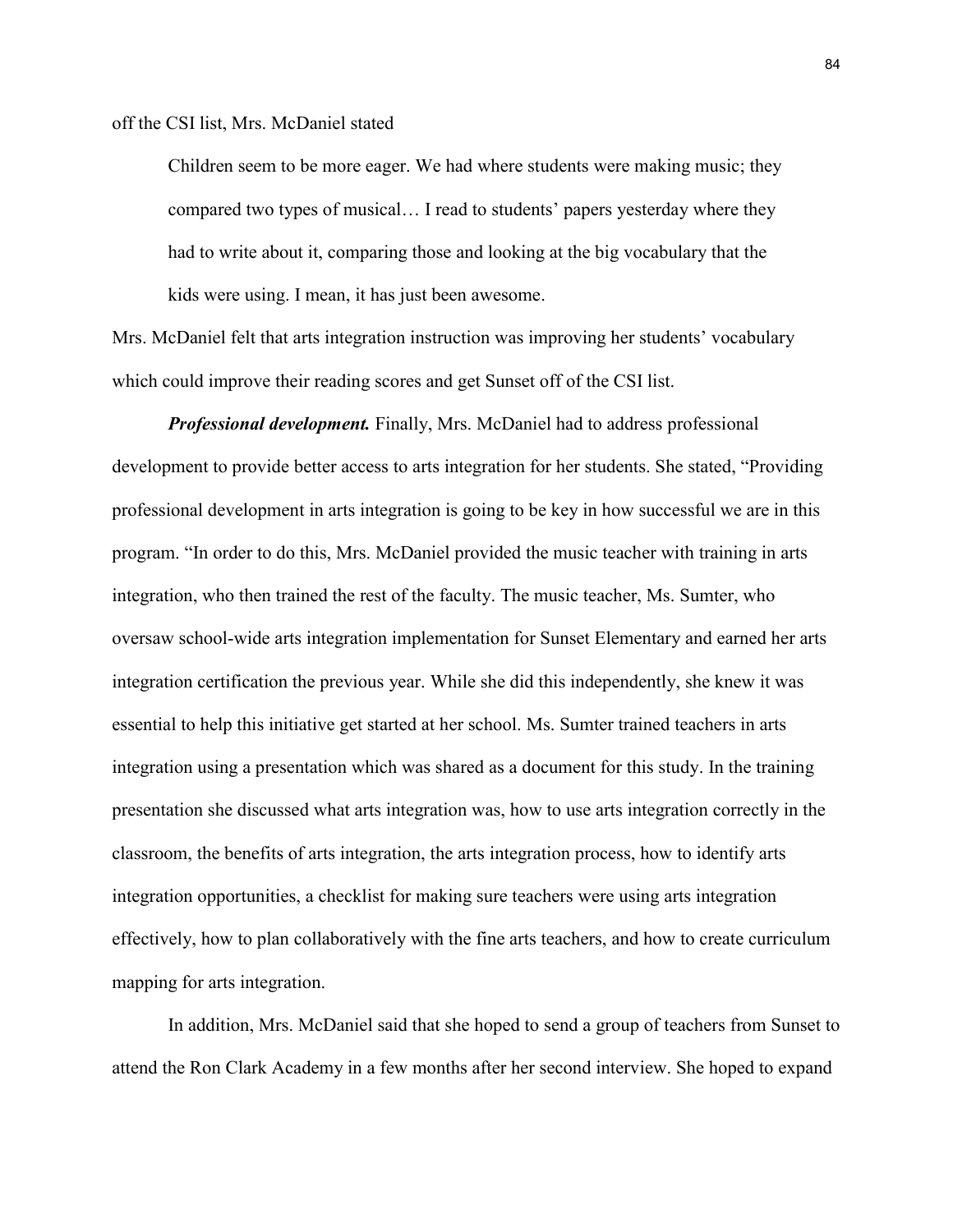arts integration professional development opportunities to her teachers the following school year. To get the teachers started in arts integration, they used an arts integration website that provided them with arts integration lesson plans. Mrs. McDaniel also stated that her teachers had a place on a shared Google Drive to share arts-integrated lesson plans that they created.

*Conclusion.* Mrs. McDaniel made several changes at Sunset that affected many areas of the school, which created more access to equitable arts integration instruction and opportunities for her students. The first change was the schedule. This schedule change created regular times for teachers to meet to co-plan and co-teach arts-integrated lessons, and it extended math and ELA times so teachers could have more time to integrate the arts into those subjects. The second significant change was extending the arts integration opportunities, and extended time in the fine arts classes, from three magnet classes to the entire school. The teachers at Sunset also intentionally chose materials and lessons related to their students' culture and their SES backgrounds. Mrs. McDaniel also used arts integration to work towards improving student achievement and working to have her school removed from the CSI list. This could have easily become a competing priority for the school had she not intentionally used one program to help the other. The final change that increased access to arts integration was professional development for the teachers so that they can provide quality instruction.

**School assets for arts integration.** Despite being a high-poverty rural school, Sunset Elementary had many school assets that have made arts integration instruction more accessible and equitable to their students. These assets include funding, the staff, and the curriculum.

*Funding.* Mrs. McDaniel pulled from several funding resources to create a budget for arts integration and her fine arts classes. Sunset Elementary was a Title 1 school and, as mentioned above, a CSI school. They could use Title 1 and CSI funds for arts integration as long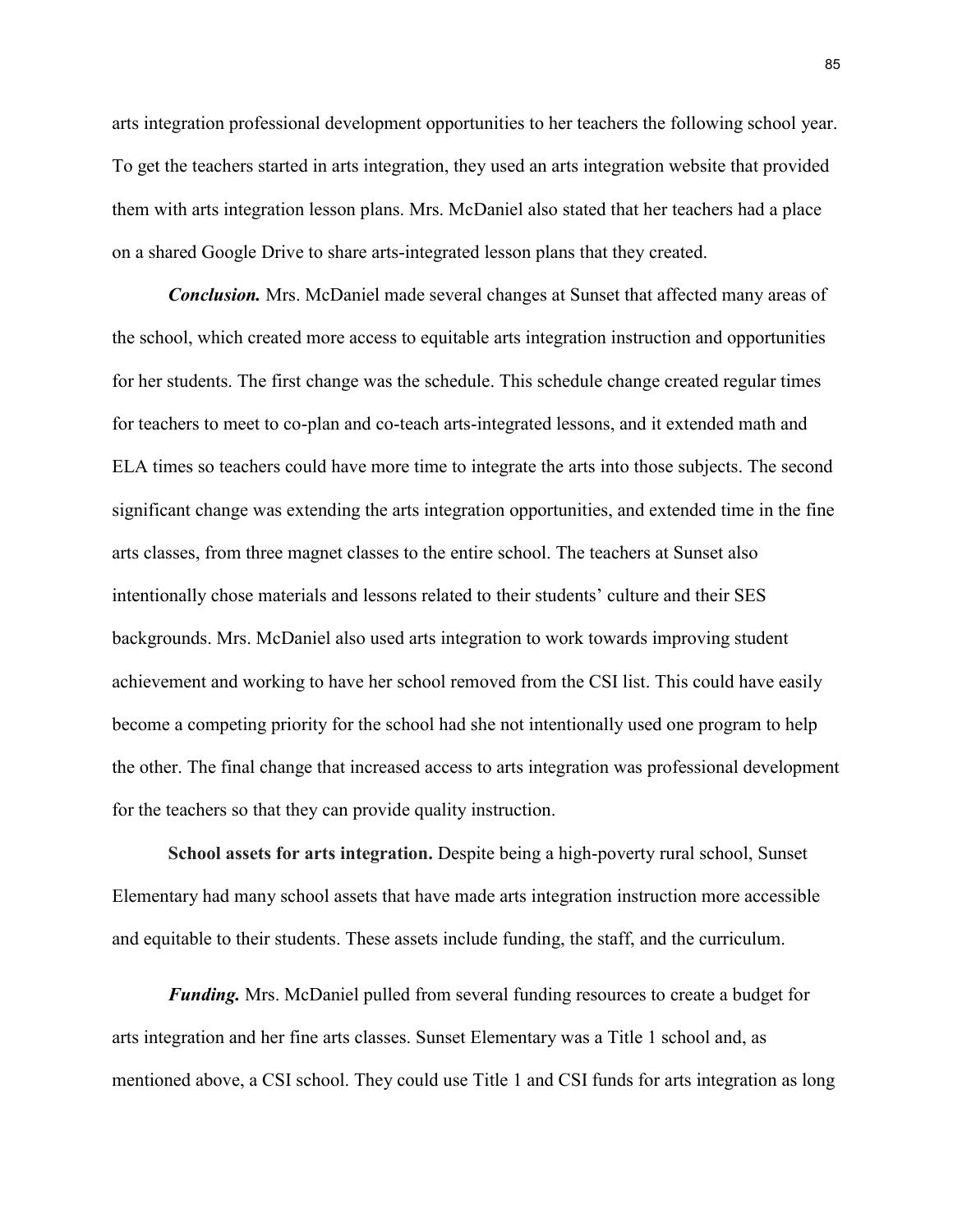as they directly tied the funds to math and reading. Sunset Elementary also received the DAP and ABC grants, giving them over \$20,000 for arts integration and the fine arts. Mrs. McDaniel said that these grants and programs combined with the school budget provided a reasonably large arts integration and fine arts budget.

*Staff.* The school staff is the second school asset utilized for more equitable access to arts integration. Mrs. McDaniel rebuilt the schedule so that fine arts teachers could go into the core academic teachers' classrooms and meet, plan lessons and curriculum, and co-teach for arts integration. Sunset had three fine arts teachers-- visual arts, music, and dance. Ms. Sumter, the music teacher, was certified in arts integration, so she led the way to implement school-wide arts integration and provided professional development to the teachers. Mrs. McDaniel also hired a teacher's assistant for Ms. Sumter to help with music instruction so she could more freely help with arts integration. The teacher's assistant had experience in band and helped with an extracurricular drumming group. During my site visit to Sunset, I observed this teaching assistant teaching a drumming group while Ms. Sumter worked on school arts integration tasks.

*Curriculum.* The final asset was the arts integration curriculum. The teachers had access to a website with arts integration lesson plans already created, making the first year of schoolwide arts integration an easier transition. In addition, they could also upload the arts-integrated lessons they created to a shared Google Drive where others in the building could use them.

During the interviews for this study, interviewees gave several examples of artsintegrated lessons taught by Sunset teachers and the positive effects these lessons had on the students at Sunset Elementary. Mrs. Timms stated,

For example, we were writing stories and a student of mine couldn't wait to do the illustrations. I told him he had to finish writing his story first so that was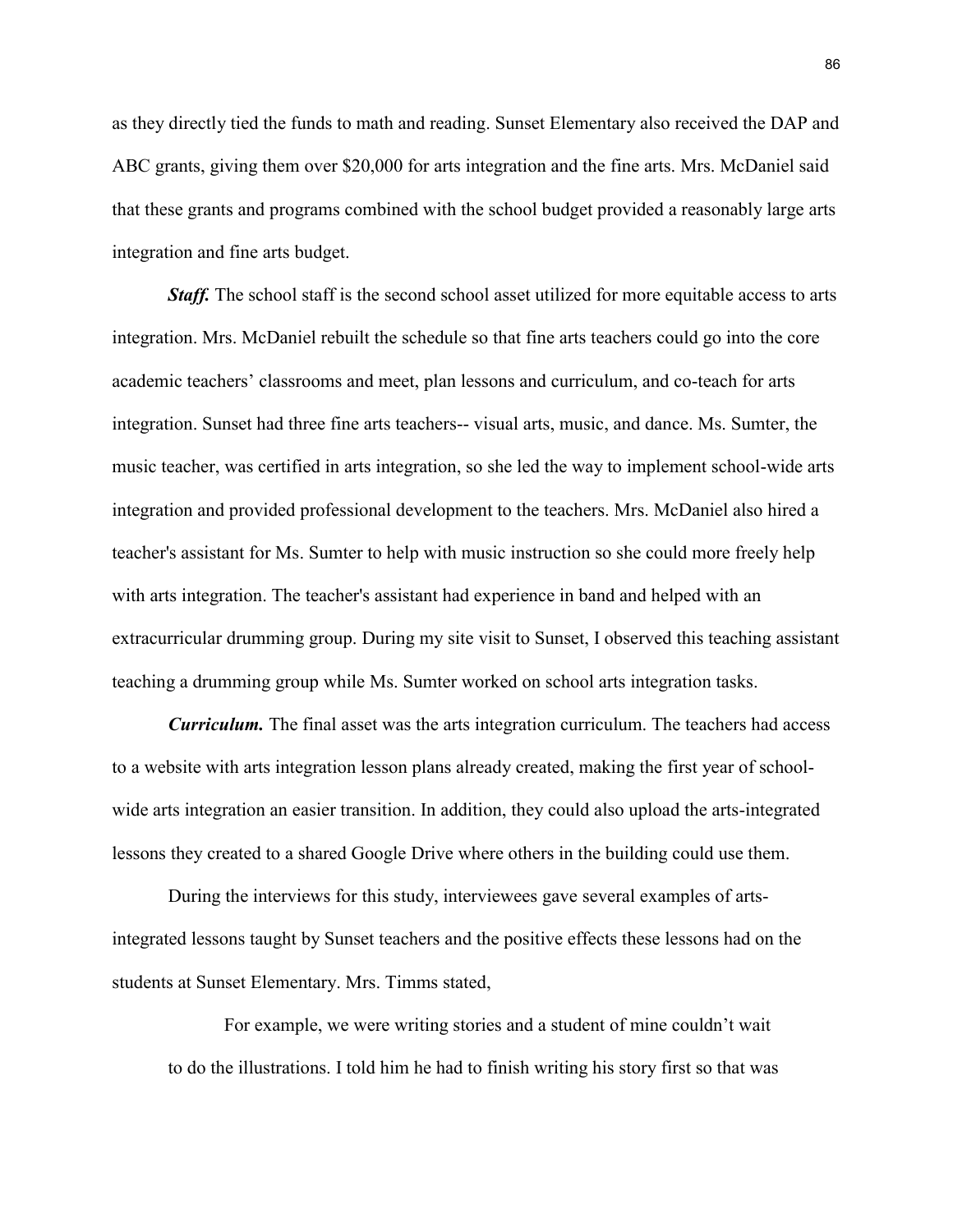motivation to him to keep writing and to work hard so he could get to the part that he really loves.

Mrs. Timms was discussing how using arts integration motivated a particular student to work harder on his writing. The music teacher, Ms. Sumter, said that she and other teachers in the school planned their curriculums to be more relatable to their students' lived experiences such as teaching about South Carolina history and the history of their town. Mrs. McDaniel also gave a few examples of arts-integrated lessons that she has observed in the school. She stated,

kids were learning about friction and they were playing the violin or they, you know, they were able to see what that friction was like as well as feel the difference. So, I mean, I think that the children, they are more eager. They are excited about this. Teachers are excited about this.

Mrs. McDaniel observed positive effects of arts integration through real life applications with their instruments.

Additionally, I observed two arts integration lessons while on my site visit. The first was a lesson taught by Ms. Sumter during music class. Ms. Sumter integrated music and ELA by having students tell the story *Goldilocks and the Three Bears* while playing instruments that matched each character. The second lesson was in a core academic class. The visual arts teacher was co-teaching with the core academic teacher to teach a social studies and visual arts integrated lesson. Students were drawing and designing a wardrobe to travel to one of the countries they had recently discussed in social studies. The music teacher was using the students' music time to teach ELA along with her music standards while the art and core academic teachers were co-teaching during a scheduled co-teaching time to provide students with an engaging lesson for both art and social studies.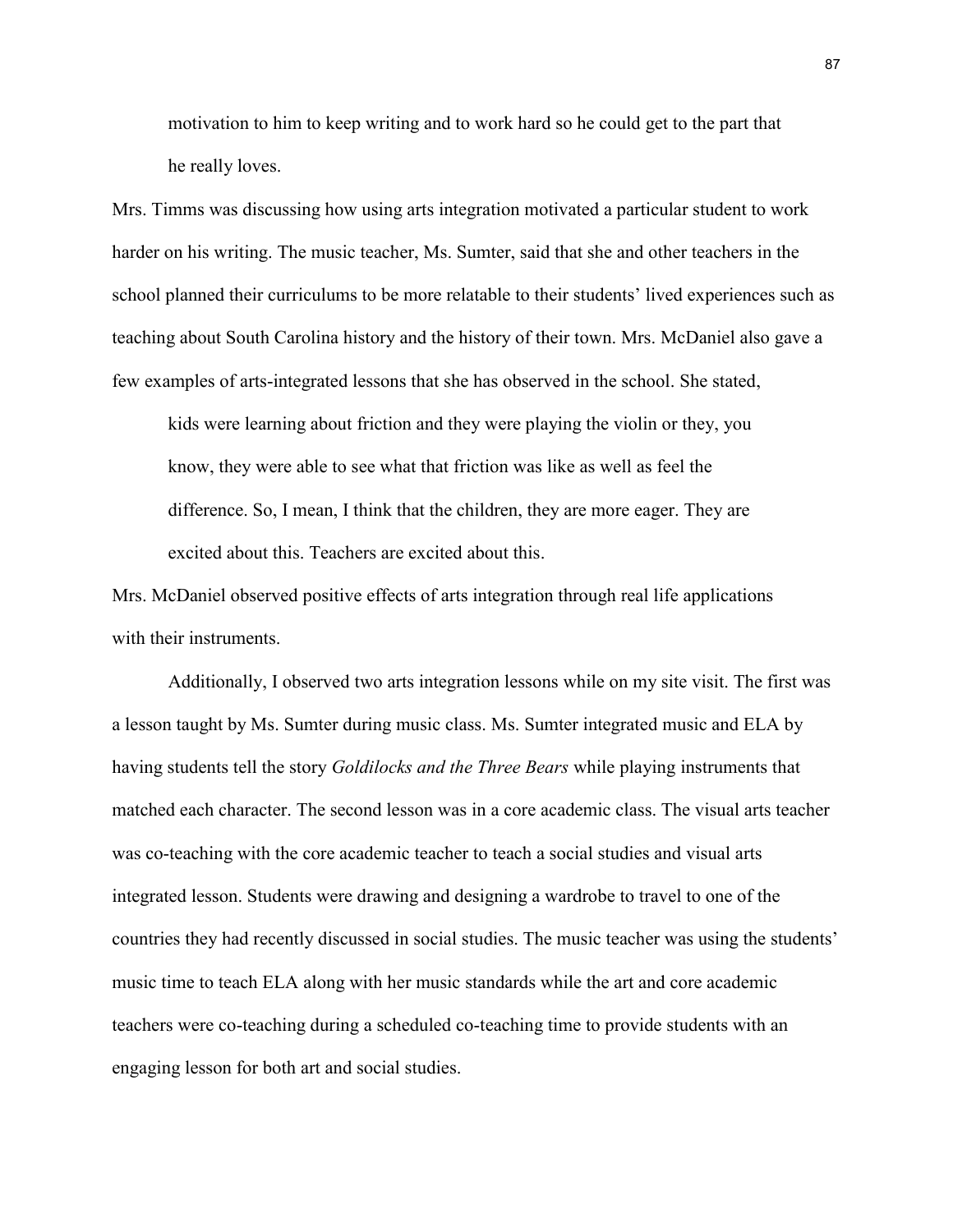*Conclusion.* These assets, funding, staff, and curriculum, were all essential in helping Mrs. McDaniel and her staff provide more equitable arts-integrated instruction to every student in their school. Mrs. McDaniel utilized grant money, Title 1 funds, and CSI funds to provide her students with arts integration and fine arts experiences. She used an in-house staff resource, Ms. Sumter, certified in arts integration, to provide training and support for the teachers in arts integration. And instead of overworking teachers to create new lesson plans at the beginning of this change process, she used an online source that provided pre-created arts integration lesson plans for her teachers and the lesson plans they were creating themselves and sharing with other teachers within the building.

**School culture.** Since Mrs. McDaniel came to Sunset Elementary two years ago, she transformed the school culture. This culture change positively influenced the school and helped grow the vision to provide more accessible and equitable arts-integrated experiences for all students. Mrs. McDaniel created a supportive and caring environment where her teachers and students felt comfortable and included in the school community. She created a culture of collaboration and a culture of open communication among all stakeholders.

*Change interventions.* Mrs. McDaniel created a culture of supporting the arts through her actions to guide the school through this change to school-wide arts integration. In order to provide interventions to make sure that teachers made the appropriate changes to become an artsintegrated school, Mrs. McDaniel went into classrooms and worked to get teachers more involved in arts integration. She also talked about arts integration in faculty meetings. She gave the music teacher, who was in charge of the arts integration change process, training sessions. The music teacher then trained the faculty on how quality co-equal arts integration should look. In an interview, one teacher stated that Mrs. McDaniel tried to make arts integration exciting for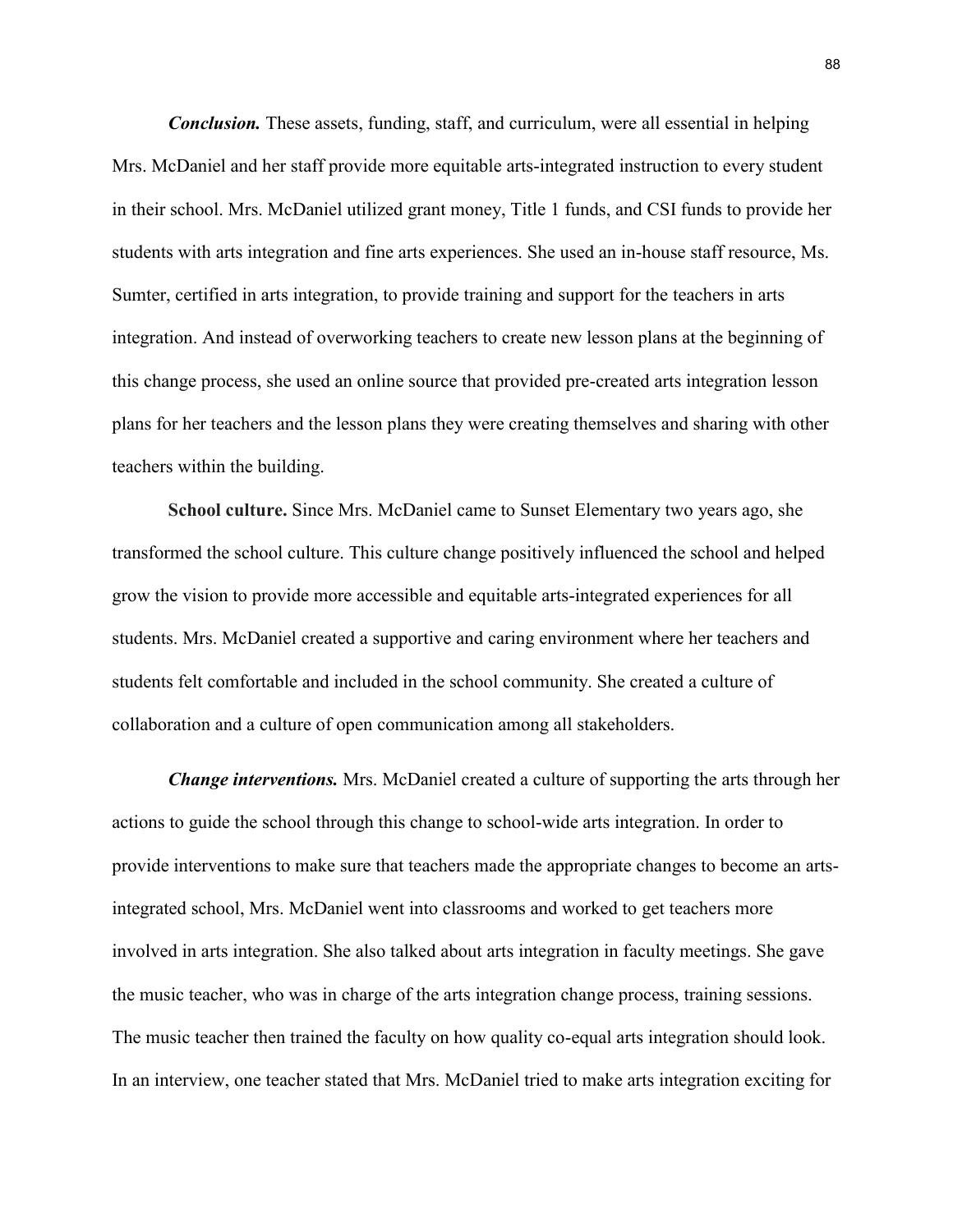the teachers.

*Positive relationships.* Mrs. McDaniel created a more positive and safe school culture. She stated that she believed in the motto:

A great principal is only as good as the teachers who were in the building. So, I try to make sure that I'm within this process of PLC and everything that we're doing. I had to still let them know that they are important, and I think they understand that.

Mrs. McDaniel said that teachers told her that the school was more personable since she became principal and that they like being there. She stated that she felt like she was easy to talk to and she encouraged teachers to take care of themselves. For example, Mrs. McDaniel stated,

Tuesday, we had a faculty meeting. At the end of that meeting, and I said, we're going to take a walk, pair up with someone that you hardly ever get to speak to talk to. I said, you're going to talk about everything but work, and they all paired up and we went outside and we took a lap around the playground and we all went back inside and we kind of ended our meeting and one thing I noticed that when I said, OK, that's all for today. You all really enjoy your family. See you in the morning. They were still they were still there talking.

Mrs. McDaniel wanted her teachers to connect and form positive relationships with other faculty members with whom they do not usually interact.

*Culture for learning through arts integration.* According to Mrs. McDaniel, arts integration also made children in the school more eager to participate in learning, and the teachers seemed more excited to teach through arts integration. The teachers corroborated this statement in a school-wide teacher survey about how arts integration impacted student learning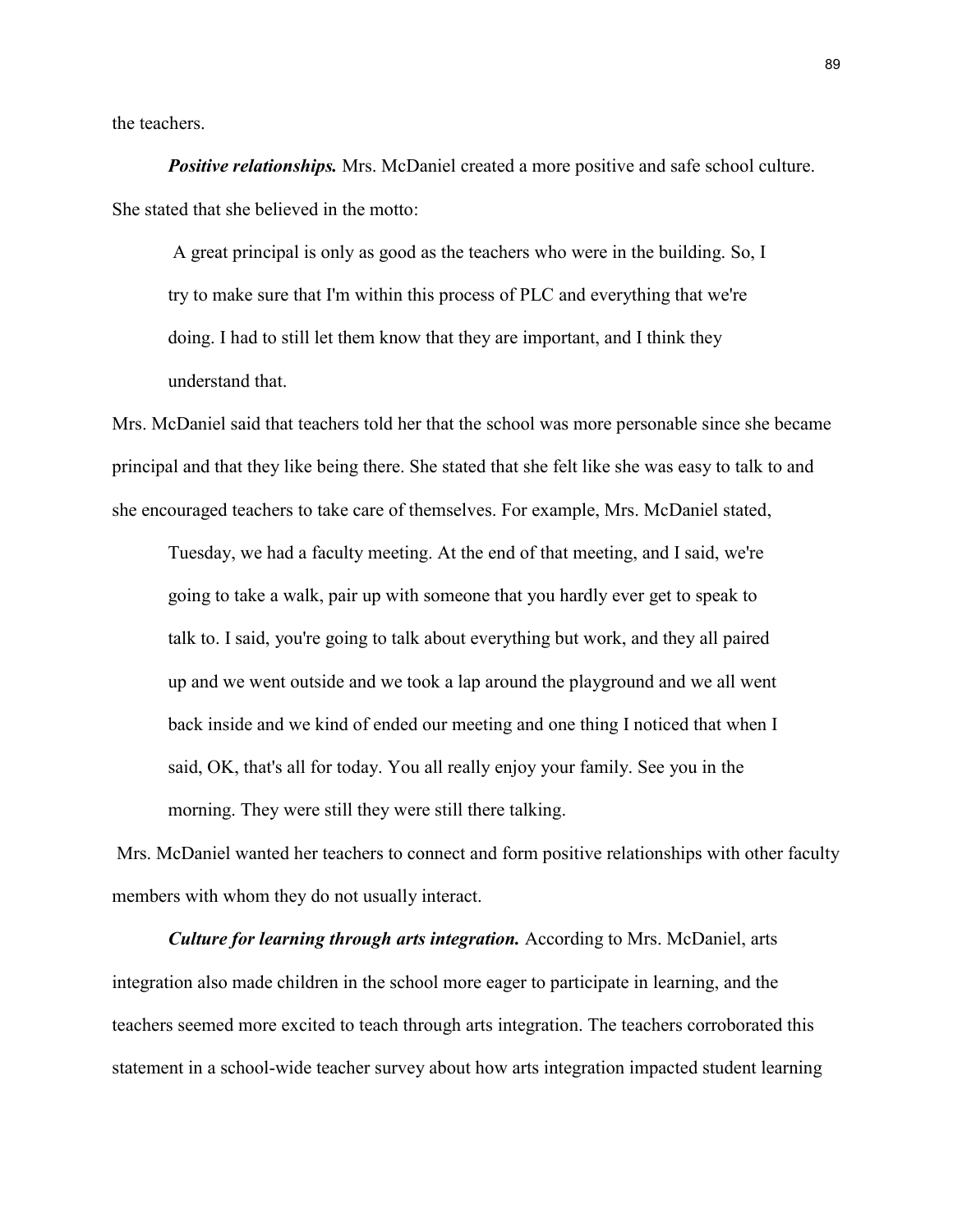with statements such as "It encourages them to participate," "It makes it more engaging. My students are enjoying the time spent creating art within the content areas," "They enjoy the art lesson, working together, and just having fun," "They are more interested in the topics," and "Students are engaged and are making great connections across the curriculum." On my site visit, I also observed two different classes with students participating in arts-integrated lessons. According to my field notes, I noted students were engaged in the lesson when they raised their hands to answer questions as well as when they participated in the activities. Students could also tell me what they were learning about in the lesson as I walked around the classroom. Students could also answer questions correctly when their teachers checked for understanding through questioning.

Mrs. McDaniel also said that arts integration impacted learning. Mrs. Timms said that the students at Sunset enjoyed the arts integration lessons and were motivated to learn through the arts. She stated,

For example, we were writing stories, and a student of mine couldn't wait to do the illustrations. I told him he had to finish writing his story first so that was motivation to him to keep writing and to work hard so he could get to the part that he really loves.

Mrs. Timm's student was engaged and motivated to work harder in reading so that he could participate in the arts portion of the lesson.

In a survey given to all teachers at Sunset, teachers responded with the following statements to an open-ended question on the impact on the learning they witnessed from using arts integration instruction: arts integration reinforced concepts taught in the classroom, helped with retention of math concepts and vocabulary terms, encouraged students to participate,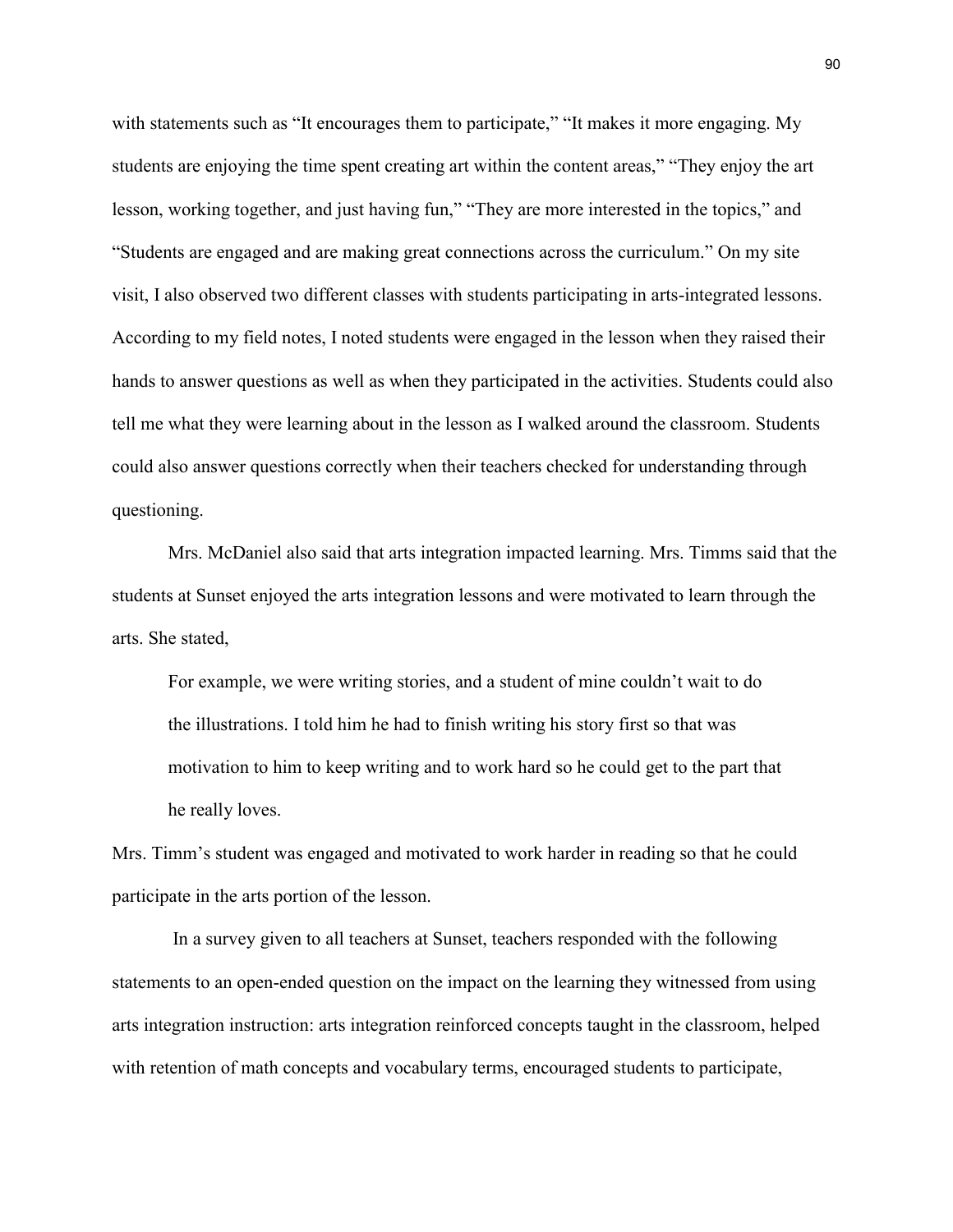improved their learning abilities, students were enjoying lessons, students had fun and working together, students were more engaged and interested in the lessons, and students were making connections across content areas, among others benefits. All teachers in the school responded to the survey and every teacher responded with positive comments about how arts integration has impacted learning with the exception of an instructional interventionist who does not have her own classroom and therefore the survey did not apply as she was not teaching with arts integration. As for the teachers' feelings towards arts integration, Mrs. Timms stated that she was very open to arts integration as long as the data backed up what they were doing and was the right thing for their students. However, both teachers said that there was some initial resistance from many Sunset teachers about arts integration. They stated that teachers felt like it was a burden, extra work, and something new they would have to learn. Both teachers said that after their faculty training on arts integration and teachers saw what it was going to look like they were much more receptive to it and willing to try. Ms. Sumter also said that teachers were seeing the difference arts integration was making in their students' retention and improved vocabulary; they are starting to enjoy teaching through arts integration.

**Safe and positive environment.** In addition to the positive changes that arts integration was making on the school experiences for Sunset students, Mrs. McDaniel talked in-depth about how she worked to be a hands-on administrator to make her students feel comfortable and safe. She greeted students in the mornings and stated in her interview,

I speak to them and I try to talk to them as not as their administrator, but as a person who wants the best for you. And if a student has to come to my office, I'm not just fussing at them. I want to talk to them first. Tell me how you go, you know? Tell me how you do and what's been going on. What can I help you with?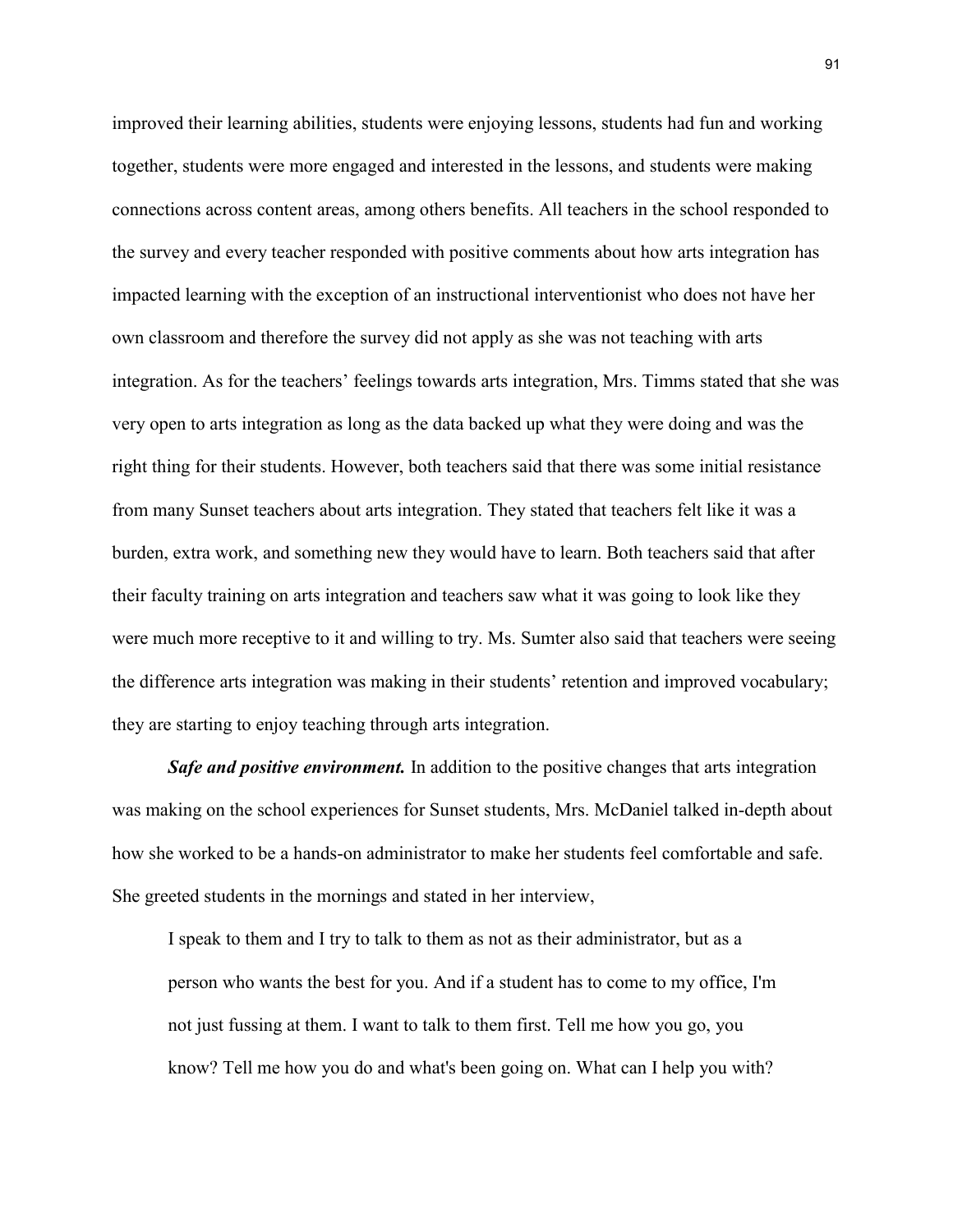Then we began to talk about the behavior because working and working in a high poverty school, my children, they go through a lot.

By speaking to her students in a positive way, Mrs. McDaniel was working to create a safe environment for her students who may not have all had a safe home environment.

*Collaborative culture.* Mrs. McDaniel also rearranged the schedule to give teachers enough time to plan and co-teach for arts integration. Teachers had a set time after school to plan together each week for art-integrated lessons. This schedule change transformed the culture among teachers to be much more collaborative. The new arts integration schedule helped teachers relax and be more comfortable with art integration once they had more time for it. There was also less tension among teachers, and teachers were more involved once they were working closely with one another to co-plan and co-teach. The teachers not only worked together more often to plan for arts integration, but they also worked with Mrs. McDaniel in her shared leadership approach. This new schedule and collaborative culture allowed her to build trust with the teachers and have low teacher turnover. Ms. Sumter added that once Mrs. McDaniel became principal at this school, it became more of a safe and nurturing environment, and there was a boost in morale among the staff. According to Ms. Sumter, there did not seem to be as much tension between the students and teachers.

*Communication with parents.* The school staff also communicated well with parents. From continuous afterschool programs and events where parents were invited to the principal and teachers consistently calling home for discipline issues and positive communication, and talking to parents in the car line, the staff kept in constant contact with students' families. Mrs. McDaniel stated that parents had a voice in changes made at the school through a form, but that they also sent notes to the office, emailed, or called the school. This school form for parents to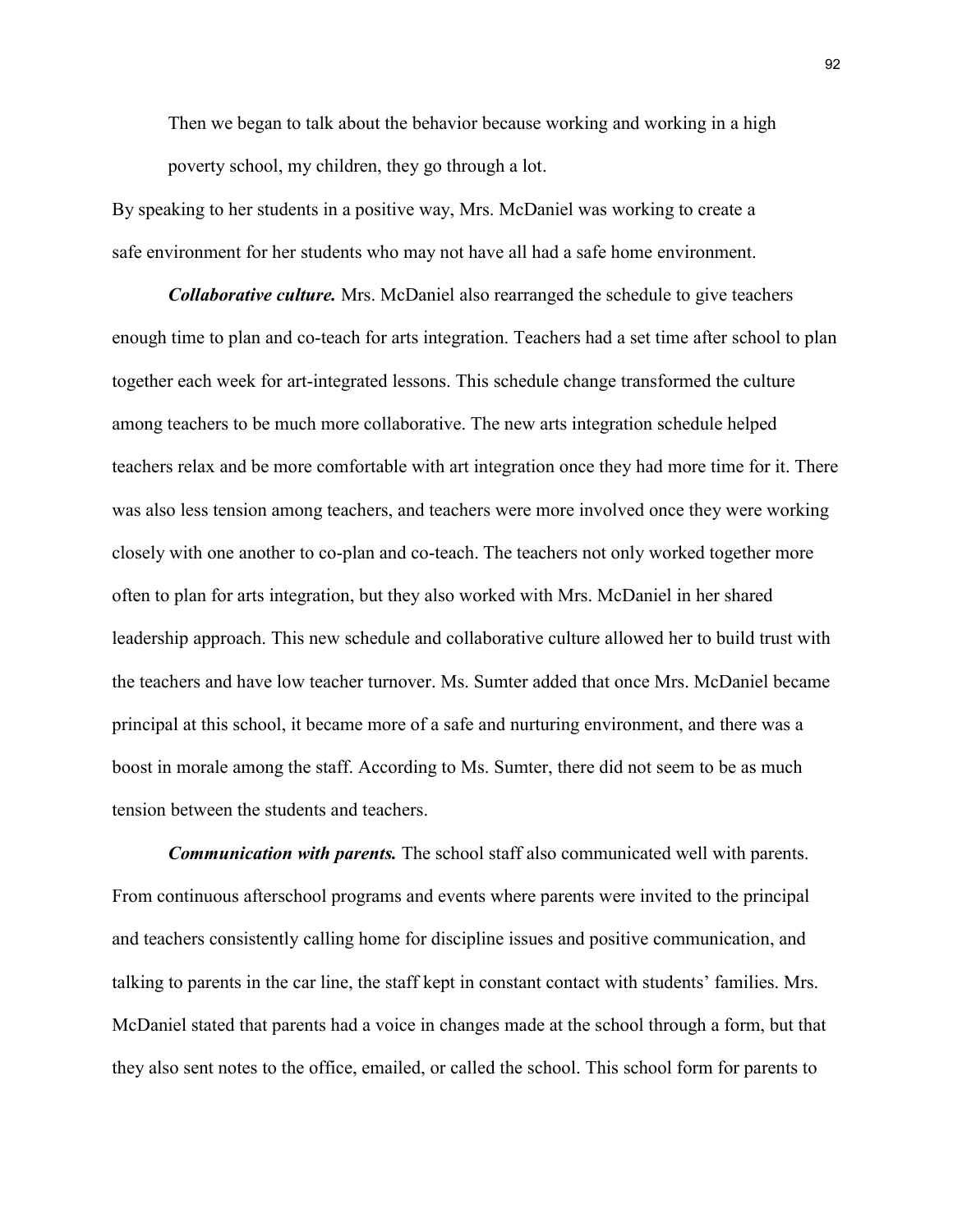voice concerns and opinions was also stated in the school's improvement plan. Mrs. McDaniel said that there was a time when they had many students out with COVID. She and many other faculty and staff members made daily phone calls to parents and sent them cards in the mail to let them know that they were thinking of them.

*Conclusion.* One topic mentioned several times in multiple interviews for this study was how Mrs. McDaniel created a supportive and caring environment where her teachers and students felt comfortable and included in the school community. Mrs. McDaniel made an intentional effort to make her students feel welcomed and safe when they came into the school each day and know that she supported her teachers. Through scheduling and conversations with faculty, staff, and other stakeholders, she created a culture of collaboration and a culture of open communication among all stakeholders. While a lack of a collaborative culture or open communication was not an identified barrier found in the literature, it was a topic that study participants brought up many times while discussing arts integration.

**Case summary.** In this school that predominantly served students of color, Mrs. McDaniel was a transformative leader who helped every student in her building access arts integration instruction. As mentioned in the Seaside Elementary findings, there are four themes in which changes were made within the school by Mrs. McDaniel. Those themes were school vision, increased frequency and access to quality arts integration, school assets for arts integration, and school culture for arts integration.

Mrs. McDaniel changed her school's vision to become a school-wide arts-integrated school. She made this change through a shared leadership approach to improve student achievement. In order to keep the school's focus on this vision, Mrs. McDaniel held regular meetings each week with the fine arts team. She provided professional development for the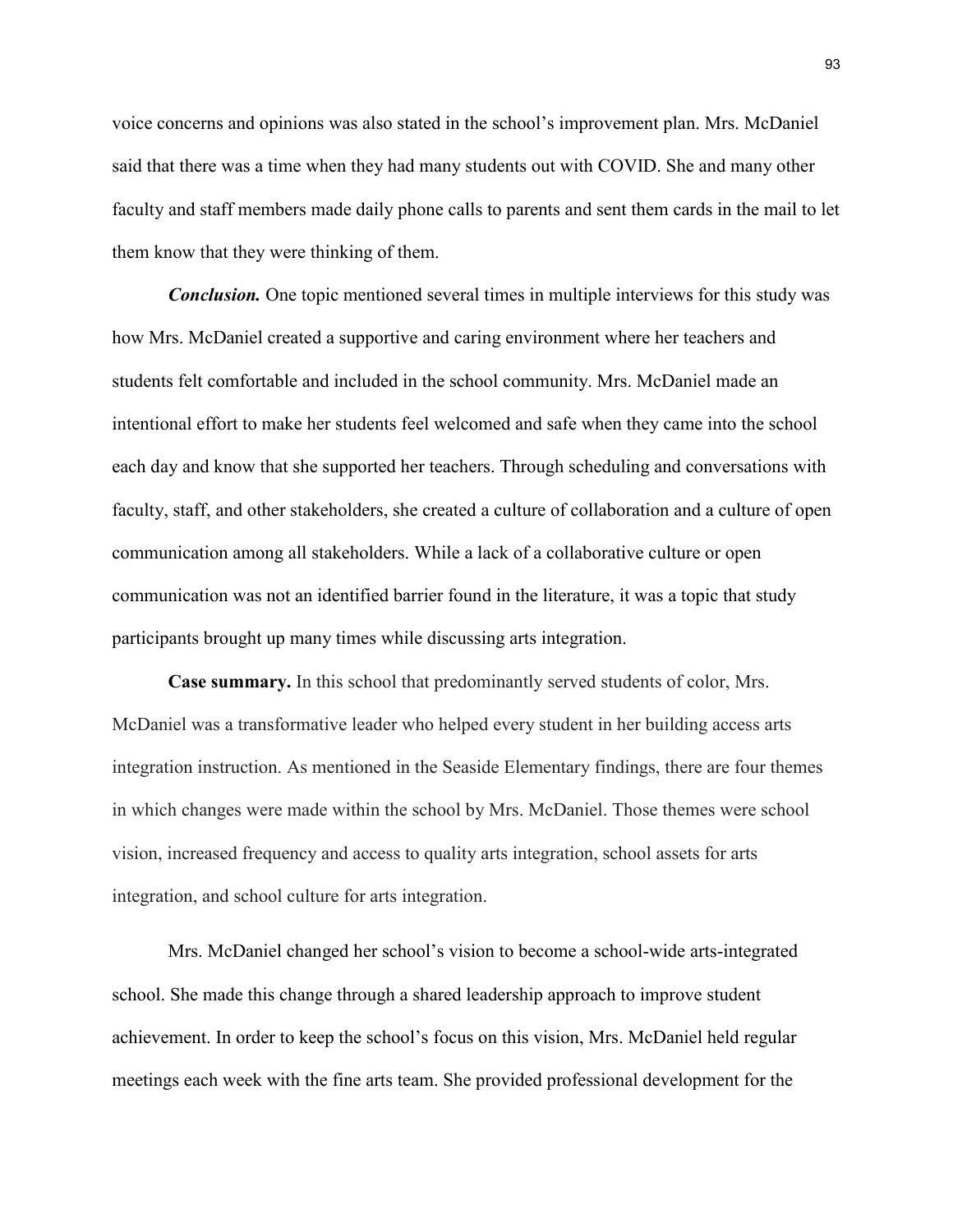faculty through Ms. Sumter, who was certified in arts integration. Ms. Sumter's professional development for the teachers taught teachers what arts integration is, and how to use it correctly, and it also reduced teacher resistance to this change.

Mrs. McDaniel provided more access to arts integration by providing arts-integrated instruction to all students instead of a select few. Other changes provided more access and made the program more equitable for the Black and Hispanic students at this school that served students of color primarily. Mrs. McDaniel changed the schedule, which provided teachers with regular times to meet to co-plan and co-teach arts-integrated lessons. The schedule change also extended math and ELA times to allow arts integration in those subjects. In addition to the changes Mrs. McDaniel made, the teachers at Sunset taught arts-integrated lessons that related to students' culture and background. Mrs. McDaniel fought against competing priorities within the school by using arts integration to work towards improving student achievement while working to remove her school from being labeled as a CSI school instead of making these efforts separately. Mrs. McDaniel also helped increase access to arts integration through professional development for the teachers. Professional development led to a better quality of instruction in arts integration.

Mrs. McDaniel utilized school assets: funding, staff, and curriculum to provide accessible and equitable arts-integrated instruction to every student in her school. Through grant money, Title 1 funds, and CSI funds provided arts integration and fine arts experiences for Seaside students. Mr. McDaniel had a valuable faculty member, Ms. Sumter, certified in arts integration. Ms. Sumter provided training and support for the teachers in arts integration for little to no additional cost for the school since she was already employed at Sunset and received her certification in arts integration on her own prior to this school-wide change. Mrs. McDaniel used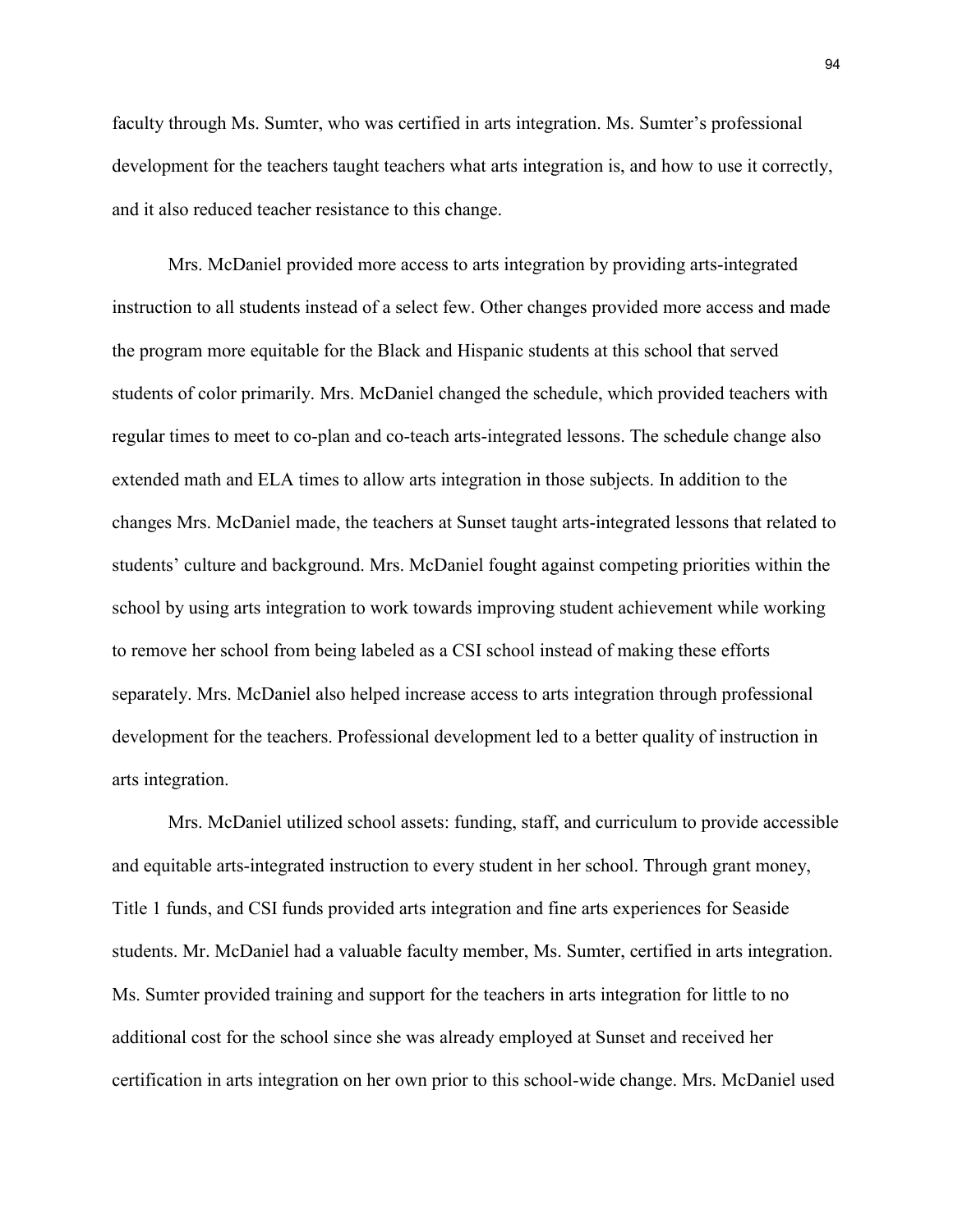an online source that provided pre-created arts integration lesson plans for her teachers. The teachers also have an online folder to upload and share their arts-integrated lesson plans with other teachers.

The final theme found in this study was school culture. Through multiple interviews for this study, it was evident that Mrs. McDaniel created a supportive and caring environment. She made teachers and students feel comfortable and included in the school community. Mrs. McDaniel welcomed her students each morning to make them feel welcomed and safe, and she made sure that her teachers had support from her. Mrs. McDaniel created a culture of collaboration and open communication among all stakeholders through scheduling and conversations with faculty, staff, and other stakeholders.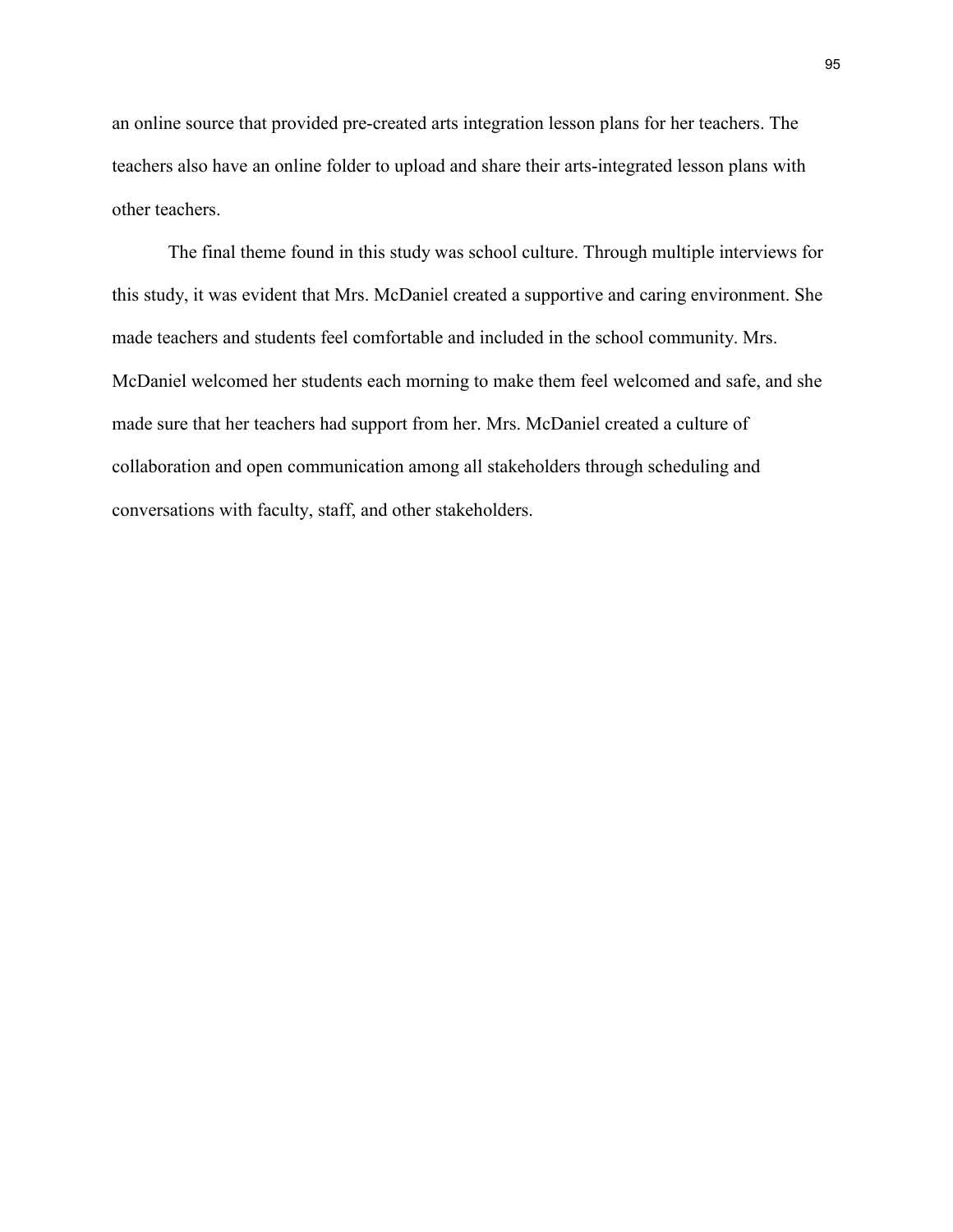#### CHAPTER FIVE

### DISCUSSION AND CONCLUSION

### **Introduction**

I framed this study around transformative leadership theory, or leaders concerned with social justice to provide all students with equal outcomes (Shields, 2010). In Chapter Four, through a critical race theory and a transformative leadership theory lens, I identified four themes that I grouped the actions of these transformative leaders: shared vision, frequency and access to quality arts integration, school assets for arts integration, and school culture. The actions of these transformative leaders within this study increased access to arts integration for their students, especially their Black and Hispanic students. Now, I discuss these actions and compare them to the barriers identified in the literature review in Chapter Two and compare and contrast the findings. These barriers are a lack of professional development for teachers, a lack of funding, subservient arts integration, Whiteness, and other culturally related barriers. I also discuss implications for practice, policy, and research.

# **Discussion**

**Shared vision.** Shields and Hesbol (2020) identified creating a shared vision for social justice as one of the most significant changes a transformative leader can make. Principals must communicate regularly and build strong relationships with all stakeholders, change curriculums, and change vision and mission statements (Shields & Hesbol, 2020). While Shields and Hesbol (2020) mentioned other ways to identify a transformative leader, I am only discussing the observations related to school vision. The two principals in this study made all of these changes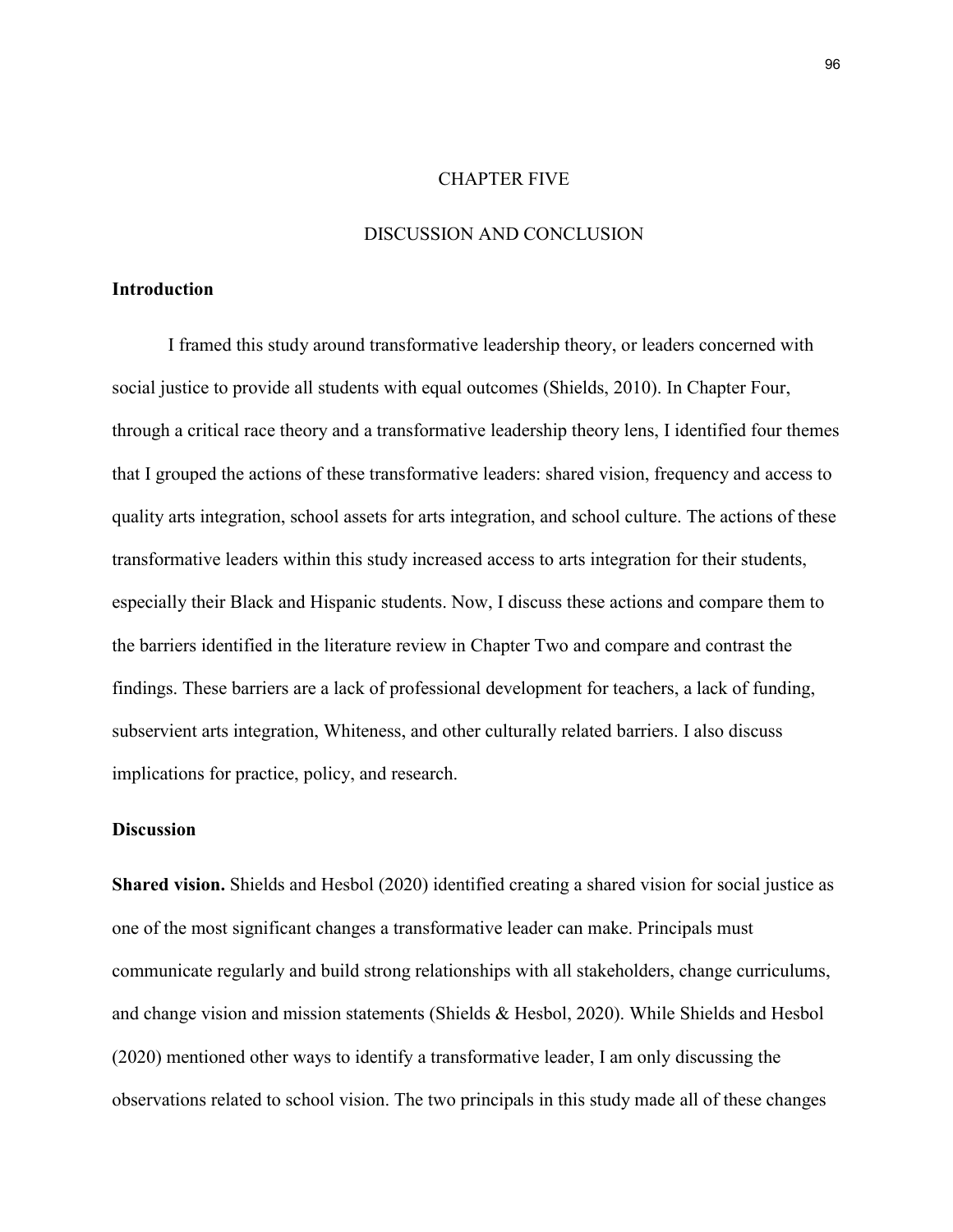to create a more equitable arts-integrated school. In this section, I discuss how each principal went about implementing a shared vision, how these two cases compare to one another, and how they compare to the literature discussed in Chapter Two.

Seaside Elementary's shared school vision of arts integration and the fine arts is apparent wherever you are in the building. There are signs of the arts throughout the campus, from the flag in front of the school to the murals in the bathrooms to the stage lights in the lobby. The principal at Seaside, Mr. Lambert, created a shared vision for arts integration with a small group of teachers, community members, business persons, district personnel, and parents. Mr. Lambert provided his teachers with regular professional development in arts integration through faculty meetings, PLCs for co-planning with fine arts teachers, conferences, workshops, and classes. The school wrote and received grants, such as the DAP and ABC grants, that paid for the classes. The school also created an arts strategic plan to plan how the school would provide arts experiences for its students over several years. An arts steering committee, consisting of many different stakeholders including teachers and district employees, wrote this plan to decide how the school would spend the grants. In addition, Mr. Lambert spent his own time and labor to build new arts facilities for his school. Located in front of the school are all of the arts facilities. When visitors enter the school, there is no mistaking that this is an arts school from the six different fine arts classes in the front to all the art on the walls.

While the outside of Sunset Elementary may look like a regular elementary school, upon entering the lobby doors, a visitor immediately sees art hanging from the wall and colorful streamers hanging from the ceiling. Visitors wait in old theater seating in the lobby. These are signs of a shared vision of arts integration that Mrs. McDaniel, the principal, created with her teachers through shared leadership. She supported this shared vision through professional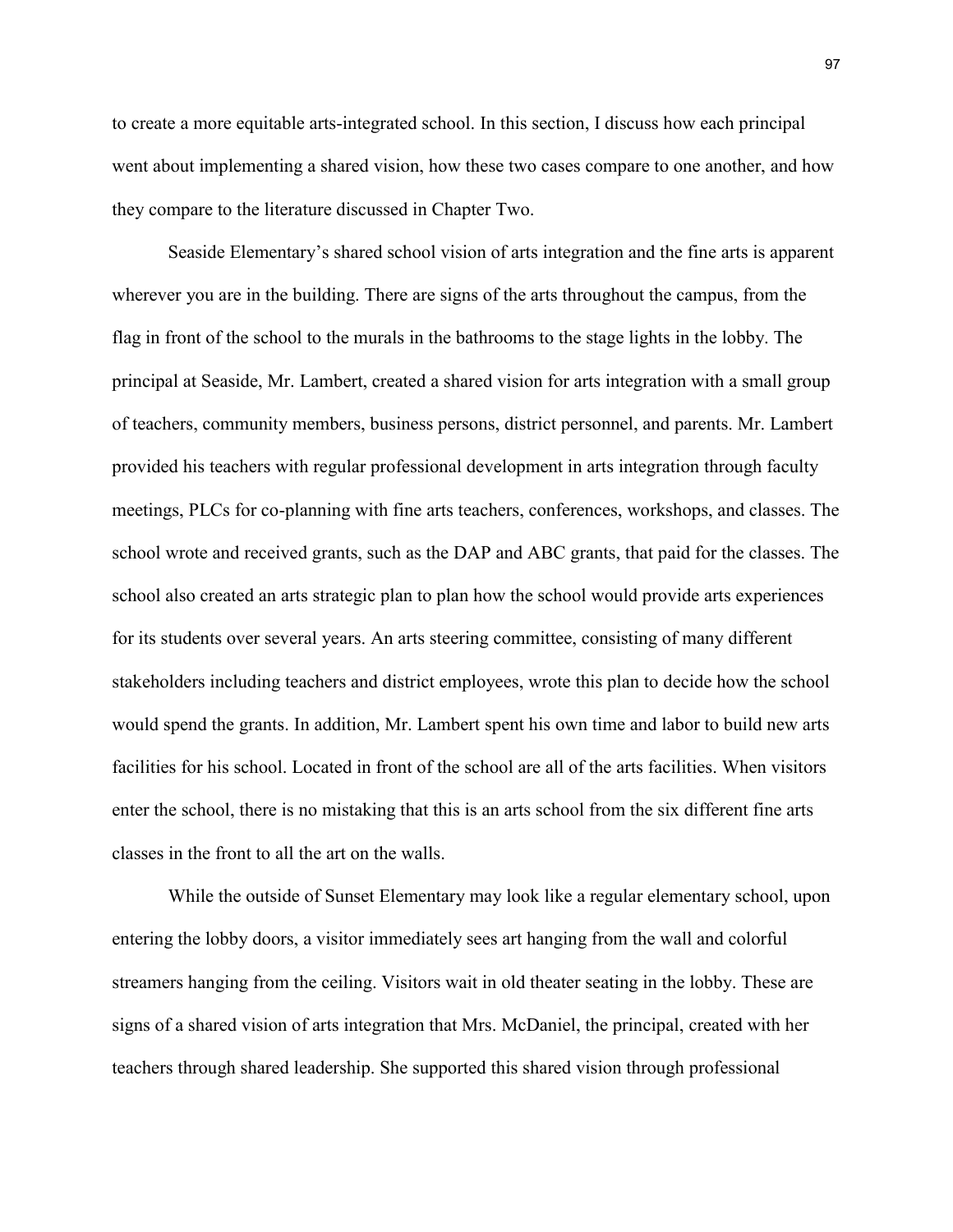development for her teachers in arts integration. She also held regular weekly meetings with the fine arts teachers to discuss the arts and arts integration. Sunset Elementary teachers applied for and received the DAP and ABC arts and arts integration grants. These grants help purchase fine arts supplies, artists in residence, arts-based field trips, and professional development in the fine arts and arts integration for teachers. Mrs. McDaniel and her teachers built their arts integration curriculum by using a website with pre-created co-equal arts integration lesson plans and a schedule that allowed for weekly co-planning and co-teaching in arts integration.

Critical Race Theory is one theory that frames this study (Delgado, 1995).One way that transformative leaders who have adopted a Critical Race Theory framework can be identified and observed is by a principal working closely with stakeholders to identify policies, practices, and procedures that do not benefit all students (DeMatthews et al., 2021). The principals at both schools created their shared visions by working with multiple stakeholders including community members, parents, district personnel, parents, and teachers. Both schools created arts strategic plans through their grants which require different stakeholders to plan for the arts experiences and materials purchased for the school. Mrs. McDaniel knew that the current instructional methods were not benefitting all of her students as the state labeled her school as a CSI school for low student achievement. She and her stakeholders decided on a shared vision of arts integration to bring more engaging educational opportunities to raise student achievement.

In order to carry out a shared vision of equitable school-wide arts integration, principals must provide teachers with professional development. A lack of professional development in arts integration was the first barrier identified in Chapter Two. Researchers have identified professional development as crucial in providing effective arts education (President's Committee on the Arts and the Humanities, 2011; Charland, 2014). Principals at both Seaside and Sunset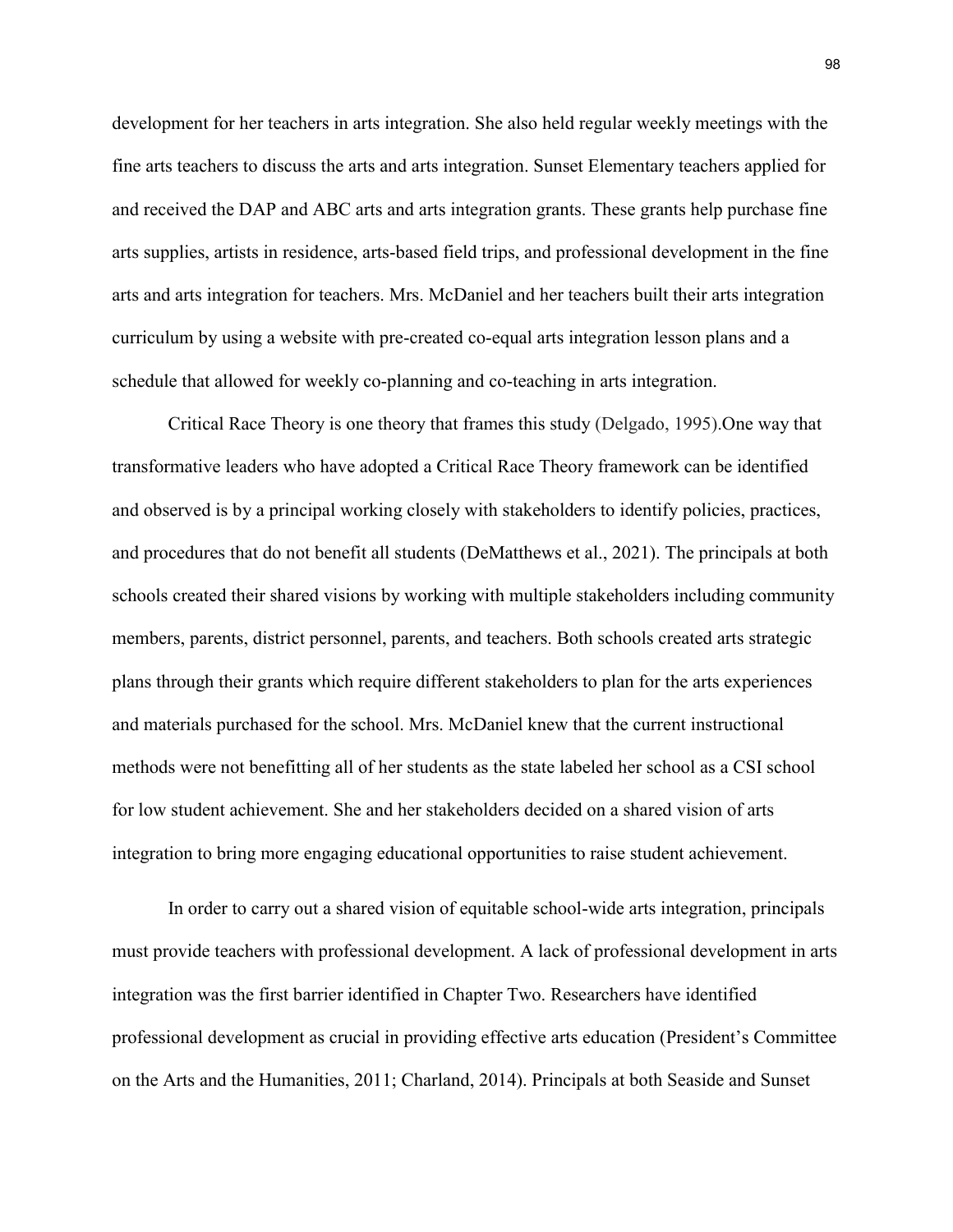provided their teachers with initial professional development (PD), and ongoing PD in arts integration. Their most useful and used form of PD was faculty meetings where teachers from the schools would present what co-equal arts integration is and how to implement this form of instruction. While these two principals provided PD for their teachers in arts integration, they did not provide PD in race and racial issues in education (Theoharis & Haddix, 2011).

While teachers in many schools lack training in the arts (Bell, 2014), both schools in this study had certified fine arts teachers and had at least one teacher in each school certified in arts integration. In addition, teachers at high-poverty schools are less likely to use co-equal arts integration teaching methods. Both schools in this study were low-income, Title 1 schools. The principals at these two schools overcame this barrier of a lack of teacher training through the creative use of professional development. They used their faculty members, some of whom were certified in arts integration, to train the rest of the staff. By utilizing their resources, they could provide free PD to their teachers.

Both principals in this study also wrote and received arts grants, the DAP and the ABC grants, which provided professional development classes to their teachers at no cost to the school or district. Sunset Elementary also used a website that provided co-equal arts integration lesson plans to their teachers. Several of these lesson plans were shared as artifacts for this study and observed during a site visit. Each lesson plan has a core academic standard and a fine arts standard, and teachers assess students in both areas for the lesson.

The findings of my study align with a previous study where leaders at a school created a school-wide mission to make arts a priority in scheduling (Baxley, 2014). In my study, I found the same to be true with arts integration. Sunset and Seaside Elementary principals changed their school's visions, worked with a team of employees to create a new school vision of arts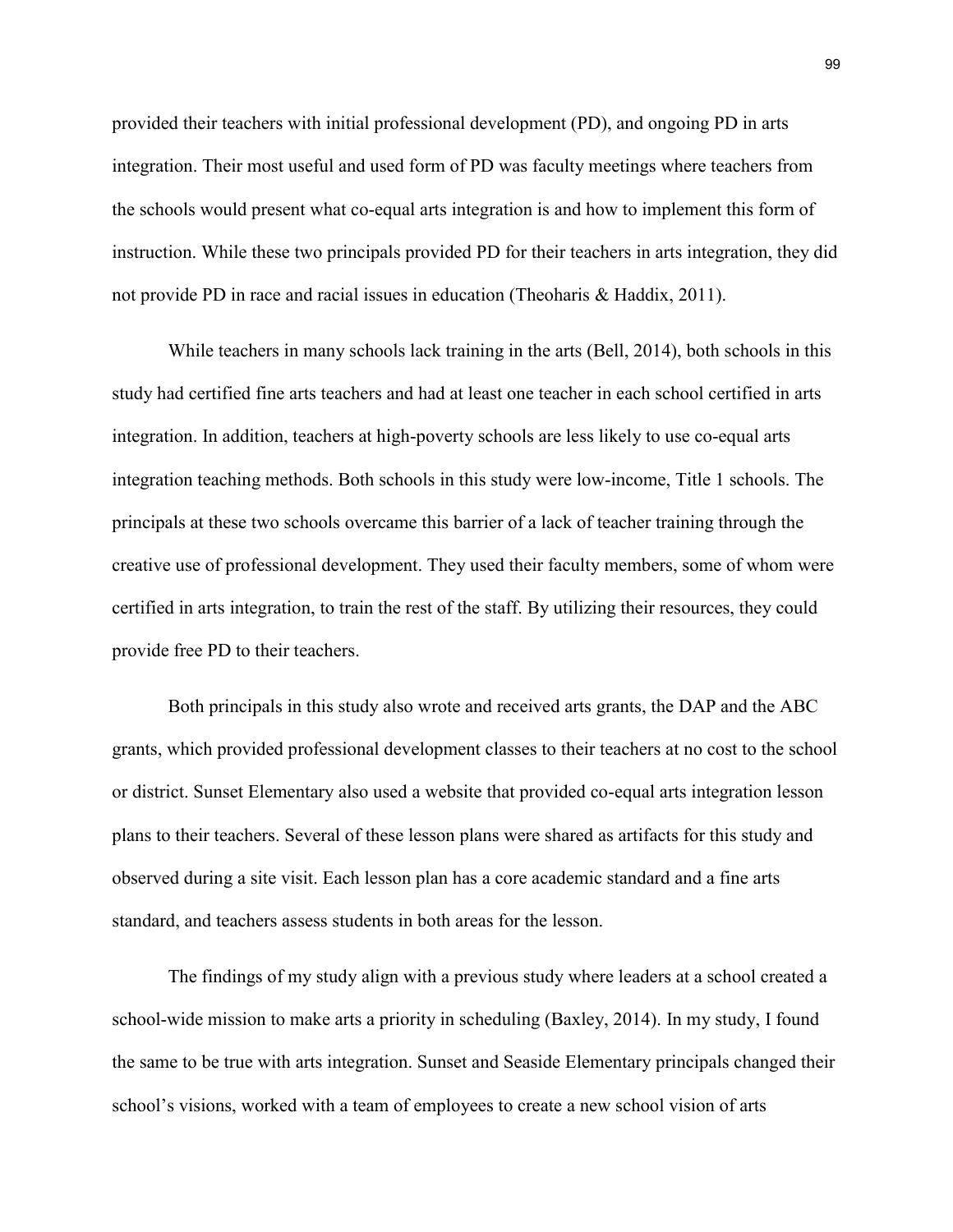integration, and contributed their success in school-wide arts integration mainly to their changed schedule. Both principals created new schedules with time each week for co-teaching and coplanning in arts integration and after-school meetings once a week or once every other week to plan. These continuous meetings and PD in arts integration have helped these two schools stay focused on arts integration. Additionally, Mrs. McDaniel used arts integration to help her school work towards hopefully getting off of the CSI list one day. While being on the CSI list could have been a competing priority for some, causing them to reduce or eliminate the art in exchange for more time in strictly math or reading, Mrs. McDaniel used arts integration to help raise student achievement.

One step towards creating a shared vision observed at Seaside and not at Sunset was the improvement of facilities. Mr. Lambert moved the fine arts classes to the front of the school to make sure that the arts stayed the focus of the school and provide the fine arts teachers with larger classrooms. Additionally, he improved the dance and drama rooms by adding a dance floor to the dance room and created a black box theater for the drama room. While the most significant changes to facilities took place at Seaside, both schools' shared visions of arts integration were apparent throughout the buildings. Seaside had signage, sculptures, instruments, theater lighting in the lobby, and seven fine arts classes (including the six classrooms for each fine arts teacher and an additional piano lab) concentrated in one area at the front of the school. Sunset only had three fine arts classrooms but was dispersed in different buildings within the school campus. Sunset also had visual signs of the arts, including student artwork on the walls, theater seating in the lobby, and colorful streamers hung from the ceiling.

Opportunities in arts integration and the fine arts are not evenly distributed among schools and students (The President's Committee on the Arts and the Humanities, 2011);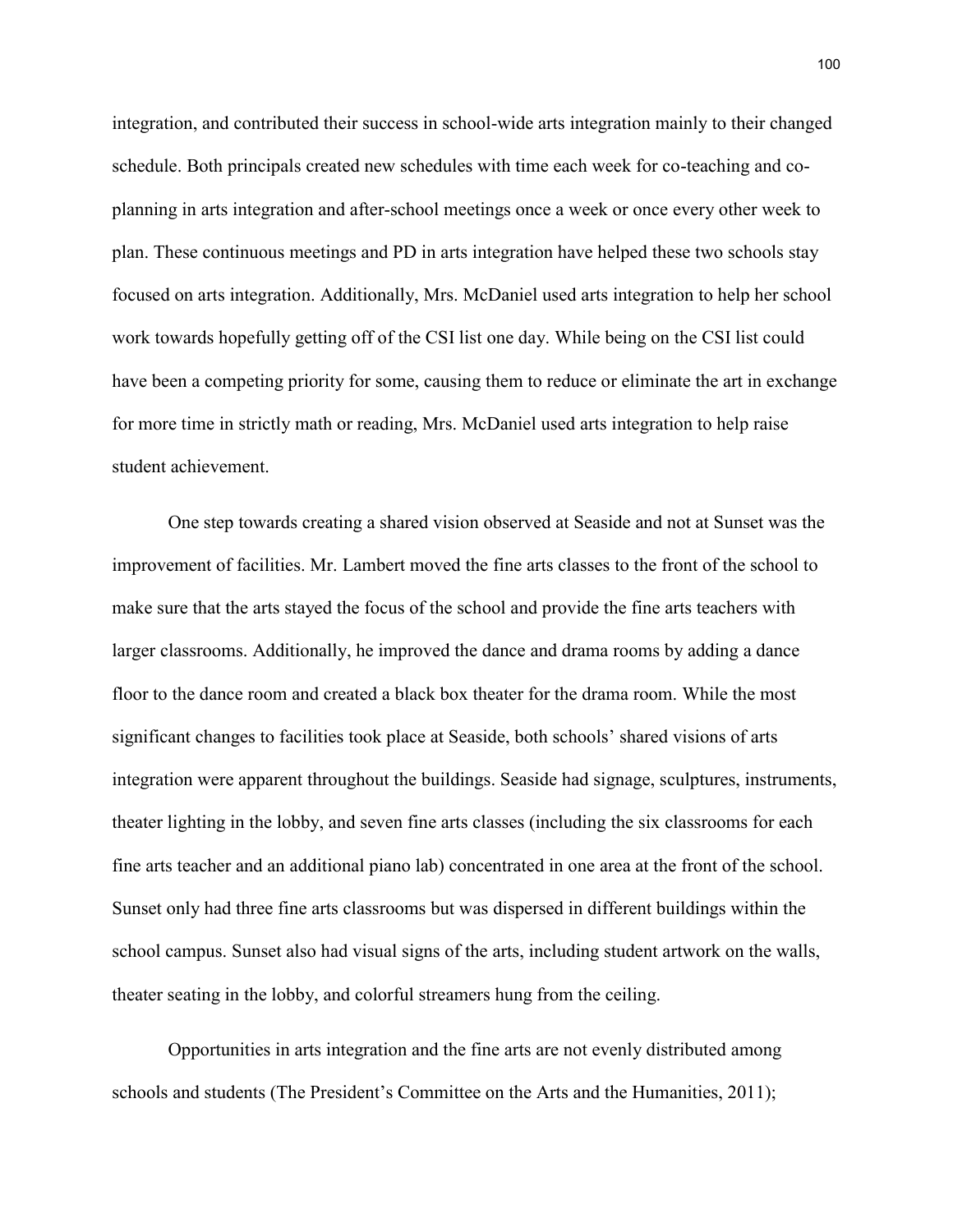however, the principals at Seaside and Sunset Elementary Schools created a more accessible and equitable shared vision of arts integration for their schools. They worked with teams of multiple stakeholders to create and carry out these visions. They also provided professional development, received arts grants, built an arts integration curriculum, and one principal improved facilities. Unfortunately, from the findings in this study, these schools still lack professional development in race in education to create even more equitable experiences in the arts.

**Frequency and access to quality arts-integrated curriculum**. Transformative principals can create more equitable opportunities for Black and Hispanic students by increasing the amount of arts-integrated instruction they receive and improving the quality of arts-integrated instruction that students receive. In this section I discuss how each principal created more equitable arts integration experiences for their students by increasing the frequency of artsintegrated teaching methods used and the quality of arts integration through scheduling, professional development, and lessons culturally related to their students' lives and compare these actions to the research discussed in Chapter Two.

Principal Lambert increased the frequency of arts-integrated instruction and the quality of the arts-integrated curriculum at his school. He achieved this by changing the schedule to give core academic and fine arts teachers time to meet for arts integration co-planning every other week. Mr. Lambert also gave the fine arts teachers time in their schedules to go into core academic classrooms and co-teach arts-integrated lessons. He provided teachers with regular professional development in faculty meetings and conferences, workshops, and purchased literature. In addition, the teachers at Seaside created some lessons related to their students' lives and cultures, such as a play on African American history and equality.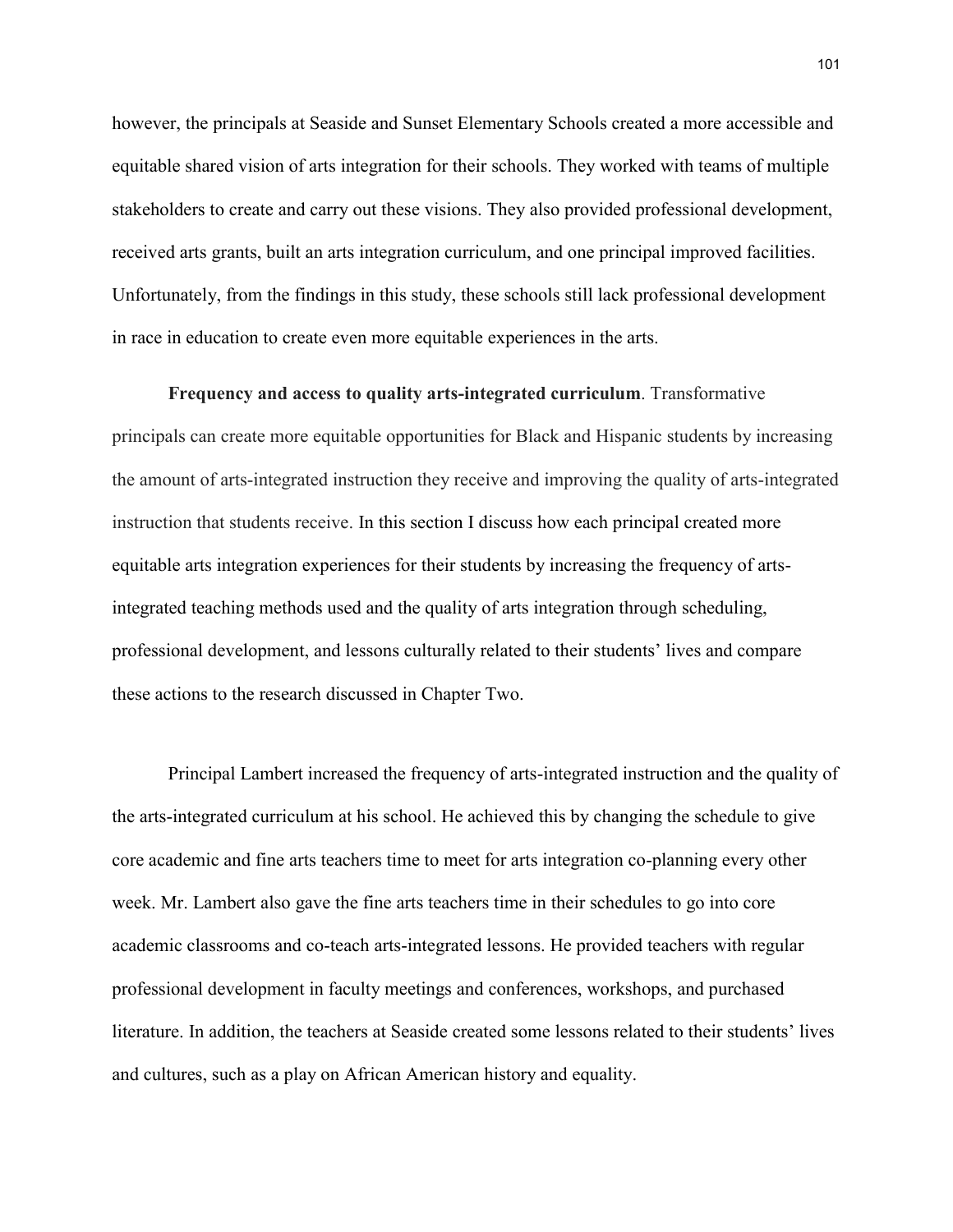Principal McDaniel increased access to arts integration school-wide. When she first came to the school, only three classes of students throughout the entire school received arts-integrated instruction and increased time in the fine arts. At the time of the study, Mrs. McDaniel increased this access to every student in the school receiving arts-integrated instruction and plans for increased fine arts classes each day for all students the following year. She provided her teachers with a professional development session on arts integration, what it was, and how to implement this curriculum before she implemented this school-wide arts integration vision. Mrs. McDaniel also created a new schedule with time for fine arts teachers to co-teach with core academic teachers each week co-plan after school each week for arts integration. One of the teachers interviewed for this study gave specific examples of how she and her coworkers worked to ensure that their lessons were culturally relevant to their students' lives and cultures.

White students typically enjoy more art education than Black and Hispanic students (Rabkin & Hedberg, 2011). This is true even in the Seaside Elementary district as illustrated in Figure 4. While 30% of the district's middle school population are Black students, the auditionbased middle arts school only has 16% Black students. This is true for Hispanic students as well. Nine percent (9%) of the students who attend middle school in the district are Hispanic, yet middle-level arts school only has a Hispanic population of 4%. While the representation of Black and Hispanic students decreases at the middle-level art school, the representation of White students increases from 50% of the total district population to 68% at the art school. Therefore, more White students in Seaside's district enjoy art education than Black and Hispanic students. This supports what current research says about fewer Black and Hispanic students participating in the arts than White students (Gaztambide-Fernandez & Parekh, 2017; Rabkin & Hedberg, 2011).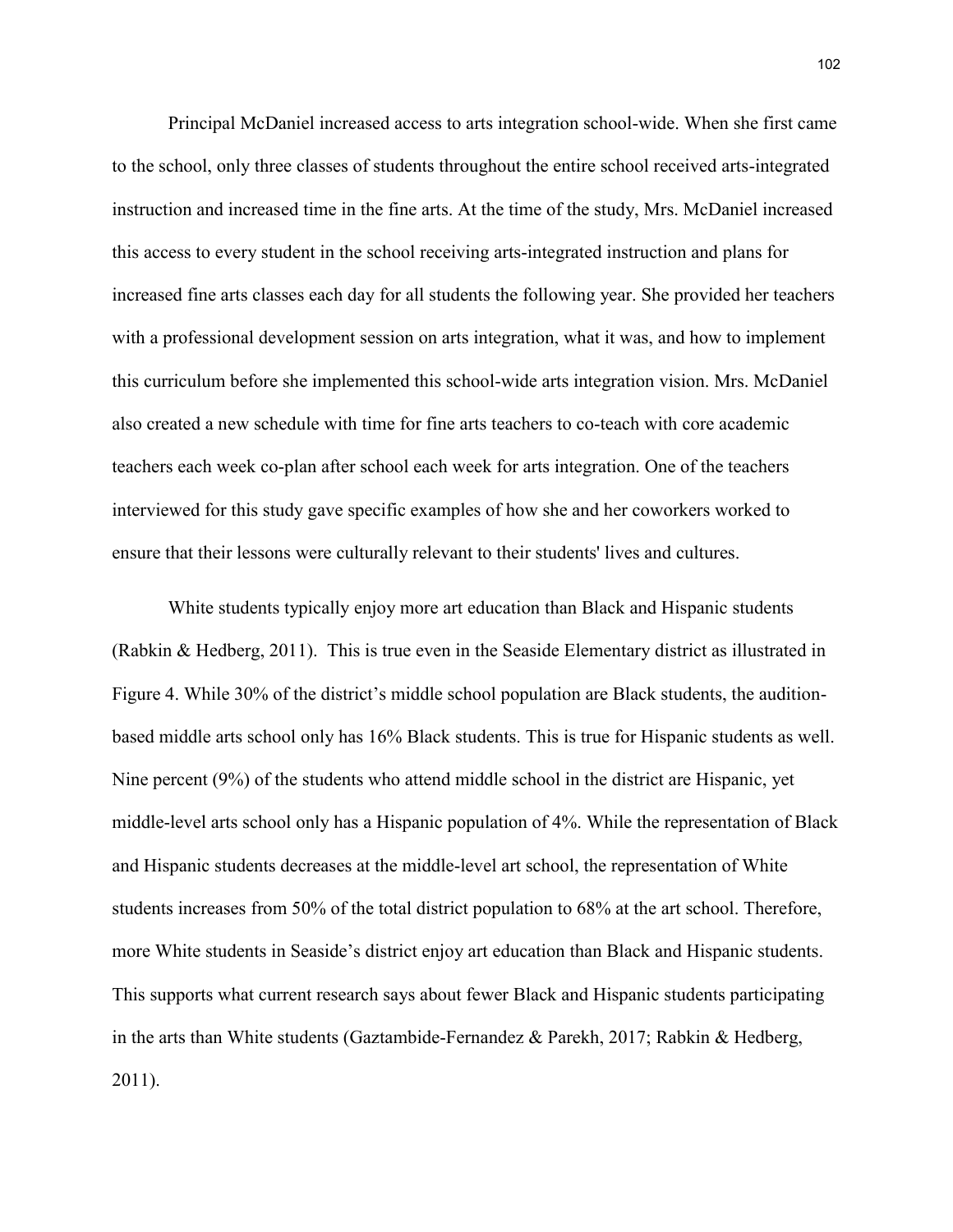### **Figure 4**



Middle-level Art School Demographic Percentages

Both schools in this study have large populations of Black students and also serve a smaller population of Hispanic students. The principals of these schools increased the number of times that students received arts-integrated lessons by changing the schedule to include specified times for teachers to co-plan and co-teach in arts integration. Mrs. McDaniel at Sunset also required her teachers to teach at least three arts-integrated lessons per week, one of those times each week being co-taught with a fine arts teacher. Additionally, Mr. Lambert at Seaside Elementary provided workshops for the parents and students of his school to help increase their access to the audition-based middle-level arts school in the district.

Several studies mentioned in Chapter Two found that Black students, especially Black males, downplayed their academic success and artistic talents to avoid negative backlash from their peers (Brown, 1995; Charland, 2010; Stinson, 2011). By making arts integration schoolwide among their schools with a large population of Black students, the principals at Sunset and Seaside broke down this barrier since all students within the school were doing the same thing.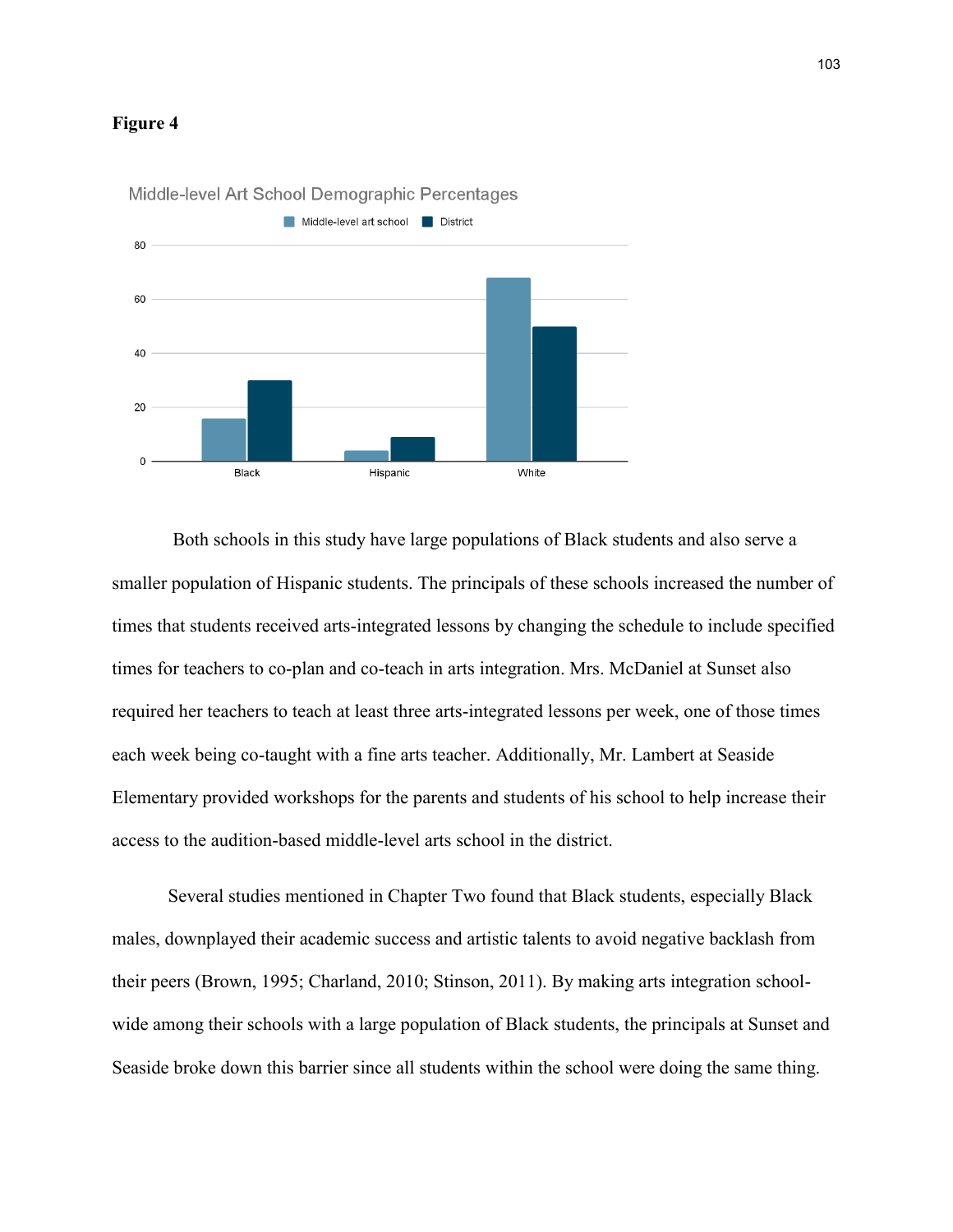In a survey on the effects of arts integration in their school, the teachers at Sunset reported that their students were enjoying their arts-integrated lessons and participating more. The drama teacher at Seaside told a story about her first year at the school. She said she had her students perform in a play, but they were so terrified that many students would not even come onto the stage. She said the following years after students had buy-in and the love of the arts passed down year after year from students and teachers, her students had no problem performing.

Students who attend predominantly Black schools are less engaged and have lower math scores (Lleras, 2008). Sunset staff, a school with a 69% Black student population, sees this throughout their school labeled as a CSI school or a low-performing school identified by the state. However, Mrs. McDaniel and her staff at Sunset used arts integration to increase student achievement, and student engagement as many researchers have identified this as being a positive effect of arts integration (DeMoss & Morris, 2002; Ingram & Seashore, 2003; Lorimer, 2011; Lynch, 2015; Werner & Freeman, 2001). In a survey administered in February 2022 during the time of this study, teachers at Sunset said the following remarks about arts integration and student learning: "it has helped students remember terms and math concepts," "it helps my students improve their learning abilities," and "encourages them to participate, it is helping students to learn and retain information," "the students love it and are having fun while learning," "it is more engaging, my students are enjoying creating art within the content areas", "students understand the concepts better," among others.

The principal at Seaside worked with his staff to combat Whiteness in the arts or the idea that White students typically enjoy more art education than Black and Hispanic students (Rabkin & Hedberg, 2011). Mr. Lambert stated that his students are disadvantaged compared to wealthier students within his district who are all auditioning for the same middle-level arts school. Because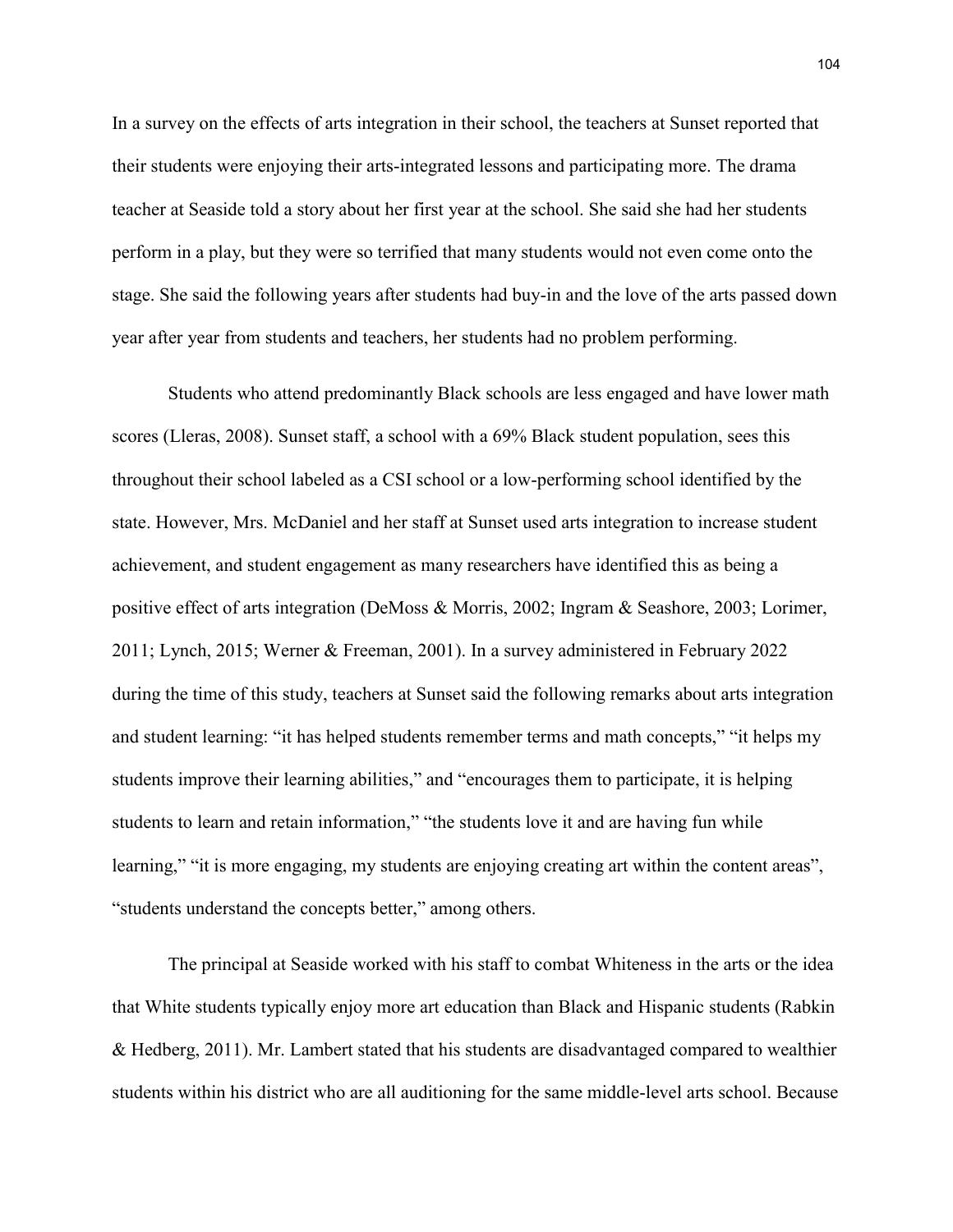his students cannot afford private fine arts lessons, he and his teachers provided students and parents with workshops to prepare and educate them for the middle-level arts school audition process. He also has the highest number of fine arts teachers in the district compared to the other elementary schools. This, combined with the semester-long arts classes and arts-integrated lessons, help to give his student more access and opportunities at the middle-level school for the arts and later on in life.

One barrier that seemed to still be present within the two elementary schools in this study was that only 1% to 2% of art teachers within the United States are Black (NAEA. 2001). While this study is slightly outdated, the findings do not appear to have changed much since that data was reported All nine fine arts teachers at both schools in this study are White. Ten percent (10%) of teachers at Seaside Elementary are Black, and the remaining teachers are White. This means that only 6 out of 55 teachers are Black while the student population is 65% Black and only 25% White. Mr. Lambert stated that occasionally he has a parent express feelings that they wish their child had a teacher they could relate to or who looked like them. It is unclear if the schools hire White fine arts teachers due to a lack of diverse applicants or hire them because they are educated in White arts forms which are considered the norm, such as a dance teacher with ballet training over African dance training (Davis, 2018).

. While Black and Hispanic students in both districts in this study have gained access to arts integration teaching practices, Black and Hispanic teachers in the districts still lack access to teaching jobs in the fine arts fields. According to transformative leadership theory, transformative leaders should work in all aspects of leadership to meaningfully consider race and racial issues (DeMatthews et al, 2021). In addition, according to critical race theory, most schools are not constructed in a way that is equitable to all people (Delgado, 1995). Therefore,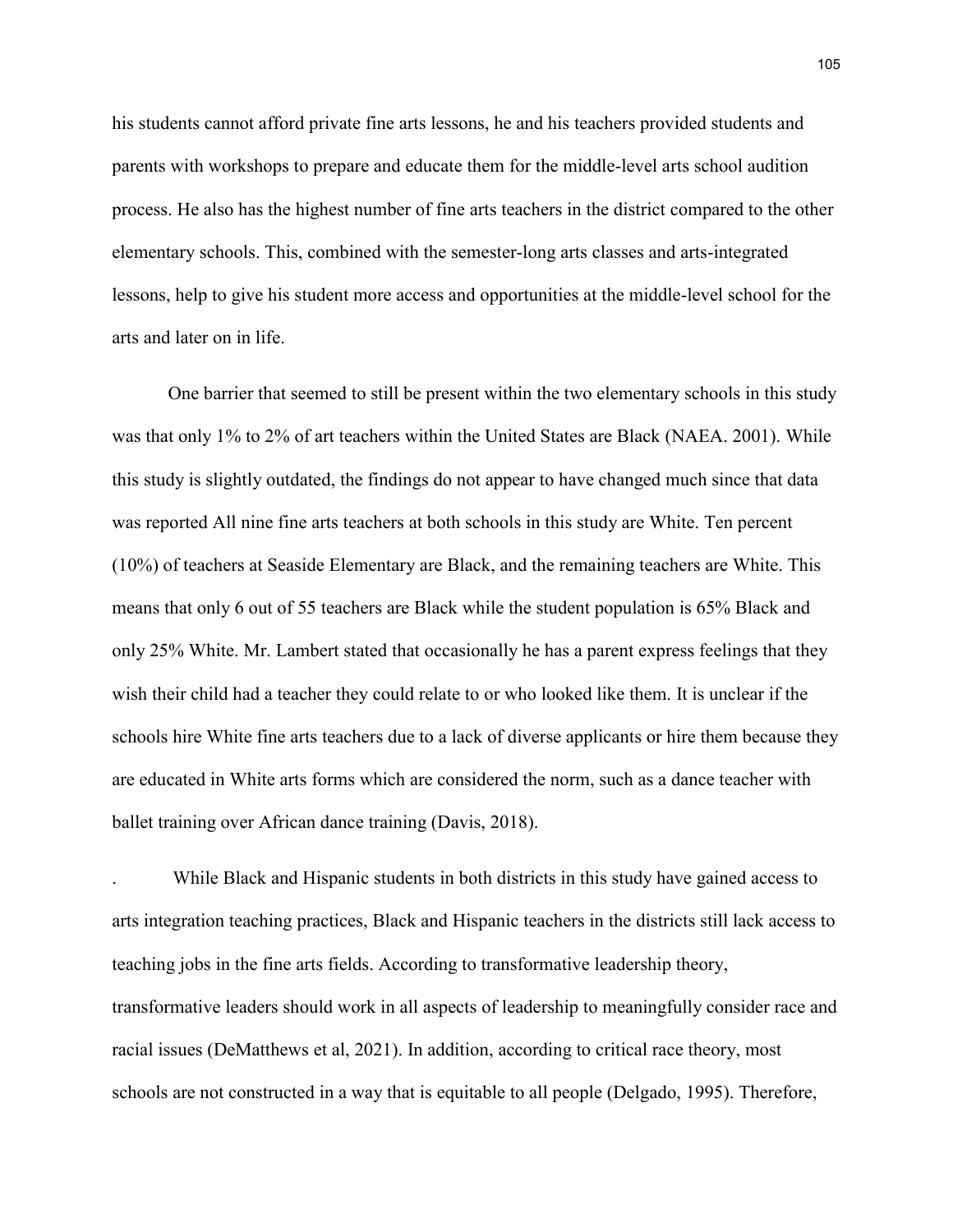the transformative leaders in my study should consider creating equitable job opportunities for teachers of color and teachers who fine arts experiences are not a part of the White dominant fine arts, such as ballet. This could also lead to more equitable experiences for their students as well so students of color can have teachers who can culturally relate to them.

Despite this barrier of a lack of diversity among teachers, teachers at both schools discussed teaching lessons that were culturally relevant to their students' lives. Mrs. Sumter at Sunset, in particular, discussed picking a book that only had African American characters and characters that lived in houses similar to the ones of her students. Mrs. Winter at Seaside also mentioned her students writing and performing a Black history play each year. Both teachers said there is room for improvement for teaching to other cultures and teaching more culturally relevant lessons to their students' personal lives. In an informal discussion with the dance teacher at Seaside during a site visit, she stated that she primarily teaches jazz dance to fourth and fifth grade students. Jazz dance is rooted in African dance, which relates more to the culture of her students than ballet and modern dance, which are Eurocentric dance forms more often taught in schools and are considered White property (Davis, 2018). This issue is significant because 72% of African American participants in one study could not identify a single African American artist and identified an artist as a White male (Charland, 2010). Therefore, transformative leaders need to make sure that the curriculum is culturally relevant and represents students' cultures within their schools.

One barrier not thoroughly addressed within this study was whether or not these principals did their "own emotional and intellectual work about race" (Theoharis & Haddix, 2011; p. 1338). Mrs. McDaniel discussed talking to her teachers about not letting their students' SES status or skin color affect how they teach the students. However, neither principal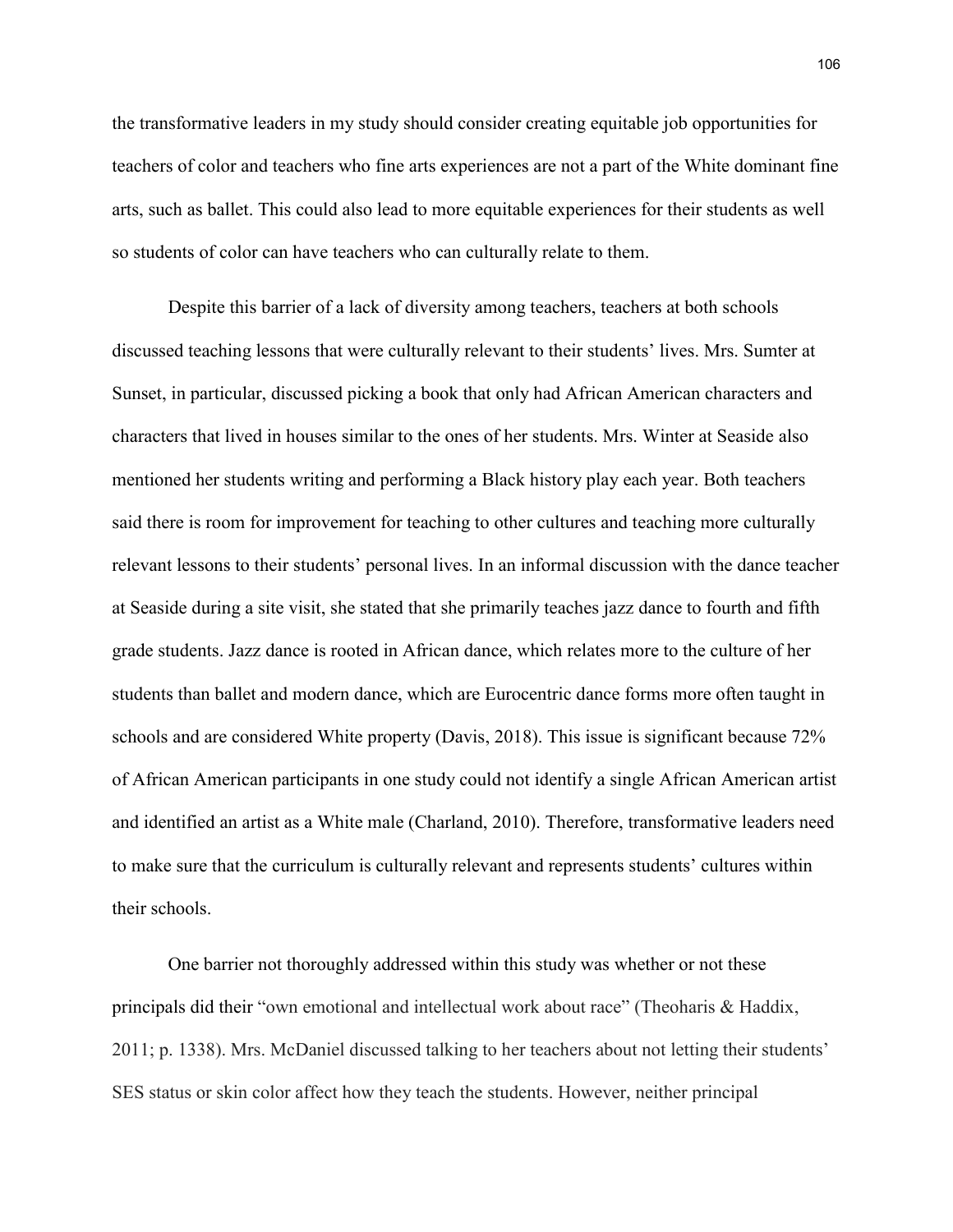mentioned discussing race with their teachers or providing any professional development about this topic as Theoharis and Haddix (2011) suggested principals do to create equitable schools.

The teachers consciously worked to ensure that their students had lessons that they could relate to despite the racial and cultural differences among teachers and students at both schools. Past studies have shown that this is a barrier for Black students because there are few policies that ensure that schools provide Black students with arts education experiences affirming their backgrounds and cultural identities (Kraehe et al., 2016). Most Black students identify an artist as a White man, presumably because teachers have not taught lessons with diverse artists (Charland, 2010). The music teacher at Sunset, Ms. Sumter, talked in-depth about selecting materials and lessons that related to her students' SES and racial backgrounds. Ms. Winter, the drama teacher at Seaside, also spoke about having her students write a play about African American history and racial equality.

There is a lack of teacher training and professional development in arts-integrated instruction (Bell, 2014; Charland, 2011; The President's Committee on the Arts and the Humanities, 2011). In one study, principals identified that they needed more professional development for classroom and fine arts teachers to provide more access to the arts (Bell, 2014). Both principals in this study provided teachers with professional development in faculty meetings to train teachers on what co-equal arts integration was and how it looks. Additionally, Charland (2014) found that teachers will have varying levels of arts-integrated instruction, so not all students will have access to the same high level of arts integration. In particular, Mr. Lambert at Seaside Elementary provided his teachers with constant PD in arts integration from varying sources. Through interviews, I found that both principals mentioned arts integration at most faculty meetings; however, Mr. Lambert had teachers present what arts-integrated lessons they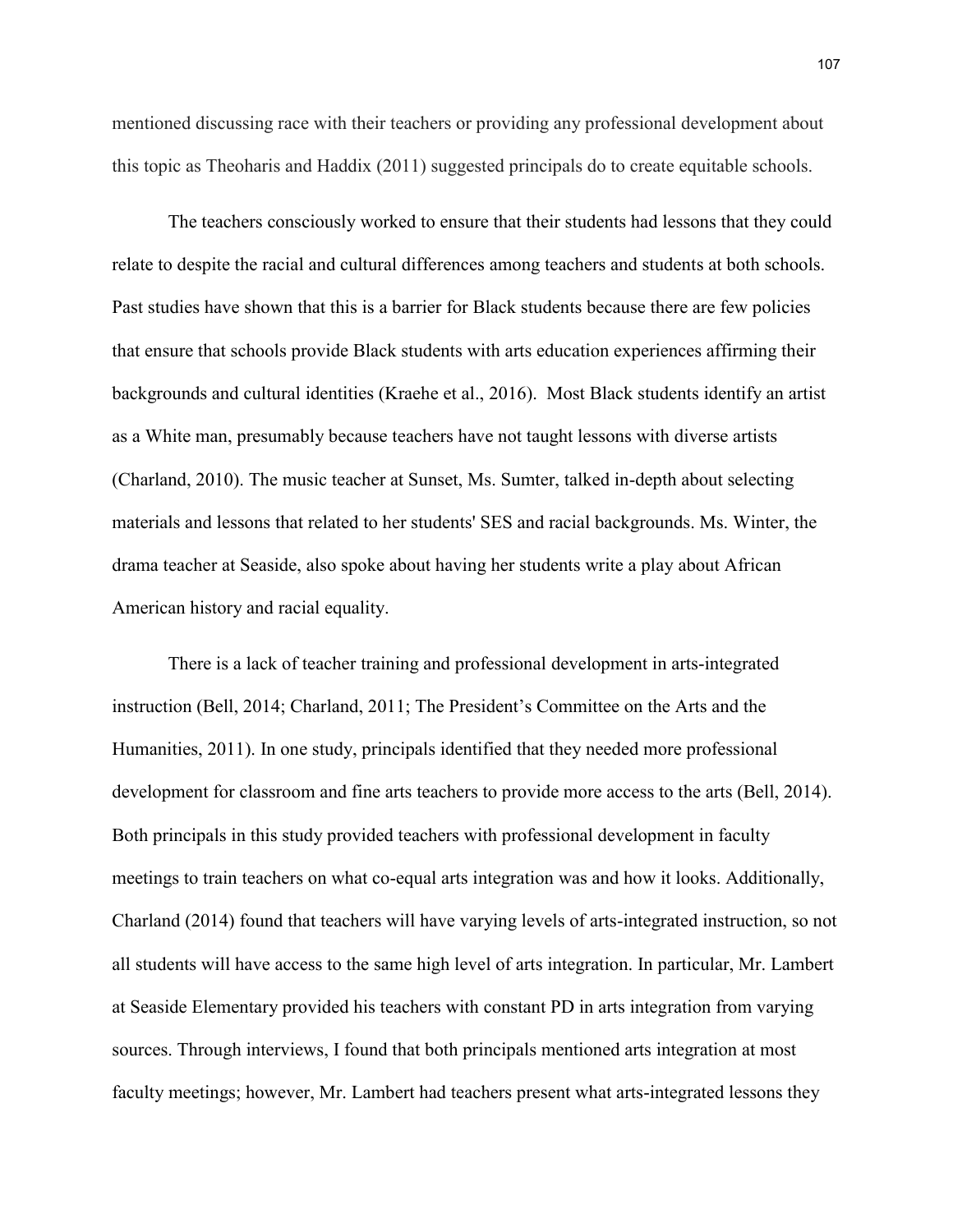were currently doing in their classrooms at regular faculty meetings. He also sent his teachers to conferences and brought in experts on arts integration to train teachers. This constant professional development in arts integration provided students with more access to co-equal arts integration.

Both principals gave their teachers time to co-plan so that there was an expert from each subject integrated when planning the lesson. Mrs. McDaniel also provided her teachers with an online resource which provided them with pre-created co-equal arts-integrated lesson plans. Teachers submitted several of these lesson plans as artifacts for this study. Additionally, I observed two co-equal arts-integrated lessons, one of which was co-taught by a core academic teacher and a visual arts teacher at Sunset Elementary.

**School assets for arts integration.** School assets for arts integration in this study are funding, special programs, staff, and the curriculum. Schools that lack money and other resources to fund the arts tend to lack arts education or arts-integrated teaching practices (Bell, 2014). Donovan and Brown (2017) suggested training teachers on arts-integrated teaching methods in schools that did not have the funds for fine arts programs to provide students with experiences in the arts. In this section, I discuss how the two principals in this study did this in addition to increasing funds, partnering with local organizations, and using their staff to increase arts integration and the program's quality. I also compare these practices identified in this study to the literature from Chapter Two.

Mr. Lambert at Seaside Elementary increased his fine arts and arts integration budget in several ways. He began with a \$1,000 budget for each of the visual arts teachers and added a \$1,000 budget for the choral music teacher. The year this study was conducted, he had just under \$20,000 in grant money. His school used this grant money to increase supplies, facilities, and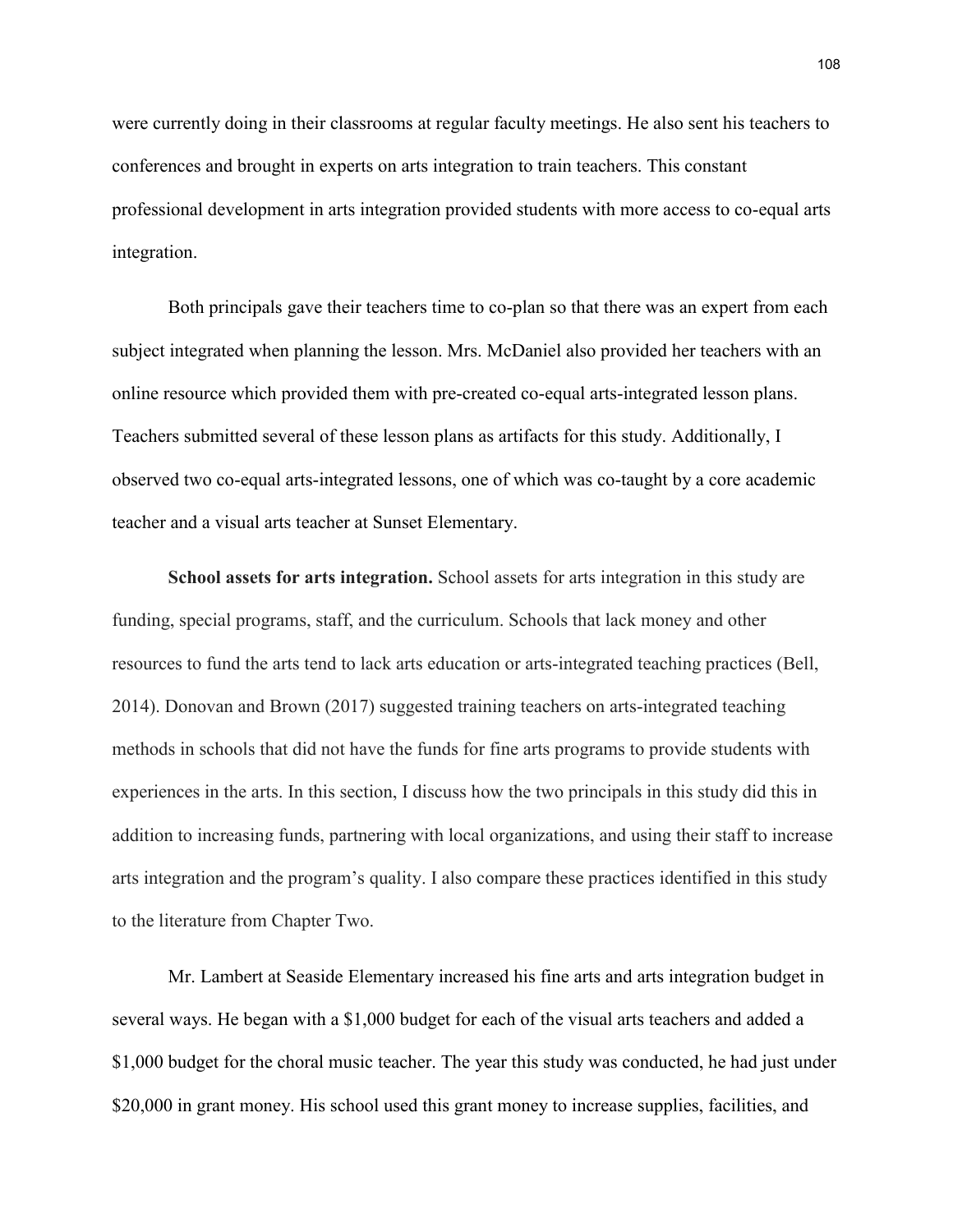arts experiences such as field trips and artists in residence. He also had a partnership with a local organization, Engaging Creative Minds, that gave students additional arts experiences outside of the regular school day.

Mr. Lambert's schedule changes helped him to use his staff more effectively. It allowed teachers scheduled time to co-plan and co-teach to produce co-equal arts-integrated lessons. Over the years, principals at Seaside slowly increased the fine arts staff to six teachers, including a teacher in the building that is certified in arts integration. Additionally, Mr. Lambert used all of his teachers, especially the fine arts teachers, to provide professional development in arts integration during faculty meetings to the rest of the staff.

Mrs. McDaniel's school, Sunset, had both the DAP and ABC arts grants at the time of the study, totaling over \$20,000 in grant money each year to be used for the arts. This money went towards fine arts supplies, including instruments, artists in residence for theater, dance, and music, and field trips. Like Mr. Lambert, Mrs. McDaniel changed the schedule to give her fine arts teachers time to co-teach with core academic teachers in their classrooms for arts integration. In addition, she scheduled the fine arts teachers time to meet with her each week to discuss arts integration and the fine arts, and time to meet with the core academic teachers after school every week for co-planning. Teachers at Sunset have access to a website that offers them co-equal artsintegrated lesson plans created for them.

Schools lacking funding often lack arts-integrated teaching practices or fine arts education (Bell, 2014), yet both of these schools situated in very low-income areas had both. Sunset offered music, visual arts, dance, and school-wide arts integration instruction. Seaside, located in one of the lowest funded districts in the state, offered vocal music, instrumental music, 2D visual arts, 3D visual arts, dance, drama, and school-wide arts integration. Both schools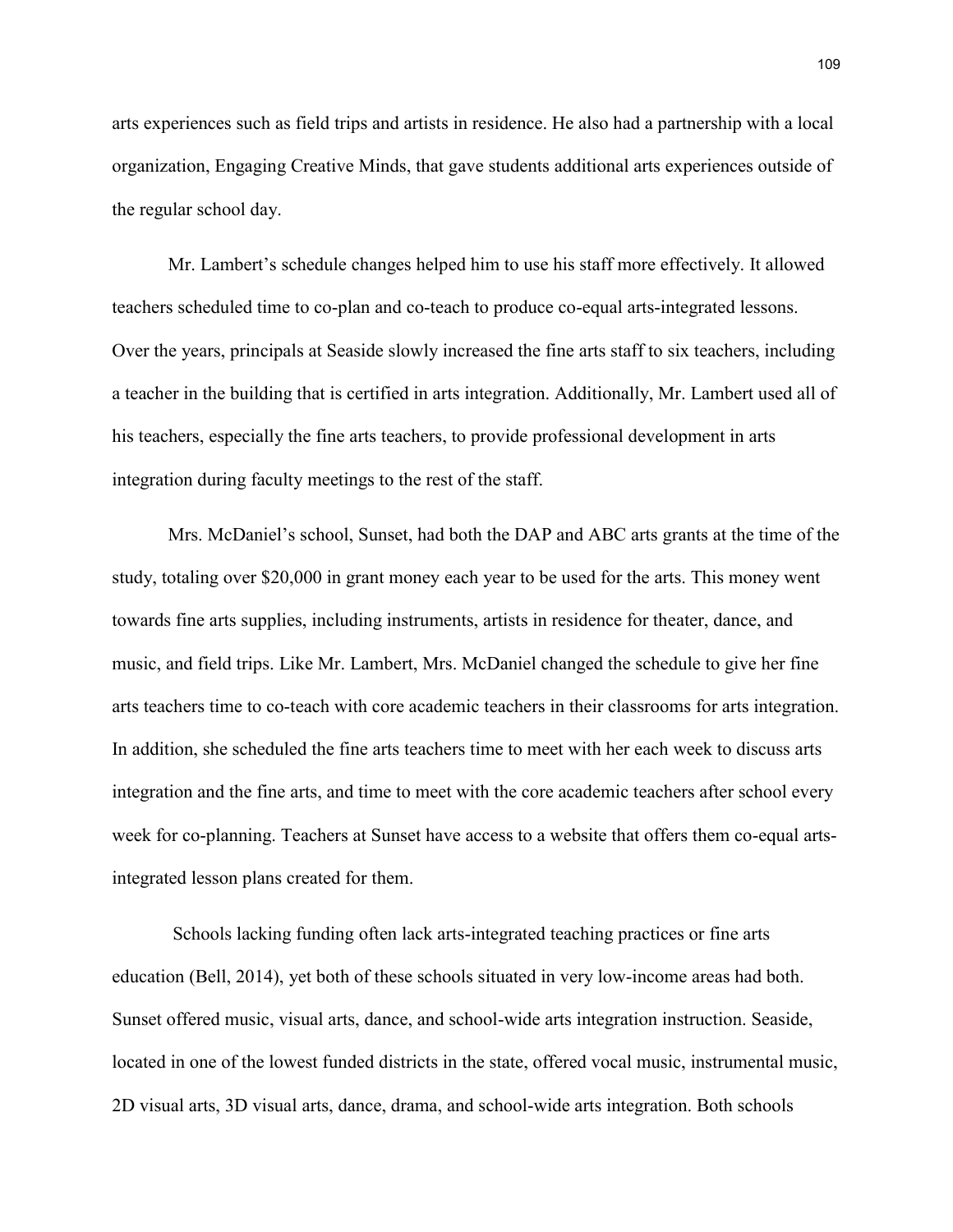received the ABC grant, and most years, they both received the DAP grant. At the time of the study, only Sunset had the DAP grant. The music teacher at Sunset stated that without these grants, she did not think they would have enough money to do everything they wanted to do or expected to do in the arts. Both schools used these grants to buy supplies and pay for professional development to grow their arts integration programs.

Seaside teachers also said that they slowly grew their fine arts staff over the years. Funding was the most significant barrier to the arts identified by a study that included South Carolina schools, the state in which this study was conducted (Bell, 2014). While it goes above and beyond what districts require of a principal, Mr. Lambert at Seaside put in his physical labor to overcome his school's funding issues. While his school did not have the funds for arts facilities, Mr. Lambert worked over one summer with his secretary and a member of the maintenance staff to build a black box theater in his school. He also used grant funding to build an outdoor performance stage for students and utilized free materials from another school to create a dance space.

Access to arts integration does not just mean whether or not a student can attend or participate in arts integration instruction. Sometimes, teachers can regularly provide students with arts-integrated instruction, but it is subservient, meaning that the lessons only teach to the core academic subject standard and not to a fine arts standard as well (Bresler, 1995; Charland, 2014; Mishook & Hedberg, 2011). Co-equal arts integration equally teaches a core subject standard and a fine arts standard (Mishook & Kornhaber, 2006). Principals at Seaside and Sunset provided their students with co-equal arts integration instruction as much as possible through providing PD for teachers, scheduling that allowed regular co-planning and co-teaching among teachers, and providing resources for co-equal lesson plans.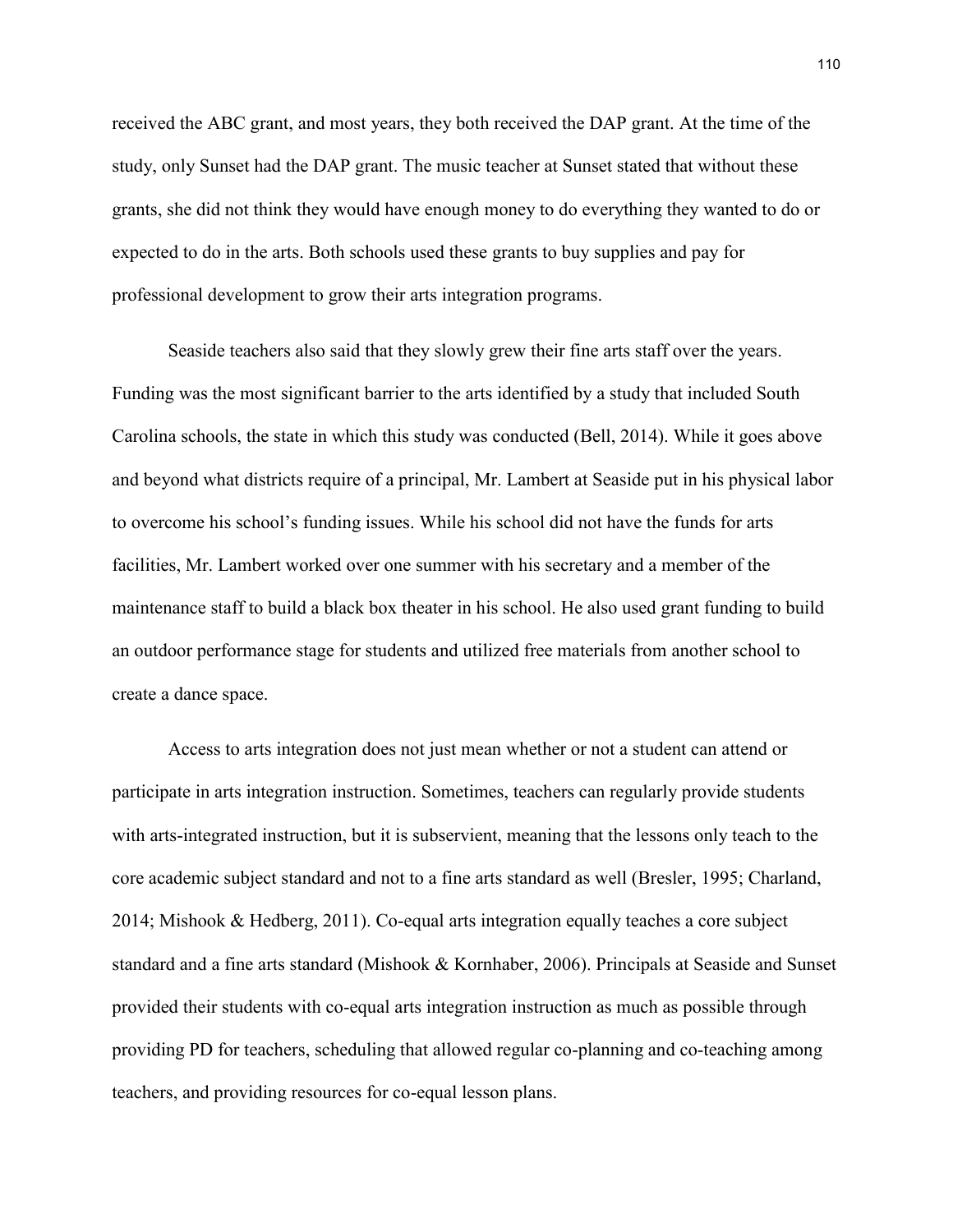While high-poverty schools are more likely to provide subservient arts integration instruction over co-equal arts integration instruction (Mishook  $\&$  Kornhaber, 2006), the two high-poverty schools in this study provided co-equal arts integration instruction. Both schools used their staff to provide regular PD for their faculty at faculty meetings. Teachers were constantly reminded what co-equal arts integration was and given examples of co-equal arts integration lesson plans at the meetings. Core academic and fine arts teachers co-planned and often co-taught so that teachers who were experts in each subject within the lesson could offer input for that part of the lesson. The website utilized by Sunset Elementary for lesson plans also provided teachers with co-equal lesson plans. Each lesson plan had a standard and an objective for each subject being taught within that particular arts-integrated lesson plan, as was observed in the lesson plans given for artifacts and direct observations of the lessons during site visits.

**School culture.** Several main actions that happened within the two school sites of this study that created a shift in school culture to support arts integration. Those changes were change interventions to support a culture supportive of the arts, offering student choice within the arts to promote student buy-in to the arts, and creating a supportive and safe environment for the arts through relationship building. In this section, I discuss how each of these principals changed school culture to promote arts integration and how these changes compare to the literature.

A change intervention is an action or event that influences individuals in the process of change (Hall & Hord, 2015). Mr. Lambert provided change interventions throughout this change process to make sure arts integration remained the vision for the school. He provided arts integration PD at each faculty meeting and at regular meetings every other week of the fine arts and core academic teachers for co-planning for arts integration. This constant collaboration and PD among the faculty helped create buy-in and support from the teachers. Student choice in the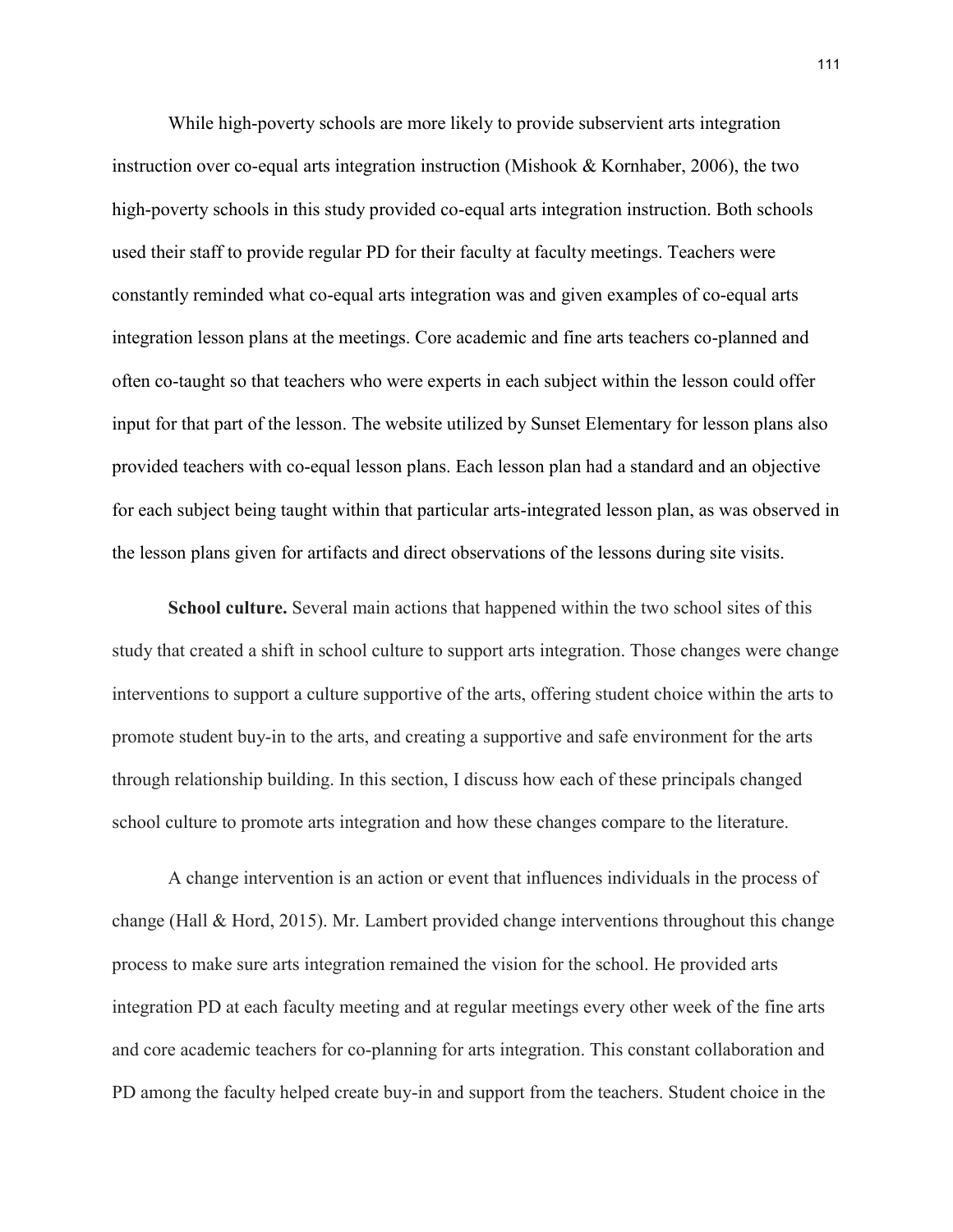arts also helped create student buy-in to the arts and reduced discipline issues. Fourth and fifth grade students at Seaside selected the fine arts classes that they took each semester. Mr. Lambert said that this choice significantly reduced discipline issues from fourth and fifth grade students.

Mrs. McDaniel provided change interventions for her school during their transition to school-wide arts integration. She provided PD through faculty meetings and also had informal meetings with teachers, observed classes, held regular weekly meetings with the fine arts teachers, and talked about arts integration to encourage positive feelings towards arts integration and to promote buy-in with the teachers. Mrs. McDaniel also focused on her relationships with all stakeholders. She worked to promote positive relationships with parents, teachers, and students. Because of these relationships, she significantly reduced disciplinary infractions at her school and helped promote buy-in to arts integration from all stakeholders.

Arts integration increases collaboration among students and among teachers, which helps build relationships (Werner & Freeman, 2001). This study's findings aligned with this finding from Werner and Freeman (2001). Both principals created schedules that allowed continuous and regular communication among teachers to co-plan and co-teach for arts integration. In a teacher survey, teachers at Sunset also reported that their students enjoyed working together in arts integration lessons.

Charland (2011) found that arts integration would not be successful long term without buy-in and commitment from all stakeholders through proper training. Through PLCs, Mr. Lambert and Mrs. McDaniel both created buy-in from their teachers and other stakeholders to plan arts integration and fine arts experiences for their students. They also provided continuous support and PD for teachers in arts integration to be successful with arts integration long term.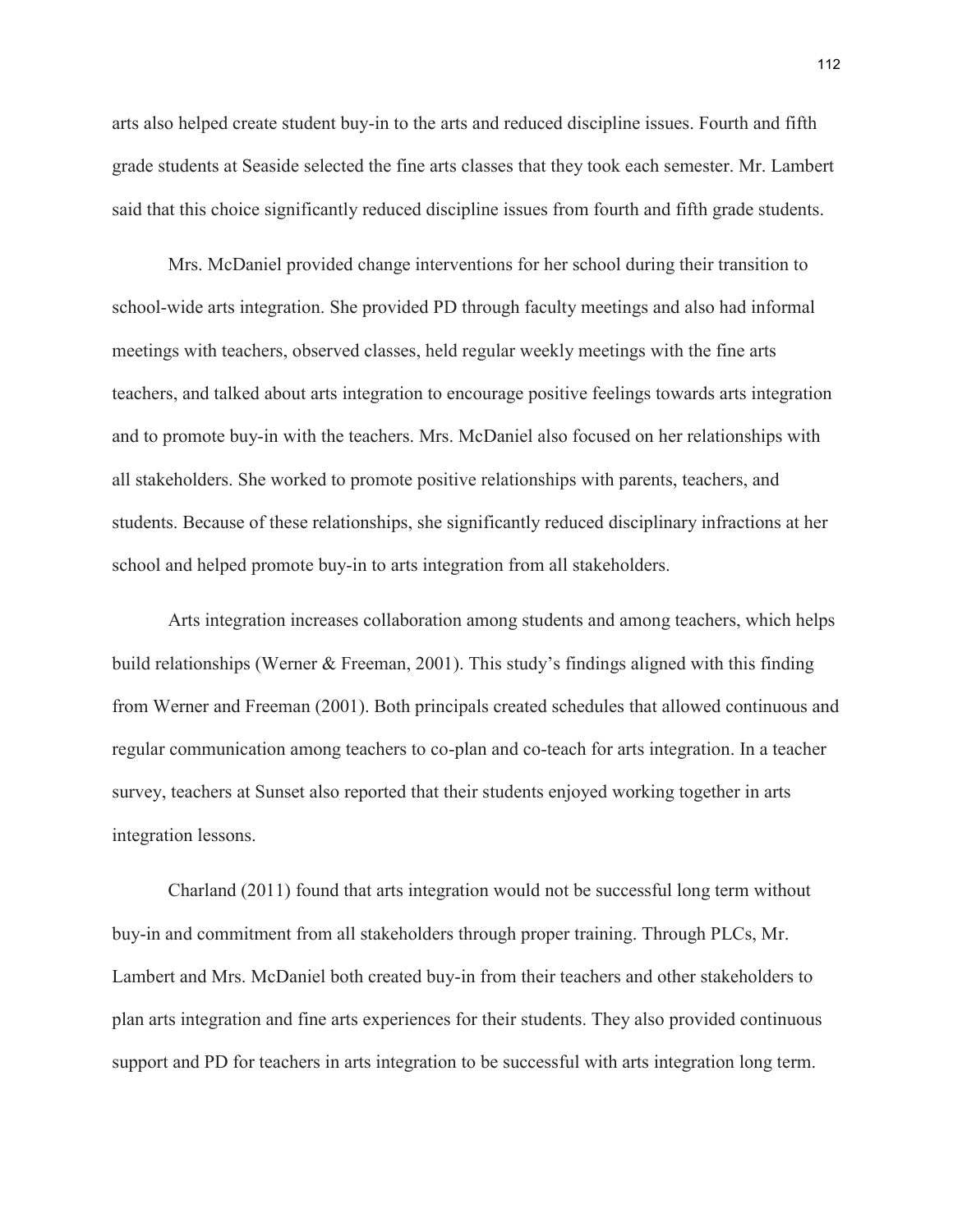However, teachers at Seaside received more support through PD as this PD was more diverse and more frequent.

Transformative leaders who adopt a social justice framework can be identified by maintaining a school culture and environment that makes all students feel welcomed, safe, and included (DeMatthews et al., 2021). Mrs. McDaniel made her students feel welcomed and safe by greeting them at the door every morning and speaking to them as they entered the school. Transformative leaders can also be identified by critically analyzing disciplinary practices and giving students power over their learning experiences (Shields & Hesbol, 2020). Mr. Lambert and Mrs. McDaniel both examined the disciplinary practices at their schools and changed those practices to be based on positive reinforcement. This lowered the disciplinary actions for their students and lessened the students' time spent away from their classrooms when they were not following the rules. In addition, Mr. Lambert gave his fourth and fifth grade students a choice in which fine arts classes they took. Both of these changes in practice led to a more positive school environment where there were fewer disciplinary issues.

### **Implications for Practice, Policy, and Research**

**Implications for practice.** This study provides school building leaders with the tools to make changes to their school policies and practices to provide more access to arts integration for all students, especially for students of color and those in high-poverty schools. Table 5.1 outlines an action plan for principals to follow to provide increased access to more equitable arts integration. The actions, suggestions, resources, and funding are all based on the findings from this study.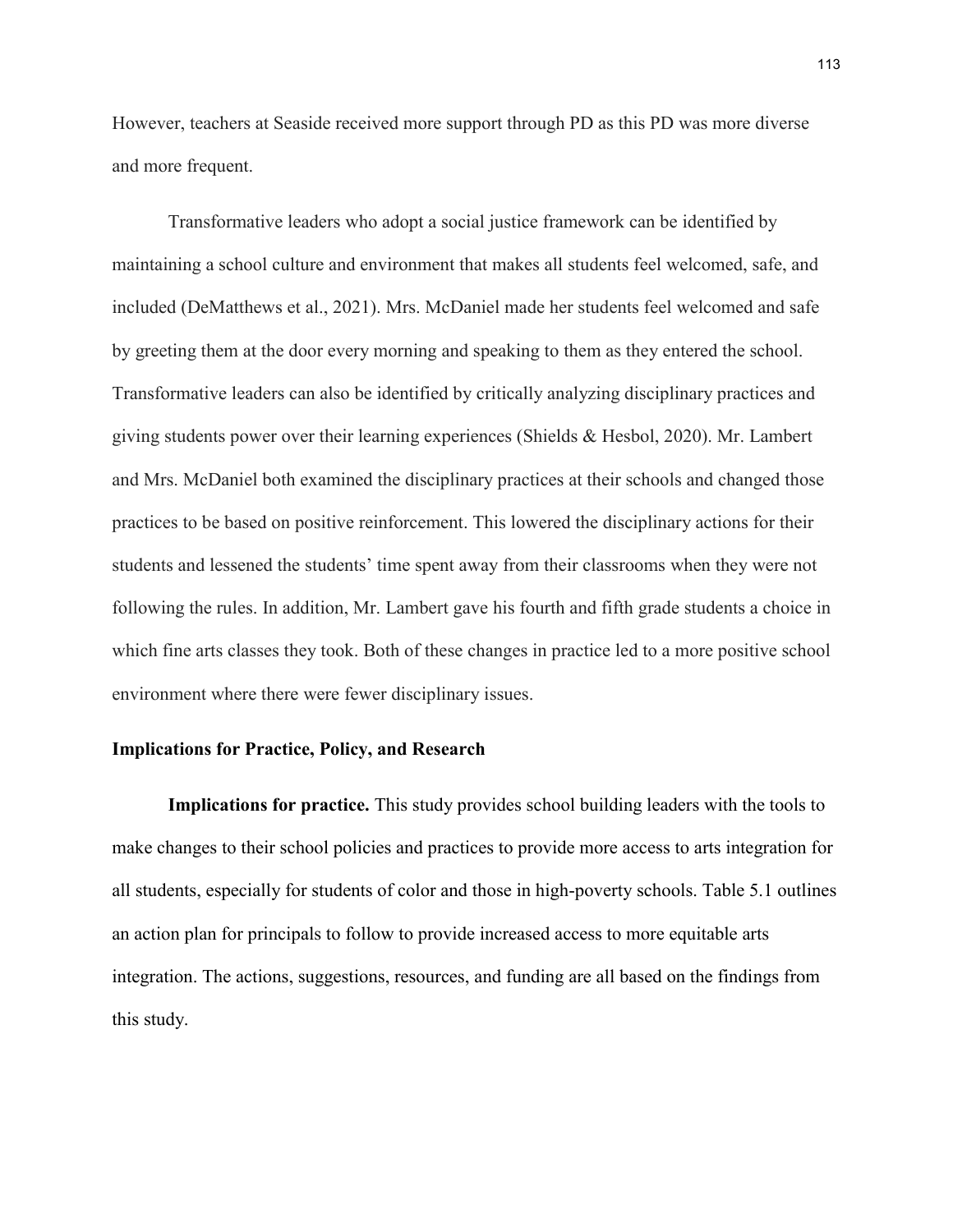## **Table 5.1**

*Action Plan for Equitable and Accessible Arts Integration*

## **Goal 1**

Create a shared school vision for arts integration.

## **Action Steps**

- 1. Establish a leadership committee that will meet to form a unique vision for the school.
- 2. Identify what professional development (PD) will be needed to carry out this vision.
- 3. Apply for arts grants to get this vision started.
- 4. Decide what facilities need to be changed or improved to work towards this vision.
- 5. Establish how fine arts supplies will be purchased or provided to core academic teachers for arts integration.
- 6. Establish how arts integration curriculums will be developed initially and continued to grow in the future.
- 7. Establish how teachers will be supported when there is resistance to this change.

# **Goal 2**

Evaluate frequency of and access to the existing or future arts integration program

# **Action Steps**

- 1. Ask the following questions:
	- a. Do all students feel a part of the art curriculum? In other words, can these students see themselves as artists, or relate to the content? Is the art/artform representative of multiple cultures?
	- b. Do all students have the option to take these classes?
	- c. How are you ensuring that all teachers are teaching high-quality, co-equal arts-integrated lessons?
- 2. Decide how often students will receive arts integration instruction and provide a schedule to support this.

# **Goal 3**

Identify and use school assets for arts integration

# **Action Steps**

- 1. Determine any staff members with experience, education, or certification in arts integration and use these staff members to provide training, PD, co-planning, and coteaching for other staff members.
- 2. Identify any staff members with experience or talent in any art areas and use these staff members to provide training, PD, co-planning, and co-teaching for other staff members
- 3. Identify and hire persons interviewing for future core academic teaching jobs at your school that have an interest in the arts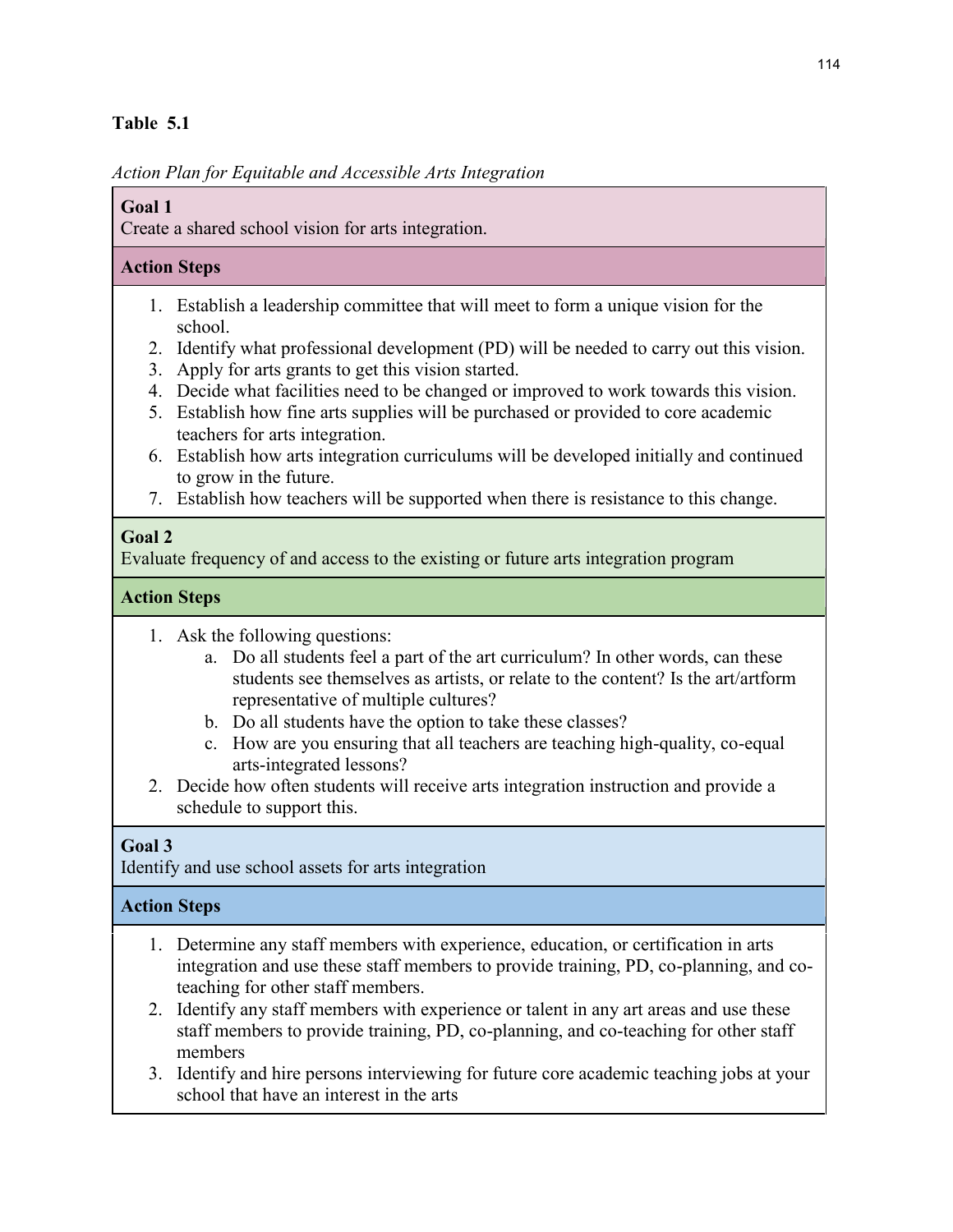- 4. Set a budget and funding for supplies needed for arts integration. This includes applying for grants to help fund the larger, non-consumable items needed for the arts.
- 5. Decide if visual arts supplies will be shared directly from the visual arts classroom, with an increased art budget, or if there will be a separate supply for arts integration within the core academic classes.
- 6. Explore community programs, organizations, and companies for partnerships that can supply arts experiences for students with little to no cost to the school.
- 7. Provide a database for teachers to pull curriculum from to get started in arts integration or provide time for core academic and fine arts teachers to meet to coplan at least once a month.
- 8. Audit school facilities to ensure that there is space in which students can be creative and carry out arts integration hands-on and physical activities.

## **Goal 4**

Change school culture to support arts integration

## **Action Steps**

- 1. Provide change interventions to make sure that this change to more equitable practice takes place and to grow positive feelings towards the arts within the school. Examples of change interventions used within the study sites of this study: meetings, PD, schedule changes to allow for consistent arts integration planning and coteaching, hallway conversations, classroom observations.
- 2. Provide student choice in the arts if students are resistant and causing behavioral issues or resisting the arts.
- 3. Create open relationships with all stakeholders and involve all stakeholders to grow support in the changes made towards accessible and equitable arts integration practices.
- 4. Educate stakeholders, especially teachers, on how to teach with arts integration and the benefits of arts integration to support buy-in.

**Implications for policy.** The principals in this study changed school policy surrounding scheduling and teaching methods. Building leaders, district leaders, and even politicians should change scheduling and teaching methods policies to encourage more teachers to use arts integration. This change would provide this beneficial form of teaching and learning. As a teacher, most if not all of the principals I worked for filled teachers' schedules so that no one had more than one block of planning time. If more principals, like the two in this study, scheduled more blocks for their fine arts teachers to plan and co-teach for arts integration, more students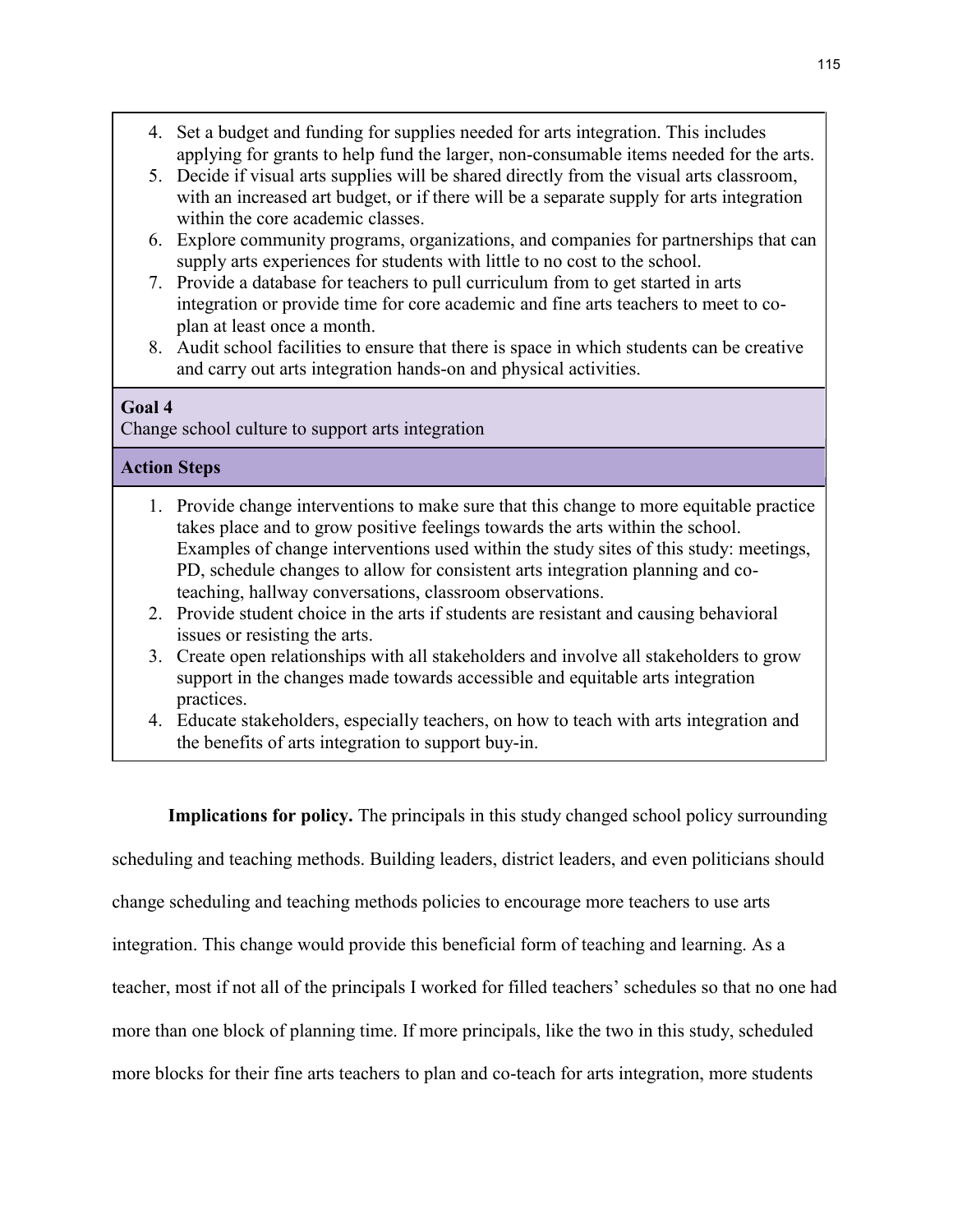would gain access to and learn through arts integration. By changing policies to require teachers to teach beyond worksheets, educational leaders can help more students access engaging educational experiences.

**Implications for research.** This study contributed to the field of transformative leadership theory by applying it to the arts. By using the arts as a way to transform a school and the practices within, school leaders concerned with social justice for all students have the potential to transform practices and policies with limited resistance. As discussed in Chapter 2, the arts have the ability to positively affect all students; therefore, transforming a school through the arts can be beneficial to all students even when privilege is being removed.

There are many implications for further research. Both schools in this study were elementary schools. This study needs to be replicated at the middle and high school levels to understand how transformative school leaders break down barriers to increase access to arts integration for Black and Hispanic students at these grade levels. Both schools made arts integration a school-wide practice; however, researchers need to study how transformative school leaders break down barriers to increase access to arts integration for Black and Hispanic student*s* in schools whose arts integration instruction is not school-wide such as a school-withina-school arts magnet program.

Additionally, to fully understand the access to arts integration and fine arts for the students at Seaside Elementary, it is important to study the longitudinal impacts and follow a group of Black and Hispanic students as they navigate auditions for the middle-level arts school and beyond the doors of the middle school. The middle-level arts school in the same district as Seaside still has equity issues. While 30% of all students in middle school in this district are Black and 9% of students are Hispanic, there are only 16% Black students and 4% Hispanic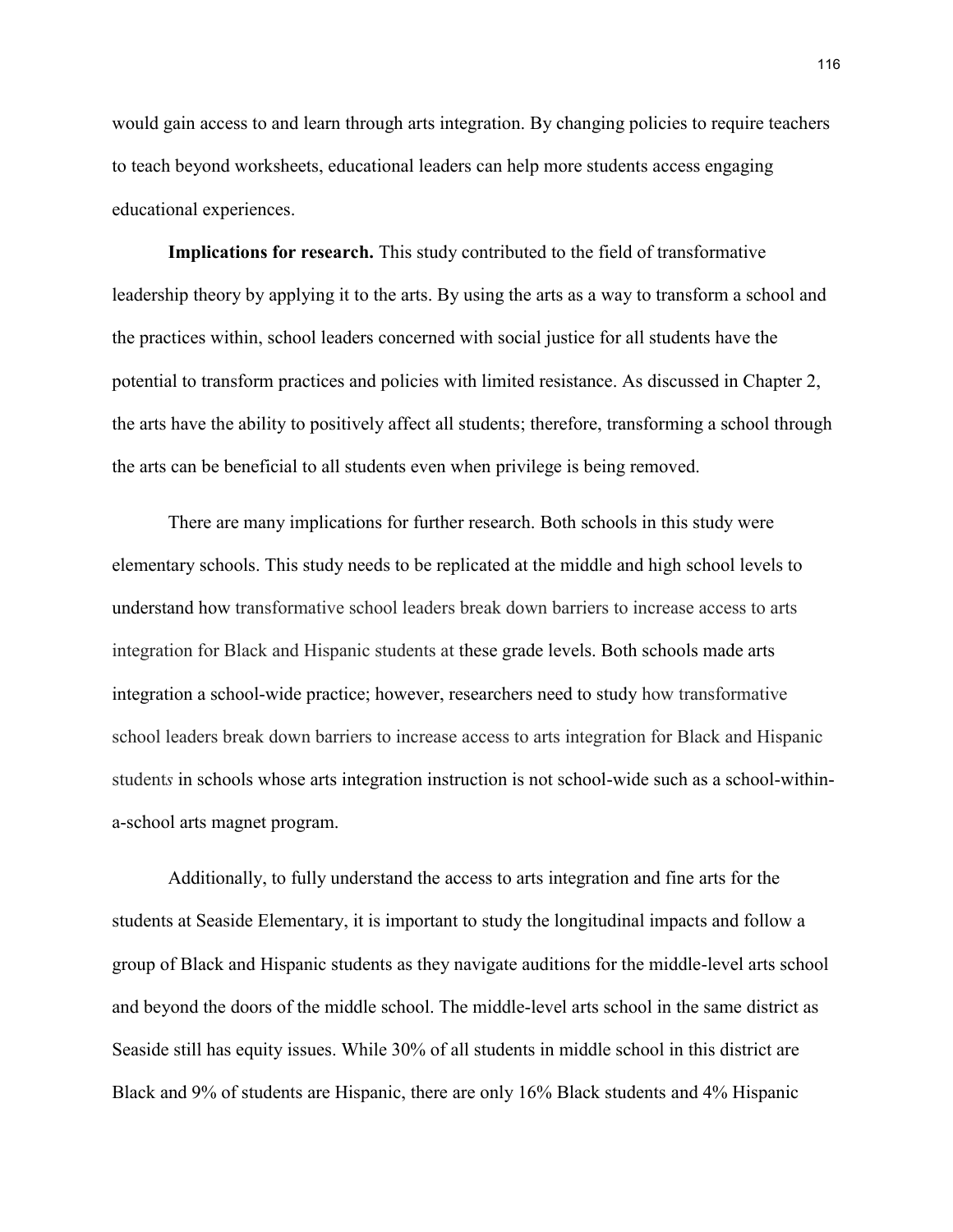students attending this audition-based arts school. Future research is needed to determine how students from high-poverty districts and districts with a large population of students of color navigate the complicated school systems of access and privilege.

My findings are based on the viewpoints of principals and teachers. It would be beneficial to conduct a similar study from the viewpoint of students. While critical race theory was used to develop the interview protocols and analyze the data, this study does not make a strong contribution to critical race theory. However, the replication of this study from the viewpoint of students could contribute to critical race theory by examining the counternarratives of students who faced racism through unequitable school practices in the arts. For example, the aforementioned need to study longitudinal impacts could be a student-centered study. This would allow researchers to understand access and barriers from a student's viewpoint. This may also lead researchers to understand better the barriers that students face that school and district leaders may be unaware of, which could further guide principals to be transformative leaders through arts integration.

### **Conclusion**

The purpose of this multiple case study was to identify ways that transformative principals changed policy and practice to break down barriers and provide more equitable access to arts integration teaching methods for Black and Hispanic students. The findings from this study suggest actions that principals carried out to increase access to arts integration. I categorized these actions into four main themes, which were (1) creating a shared vision for arts integration, (2) increasing frequency and access to quality arts integration, (3) using school assets to provide arts integration, and (4) creating a school culture conducive to arts integration. With the finding of this study, principals can use the action plan provided in Chapter Five to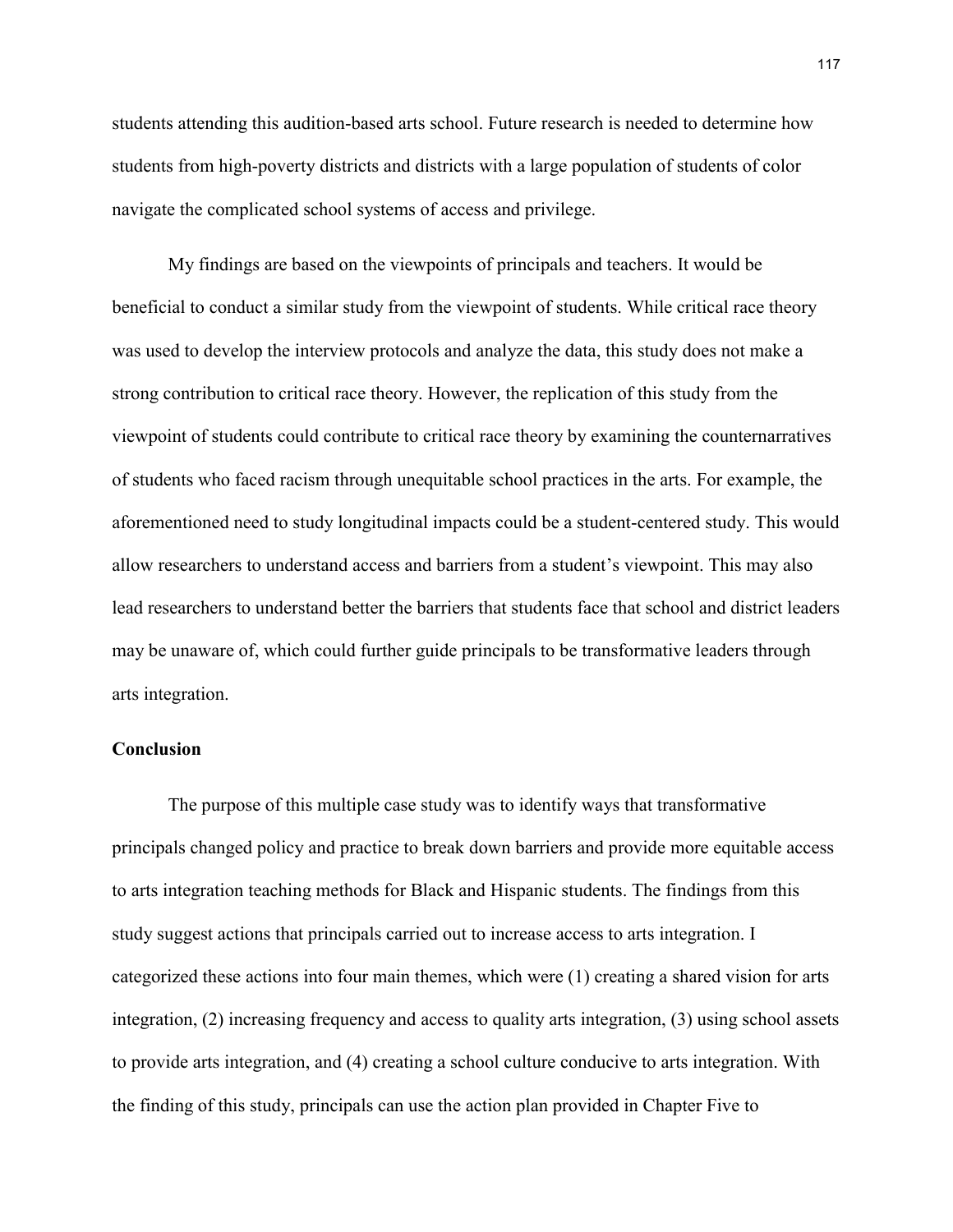implement more equitable arts integration practices within their schools. Implications from this study for future research, practice, and policy change can support transformative practices in education to bring more equitable arts integration instructional practices to schools with higher populations of students of color.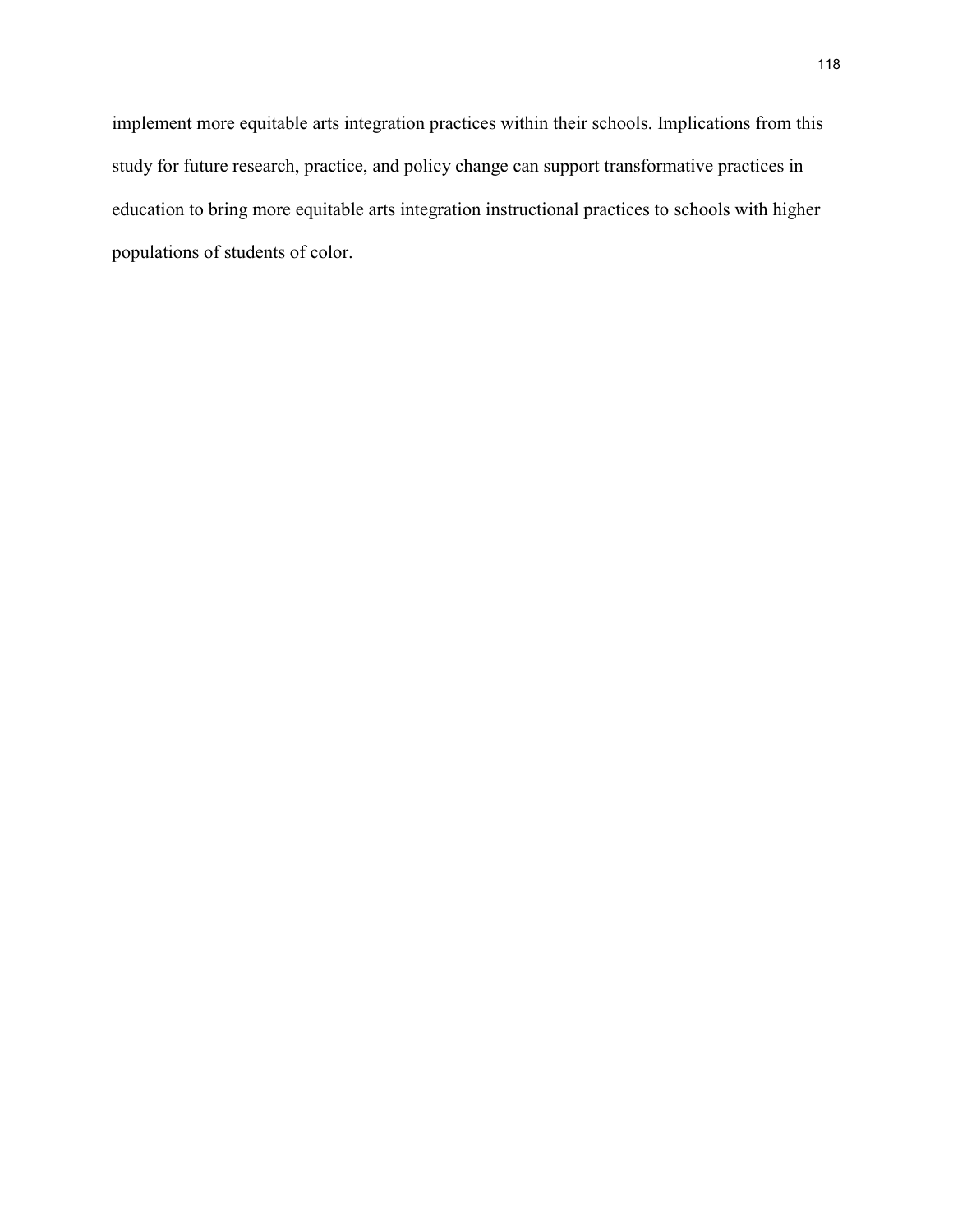# APPENDICES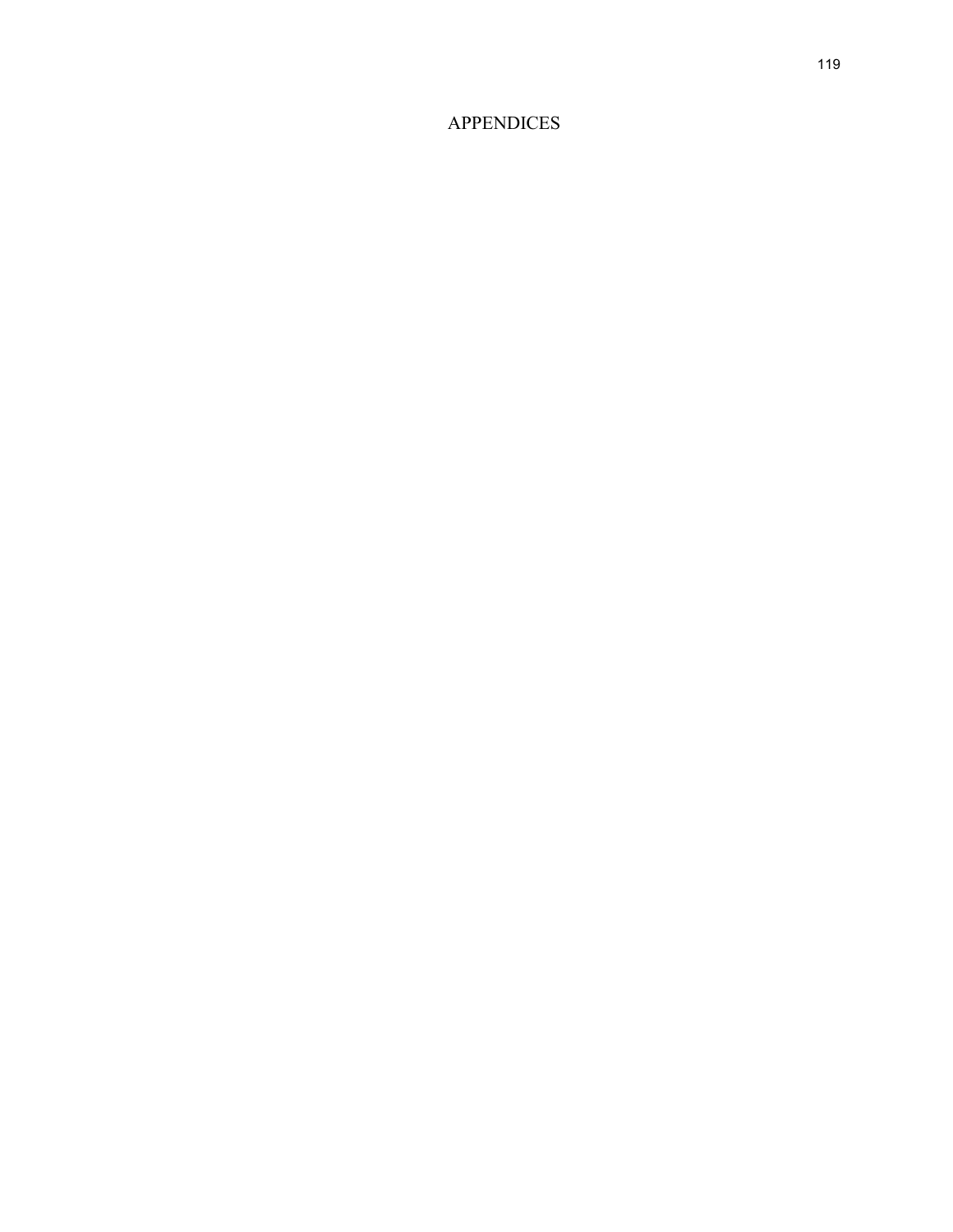## **Appendix A: Round 1 Principal Interview Protocol**

| Principal:                  | School Site: |
|-----------------------------|--------------|
| Date and Time of Interview: |              |

### **Introduction**

Thank you for meeting with me today. As you know, I am studying transformative leaders to provide school and district administrators with the tools to provide better access to artsintegrated programs for Black and Hispanic students. You have been selected as a part of this study because you have been identified as a school leader who does this well. Today, I will ask you a series of open-ended questions. After we interview today, I will be contacting you for a follow-up interview based on your answers today as well as asking you to provide some additional artifacts that may be useful in this study.

### **Questions**

- 1. Can you describe with as much detail as possible how your school provides artsintegrated instruction to your students? For example:
	- a. How do students get to participate?
	- b. Is this a school-wide program?
	- c. Are there criteria for having the opportunity to sign up for these classes?
	- d. What art forms are used in the arts-integrated courses?
- 2. When you first came to this school, what was the demographic make-up of students in these courses/programs?
- 3. What is the demographic make-up of students in these courses/programs now?
- 4. What changes did you make in order to see this demographic shift?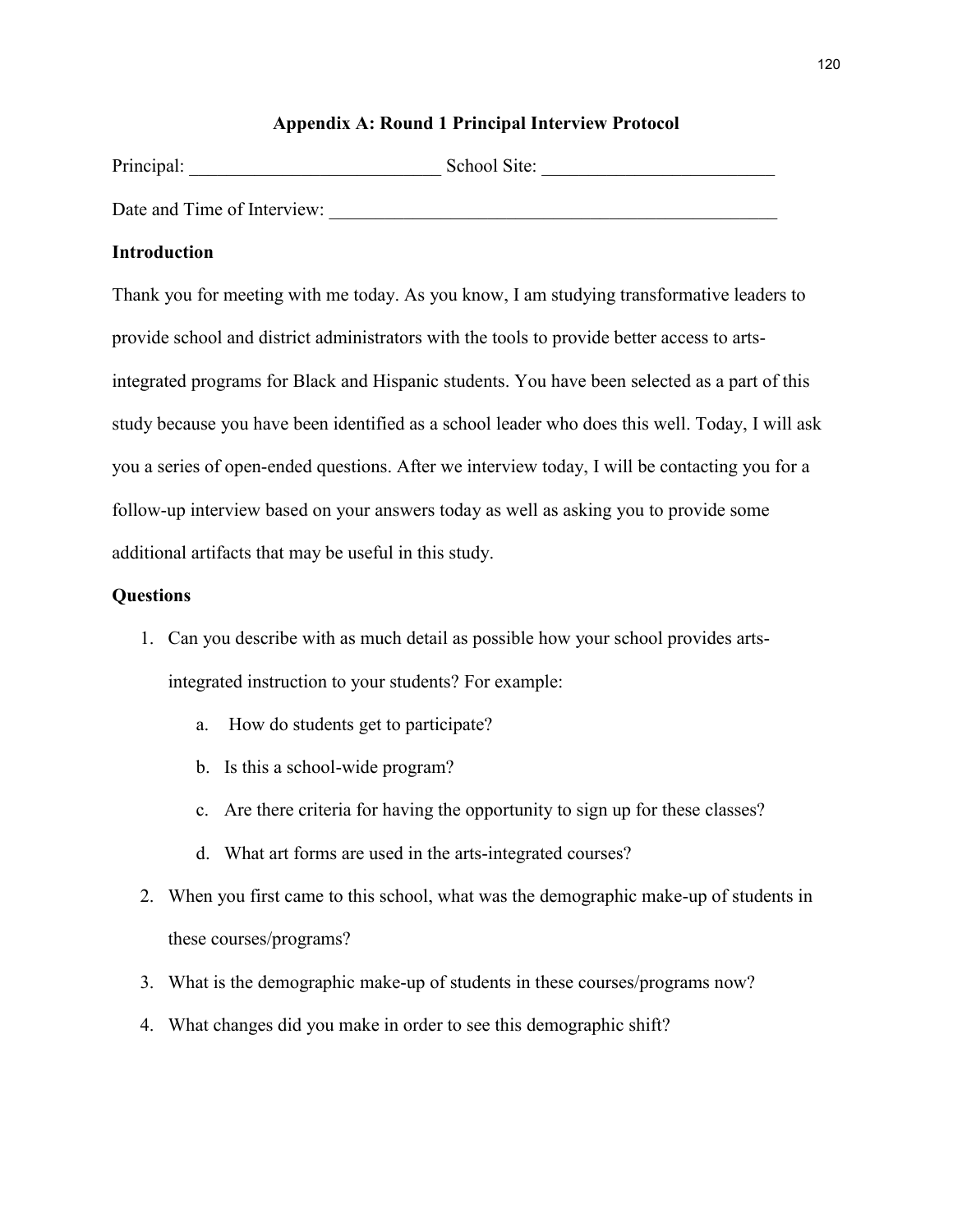- 5. Are there additional changes that you plan to make in the future to help provide even better access to the arts-integrated courses/programs for Black and Hispanic students?
- 6. Think about your daily tasks and priorities, where do you think social justice falls on that list? In other words, how do you prioritize social justice which means making sure that all students of low socioeconomic status or students belonging to a minority racial or ethnic group are provided with equitable access to educational opportunities?
- 7. As it relates to providing more access to educational opportunities for all students at your school, did you create a shared vision for your school? If so, what is it and how did you implement this vision? (For example: training for teachers, meetings, programs, policy changes, etc).
- 8. Did you make any adjustments to scheduling? If so, what changes did you make and why did you decide to make those changes? Did they make a positive effect on student access to arts integration or other special educational programs?
- 9. How did these changes in your school, as they pertain to social justice, affect your relationships with stakeholders?
- 10. Did you or have you considered making changes to the arts-integrated curriculums or other school curriculums in order to provide more access to Black and Hispanic students?
- 11. Have you seen changes to discipline since you have been a leader in this school or have you specifically worked to change the number of disciplinary infractions or the procedures for handling disciplinary infractions within your school? How do you think these changes (if any) have affected Black and Hispanic students within your school?
- 12. Have you faced resistance from teachers when trying to make changes to programs or policies to create more equitable arts integration classes or programs?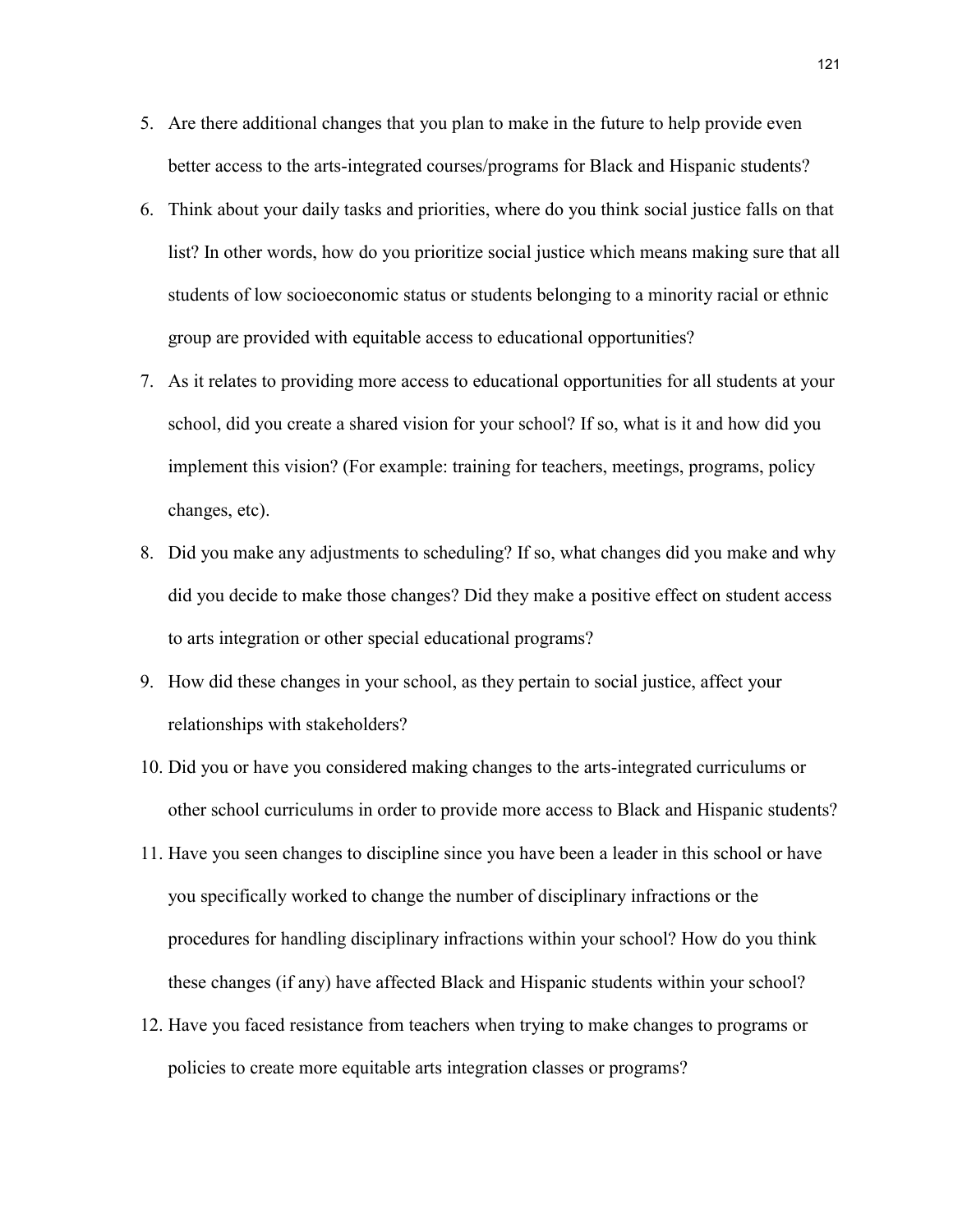### **Appendix B: Round 1 Teacher Interview Protocol**

| Teacher:                    | School Site: |
|-----------------------------|--------------|
| Date and Time of Interview: |              |

### **Introduction**

Thank you for meeting with me today. I am working on a body of research that will provide school and district administrators with the tools to provide better access to arts-integrated programs for Black and Hispanic students. Your school principal was selected as a part of this study because he/she was identified as a school leader who does this well. Today, I will ask you a series of open-ended questions. After we interview today, I will be contacting you for a followup interview based on your answers today. You may also be asked to provide some additional artifacts that may be useful in this study.

### **Questions**

- 1. Can you describe with as much detail as possible how your school provides artsintegrated instruction to your students? For example:
	- a. How do students get to participate?
	- b. Is this a school-wide program?
	- c. Are there criteria for having the opportunity to sign up for these classes?
	- d. What art forms are used in the arts-integrated courses?
- 2. When you first came to this school, what was the demographic make-up of students in these courses/programs?
- 3. What is the demographic make-up of students in these courses/programs now?
- 4. What changes did you observe happen in order to see this demographic shift?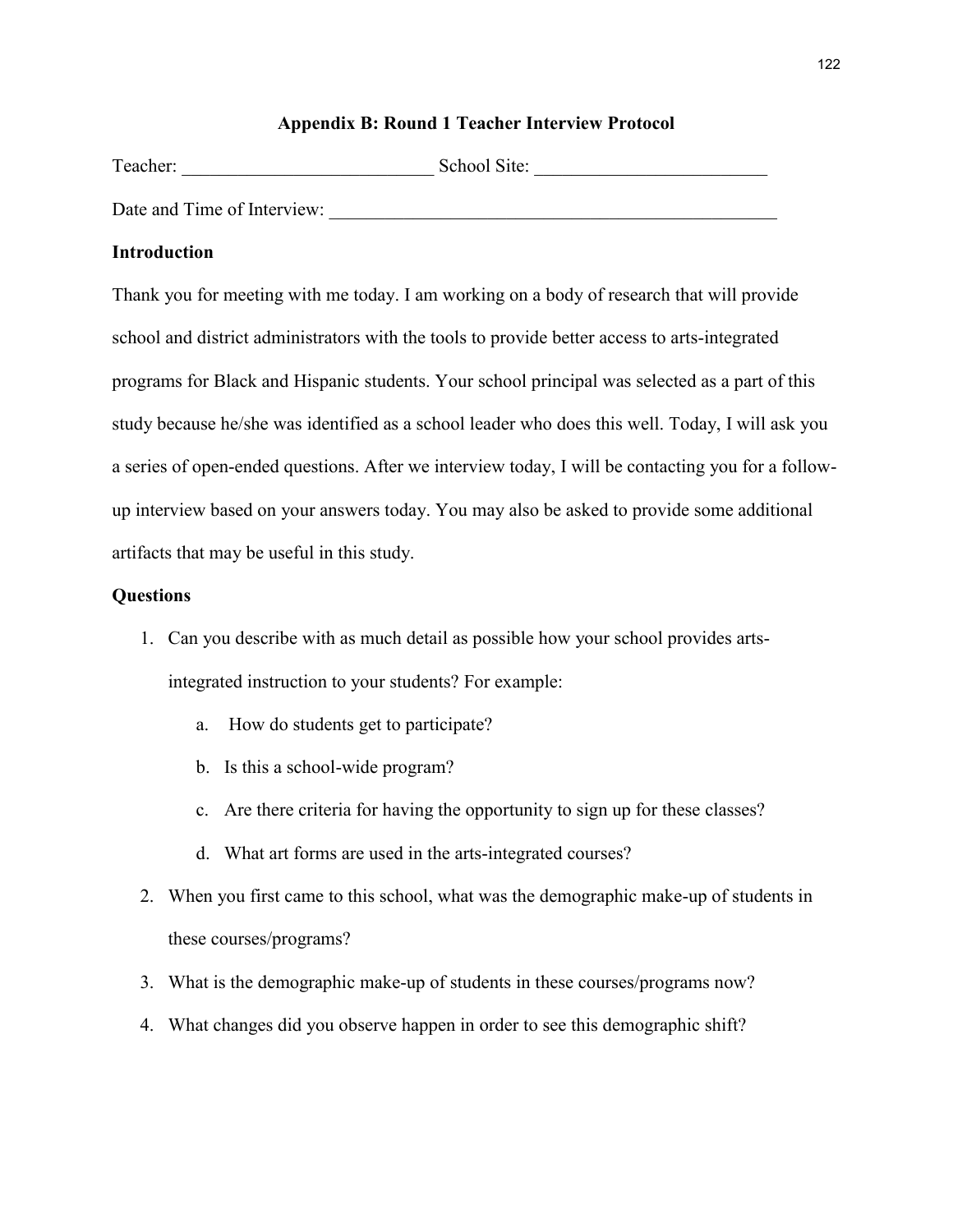- 5. As a teacher, are there changes that your principal made that you do not think worked well, and if so, in what ways?
- 6. As a teacher, are there changes that your principal made that you think made a positive difference in providing more access to Black and Hispanic students for the arts-integrated courses/programs?
- 7. Is there a shared vision for your school? If so, what is it and how does your school work towards this vision? (For example: training for teachers, meetings, programs, policy changes, etc).
- 8. Have there been any changes to scheduling since your current principal came to this school? If so, what changes did he/she make? Did you think these changes make a positive effect on student access to arts integration or other special educational programs?
- 9. Do you feel that your relationship with your school principal has changed since he/she first began working here? If yes, then how?
- 10. As a teacher, have you made any changes to your arts-integrated curriculums or other curriculums in order to provide more access to Black and Hispanic students?
- 11. Has your principal made any changes to discipline since he/she has been a leader in this school (number infractions or procedures)? How do you think these changes (if any) have affected Black and Hispanic students within your school?
- 12. What were your first impressions of changes being made to arts integration programs or policies by your principal? How do you feel that these changes were perceived by your coworkers?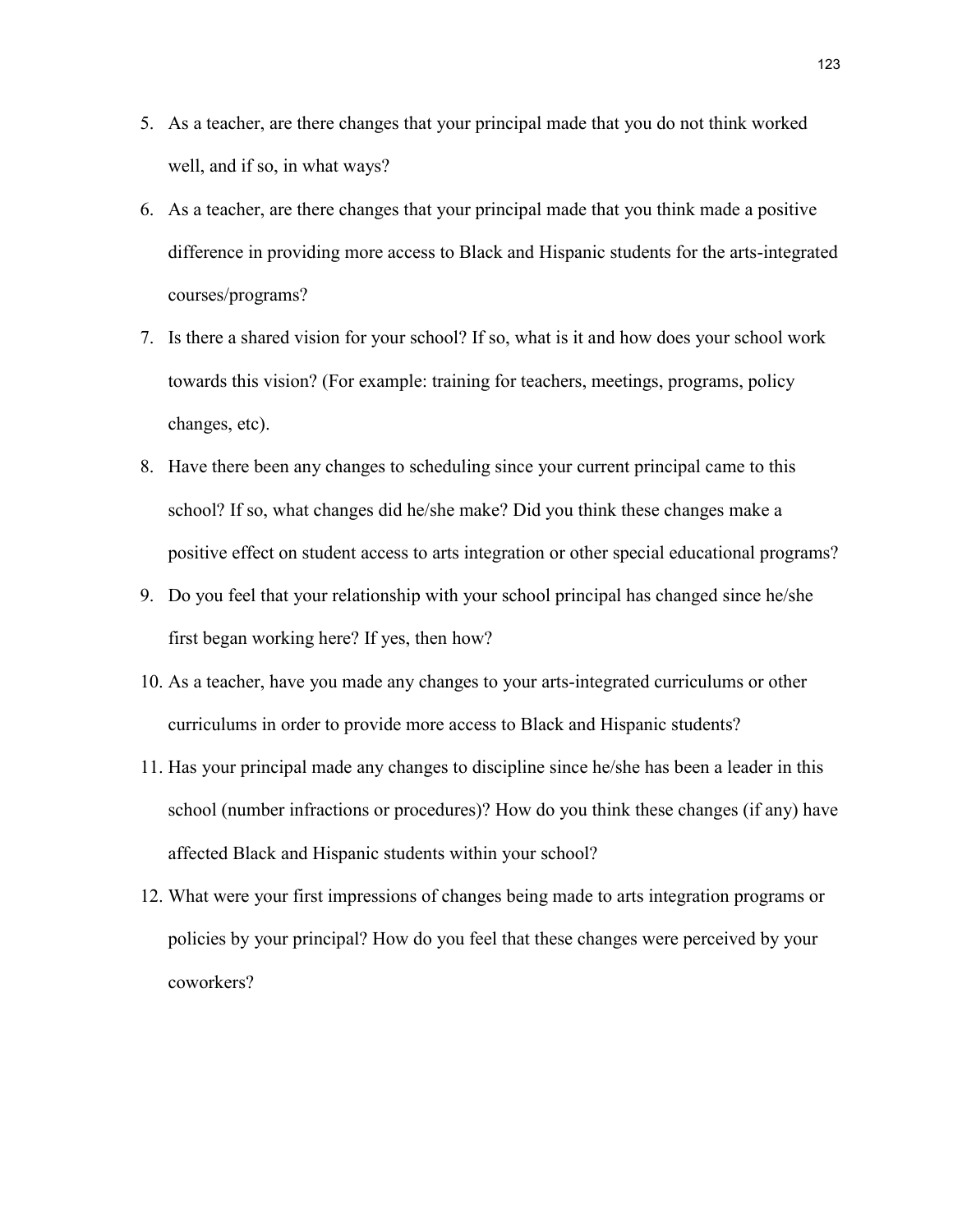#### **Appendix C: District leader email for principal identification**

Dear (arts coordinator or district level leader),

I am researching how principals provide better access to arts-integrated instructional programs for Black and Hispanic students. This is for my work as a doctoral student at Clemson University.

**The purpose of this study** is to provide school leaders with ways in which they can break down barriers for their Black and Hispanic students so that they have equitable opportunities in programs such as arts-integrated instruction.

**I need your help** in nominating a principal in your district that has worked to provide more access to arts-integrated instruction for the Black and Hispanic students within their school. In other words, is there one or more principals within your district that has increased the number of Black and Hispanic students in the arts-integrated courses or programs?

**From the list of nominations provided,** I will select 2-3 principals at different school sites to participate in the study. I will contact each principal's supervisor to get approval to conduct the study and then contact the principals to get approval for being a study participant.

**Your name, the school's name, nor the principal's name will be connected to the study.** I will use pseudonyms for all school sites and faculty and staff names.

**If you have a nomination for a principal who fits this study,** please email me the principal's name, school name, and district name. My name is Julia McClanahan and you may respond to this email for nominations [japridm@g.clemson.edu](mailto:japridm@g.clemson.edu) by **September 1st**.

Sincerely,

Julia McClanahan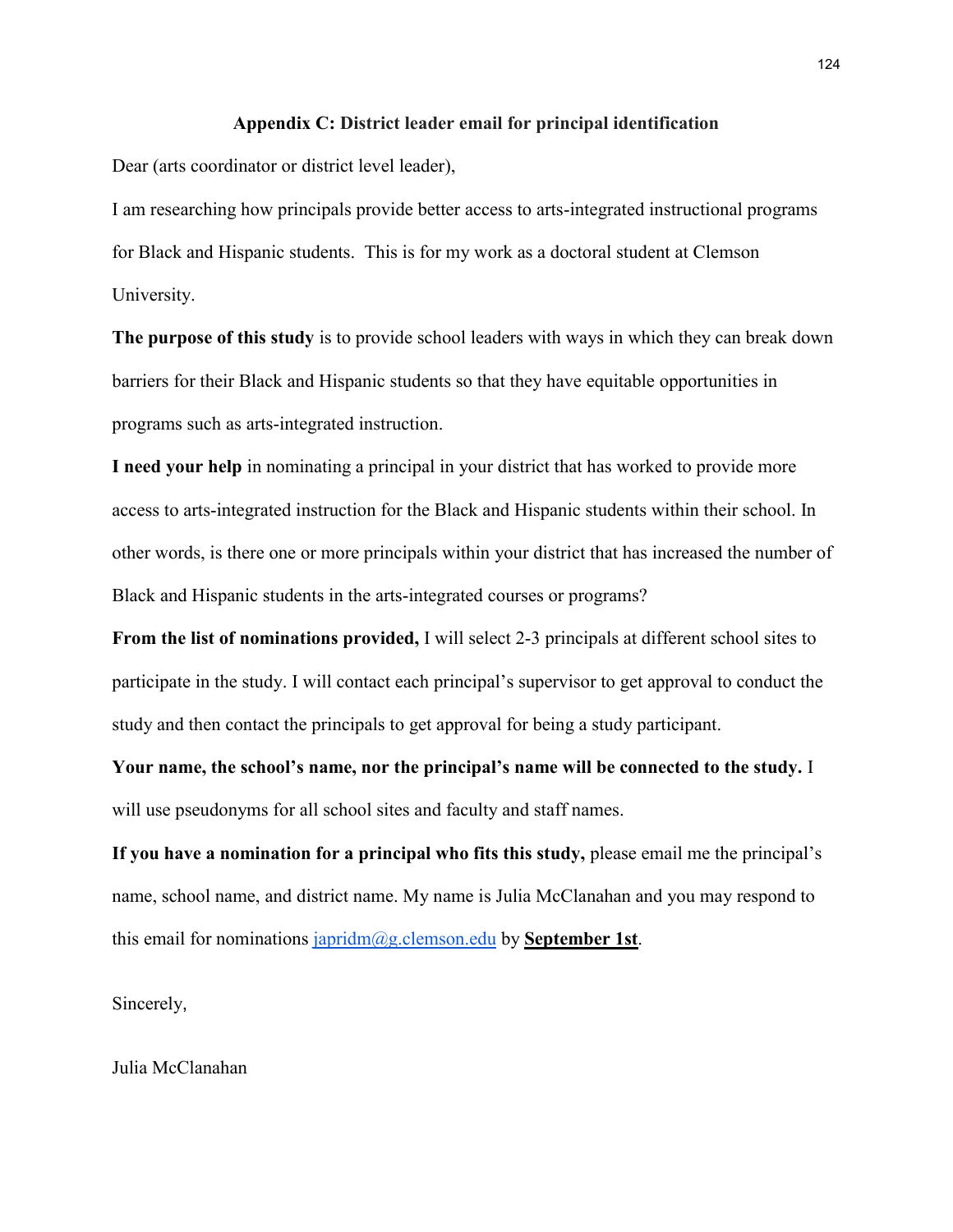# **Appendix D: Site Visit Protocol**

# Site Visit Protocol

| <b>Background Information</b>                                                                                           |
|-------------------------------------------------------------------------------------------------------------------------|
|                                                                                                                         |
| Place: Time: Time:                                                                                                      |
| Site Description/observations:                                                                                          |
| <u> 1989 - Johann Stoff, deutscher Stoff, der Stoff, der Stoff, der Stoff, der Stoff, der Stoff, der Stoff, der S</u>   |
|                                                                                                                         |
| <u> 1989 - Johann John Stoff, deutscher Stoff als der Stoff als der Stoff als der Stoff als der Stoff als der Stoff</u> |
|                                                                                                                         |
|                                                                                                                         |
| <b>Additional Notes:</b>                                                                                                |
| <u> 1989 - Johann Stoff, deutscher Stoff, der Stoff, der Stoff, der Stoff, der Stoff, der Stoff, der Stoff, der S</u>   |
|                                                                                                                         |
|                                                                                                                         |
|                                                                                                                         |
|                                                                                                                         |
| Arts Integration Lesson Observed:                                                                                       |
|                                                                                                                         |
|                                                                                                                         |
|                                                                                                                         |
|                                                                                                                         |
|                                                                                                                         |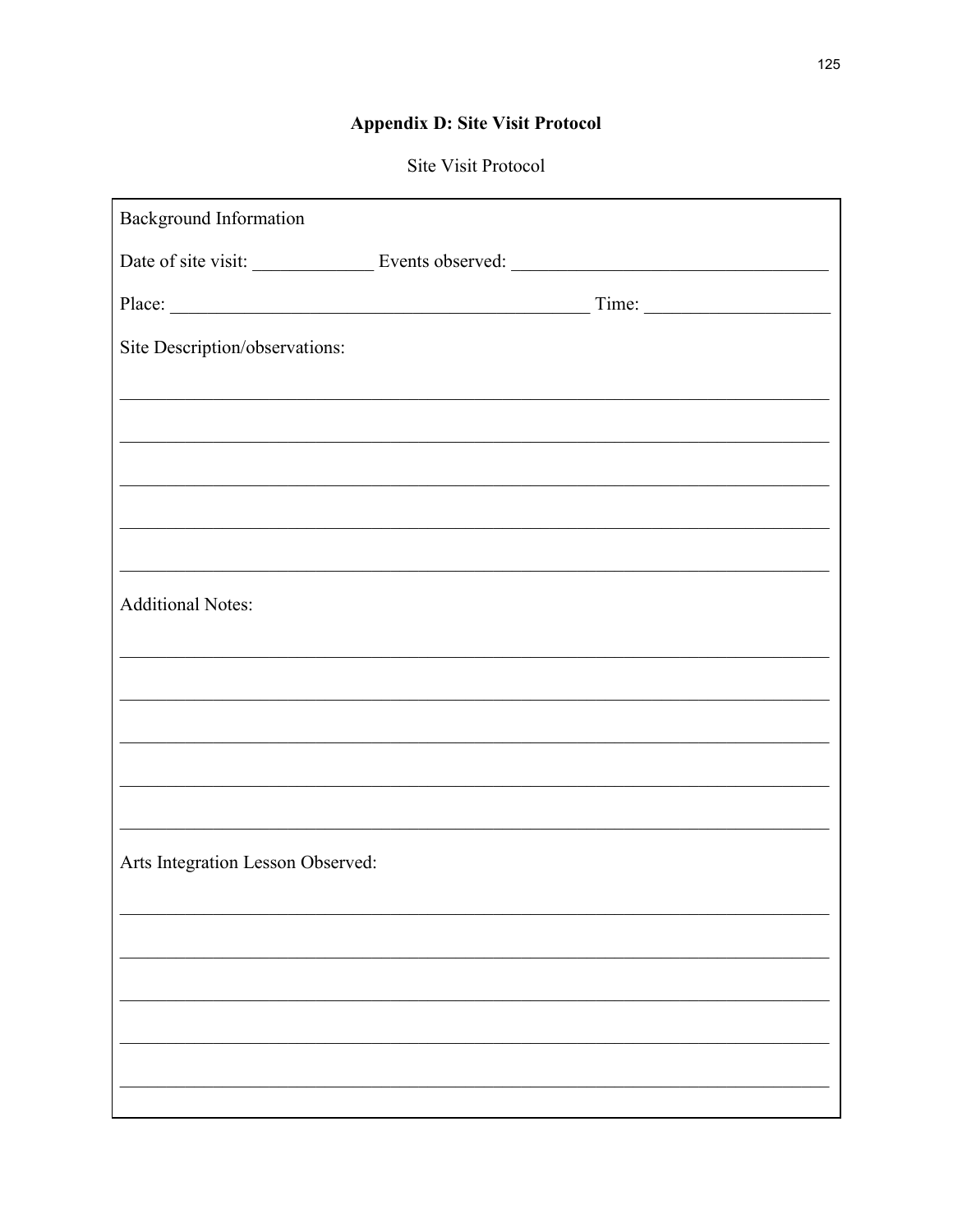| Shared Vision observations:                      |
|--------------------------------------------------|
|                                                  |
|                                                  |
|                                                  |
|                                                  |
|                                                  |
|                                                  |
|                                                  |
|                                                  |
|                                                  |
|                                                  |
|                                                  |
|                                                  |
|                                                  |
|                                                  |
|                                                  |
| Equity and Access observations:                  |
|                                                  |
|                                                  |
|                                                  |
|                                                  |
|                                                  |
|                                                  |
|                                                  |
|                                                  |
|                                                  |
|                                                  |
|                                                  |
|                                                  |
|                                                  |
|                                                  |
|                                                  |
|                                                  |
| School Assets (staff, facilities, funding, etc): |
|                                                  |
|                                                  |
|                                                  |
|                                                  |
|                                                  |
|                                                  |
|                                                  |
|                                                  |
|                                                  |
|                                                  |
|                                                  |
|                                                  |
|                                                  |
|                                                  |
|                                                  |
| School culture observations:                     |
|                                                  |
|                                                  |
|                                                  |
|                                                  |
|                                                  |
|                                                  |
|                                                  |
|                                                  |
|                                                  |
|                                                  |
|                                                  |
|                                                  |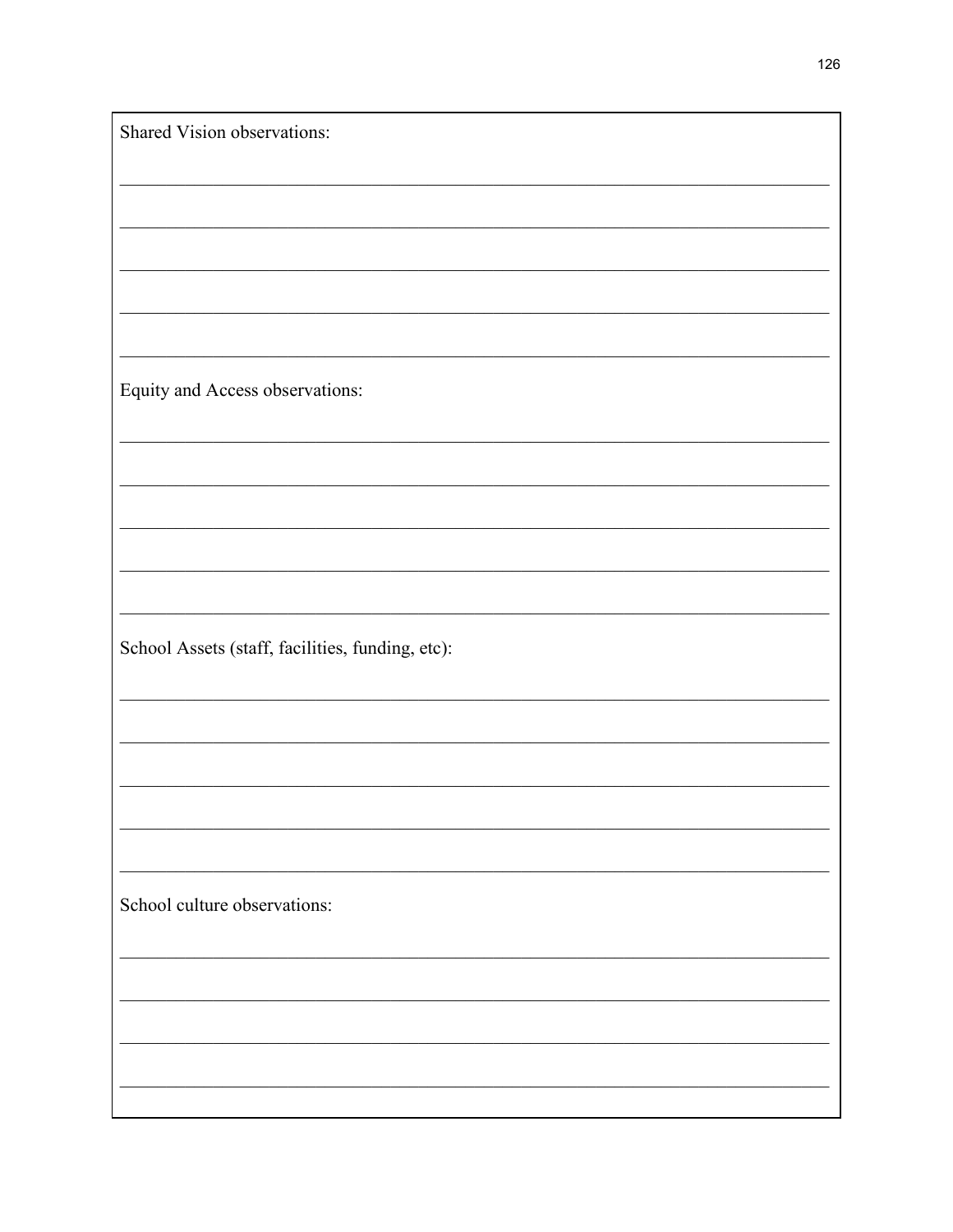### REFERENCES

- ABC Project Arts in Basic Curriculum (2021). Retrieved from the ABC Project website: https://www.abcprojectsc.com
- Alameda County Office of Education and the CCSESA Curriculum and Instruction Steering Committee (CISC) Visual and Performing Arts Subcommittee as part of the CCSESA Arts Initiative, (2015) *Leading the way to arts education: A reference guide for educational leaders*. Retrieved from CCSEA website: [https://ccsesaarts.org/wp](https://ccsesaarts.org/wp-content/uploads/2015/01/LeadershipToolkit.pdf)[content/uploads/2015/01/LeadershipToolkit.pdf](https://ccsesaarts.org/wp-content/uploads/2015/01/LeadershipToolkit.pdf)
- Baxley, J. (2014). *Arts education in the South phase II : profiles of quality*. University of Tennessee at Chattanooga, Southeast Center for Education in the Arts.
- Bell, A. (2014). *Arts education in the south phase 1: Public school data and principals' perspectives*. Atlanta, GA: South Arts
- Brenner, M.E. (2006). Interviewing in educational research. In Green, J.L., Camilli, G., & Elmore, P.B. (Eds.), *Complementary methods in education research*. Mahwah, NJ: Lawrence Erlbaum Associates, Publishers.
- Bresler, L. (1995). The subservient. co-equal, affective, and social integration styles and their implications for the arts. *Arts Education Policy Review*, 96(5), p. 31-37.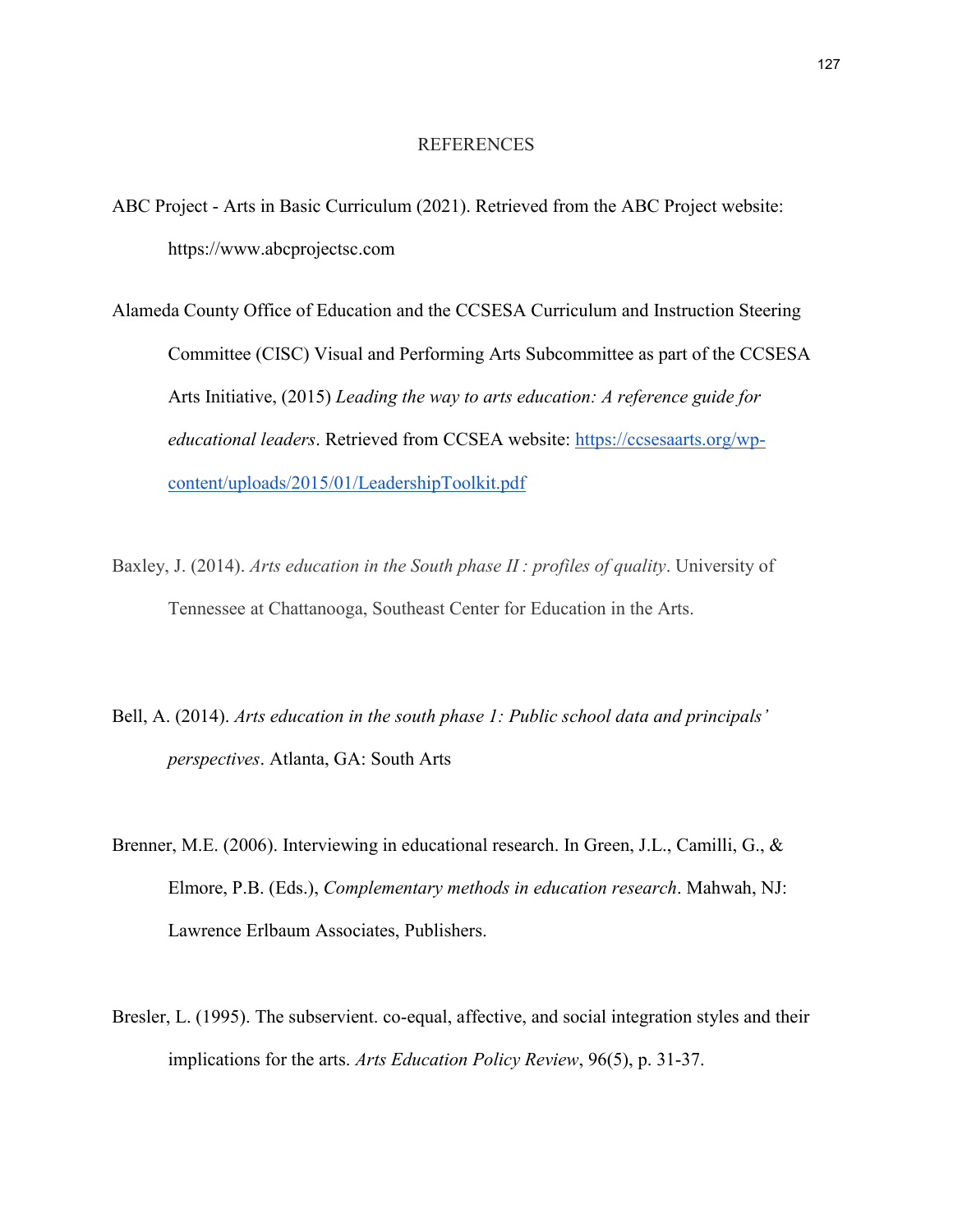Brown, K. (1995). African-American immersion schools: Paradoxes of race and public education. In R. Delgado (Eds.) *Critical race theory: The cutting edge* (pp. 373-387). Temple University Press: Philadelphia

Capturing Kids Hearts (n.d.)<https://www.capturingkidshearts.org/about>

California County Superintendents Educational Services Association (CCSESA), (2016). *Counties on the move: Toward arts education for all students.* Retrieved from the CCSESA website: https://ccsesaarts.org/wpcontent/uploads/2015/01/CCSESA\_COM\_Publ20\_Web-1.pdf

- Chemi, T. (2015). Learning through the arts in Denmark: A positive psychology qualitative approach. *Journal for Learning through the arts*, 11 (1).
- Charland, W. (2014). Art integration as school culture change: A cultural ecosystem approach to faculty development. *International Journal of Education & the Arts*, 12(8), 1-17.
- Cornet, C. (2014). *Creating meaning through literature and the arts* (5th Ed.). Boston, MA: Pearson:
- Crenshaw, K.M. (2011). Twenty years of critical race theory: Looking back to move forward. *Connecticut Law Review*, 43(5), 1253-1352.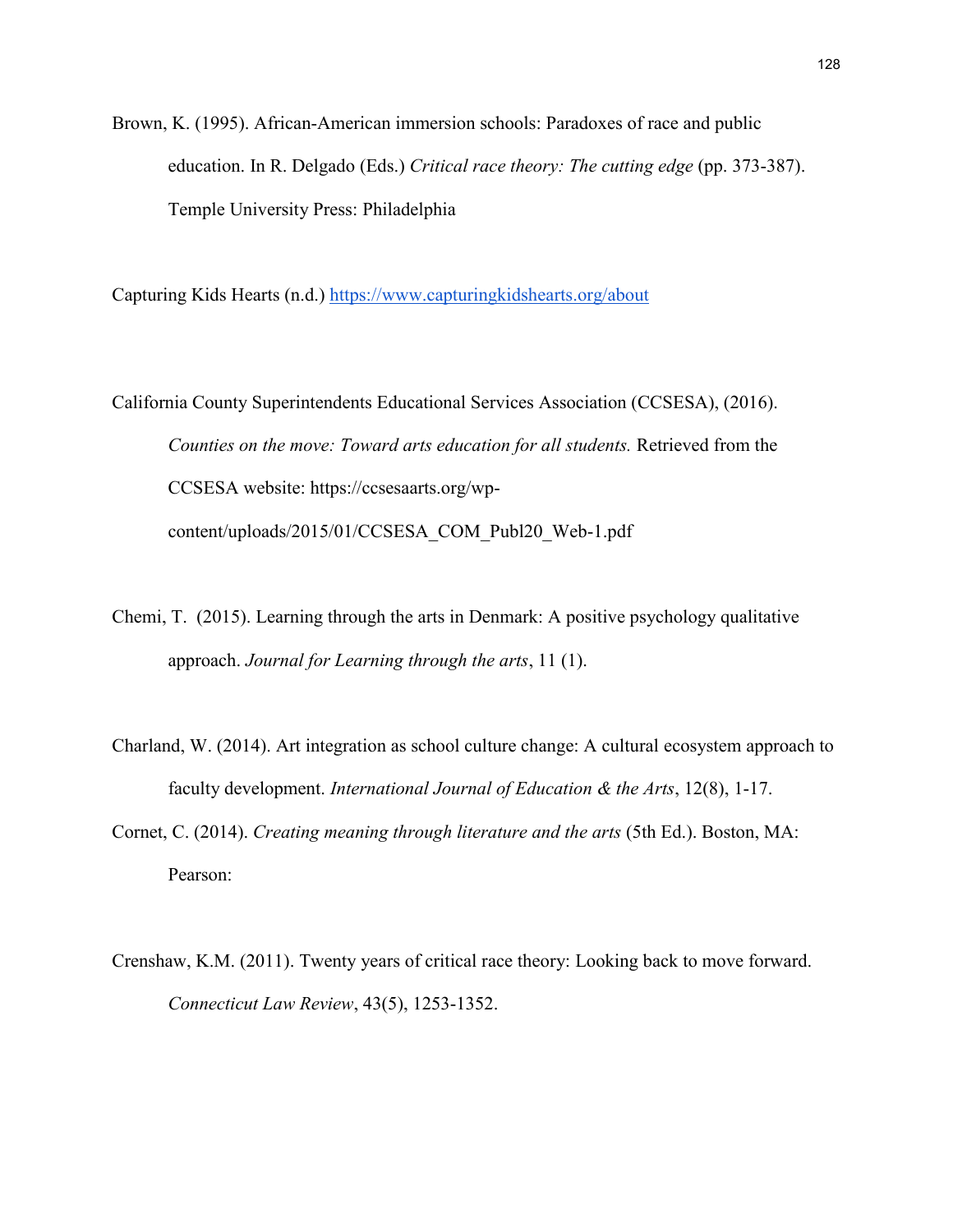- Cunnington, M., Kantrowitz, A., Harnett, S., & Hill-Ries, A. (2014). Cultivating common ground: Integrating standards-based visual arts, math, and literacy in high-poverty urban classrooms. *Journal for Learning Through the Arts,* 10(1), 1-24.
- Darby, J.T. & Catterall, J.S. (1994). The fourth r: The arts and learning. *Teachers College Record*, 96(2), 299-328.
- Davis, C.U. (2018). Laying new ground: Uprooting white privilege and planting seeds of equity and inclusivity. *Journal of Dance Education*, 18(3), 120-125. doi: 10.1080/15290824.2018.1481965
- Delgado, R. (Ed.). (1995). *Critical race theory: The cutting edge*. Temple University Press: Philadelphia.
- DeMatthews, D.E., Serafini, A., & Watson, T.N. (2021). Leading inclusive schools: Principal perceptions, practices, and challenges to meaningful change. *Educational Administration Quarterly*, 57(1), 3-48. doi: 10.1177/0013161X20913897
- DeMoss, K., & Morris, T. (2002). How arts integration supports student learning: Students shed light on the connections.

Dewey, J. (1934). *Art as an experience*. New York, NY: The Berkley Publishing Group.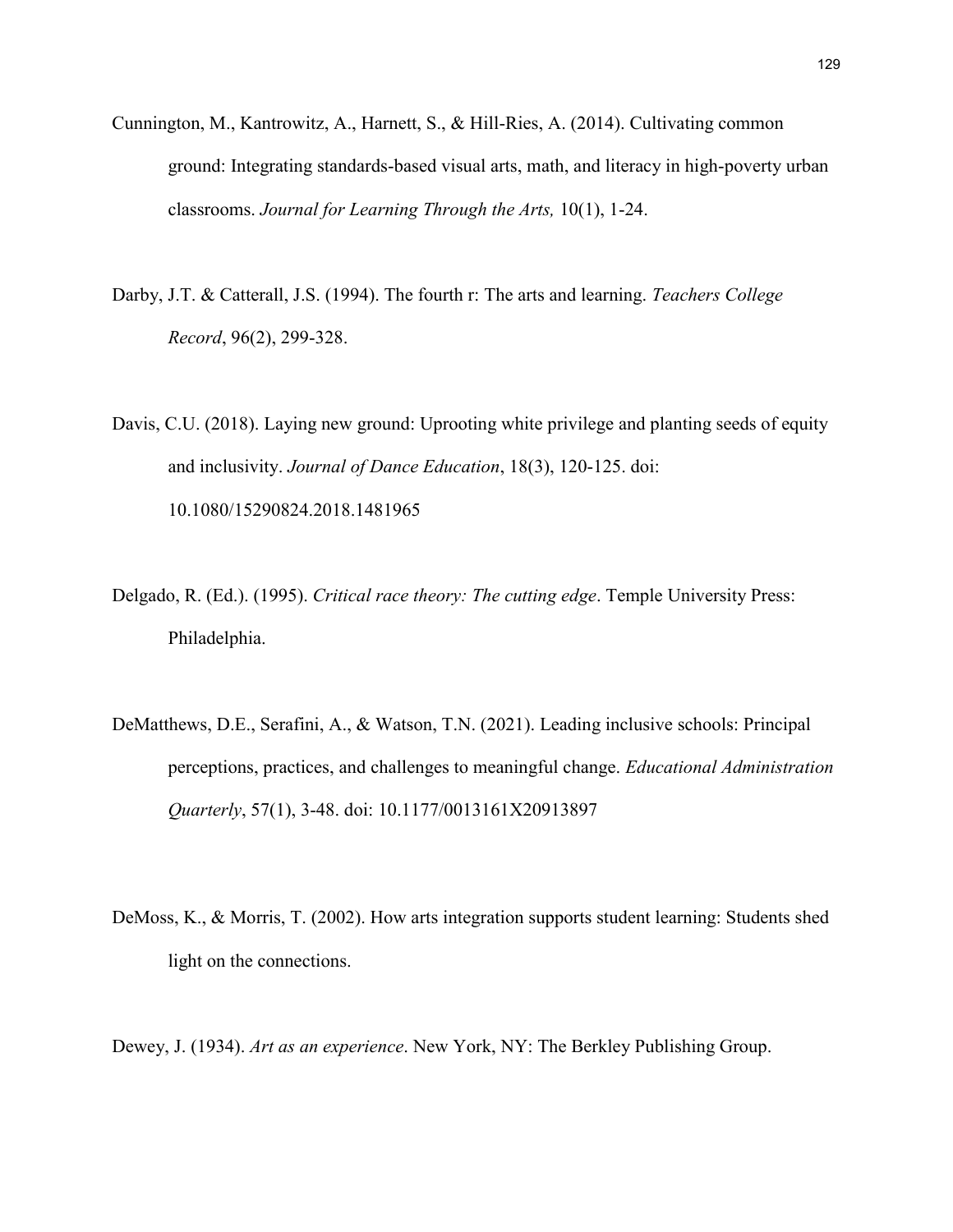Duma, A., & Silverstein, L. (2014). A view into a decade of arts integration. *Journal for Learning through the Arts*, 10(1). doi:10.21977/D910119197

Engaging Creative Minds (n.d.).<https://www.engagingcreativeminds.org/>

- Gaztambide-Fernandez, R, Kraehe, A.M., & Carpenter, B.S., II (2018). The arts as white property: An introduction to race, racism, and the arts in education. In A.M. Kraehe, R. Gaztambide-Fernandez, & B.S. Carpenter, II (Eds), *The Palgrave Handbook of Race and the Arts in Education* (pp. 1-31). doi:10.1007/978-3-319-65256-6
- Gaztambide-Fernandez, R. & Parekh, G. (2017). Market "choices" or structured pathways? How specialized arts education contributes to the reproduction of inequality. *Education Policy Analysis Archives*, 25(41), 1-27. http://dx.doi.org/10.14507/epaa.25.2716
- Glesne, C. (2016). *Becoming qualitative researchers: An introduction* (5th ed.). New York, NY: Pearson.
- Grissom, J.A., Egalite, A.J., & Lindsay, C.A. (2021, February). *How principals affect students and schools: A systematic synthesis of two decades of research.* New York: The Wallace Foundation.
- Hall, G.E. & Hord, S.M. (2015). *Implementing change: Patterns, principles, and potholes*. Upper Saddle River, NJ: Pearson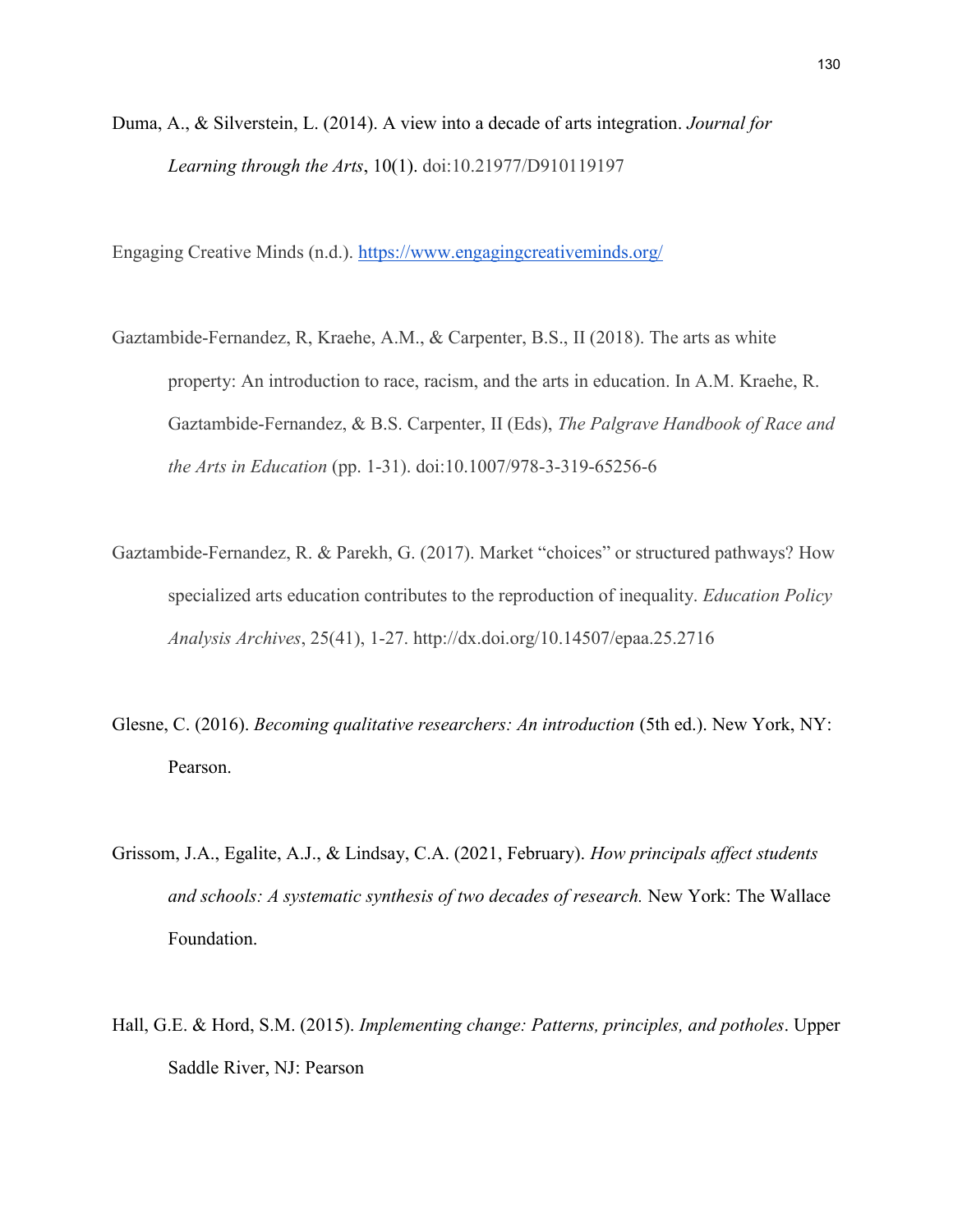- Holmes, A.G.D. (2020). Researcher positionality A consideration of its influences and place in qualitative research - A new researcher guide. *International Journal of Education*, 8(4), 1-10. doi: http://doi.org/10.34293/education.v8i4.3232
- Ingram, D., & Seashore, K.R. (2003). Arts for academic achievement: Summative evaluation report.
- Knight, W.B. (2006). E(raced) bodies in and out of sight/cite/site. *The Journal of Social Theory in Art Education*, 26, 323-347.
- Kraehe, A.M. (2015). Sounds of silence: Race and emergent counter-narratives of art teacher identity. *National Education Association Studies in Art Education*, 56(3), 199-213.
- Kraehe, A.M. (2017). Arts equity: A praxis-oriented tale. *Studies in Art Education,* 58(4), 267- 278. doi:<https://doi.org/10.1080/00393541.2017.1368293>
- Kraehe, A.M., Acuff, J.B., & Travis, S. (2016). Equity, the arts, and urban education: A review. *The Urban Review*, 48(2). doi: 10.1007/s11256-016-0352-2
- Ladson-Billings, G. (1998). Just what is critical race theory and what's it doing in a nice field like education?. *International Journal of Qualitative Studies in Education*, 11(1), 7-24. doi: 10.1080/095183998236863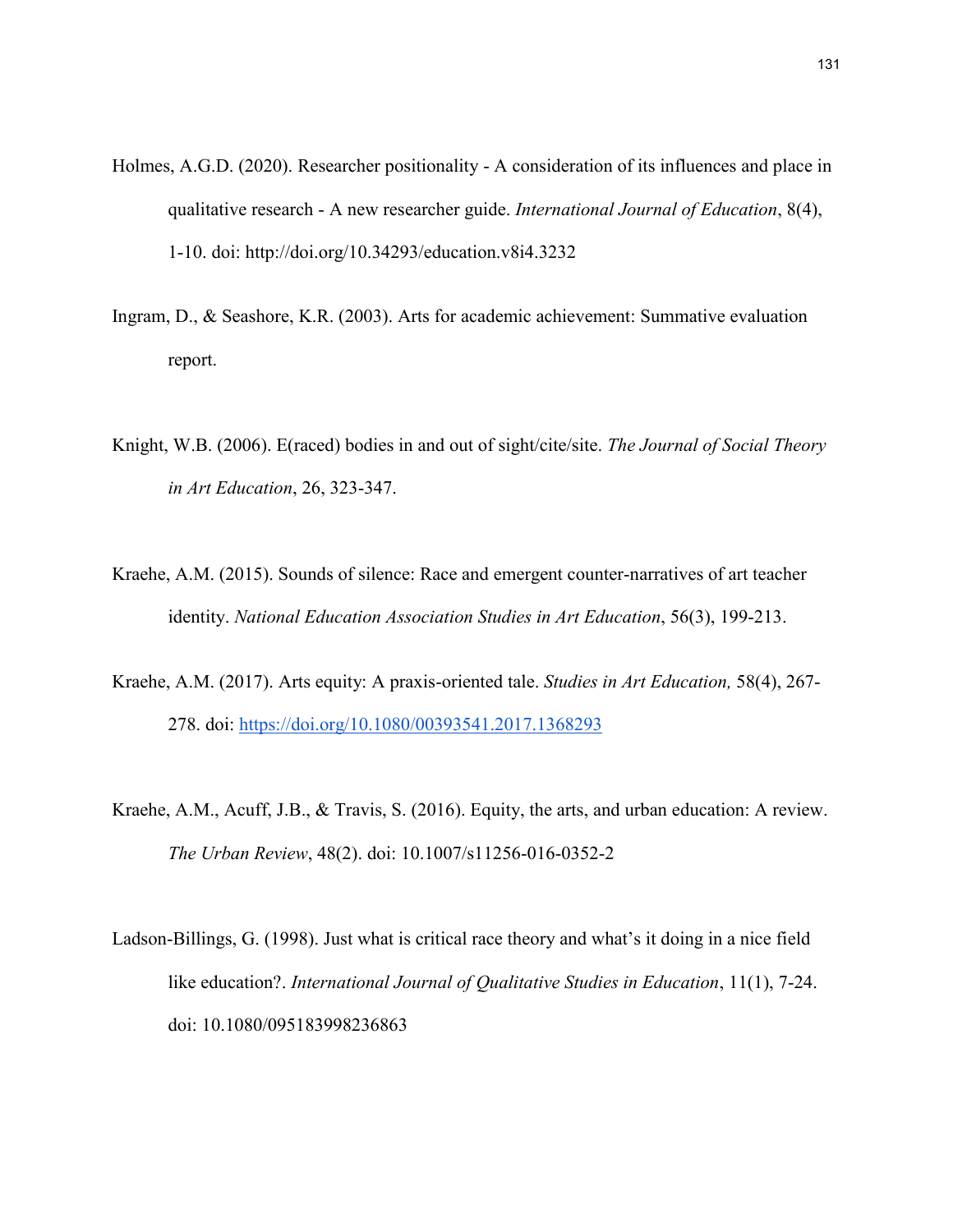- Lleras, C. (2008). Race, racial concentration, and the dynamics of educational inequality across urban and suburban schools. American Educational Research Journal, 45(4), 886-912. doi: 10.3102/0002831208316323
- Lorimer, M.R. (2011). Arts-infused learning in middle level classrooms. *Journal for Learning through the Arts*, 7(1). Retrieved from:<https://escholarship.org/uc/item/0hp6g86s>

Lynch, P. (2015). Making meaning many ways: An exploratory look at integrating the arts with classroom curriculum. *Art Education*, 60(4), 33-38. Retrieved from <https://doi.org/10.1080/00043125.2007.11651651>

Mann, M. (Ed.). (1868). *Life and works of Horace Mann* (Vol. III). Boston: Horace B. Fuller.

- Marion, R. & Gonzales, L.D. (2014). Leadership in education: Organizational theory for the practitioner. *Waveland Press Inc.* Long Grove: IL.
- Maxwell, J.A. (2005). *Qualitative research design : an interactive approach* (2nd Ed.). Sage Publications: Thousand Oaks, CA.
- Miles, M.B., Huberman, A.M., & Saldana, J. (2014). *Qualitative data analysis: A methods sourcebook* (3rd Ed.). Sage Publications: Thousand Oaks, CA,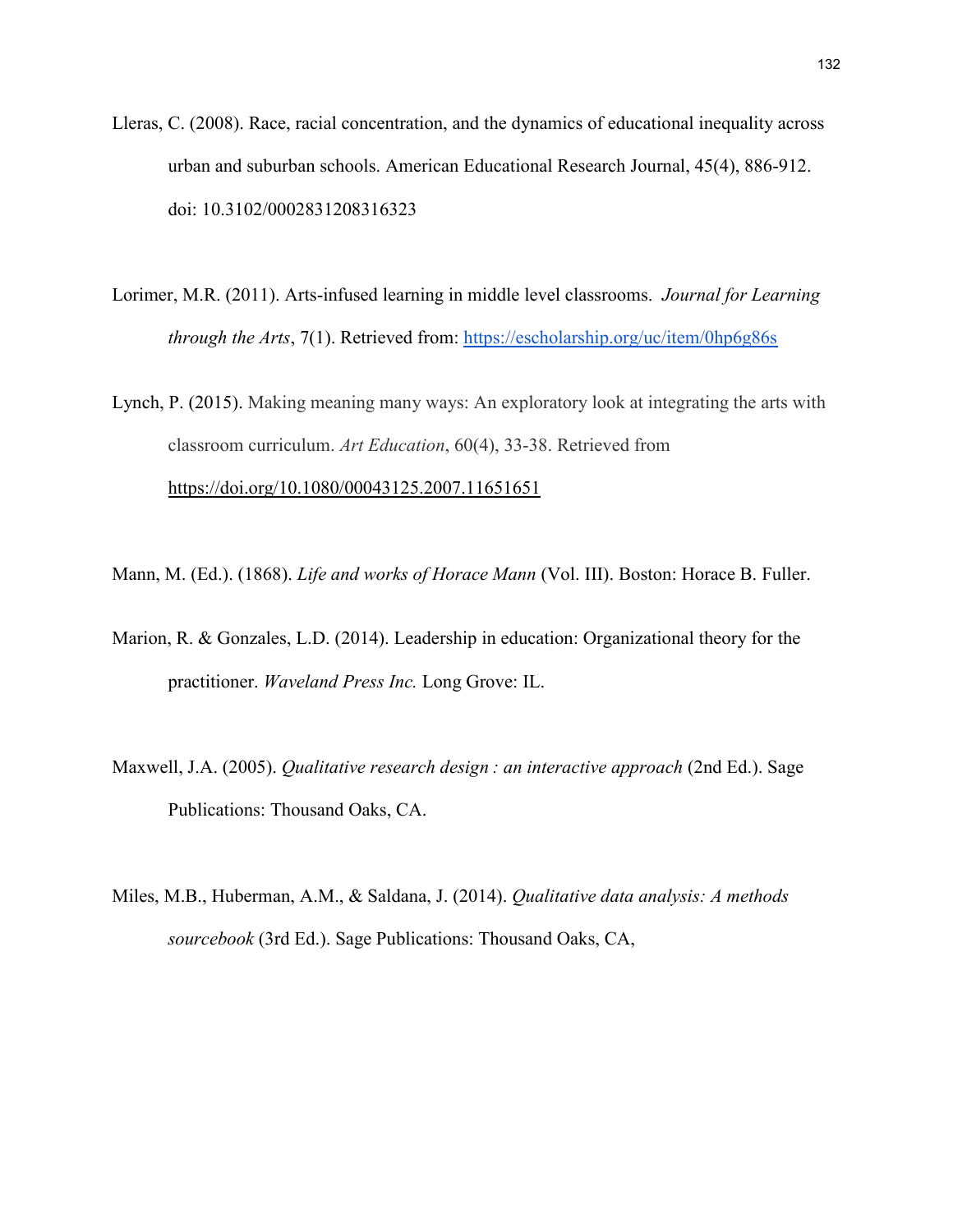- Milner, H. R., IV (2007). Race, culture, and researcher positionality: Working through dangers seen, unseen,and unforseen. *Educational Researcher*, 26(7), 388-400. doi: 10.3102/0013189X07309471
- Mishook, J.J. & Kornhaber, M.L. (2006). Arts integration in an era of accountability. *Arts Education Policy Review*, 107(4), 3-11. Retrieved from: [http://dx.doi.org/1-](http://dx.doi.org/1-.3200/AEPR.107.4.3-11) [.3200/AEPR.107.4.3-11](http://dx.doi.org/1-.3200/AEPR.107.4.3-11)
- Morse, J.M. (1991). Strategies for sampling. In J. Morse (Ed.), *Qualitative nursing research: A contemporary dialogue* (pp. 127-145). doi: 10.41135/9781483349015
- Mueller, J. (2019). *Art access in Charlotte: Inequalities and solutions* (Doctoral Dissertation, University of North Carolina at Charlotte). Available from ProQuest Dissertations Publishing database. (UMI No 13882987)
- National Art Education Association (2001). *Art teachers in secondary schools: A national survey.* Reston, VA: National Art Education Association.
- National Assessment of Educational Progress (2016). *Arts assessment.* Retrieved from The Nation's Report Card website: [https://www.nationsreportcard.gov/arts\\_2016/](https://www.nationsreportcard.gov/arts_2016/)
- National Center for Education Statistics (2017). *The condition of education: Racial/ethnic enrollment in public schools.* Retrieved from NCES website: [https://nces.ed.gov/programs/coe/indicator\\_cge.asp](https://nces.ed.gov/programs/coe/indicator_cge.asp)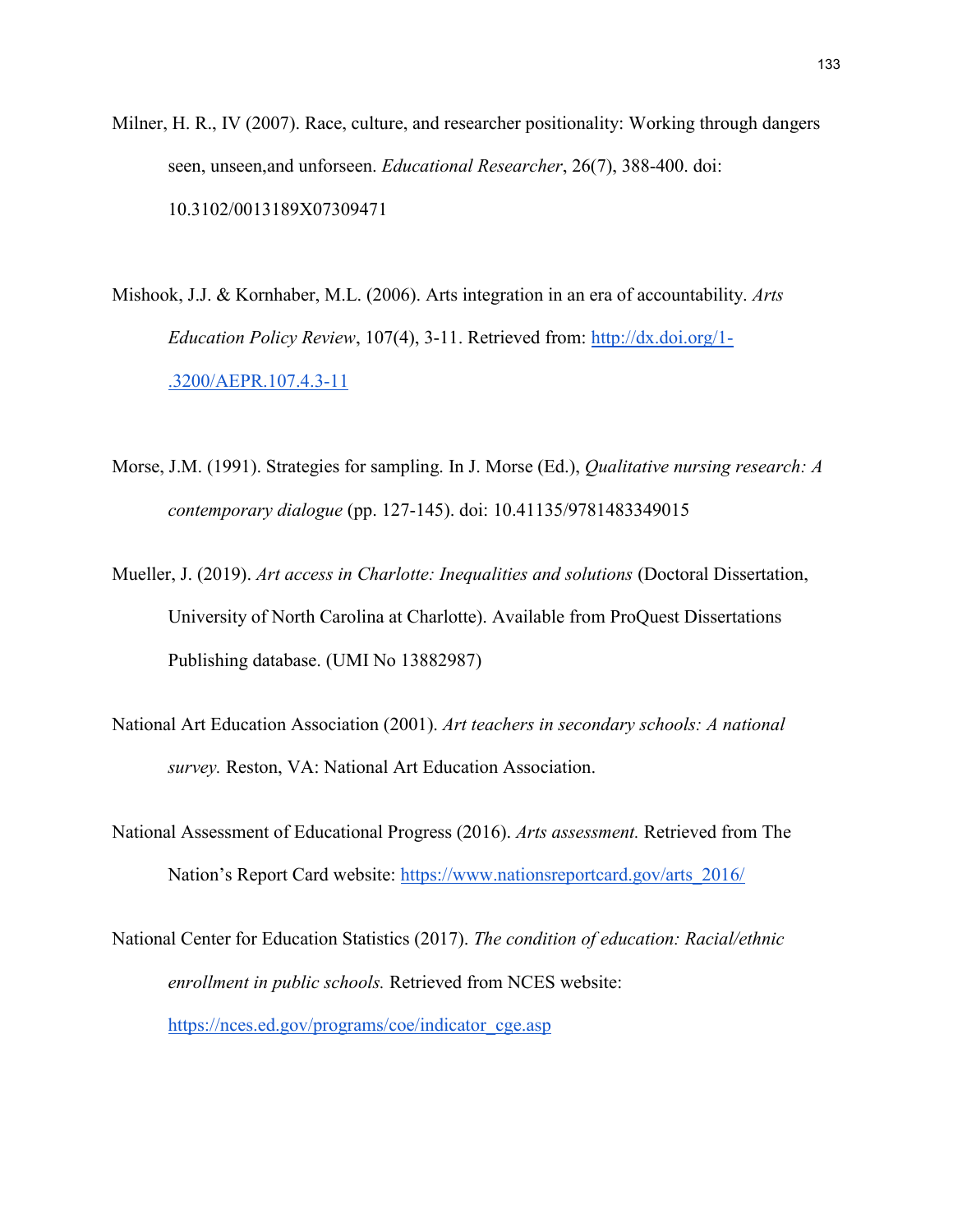National Center for Education Statistics (2020). *Characteristics of Public Schools.* Retrieved from NCES website:

[https://nces.ed.gov/programs/coe/indicator\\_clr.asp#:~:text=In%202017%E2%80%9318%](https://nces.ed.gov/programs/coe/indicator_clr.asp#:~:text=In%202017%E2%80%9318%2C%20about%2079,1%20percent%20of%20public%20school) [2C%20about%2079,1%20percent%20of%20public%20school](https://nces.ed.gov/programs/coe/indicator_clr.asp#:~:text=In%202017%E2%80%9318%2C%20about%2079,1%20percent%20of%20public%20school)

National Endowment for the Arts (2019, December). *U.S. patterns of arts participation.* Retrieved from National Endowment for the Arts website: [https://www.arts.gov/impact/research/publications/us-patterns-arts-participation-full](https://www.arts.gov/impact/research/publications/us-patterns-arts-participation-full-report-2017-survey-public-participation-arts)[report-2017-survey-public-participation-arts](https://www.arts.gov/impact/research/publications/us-patterns-arts-participation-full-report-2017-survey-public-participation-arts)

New York State Education Department (2014).*Arts Education Data.* Retrieved from New York State Education Department website: [http://www.nysed.gov/curriculum-instruction/arts](http://www.nysed.gov/curriculum-instruction/arts-education-data#va)[education-data#va](http://www.nysed.gov/curriculum-instruction/arts-education-data#va)

Nieto, S. & Bode, P. (2012). *Affirming diversity: The sociopolitical context of multicultural education.* Boston, MA: Pearson.

President's Committee on the Arts and the Humanities (2011, May). *Reinvesting in arts education: Winning America's future through creative schools*. Washington, DC: Author.

Rabkin, N. & Hedberg, E.C. (2011). Arts education in America: What the declines mean for arts participation. Research Report #52. Washington, D.C.: National Endowment for the Arts. Retrieved from https://permanent.fdlp.gov/gpo34263/2008-SPPA-ArtsLearning.pdf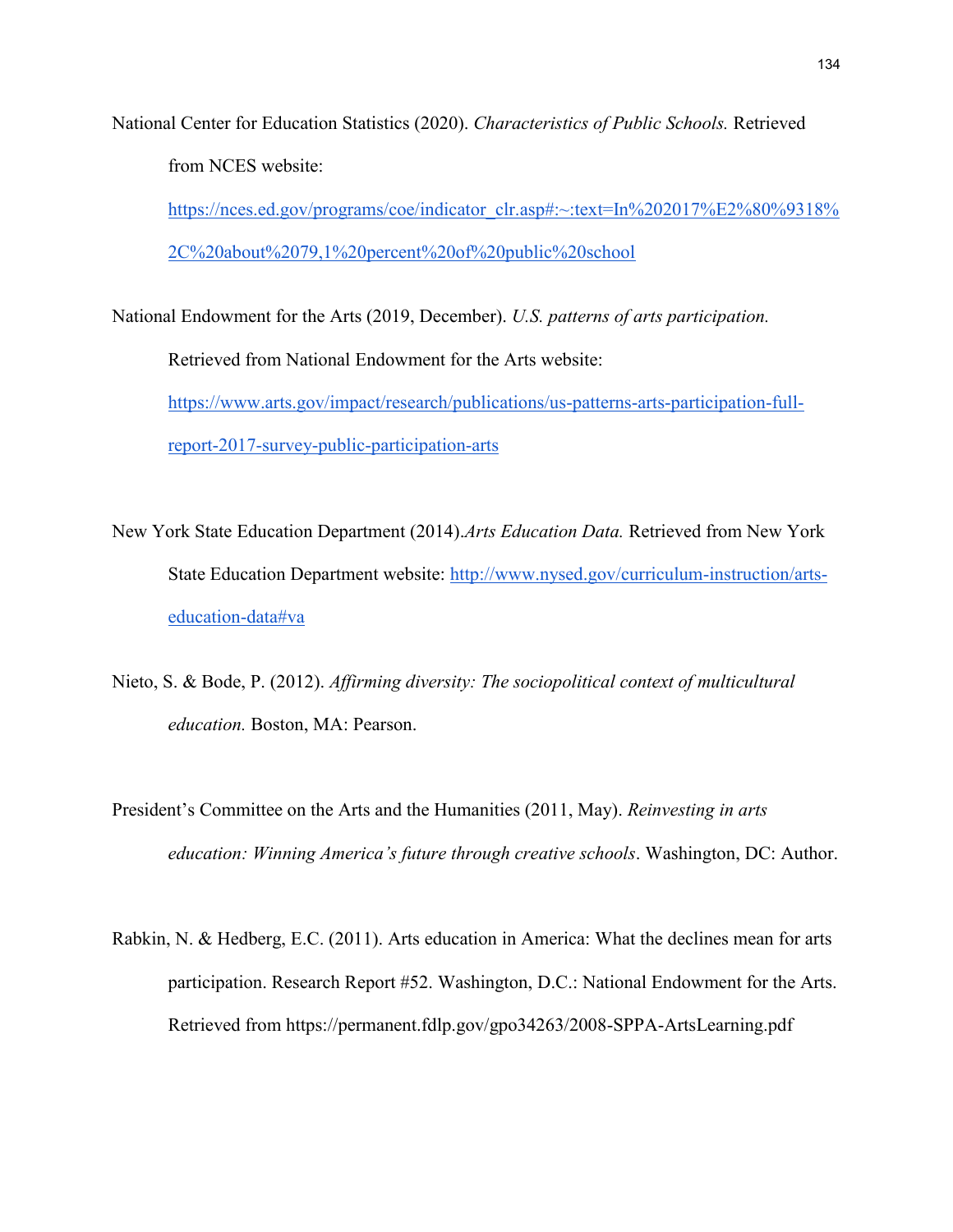- Rinne, L., Gregory, E., Yarmolinskaya, J., Hardiman, M. (2011). Why arts integration improves long-term retention of content. *Mind, Brain, and Education,* 5(2), 89-96.
- Saab, J.F. & Stack, S.F. Jr. (2013). John Dewey and reggio emilia: Using the arts to build a learning community. In L. Cohen & S. Waite-Stupiansky (Eds.), *Learning across the early childhood curriculum: advances in early education and day care* (pp. 115-133). doi: 10.1108/S0270-4021(2013)0000017010
- Shields, C.M. (2004). Dialogic leadership for social justice: Overcoming pathologies of silence. *Educational Administration Quarterly* 40(1), 109-132. doi: 10.1177/0013161X03258963
- Shields, C.M. (2010). Transformative leadership: Working for equity in diverse contexts. *Educational Administration Quarterly* 46(4), 558-589. doi: 10.1177/0013161X10375609
- Shields, C.M. & Hesbol, K.A. (2020). Transformative leadership approaches to inclusion, equity, and social justice. *Journal of School Leadership*, 30(1), 3-22. doi: 10.1177/10526846I9873343
- Silverstein, L.B., & Layne, S. (2010). *What is arts integration?.* Retrieved from <http://www.kennedy-center.org/education/partners/AIdefinitionhandout.pdf>
- Stankiewicz, M.A. (Ed.). (2001). *Roots of Art Education Practice*. Davis Publications: Worcester, MA.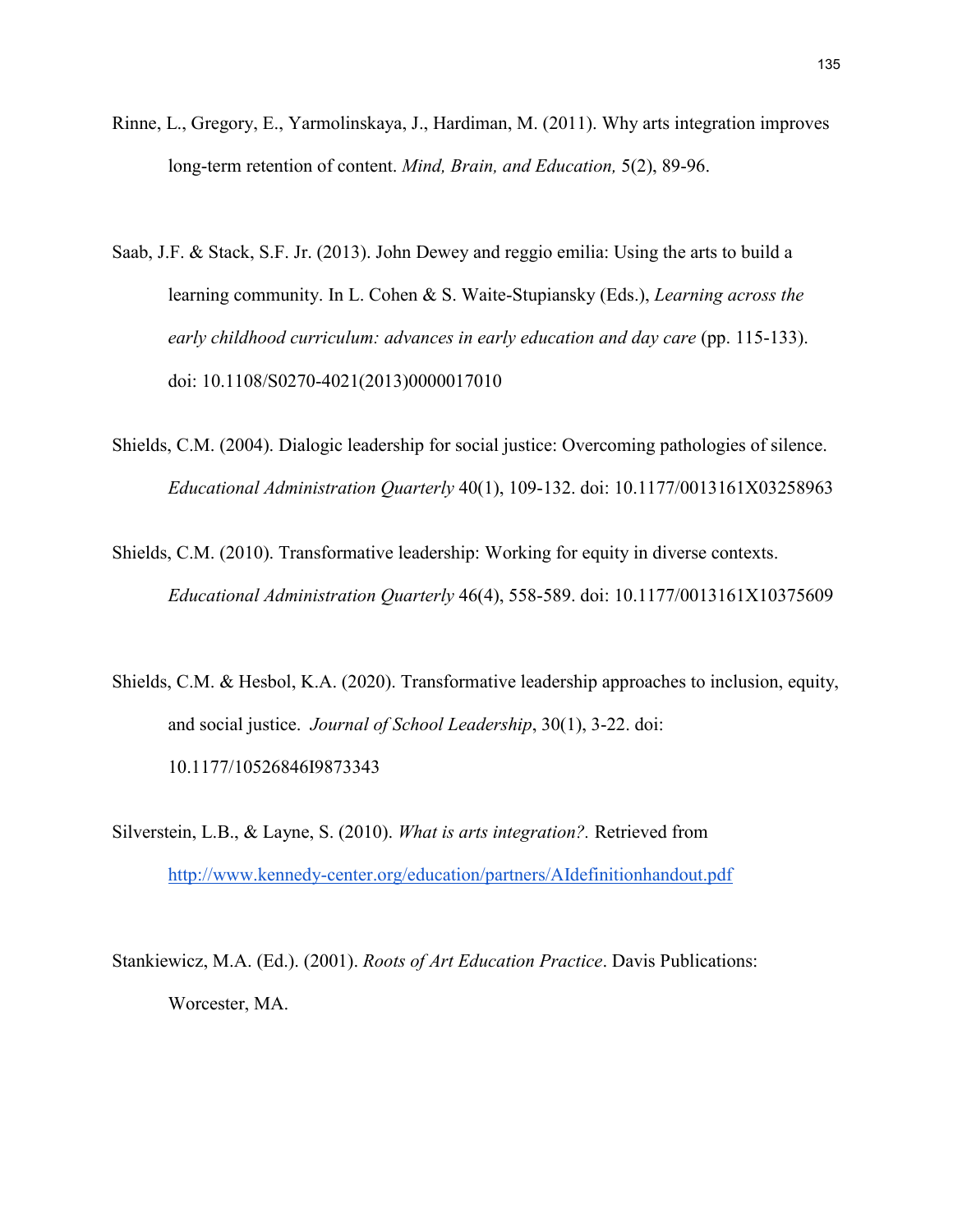- Stinson, D.W. (2011). When the "burden of acting white" is not a burden: School success and African American male students. Urban Rev, 43, 43-65.
- Sosa, T. & Latta, M. (2019). "What are we trying to accomplish?": Student resistance as racial wisdom. *Equity & Excellence In Education*, 52(1), 108-128. doi: 10.1080/10665684.2019.1635053
- Stoelinga, S. R., Silk, Y., Reddy, P., & Rahman, N. (2015). Turnaround Arts Initiative: Final Evaluation Report. *President's Committee on the Arts and the Humanities*. Retrieved from [http://turnaroundarts.kennedy-center.org/wp-content/uploads/2018/02/BAH-Full-](http://turnaroundarts.kennedy-center.org/wp-content/uploads/2018/02/BAH-Full-Evaluation-Report.pdf)[Evaluation-Report.pdf](http://turnaroundarts.kennedy-center.org/wp-content/uploads/2018/02/BAH-Full-Evaluation-Report.pdf)

Tillman, (2005). Quoted in chapter 1 under purpose of study.

- Turnaround Arts (2020, February 13). Turnaround Arts. https://turnaroundarts.kennedycenter.org/
- Theoharis, G. (2007). Social justice educational leaders and resistance: Toward a theory of social justice leadership. *Educational Administration Quarterly*, 43(2), 221-258. doi: 10.1177/0013161X06293717
- Theoharis, G. & Haddix, M. (2011). Undermining racism and a whiteness ideology: White principals living a commitment to equitable and excellent schools. *Urban Education*, 46(6), 1332-1351. doi: 10.1177/0042085911416012